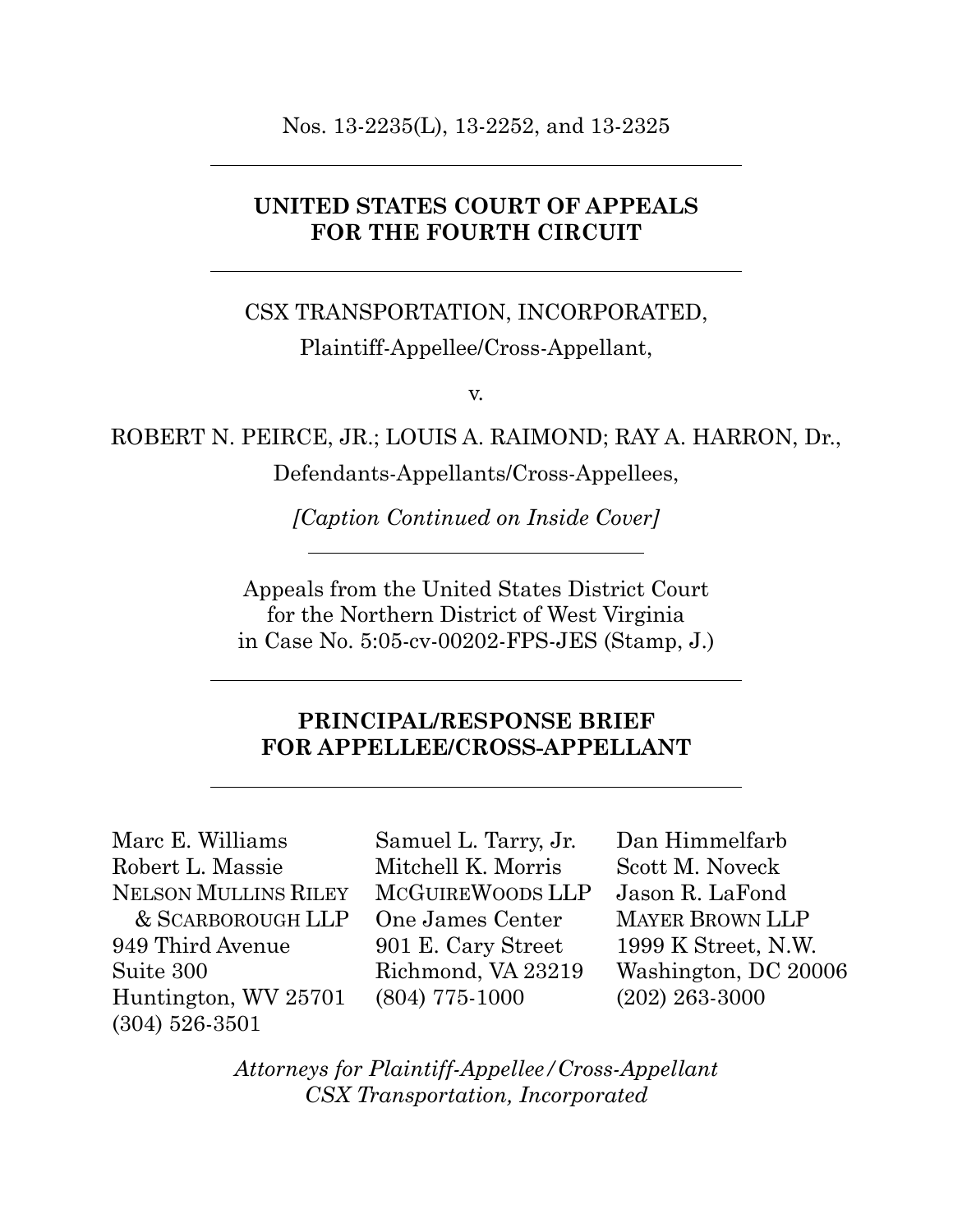*[Caption Continued from Front Cover]*

ROBERT V. GILKISON; PEIRCE, RAIMOND & COULTER, PC, a/k/a Robert Peirce & Associates, P.C., a Pennsylvania Professional Corporation; JOHN DOE(S); MARK T. COULTER,

Defendants,

RICHARD CASSOFF, M.D.,

Party-in-Interest,

LUMBERMENS MUTUAL CASUALTY COMPANY,

Intervenor.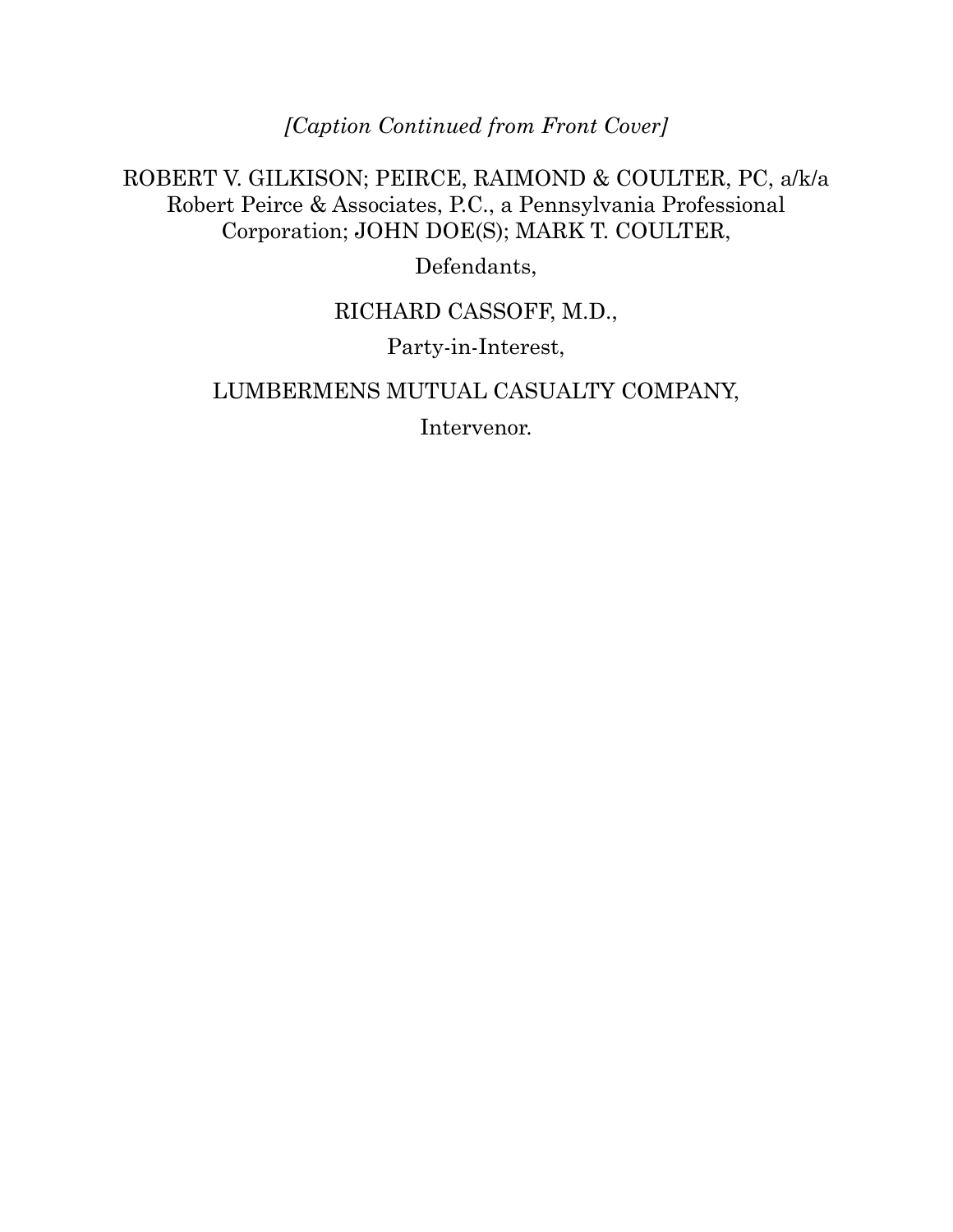### **UNITED STATES COURT OF APPEALS FOR THE FOURTH CIRCUIT DISCLOSURE OF CORPORATE AFFILIATIONS AND OTHER INTERESTS**

No. 13-2235(L), 13-2252, 13-2325 Caption: CSX Transportation, Inc. v. Peirce *et al.*

Pursuant to FRAP 26.1 and Local Rule 26.1,

CSX Transportation, Inc. who is appellee/cross-appellant makes the following disclosure:

- 1. Is party/amicus a publicly held corporation or other publicly held entity?  $\Box$ YES  $\boxtimes$ NO
- 2. Does party/amicus have any parent corporations?  $\Box$   $\Sigma$ YES  $\Box$  NO

If yes, identify all parent corporations, including grandparent and greatgrandparent corporations: CSX Corporation (parent company)

3. Is 10% or more of the stock of a party/amicus owned by a publicly held corporation or other publicly held entity? ☒YES ☐NO

If yes, identify all such owners: CSX Corporation

4. Is there any other publicly held corporation or other publicly held entity that has a direct financial interest in the outcome of the litigation (Local Rule 26.1(b))? ☐YES ☒NO

If yes, identify entity and nature of interest: N/A

5. Is party a trade association? (amici curiae do not complete this question) ☐YES ☒NO

If yes, identify any publicly held member whose stock or equity value could be affected substantially by the outcome of the proceeding or whose claims the trade association is pursuing in a representative capacity, or state that there is no such member: N/A

6. Does this case arise out of a bankruptcy proceeding?  $\Box$  YES  $\boxtimes$  NO

If yes, identify any trustee and the members of any creditors' committee: N/A

Signature: /s/ Dan Himmelfarb Date: June 30, 2014

Counsel for: CSX Transportation, Inc.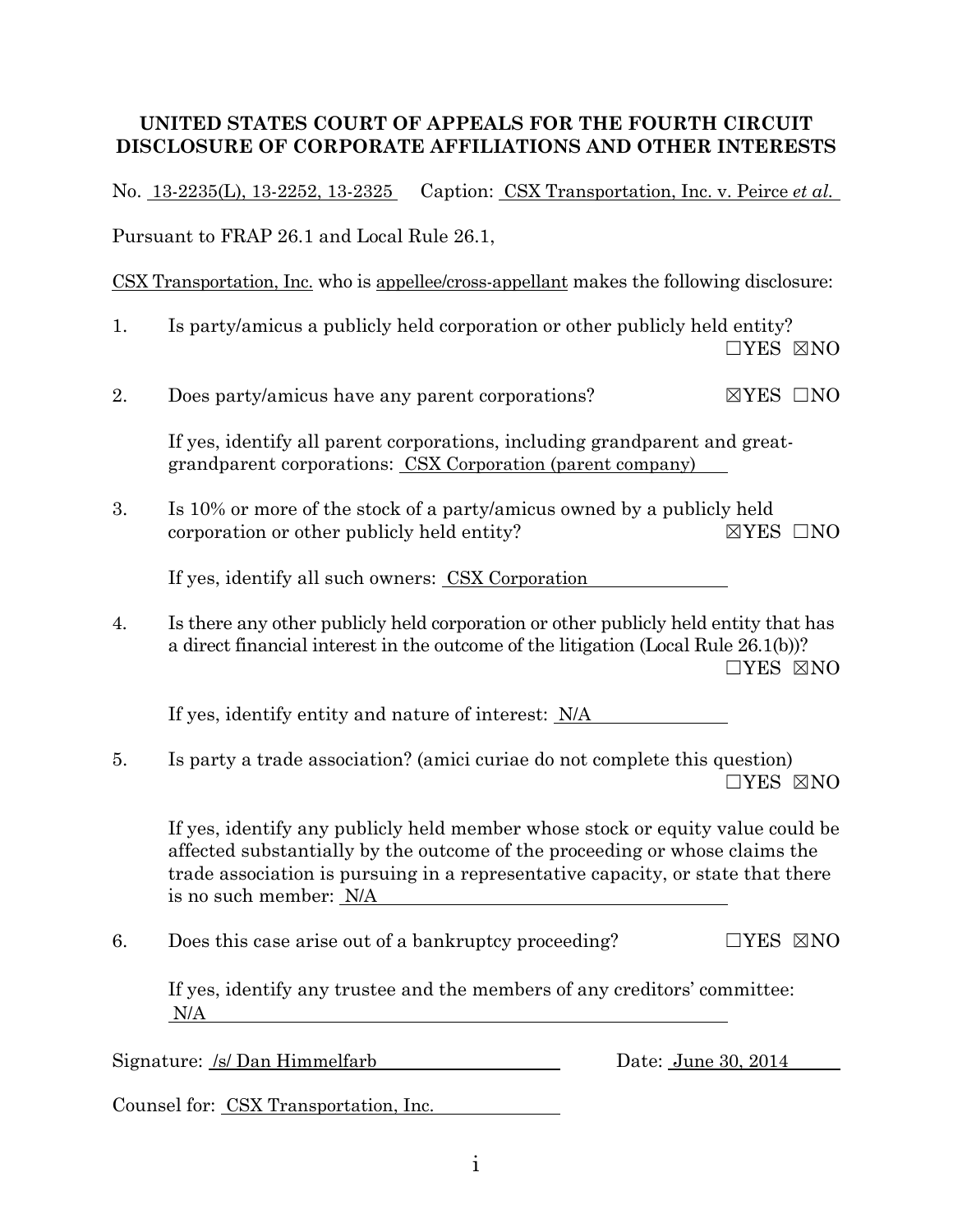# **TABLE OF CONTENTS**

|    | А.        |                |                                                                                                                                 |    |
|----|-----------|----------------|---------------------------------------------------------------------------------------------------------------------------------|----|
|    |           | $\mathbf{1}$ . |                                                                                                                                 |    |
|    |           |                | a.                                                                                                                              |    |
|    |           |                | $\label{1.1} \pmb{F} r \pmb{a} u \pmb{d} u \pmb{l} e n t \; \pmb{B}\mbox{-} \pmb{r} e a d s \,  \nonumber \\$<br>$\mathbf{b}$ . |    |
|    |           |                | Fabricated exposure histories14<br>$\mathbf{c}$ .                                                                               |    |
|    |           | 2.             | The filing of the manufactured asbestosis claims16                                                                              |    |
|    | <b>B.</b> |                |                                                                                                                                 |    |
|    |           | 1.             |                                                                                                                                 |    |
|    |           | 2.             | The district court's dismissal of CSXT's lawsuit 19                                                                             |    |
|    |           | 3.             | This Court's reinstatement of CSXT's lawsuit 20                                                                                 |    |
|    | C.        |                |                                                                                                                                 |    |
|    |           | 1.             |                                                                                                                                 |    |
|    |           | 2.             |                                                                                                                                 |    |
|    |           | 3.             |                                                                                                                                 |    |
|    |           |                |                                                                                                                                 |    |
|    |           |                |                                                                                                                                 |    |
|    |           |                |                                                                                                                                 | 36 |
| Ι. |           |                | ON THEIR APPEAL, APPELLANTS ARE NOT ENTITLED TO                                                                                 |    |
|    |           |                | JUDGMENT AS A MATTER OF LAW OR A NEW TRIAL  36                                                                                  |    |
|    | A.        |                | Appellants Are Not Entitled To Judgment As A Matter                                                                             |    |
|    |           |                | Of Law On The Ground That CSXT's Claims Are                                                                                     |    |
|    |           |                |                                                                                                                                 |    |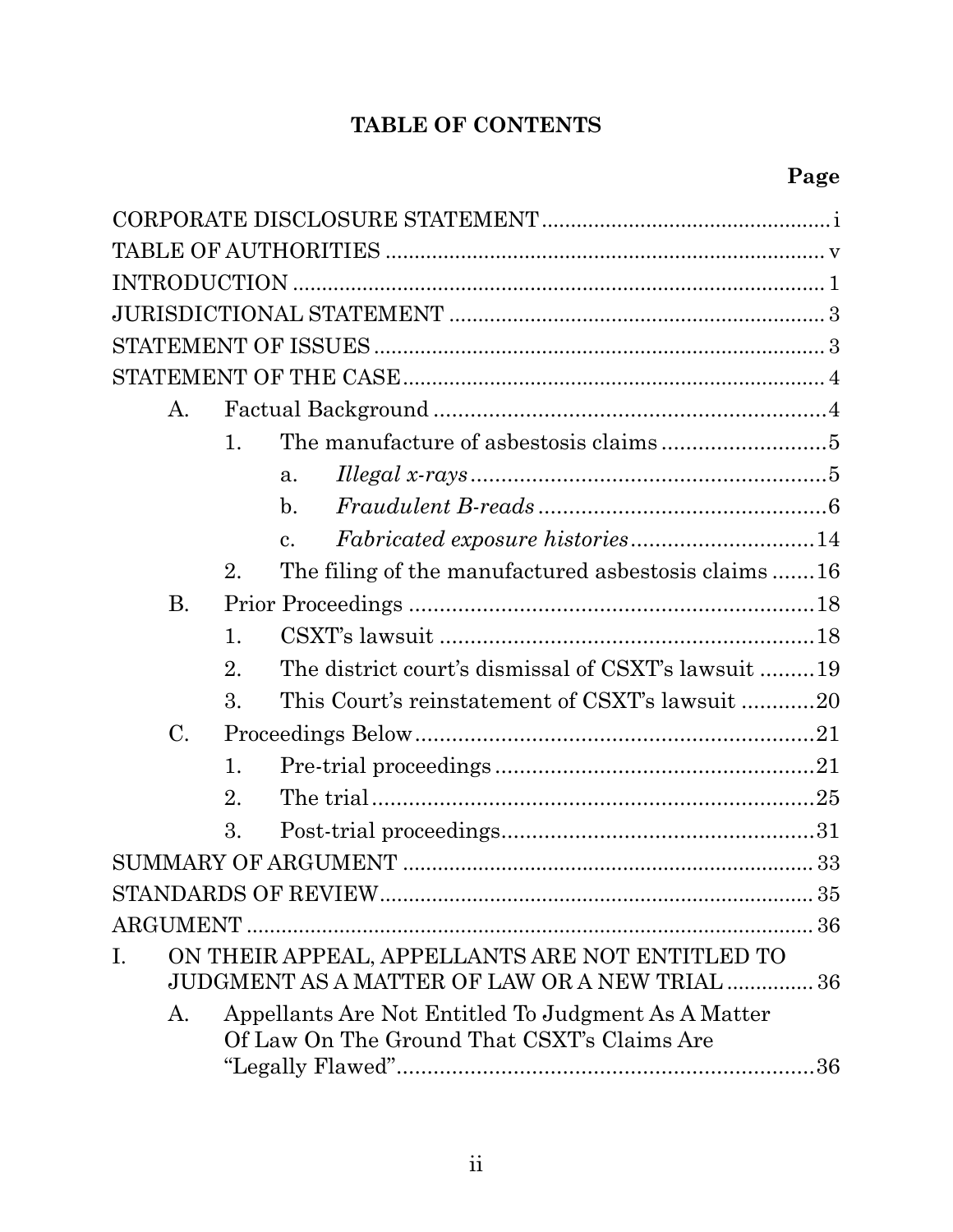# **TABLE OF CONTENTS (continued)**

|    | 1. | The propositions that appellants challenge are law                                                         |
|----|----|------------------------------------------------------------------------------------------------------------|
|    | 2. |                                                                                                            |
|    | 3. |                                                                                                            |
|    |    | Fraud and RICO claims can be based on<br>a.                                                                |
|    |    | A defendant can justifiably rely on a<br>$\mathbf{b}$ .<br>representation that there is a good-faith basis |
|    |    | Litigation conduct can be a predicate act<br>c.                                                            |
|    |    | Affirmance will not chill legitimate litigation<br>d.                                                      |
| В. |    | Appellants Are Not Entitled To Judgment As A Matter<br>Of Law On The Ground That There Was Insufficient    |
|    |    |                                                                                                            |
|    | 1. |                                                                                                            |
|    | 2. |                                                                                                            |
|    |    | There was sufficient evidence of falsity64<br>a.                                                           |
|    |    | $\mathbf{b}$ .<br>Insofar as it was required, there was                                                    |
|    |    | There was sufficient evidence of causation 72<br>c.                                                        |
| C. |    | Appellants Are Not Entitled To A New Trial On The<br>Ground That The District Court Abused Its Discretion  |
|    | 1. | The district court did not abuse its discretion in                                                         |
|    | 2. | The district court did not abuse its discretion in its                                                     |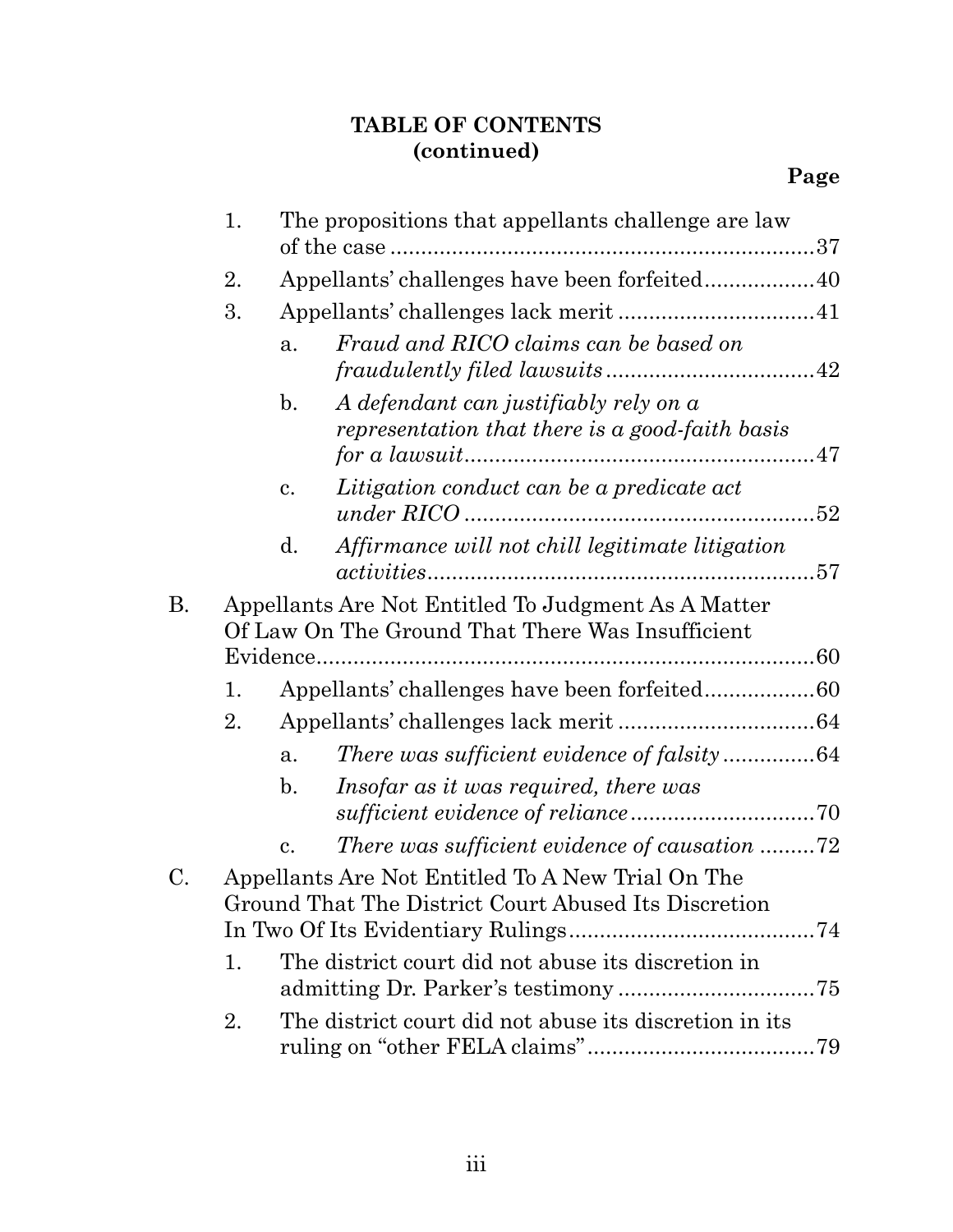# **TABLE OF CONTENTS (continued)**

# **Page**

| II. ON ITS CONDITIONAL CROSS-APPEAL, CSXT IS        |  |
|-----------------------------------------------------|--|
| ENTITLED TO HAVE ITS PUNITIVE-DAMAGES CLAIM         |  |
| SUBMITTED TO THE JURY IF A NEW TRIAL IS ORDERED  83 |  |
|                                                     |  |
|                                                     |  |
|                                                     |  |
|                                                     |  |
|                                                     |  |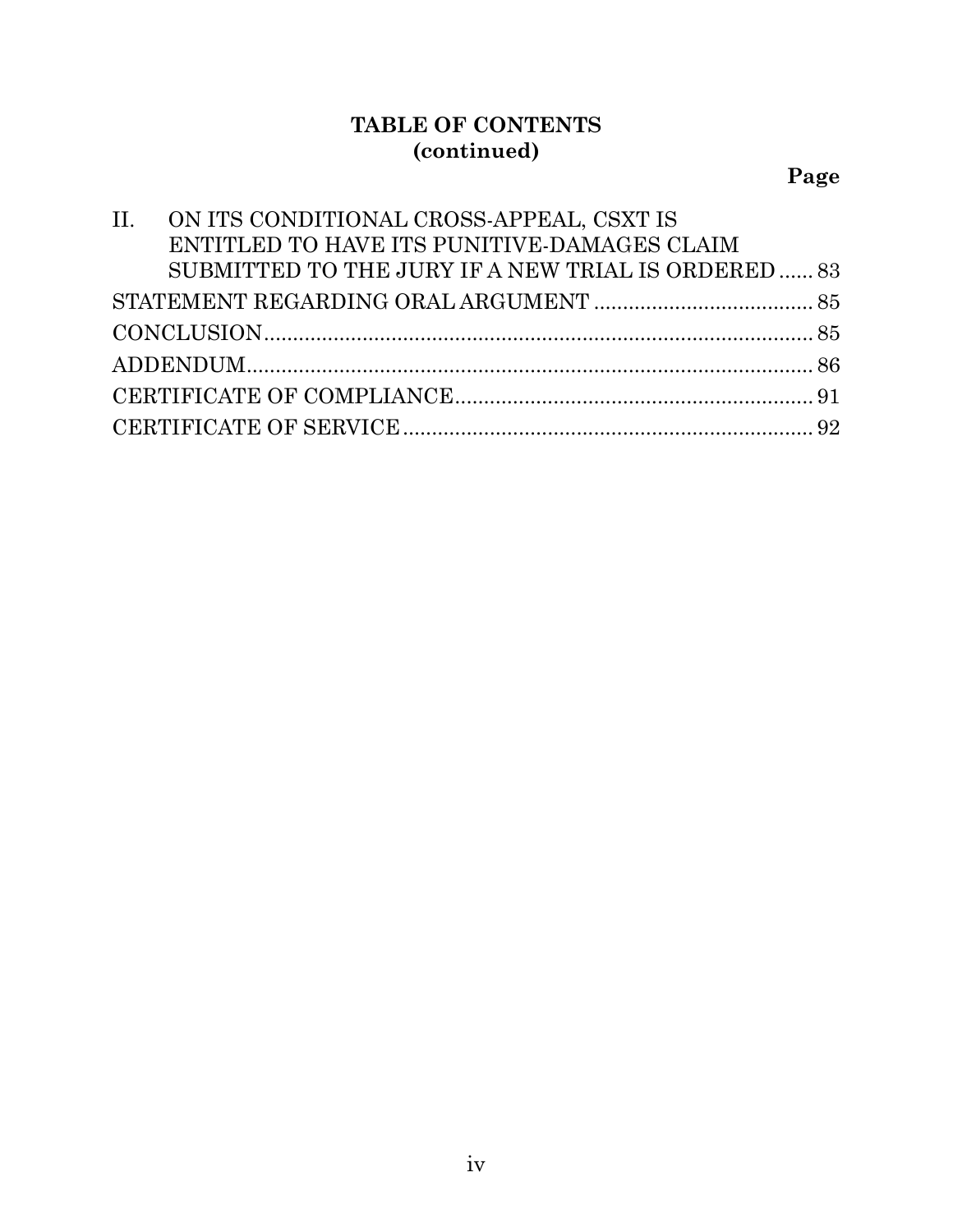# **TABLE OF AUTHORITIES**

| Cases                                                       | Page(s) |
|-------------------------------------------------------------|---------|
| ABT Bldg. Prods. Corp. v. Nat'l Union Fire Ins. Co.,        |         |
| Armada (Sing.) PTE Ltd. v. AMCOL Int'l Corp.,               |         |
| Baltimore Scrap Corp. v. David J. Joseph Co.,               |         |
| Belk, Inc. v. Meyer Corp.,                                  |         |
| Biggs v. Eaglewood Mortg., LLC,                             |         |
| Bridge v. Phoenix Bond & Indem. Co.,                        |         |
| Brinkley-Obu v. Hughes Training, Inc.,                      |         |
| Bristol Steel & Iron Works v. Bethlehem Steel Corp.,        |         |
| Buckley v. Mukasey,                                         |         |
| Bus. Guides, Inc. v. Chromatic Comme'ns Enters.,            |         |
| Cal. Motor Transp. Co. v. Trucking Unlimited,               |         |
| Chesapeake Paper Prods. Co. v. Stone & Webster Eng'g Corp., |         |
| Chevron Corp. v. Donziger,                                  |         |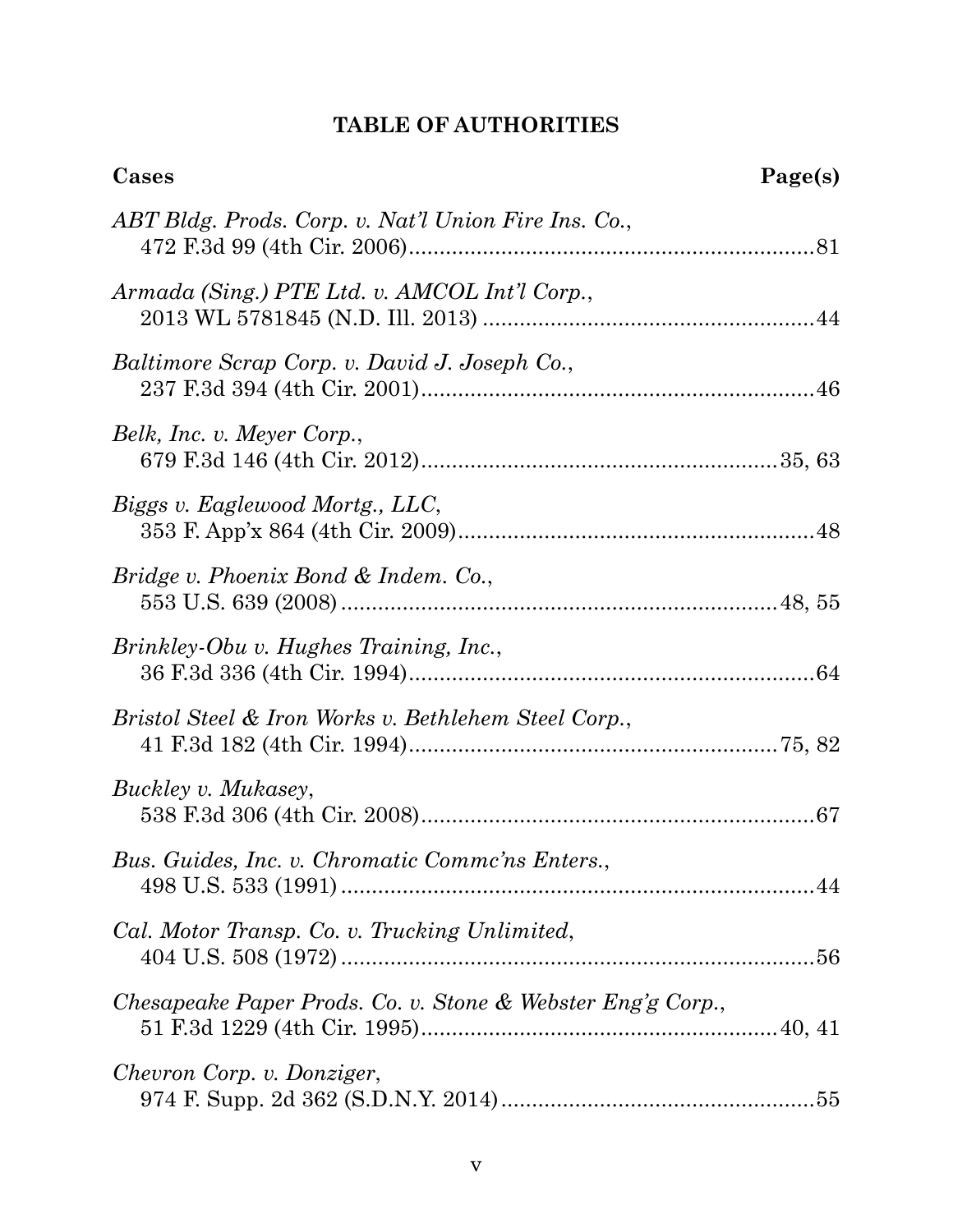| Christianson v. Colt Indus. Operating Corp.,                        |  |
|---------------------------------------------------------------------|--|
| Clark v. Druckman,                                                  |  |
| Clinchfield R.R. v. Lynch,                                          |  |
| Corti v. Storage Tech. Corp.,                                       |  |
| Cowgill v. Raymark Indus.,                                          |  |
| Creekmore v. Maryview Hosp.,                                        |  |
| CSX Transp., Inc. v. Gilkison,                                      |  |
| Curtis & Assocs., P.C. v. Law Offices of David M. Bushman, Esq.,    |  |
| Daddona v. Gaudio,                                                  |  |
| Daubert v. Merrell Dow Pharm., Inc.,                                |  |
| Doe v. Chao,                                                        |  |
| Fed. Prescription Serv., Inc. v. Am. Pharm. Ass'n,                  |  |
| Feld Entm't Inc. v. Am. Soc'y for Prevention of Cruelty to Animals, |  |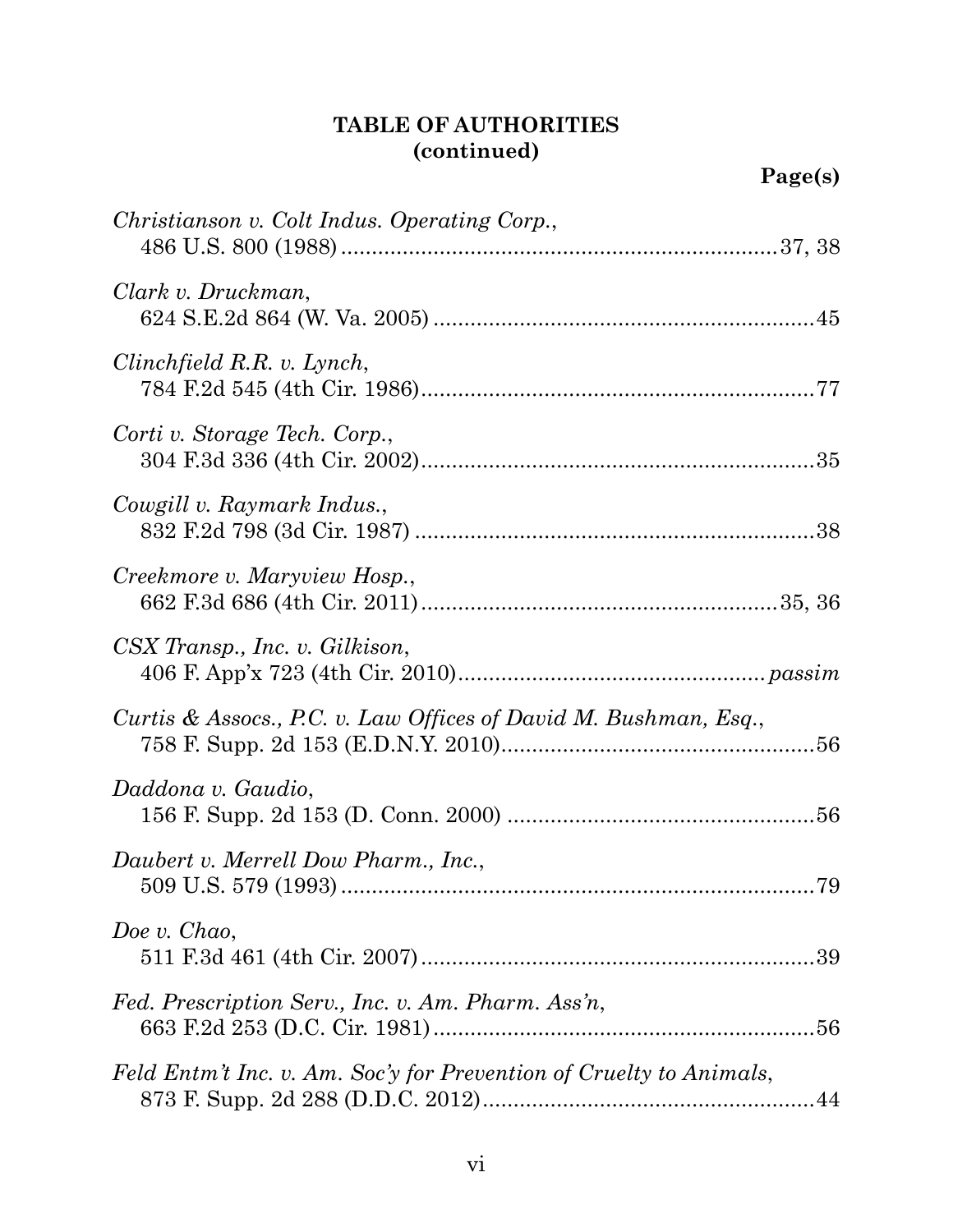| Fireman's Fund Ins. Co. v. Stites,                  |    |
|-----------------------------------------------------|----|
| First Union Commercial Corp. v. GATX Capital Corp., |    |
| Fogel v. Chestnutt,                                 |    |
| Green Leaf Nursery v. E.I. DuPont de Nemours & Co., |    |
| H.J. Inc. v. Nw. Bell Tel. Co.,                     |    |
| Handeen v. Lemaire,                                 |    |
| <i>Heathcoat v. Potts,</i>                          |    |
| Helton v. $AT\&T$ Inc.,                             |    |
| Hinchman v. Gillette,                               |    |
| Hinkle v. City of Clarksburg,                       |    |
| In re Beach First Nat'l Bancshares, Inc.,           |    |
| In re Silica Prods. Liab. Litig.,                   |    |
| Jannotta v. Subway Sandwich Shops, Inc.,            | 84 |
|                                                     |    |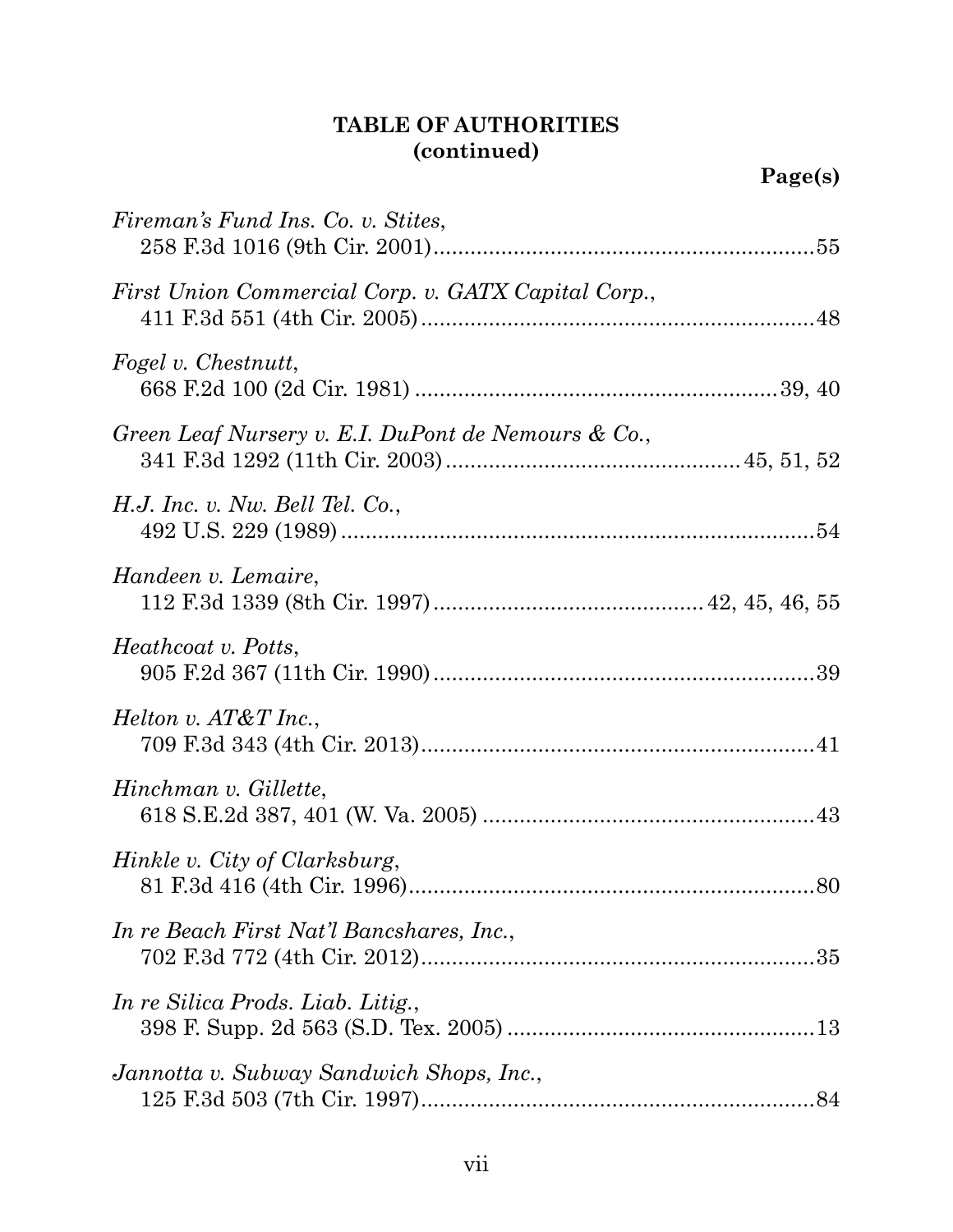| $JWCF, LP$ v. Farruggia,                              |  |
|-------------------------------------------------------|--|
| Koger v. Norfolk S. Ry.,                              |  |
| Leocal v. Ashcroft,                                   |  |
| Living Designs, Inc. v. E.I. Dupont de Nemours & Co., |  |
| Logsdon v. Graham Ford Co.,                           |  |
| Lowery v. Ala. Power Co.,                             |  |
| Mallard v. Prudential Ins. Co.,                       |  |
| Martin v. Cavalier Hotel Corp.,                       |  |
| McDonough Power Equip., Inc. v. Greenwood,            |  |
| McWhorter v. City of Birmingham,                      |  |
| Napoli v. United States,                              |  |
| Noel v. Artson,                                       |  |
| Nw. Ind. Tel. Co. v. FCC,                             |  |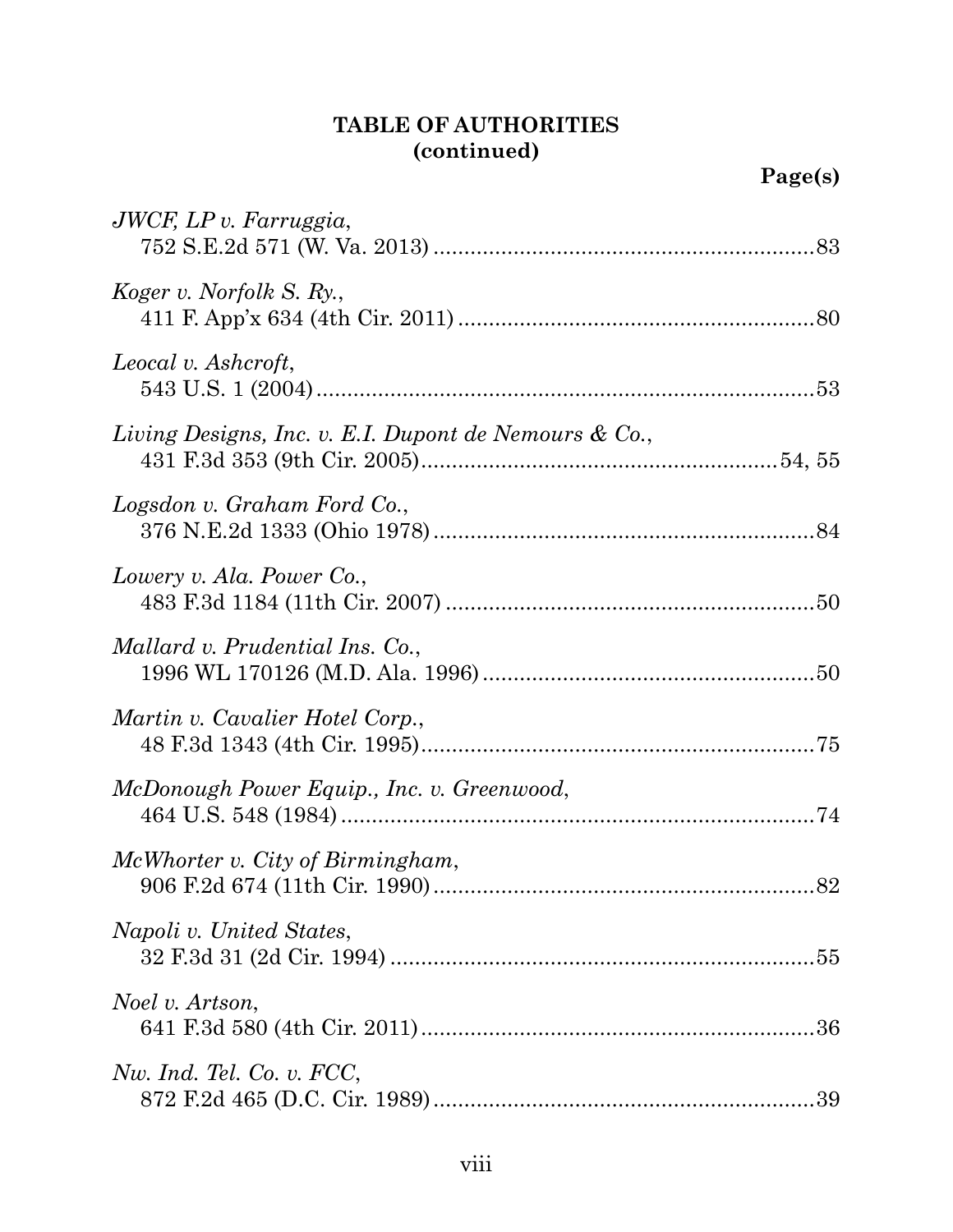| Power v. Arlington Hosp. Ass'n,                                                            |
|--------------------------------------------------------------------------------------------|
| Pritt v. Suzuki Motor Co.,                                                                 |
| Prof'l Real Estate Investors, Inc. v. Columbia Picture Indus.,                             |
| Pullman v. Land O'Lakes, Inc.,                                                             |
| Raymark Indus. v. Stemple,                                                                 |
| Redman v. John D. Brush & Co.,                                                             |
| Reves v. Ernst & Young,                                                                    |
| Sedima, S.P.R.L. v. Imrex Co.,                                                             |
| <i>Snyder v. Phelps,</i><br>580 F.3d 206 (4th Cir. 2009), aff'd, 131 S. Ct. 1207 (2011) 57 |
| State Farm Mut. Auto. Ins. Co. v. Makris,                                                  |
| Steffes v. Stepan Co.,                                                                     |
| Stewart v. Dutra Constr. Co.,                                                              |
| <i>Taylor v. Bettis,</i>                                                                   |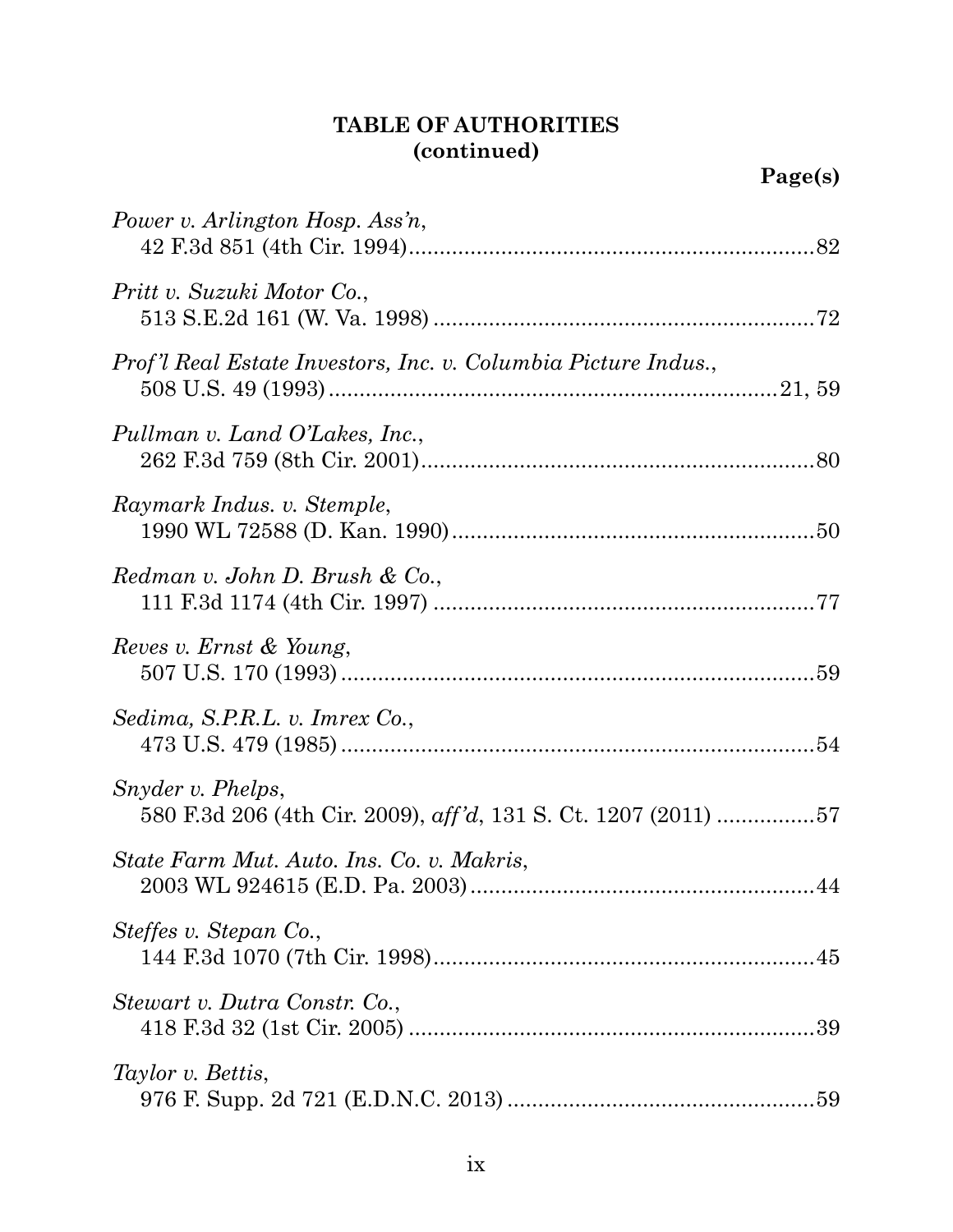| Taylor v. Va. Union Univ.,                          |
|-----------------------------------------------------|
| United States v. Eisen,                             |
| United States v. Mejia,                             |
| United States v. Murr,                              |
| United States v. Pritt,                             |
| Unitherm Food Systems, Inc. v. Swift-Eckrich, Inc., |
| Van Alstyne v. Elec. Scriptorium, Ltd.,             |
| Varghese v. Honeywell Int'l, Inc.,                  |
| <i>Velazquez v. Figueroa-Gomez,</i>                 |
| Von Bulow v. Von Bulow,                             |
| Walston v. Sch. Bd. of City of Suffolk,             |
| Weisgram v. Marley Co.,                             |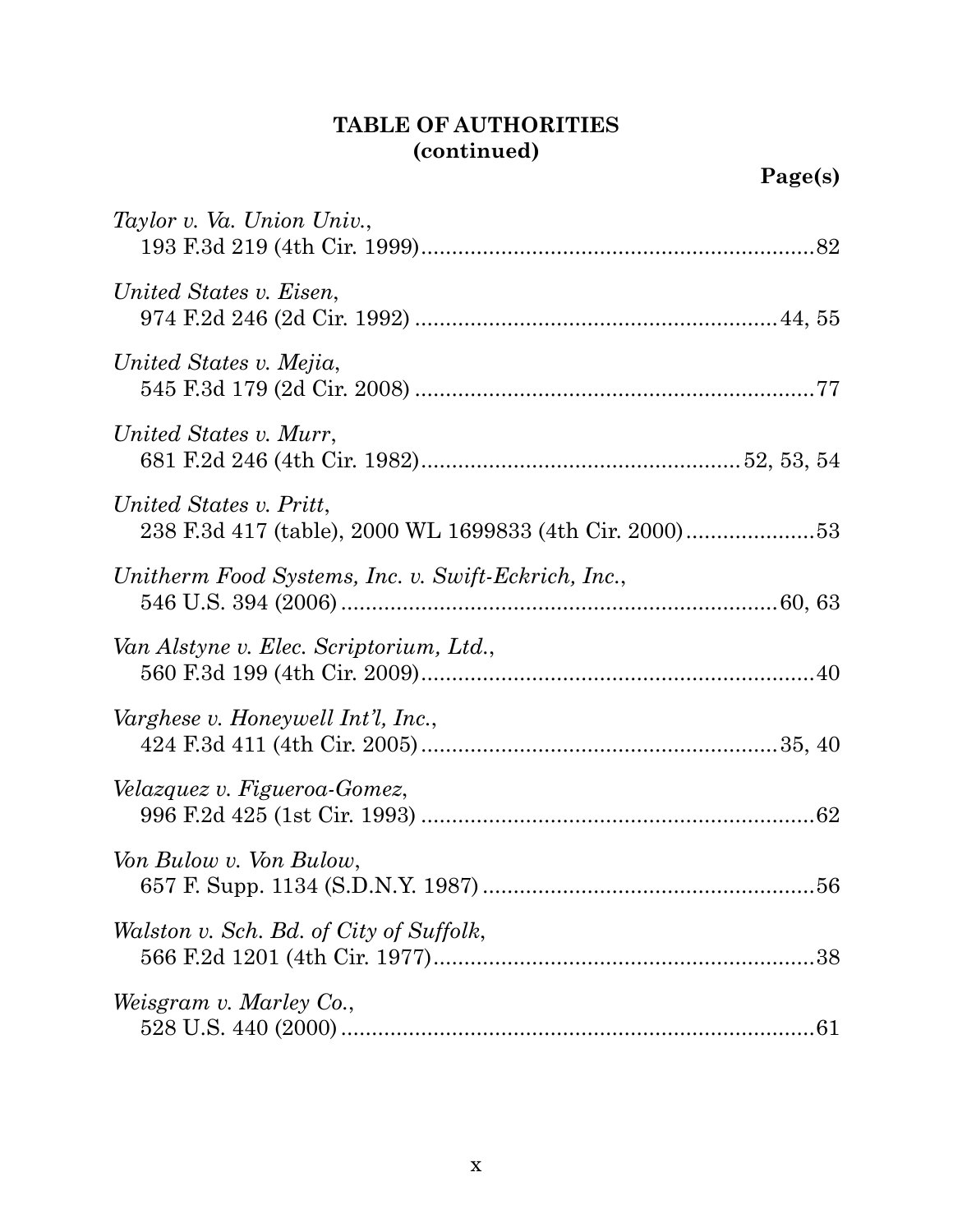# **Statutes and Rules**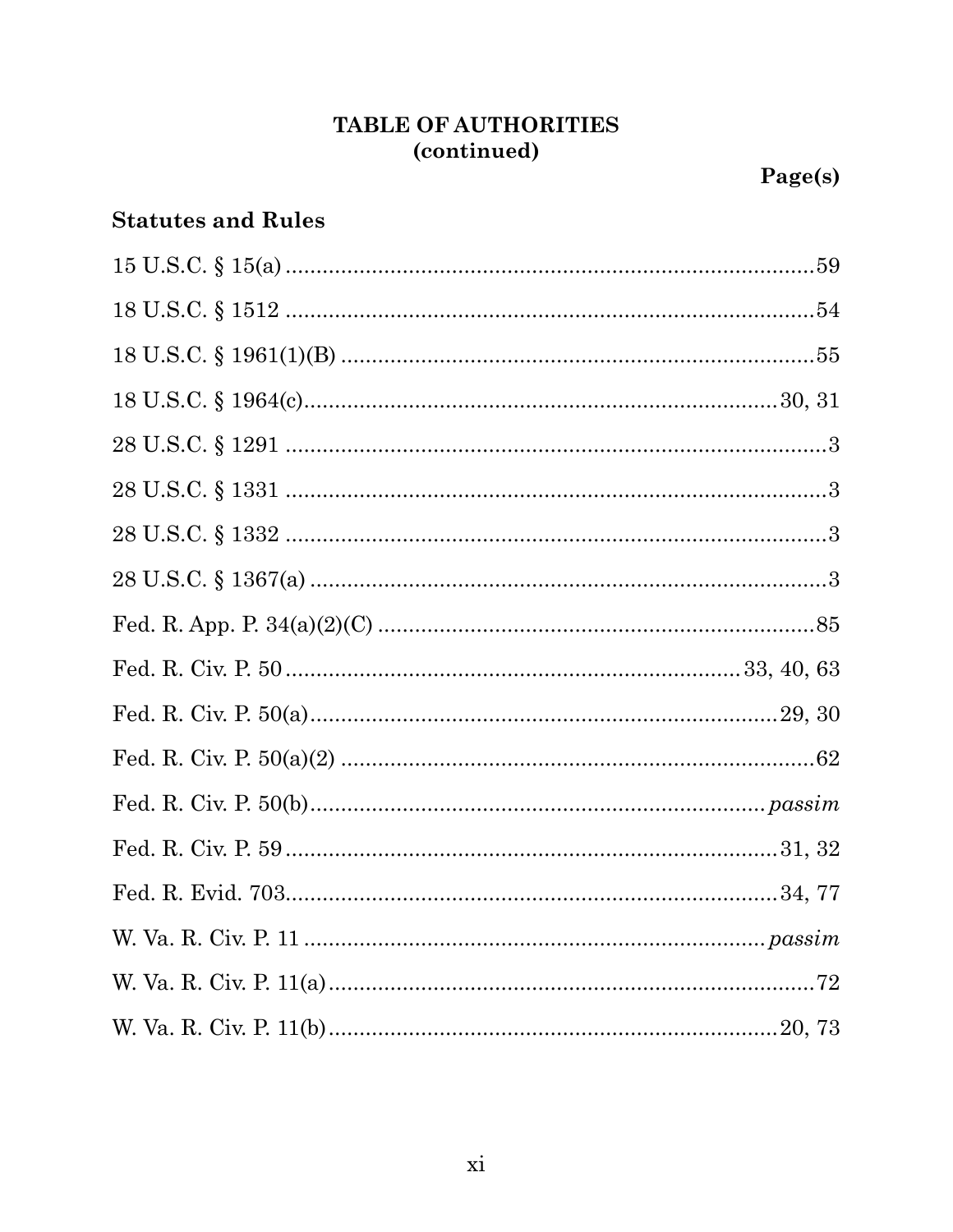**Page(s)**

# **Other Authorities**

| Fed. Judicial Ctr., |
|---------------------|
|                     |
|                     |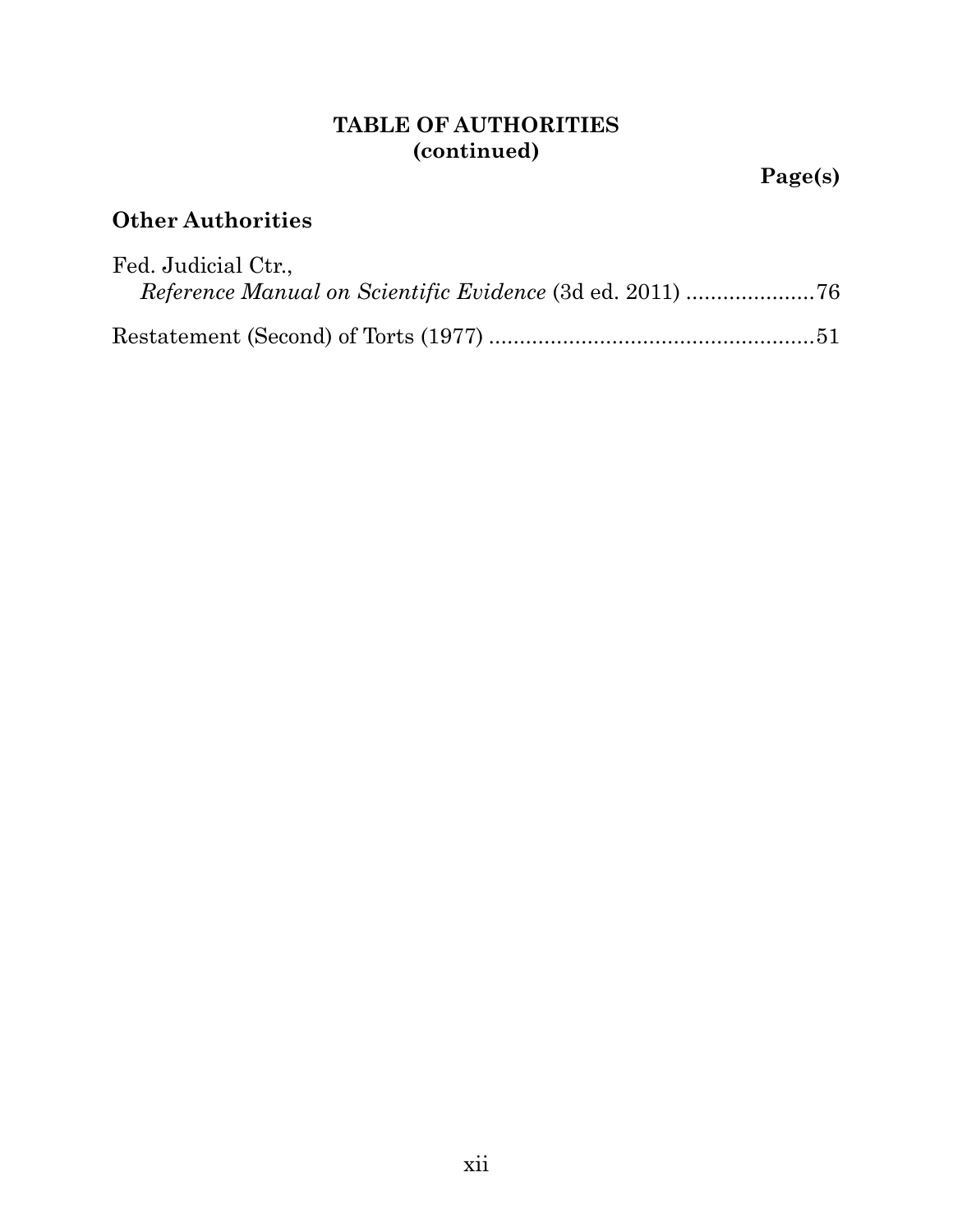#### **INTRODUCTION**

In July 2007, appellee CSX Transportation, Inc. ("CSXT") sued appellants for manufacturing and filing fraudulent asbestosis claims. The district court dismissed the suit, but this Court determined that CSXT's RICO and common-law claims should go forward and that CSXT should be permitted to amend its complaint.

On remand, appellants moved to dismiss the amended complaint. The district court denied the motion. After months of intensive discovery, appellants moved for summary judgment. The district court denied the motions. The case was then tried to a jury, which returned a verdict for CSXT after just over two hours of deliberation.

Now, nearly seven years after CSXT sued, appellants claim—for the first time—that CSXT's basic legal theory is "flawed" and that, for this reason, the suit should never have been permitted to proceed. That remarkable notion was necessarily rejected by this Court in the prior appeal, when it held that a jury could find that the defendants "lacked a good faith basis to file an asbestos injury claim," that they "committed fraud by filing the lawsuit," and that CSXT "relied to its detriment on the defendants' alleged fraud." *CSX Transp., Inc. v. Gilkison*, 406 F. App'x 723, 734 (4th Cir. 2010) (per curiam). The viability of CSXT's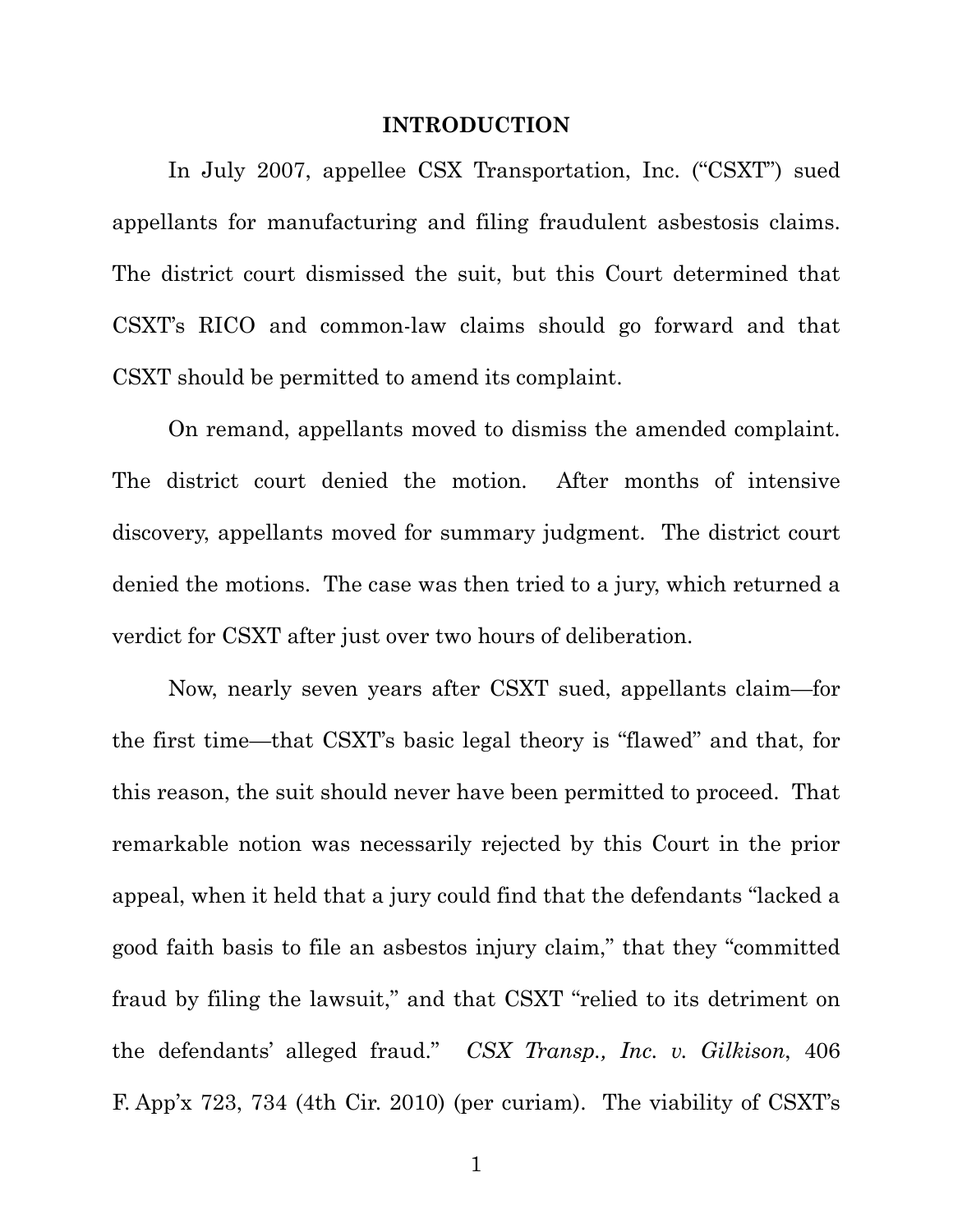legal theory is therefore law of the case. But even if it is not, appellants' challenge has been forfeited, because it was not raised below. And apart from being precluded and forfeited, the challenge fails on the merits for a multiplicity of reasons, including that its first two prongs rest on mischaracterizations of CSXT's legal theory and the third is foreclosed by this Court's precedent.

In addition to attacking the verdict on legal grounds, appellants challenge it on factual grounds, arguing that the evidence did not permit a reasonable jury to find for CSXT on three elements of its claims. This challenge, too, has been forfeited, because it was not pressed below. It is also meritless. The evidence of appellants' fraudulent claims-manufacturing and -filing scheme was not only sufficient but overwhelming.

Appellants also challenge the admission of certain evidence. The district court made scores of evidentiary rulings. Some favored CSXT; many favored appellants. Appellants challenge only two on appeal. But far from constituting the sort of prejudicial abuse of discretion that could warrant a new trial, the rulings were clearly correct.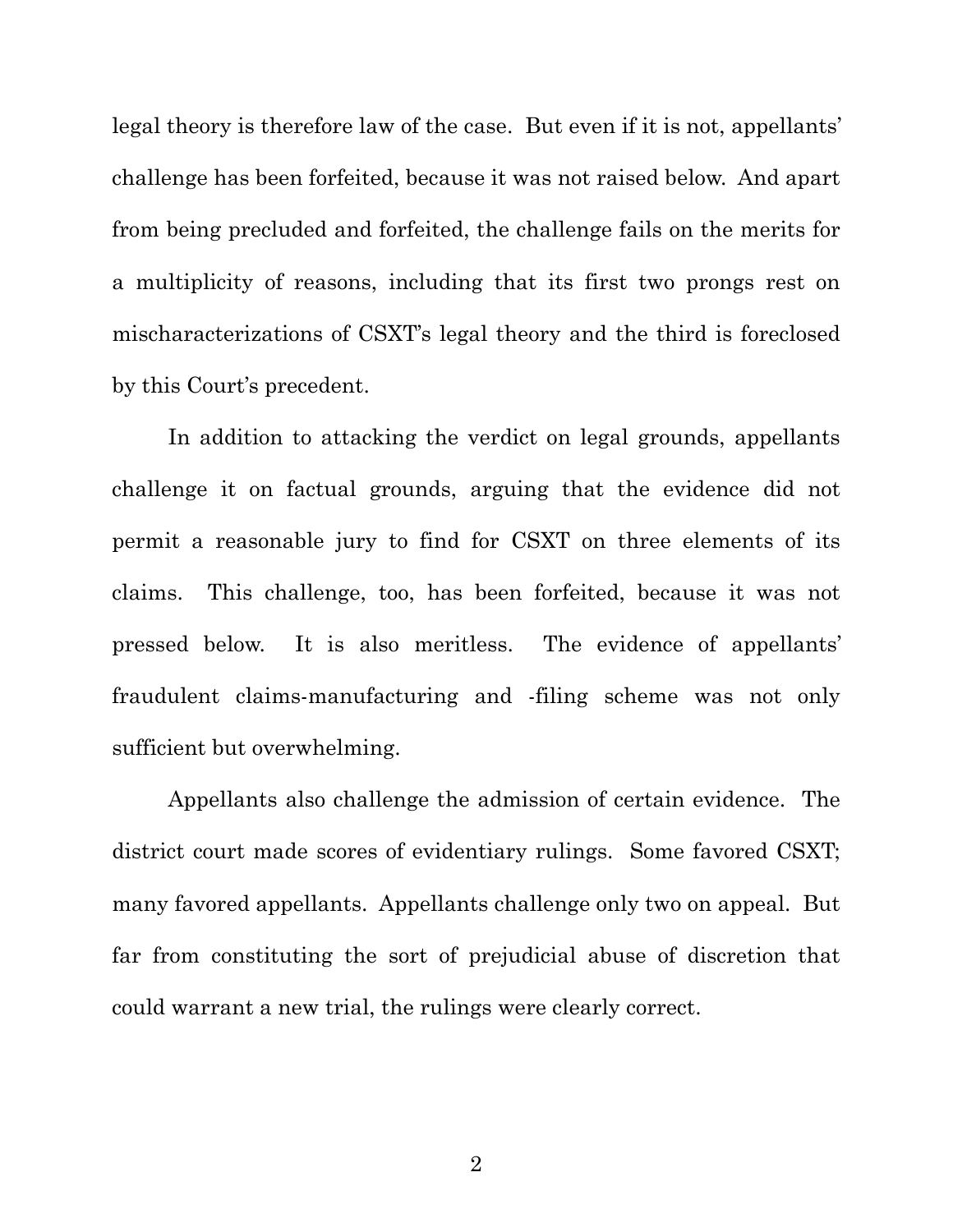The judgment of the district court should therefore be affirmed. If this Court orders a new trial, however, it should sustain the conditional cross-appeal and direct the district court to submit CSXT's punitivedamages claim to the jury. Despite vast evidence of a systematic, widespread, and years-long fraud, the district court inexplicably ruled that no reasonable jury could find that this was "gross fraud." A reasonable jury plainly could so find.

#### **JURISDICTIONAL STATEMENT**

The district court had jurisdiction under 28 U.S.C. §§ 1331, 1332, and 1367(a). It entered judgment on December 21, 2012, JA1675, and denied appellants' post-trial motions and entered an amended judgment on September 25, 2013, JA1871-916. Appellants filed notices of appeal on October 3 and 11, 2013, and CSXT filed a notice of cross-appeal on October 25. JA1929-38. This Court has jurisdiction under 28 U.S.C. § 1291.

#### **STATEMENT OF ISSUES**

1. Whether appellants' challenges to CSXT's theory of liability (a) are foreclosed by the law-of-the-case doctrine; (b) have been forfeited; and (c) fail on the merits.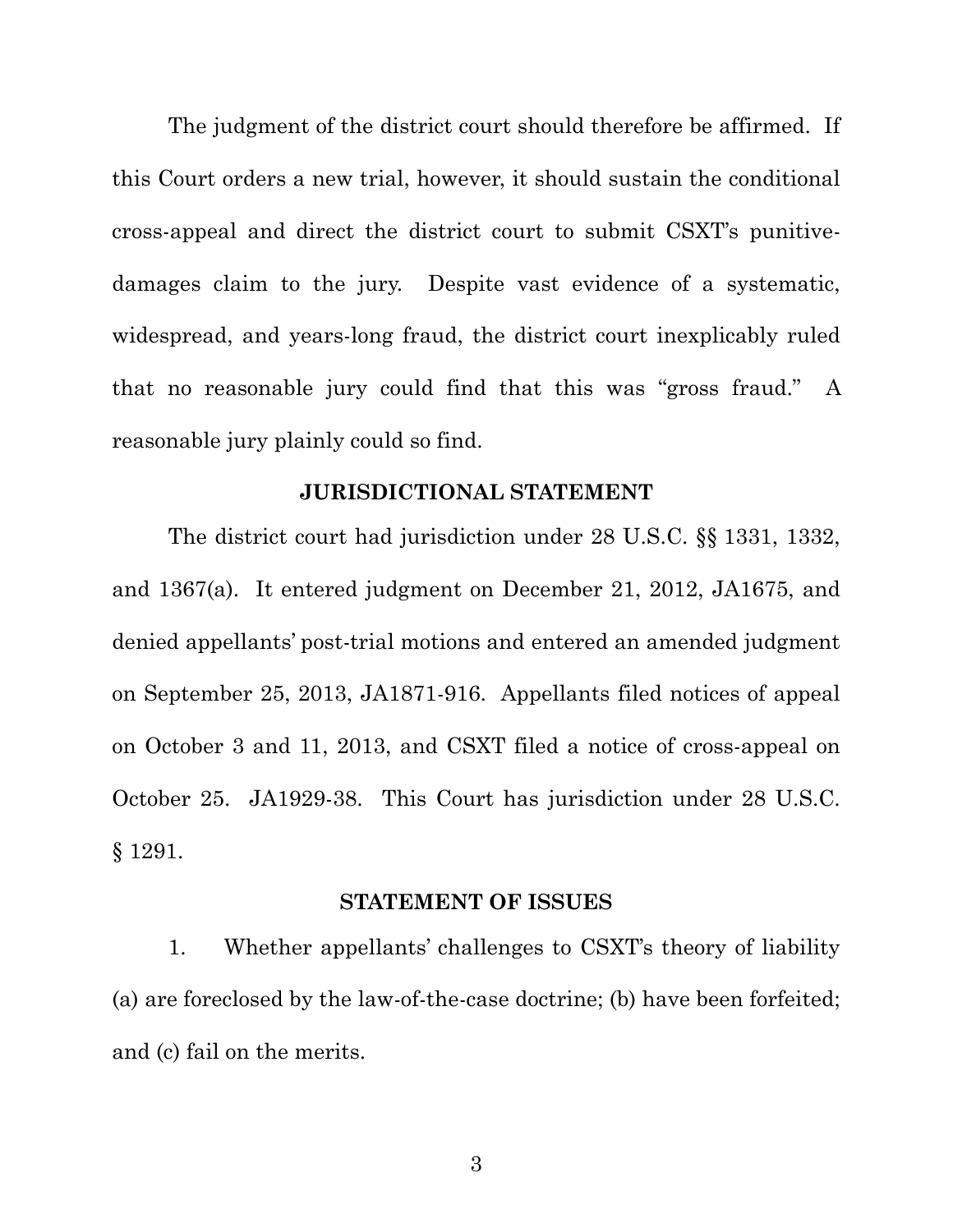2. Whether appellants' challenges to the sufficiency of the evidence (a) have been forfeited and (b) fail on the merits.

3. Whether the district court acted within its discretion in deciding that appellants are not entitled to a new trial based on (a) its admission of testimony from Dr. John Parker or (b) its ruling on "other FELA claims."

4. Whether, if a new trial is ordered, CSXT's punitive-damages claim should be submitted to the jury.

#### **STATEMENT OF THE CASE**

#### **A. Factual Background**

This case involves a scheme by defendants-appellants Robert Peirce and Louis Raymond (the "lawyer defendants"), who were principals of the law firm of Peirce, Raimond & Coulter P.C. (the "Peirce firm" or "firm"), to manufacture fraudulent asbestosis claims and then file them in mass lawsuits to extract settlements from plaintiff-appellee CSXT. The lawyer defendants carried out this scheme by arranging for unprescribed, low-quality x-rays to be taken in mass screenings by an unlicensed x-ray technician; by having a since-discredited doctor, defendant-appellant Ray Harron, claim to find evidence of asbestosis in the x-rays at an impossibly high rate; by suggesting and in at least one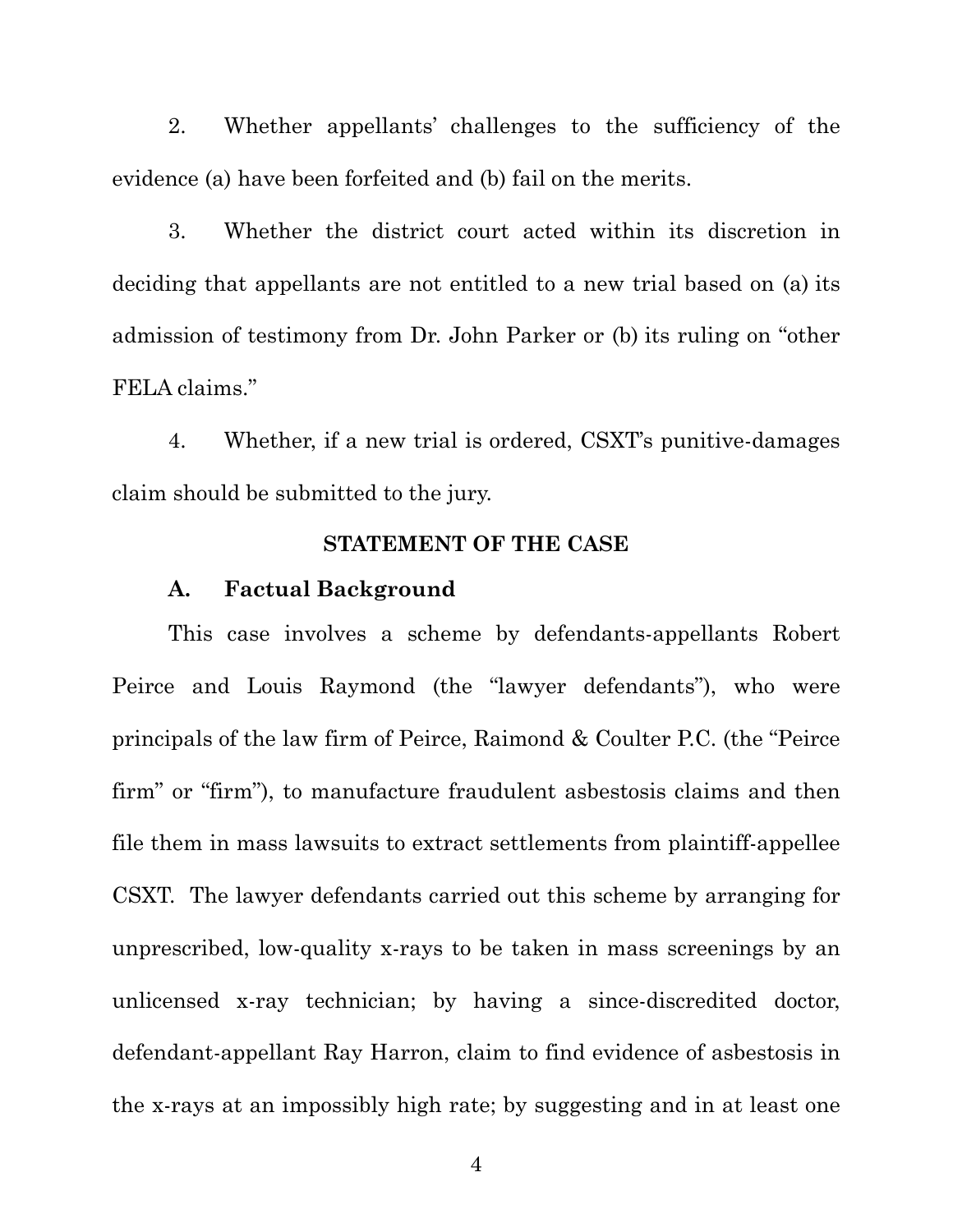instance fabricating answers on potential claimants' exposure-history questionnaires; and by then inundating CSXT with thousands of claims that they falsely represented to have a good-faith basis in fact.

### **1. The manufacture of asbestosis claims**

### **a.** *Illegal x-rays*

Beginning in 1990, the lawyer defendants arranged mass screenings outside CSXT worksites across the country, soliciting thousands of otherwise-healthy railroad employees to undergo chest xrays and provide information that might be used to file lawsuits against CSXT. JA898-901, 926, 933; *see also* JA893, 894. These screenings were conducted by Peirce firm personnel. JA908, 963-64. When a CSXT employee arrived for a "free screening," the lawyer defendants required the employee to sign a document giving the Peirce firm power of attorney, which entitled it to file suit on the employee's behalf without further authorization from or consultation with the employee. JA900, 1246, 1276-78.

The lawyer defendants hired James Corbitt to take the x-rays. He drove to CSXT worksites in 20 states and took thousands of x-rays using a machine rigged up in the back of a truck. JA862-63, 868-69,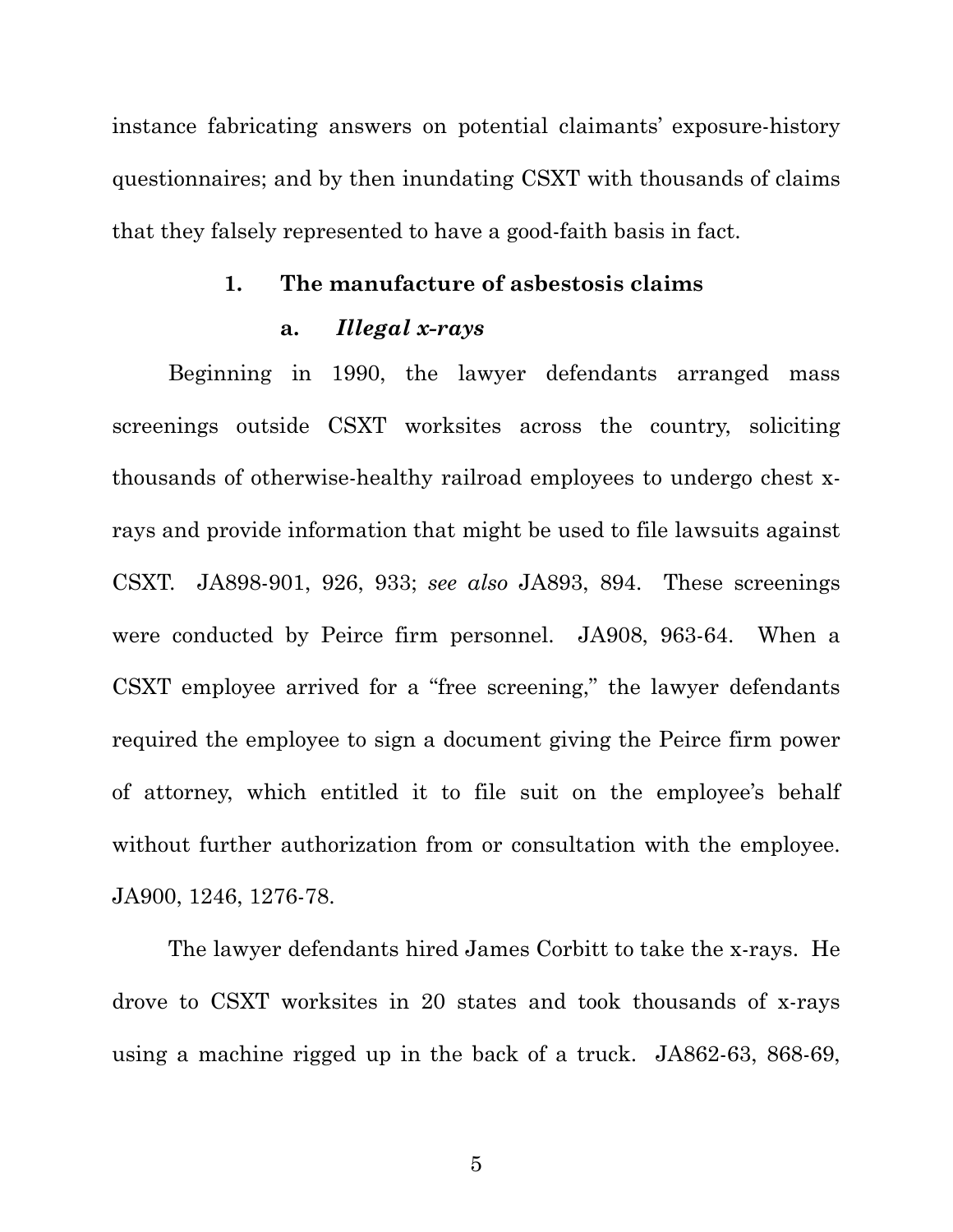876-77, 878, 881, 1471. In most of those states, Corbitt had no license to practice as an x-ray technician. JA864-65.

Although earnest efforts to diagnose asbestosis—or to rule it out call for high-quality x-rays, JA879-80, 1053, 1136, 1137, the x-rays Corbitt produced for the lawyer defendants were frequently of low quality, JA874, 876-77. Corbitt himself acknowledged that a primary purpose of state licensing requirements is to prevent "junk x-rays, bad x-rays," JA866, and he admitted that he frequently failed to comply with those requirements, JA865-66, 868.

Beginning in 1995, virtually all of Corbitt's work was for the lawyer defendants. JA862, 881. They paid Corbitt \$1.8 million to retain his exclusive services during this time. JA883.

### **b.** *Fraudulent B-reads*

**i.** Most of the claimants on whose behalf the lawyer defendants sued were never diagnosed with asbestosis. JA1016-20, 1024, 1035, 1040-41, 1195, 1241-42, 1445-46. Instead, the claims were based on xray interpretations called "B-reads," which are issued by specially certified doctors called "B-readers," according to an international classification system.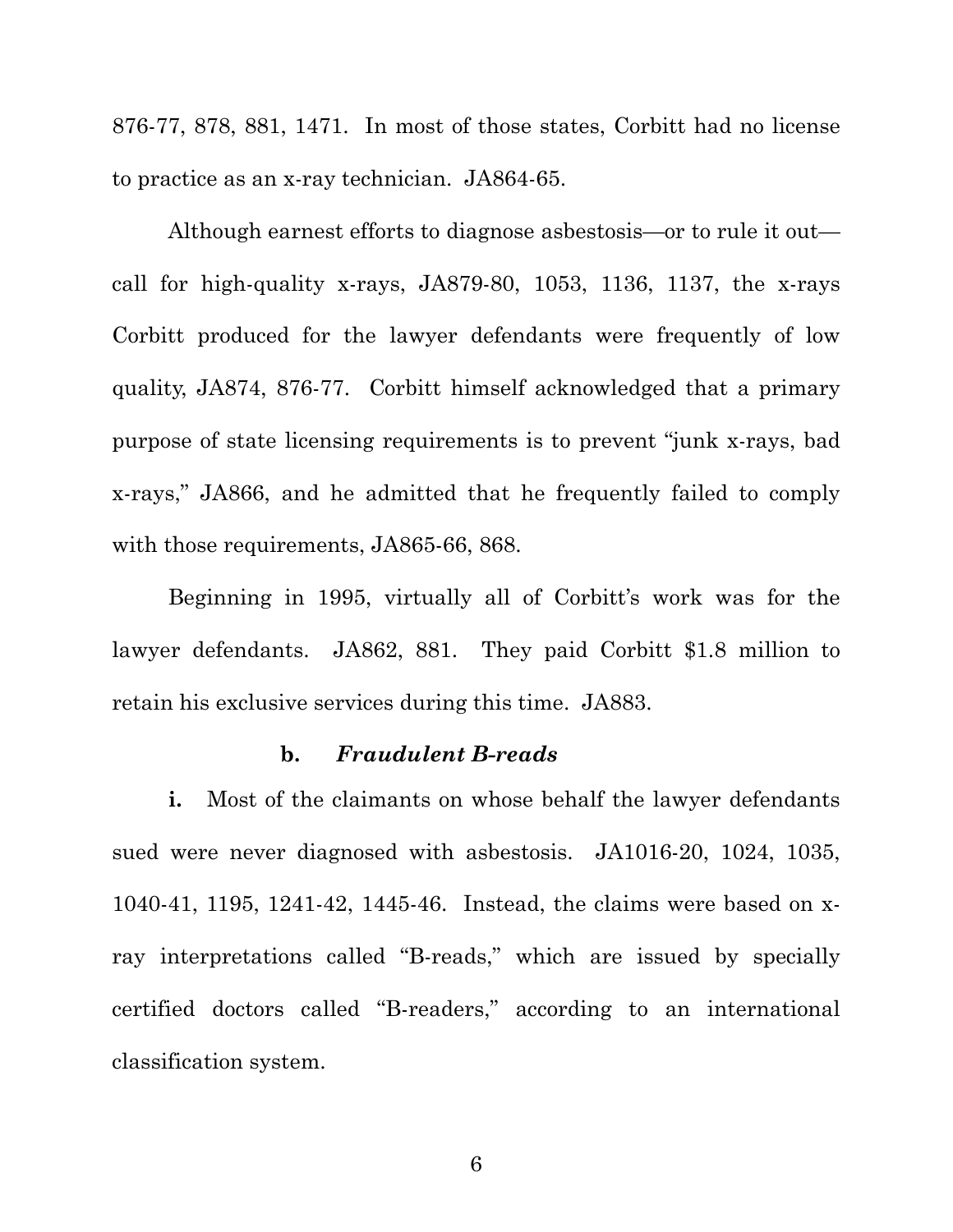B-readers examine x-rays for characteristic opacities that indicate scarring, and then record their findings by reporting a pair of numbers on a standard form known as an "ILO form." JA1124-25, 2486-535. The first number reflects the "major category," the second any adjacent category that the reader "seriously considered." JA1127-28, 1225-26, 2496. Category 0 is a "normal" or "negative" x-ray with no opacities or too few to be considered abnormal; categories 1, 2, and 3 indicate mild, moderate, and severe abnormality. JA1124-25, 1127-28, 2496. To be considered "positive"—and thus support a legal claim for asbestosrelated injury—the reading must be 1/0, 1/1, or higher. JA557, 1050, 1210.

**ii.** Prior to 1995, the Peirce firm's x-rays were read by several different B-readers. In 1994, the lawyer defendants retained Harron as one of them. JA1025, 2347-48. The lawyer defendants tracked the positive read rates of various B-readers, JA925-28, 930-31, 943, 987, and quickly identified Harron as "a very, very liberal reader." JA948- 49, 951, 953, 2367; *see also* JA966, 2364. In fact, the lawyer defendants determined that Harron was issuing positive B-reads at "3 to 4 times the positive ratios over" other B-readers. JA1320-21, 2365. In some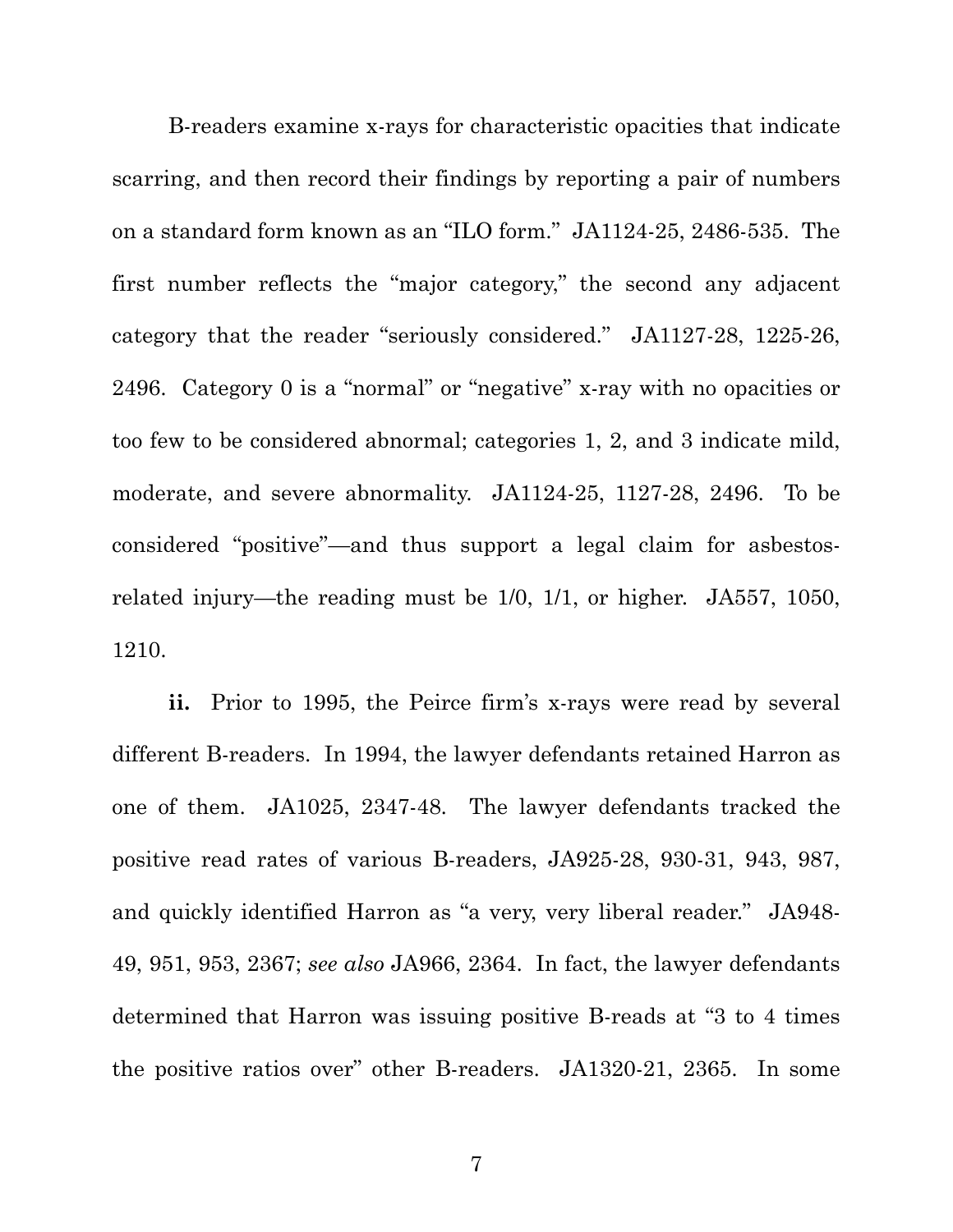instances, the lawyer defendants sent x-rays that had been read as negative by other doctors to be re-read by Harron, who then issued a positive B-read. JA2349-50, 2352, 2355-61.

Knowing all of this, the lawyer defendants agreed with Harron in 1995 that he would become their exclusive B-reader. JA920, 1322. Harron gave up private practice and shifted almost exclusively to expert-witness work. JA862, 1034. He initially charged \$2 per B-read, but quickly ratcheted up his rate to \$40. JA1065. The lawyer defendants paid Harron more than \$600,000 to read around 16,000 xrays. JA1350, 1479.

According to Raimond, Harron "wasn't providing a medical service" but "was basically consulting in terms of our office \*\*\*. [H]e wasn't an advocate for the patient. He wasn't the doctor of those people \*\*\*. He was doing surveillance work." JA921-22; *see also* JA923. Harron agreed that his B-reading was not "practicing medicine" but rather "doing expert witness work" for the lawyer defendants. JA1015. He regarded the subjects of the x-rays, not as "patients," but as "[p]otential litigant[s]." JA1036-37, 1040.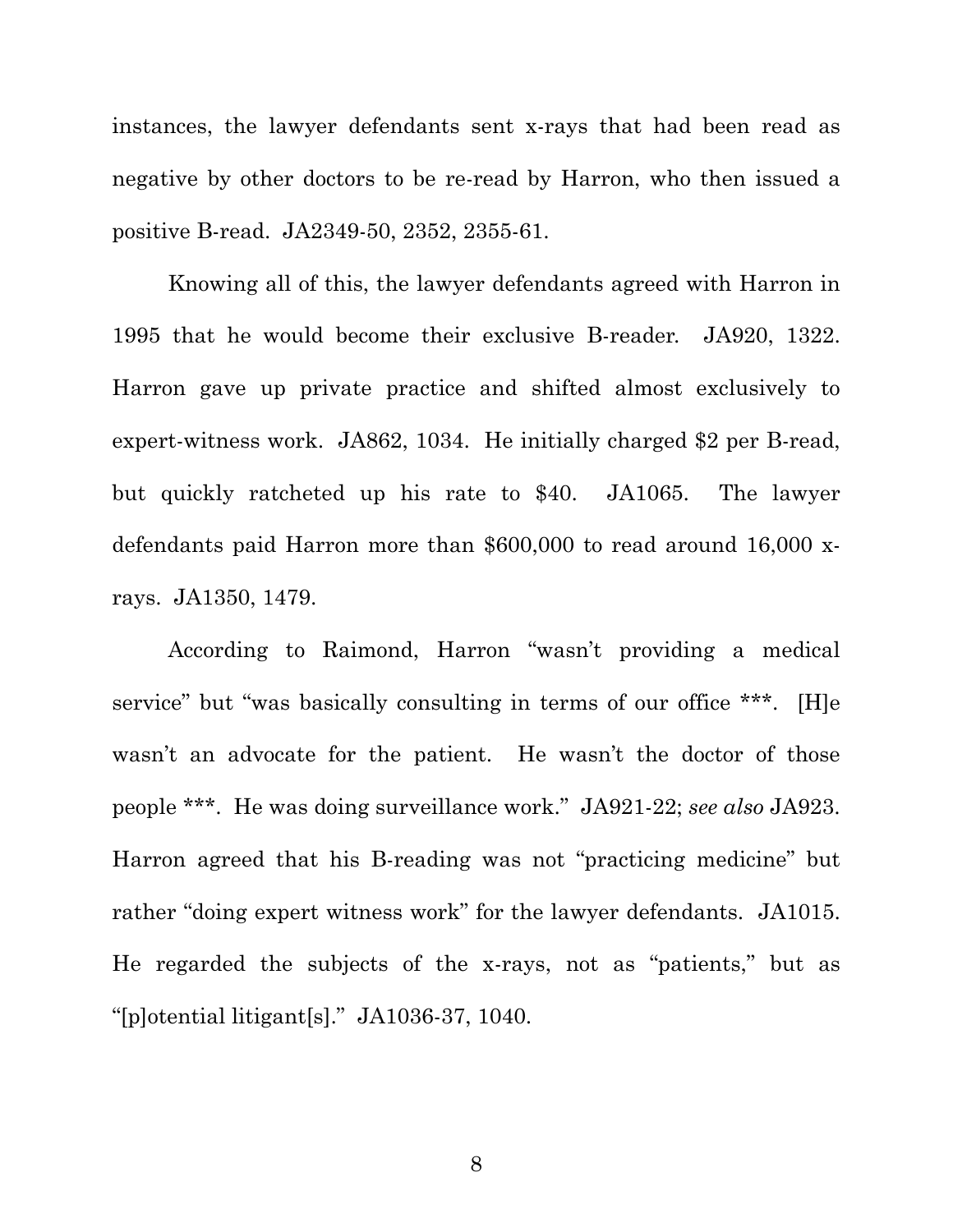Because B-reads are used to identify signs of *all* kinds of pneumoconiosis, not just asbestosis, a B-reader is not supposed to be told what result is sought. JA1029-30, 1069-70, 1173. Instead of the standard ILO form, however, the lawyer defendants supplied Harron with a modified form with boxes to indicate whether his results were "consistent with asbestosis" or "not consistent with asbestosis." JA1172-73; *see also* JA912-13, 917-18, 1026, 1032, 2347-48.

The lawyer defendants also asked Harron to assume that all the xray subjects had been exposed to asbestos, and Harron knew that his Breads would be used to bring a legal claim for "some type of benefit" or "some kind of compensation." JA912-15, 960, 1031-33, 1038, 1040. Harron thus was well aware that the lawyer defendants had a financial stake in the outcome of his B-reads. JA1031.

**iii.** Consistent with the lawyer defendants' hopes (and their financial interests, JA953, 1275), Harron reported finding evidence of asbestosis at impossibly high rates. The jury was told that Harron made a positive B-read more than 65% of the time. JA1061-62. And a recent review that was not before the jury determined that Harron had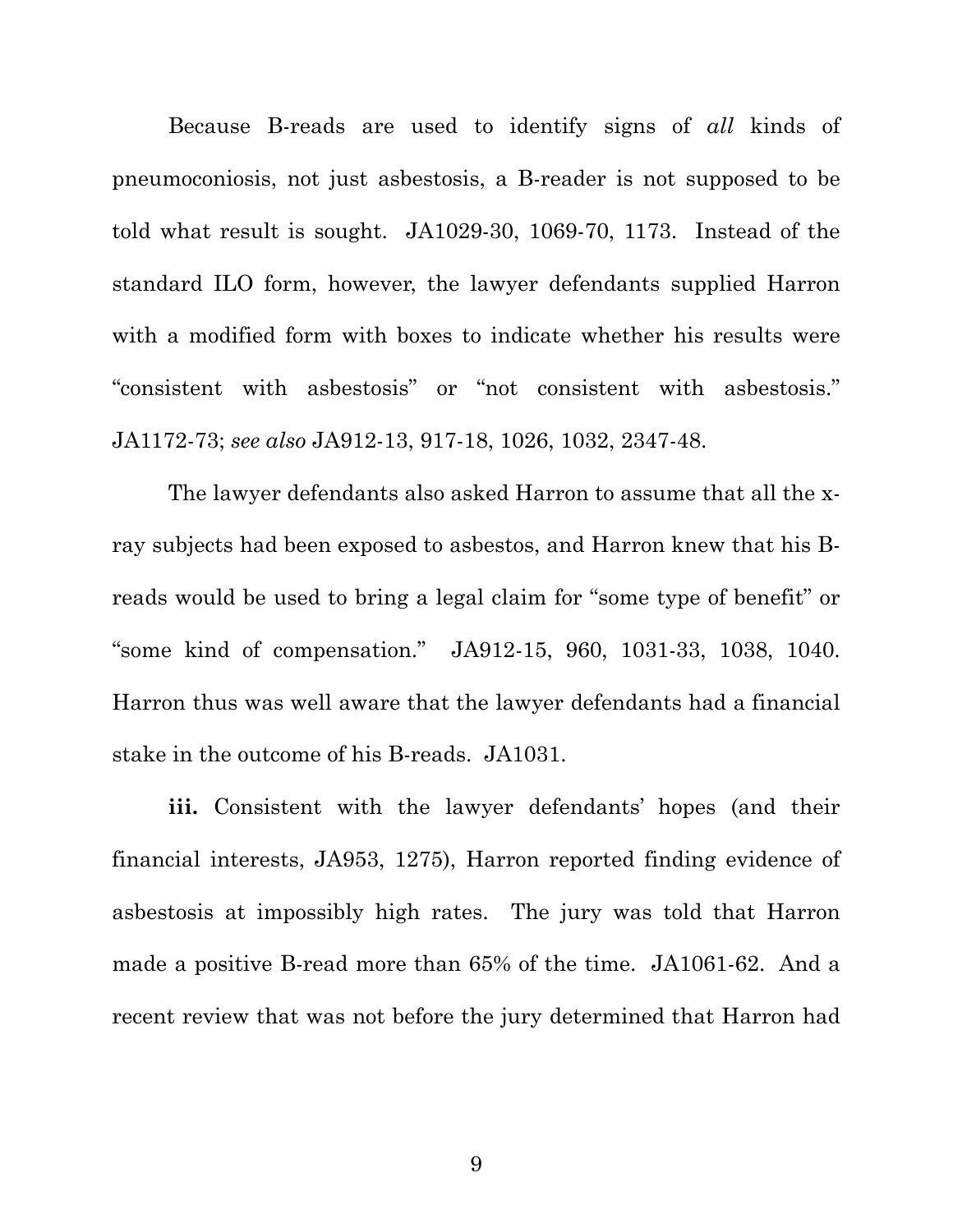issued a positive read for nearly *75%* of all x-rays from the lawyer defendants. JA1059-60, 1061.

By contrast, "the most scientifically credible published studies on the matter" have concluded that the incidence of asbestosis among railroad workers is around 2%. JA1189-95, 1217, 1222; *see* JA2475-86, JA2536-52. There is obviously a "[b]ig difference between 2 percent and 60 percent." JA1221. Indeed, if Harron had actually seen evidence of asbestosis in 65% of the x-rays (let alone 75%), it would have reflected "an epidemic of unheard of proportions in this population." JA1195-96.

As a practical matter, Harron's positive read rate for the lawyer defendants was even *higher* than 65-75%:

 On many days, Harron reported that *100%* of the x-rays he viewed were positive. *E.g.*, JA944-47, 1044-46. In the first six months of 2001, Harron read 1,033 x-rays and purported to find 1,001 positive. JA942-43. In fact, Harron's readings were "100 percent positive every day for 294 days," JA966, though the district court did not allow the jury to hear this, JA968. Harron acknowledged that this was "unusual." JA1043; *accord* JA1046.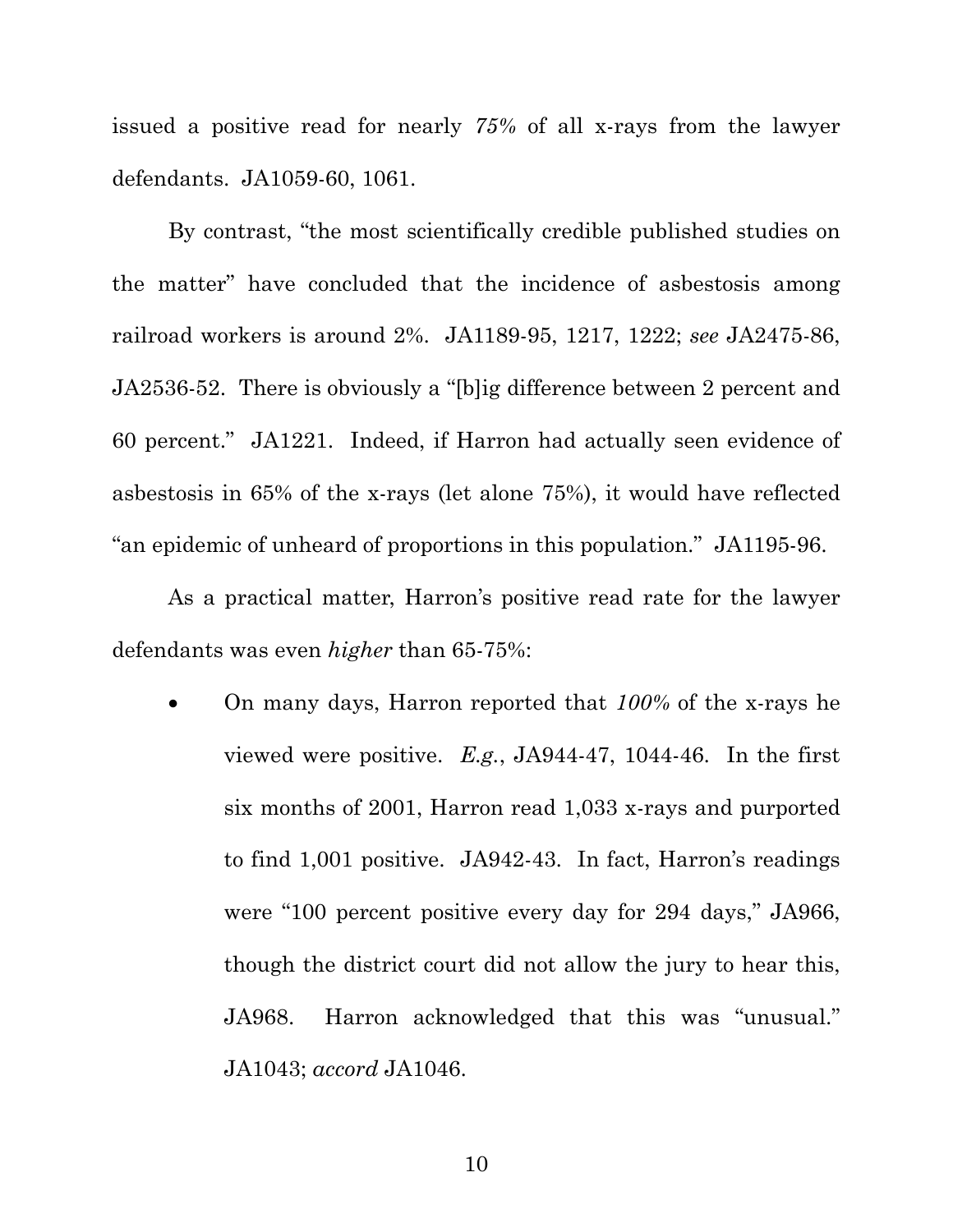- Many of the x-rays that Harron reported as "negative" were actually of such poor quality that they were effectively unreadable. JA990-96, 1075-78. Reporting hundreds or thousands of unreadable x-rays as negative concealed his true positive rate.
- Many employees attended multiple screenings, each time increasing the odds that at least one x-ray would receive a positive B-read (especially since Harron's reads were arbitrary). JA970-71; *see, e.g.*, JA1001, 1003. Neither the lawyer defendants nor Harron checked positive B-reads against an employee's past x-rays—even though the Peirce firm retained the records—to confirm that result. JA1290, 1291, 1293-94, 1462-63.

When Harron issued a positive B-read for the lawyer defendants, he did nothing to inform the patient. In fact, he has vigorously denied any doctor-patient relationship. JA1011. Harron has maintained that "my duty was not to the individual there; it was to the company"—or law firm—"who sent the person in" (and was paying his fees). JA1012. Harron and the lawyer defendants jointly understood that the purpose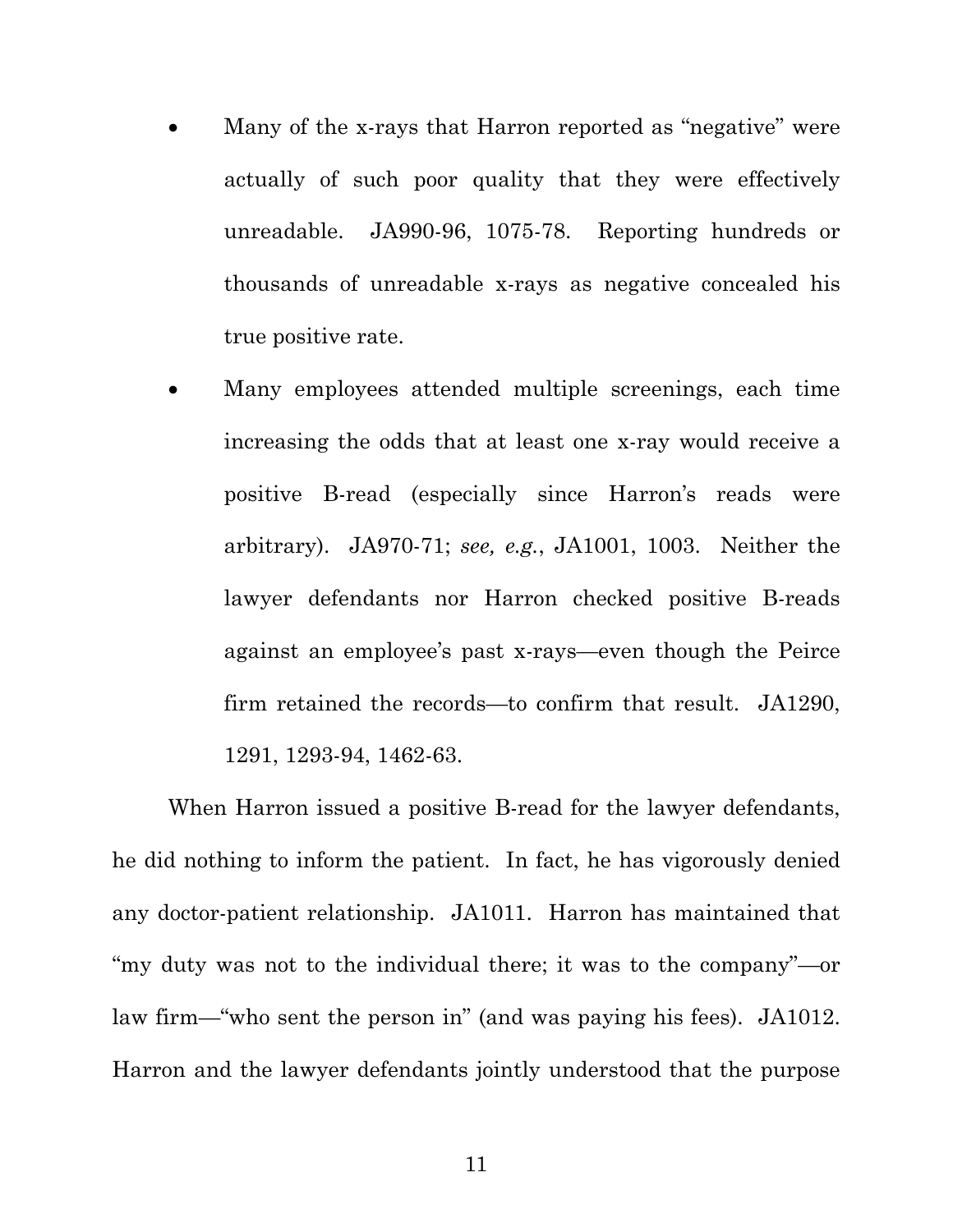of his B-reads was to enable the lawyer defendants to bring legal claims. JA1031-33, 1038, 1040.

**iv.** For many years, CSXT was unaware of the impossible rate at which Harron was issuing positive B-reads. The lawyer defendants "never told [CSXT] the read rate" and never sent it "negative x-ray findings." JA971, 989. In fact, the first time CSXT obtained negative xrays was in discovery in this case. JA397. Because CSXT received a Bread only when an employee filed suit, and thus saw only positive reads, it had no way to know that there were few instances in which Harron did *not* make a positive B-read. JA988-89. The lawyer defendants were aware that CSXT would have no reason to question Harron's readings. JA923-24.

In 2005, Harron's fraudulent practices were exposed in proceedings before Judge Janis Jack in the Southern District of Texas. Although the lawyer defendants received reports that a hearing in that case had raised "serious issues with regard to Dr. Harron's credibility," they did not immediately cease relying on him. JA1084, 1322-25. Instead, they redoubled their effort to mediate and settle as many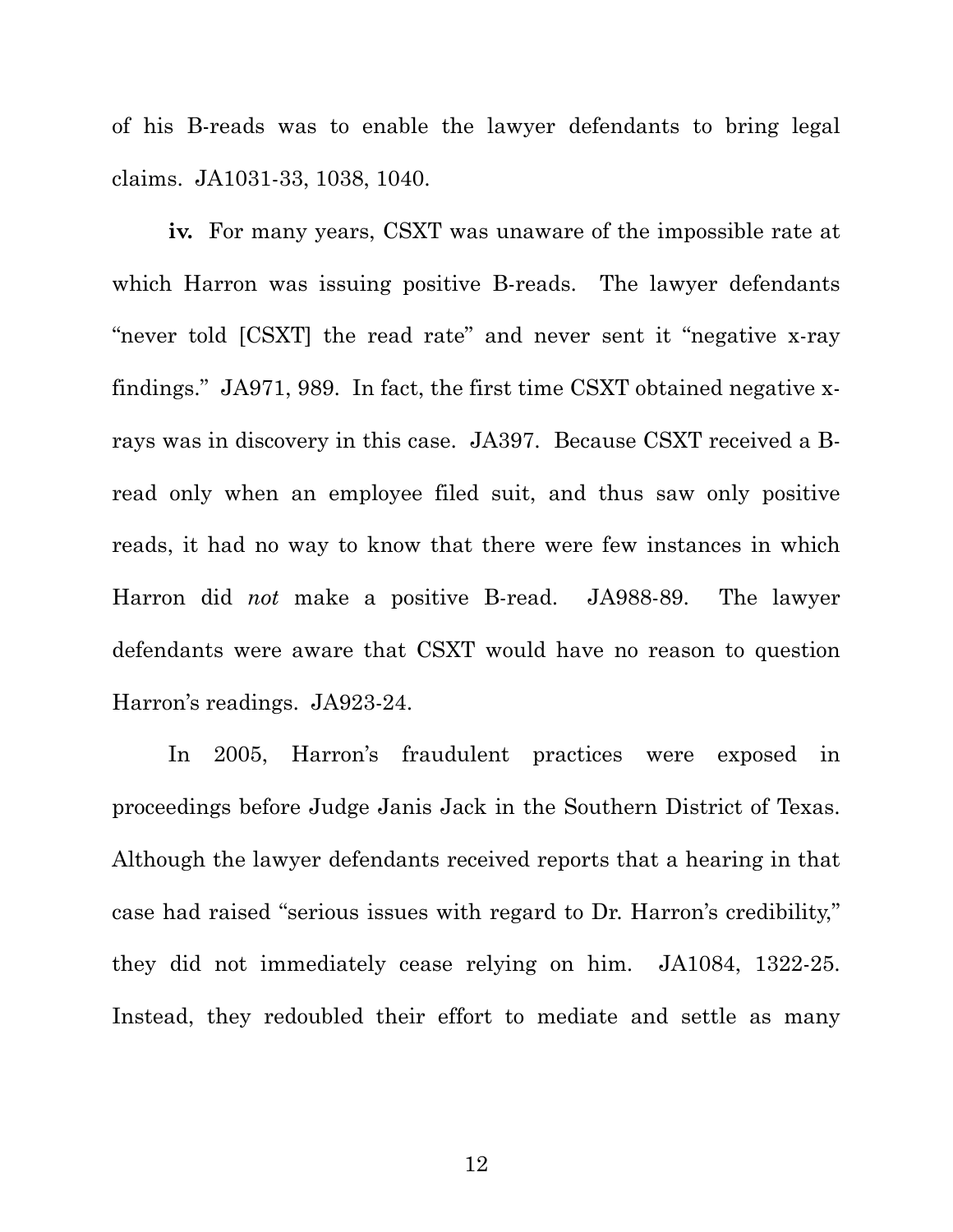claims as possible before Judge Jack could issue a written opinion exposing Harron as a fraud. JA1325-26; *see* JA317-23, 2109-16.

Judge Jack released her opinion in June 2005, meticulously documenting a wide-ranging scheme in which "diagnoses were driven by neither health nor justice: they were manufactured for money" and "the lawyers, doctors, and screening companies were all willing participants." *In re Silica Prods. Liab. Litig.*, 398 F. Supp. 2d 563, 635 (S.D. Tex. 2005). Following that decision, Harron's B-reads were no longer accepted in litigation and Harron ended his B-reading practice. JA1083, 1327; *see also* JA1329-34, 2423.

**v.** After Harron was discredited, the Peirce firm attempted to salvage its cases by sending x-rays to be "re-read" by other B-readers. The bulk of them were re-read by Donald Breyer, JA1333-34, who performed B-reads almost exclusively for plaintiffs' lawyers in asbestos litigation, JA1417; *see also* JA1404. Someone from the firm called Breyer in December 2005, JA1412, and told him that "we have 2,000 films we need to have read in three weeks and we'll pay you whatever you want," JA1413; *cf.* JA1480, 1488-89.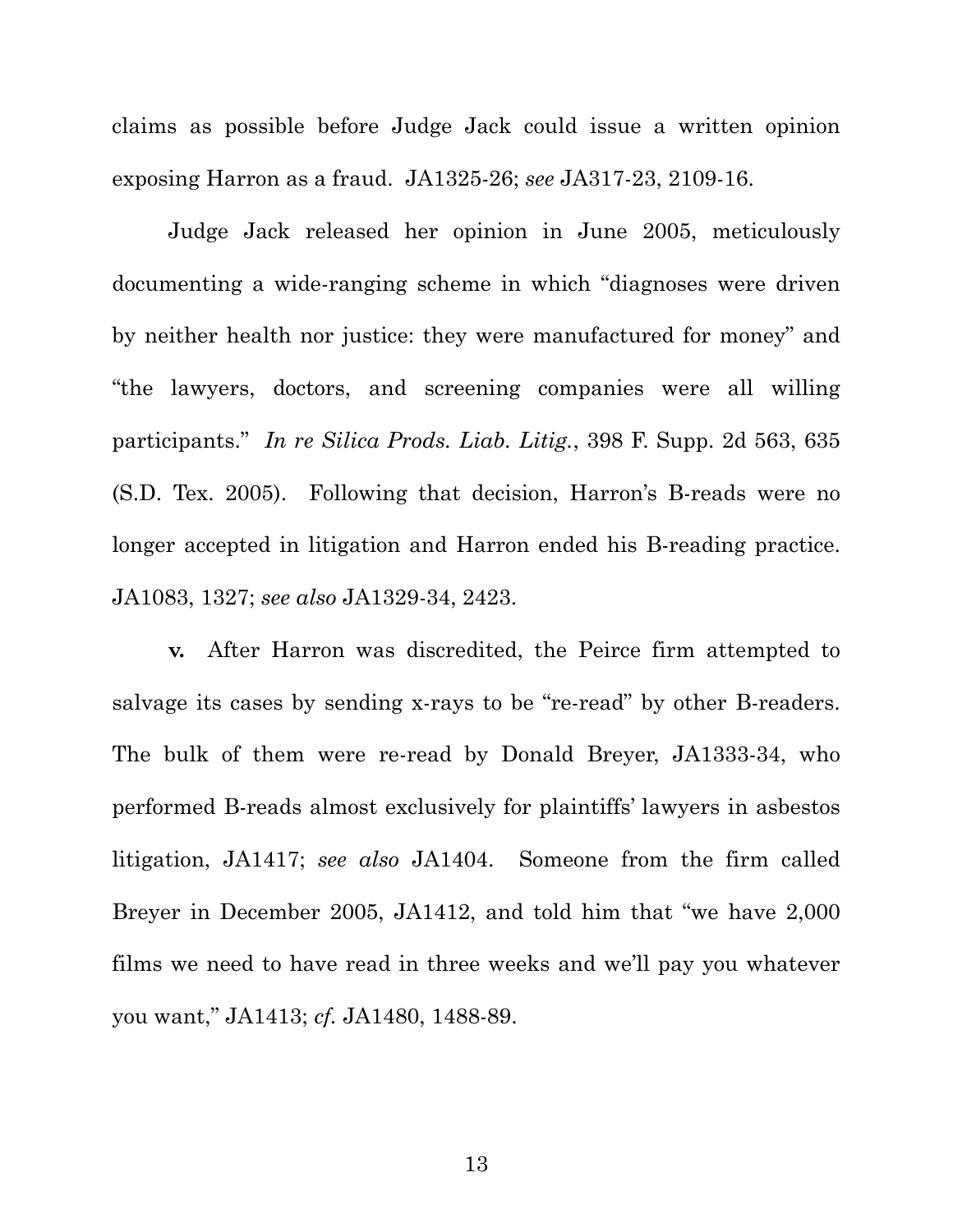Breyer responded that he "kn[ew] the story of Janis Jack and Ray Harron" and said that he was doubling his price. JA1414-15. The Peirce firm agreed to pay Breyer \$200,000 for those three weeks of work, and paid him another \$118,000 later that year. JA1414, 1418-19. The firm paid Breyer more than \$491,000 the following year, and another \$222,000 the year after that. JA1419.

Breyer did not, however, perform an *independent* B-read. He was told that all the x-rays had previously been read as positive by Harron and was provided with copies of Harron's B-read results. JA1176-78, 1408. Unsurprisingly, Breyer "confirmed" Harron's reading virtually every time. JA1178, 1420, 1482-83. In some instances, Breyer even reported x-rays as high-quality and issued positive B-reads when other B-readers had reported that the x-rays were unreadable. JA1409-11. Like Harron, Breyer "very substantially overread the presence of profusion abnormality," and his B-reads were "not scientifically credible." JA1182.

#### **c.** *Fabricated exposure histories*

To file an asbestosis claim, a plaintiff must possess not only supporting medical evidence, but also evidence of work-related asbestos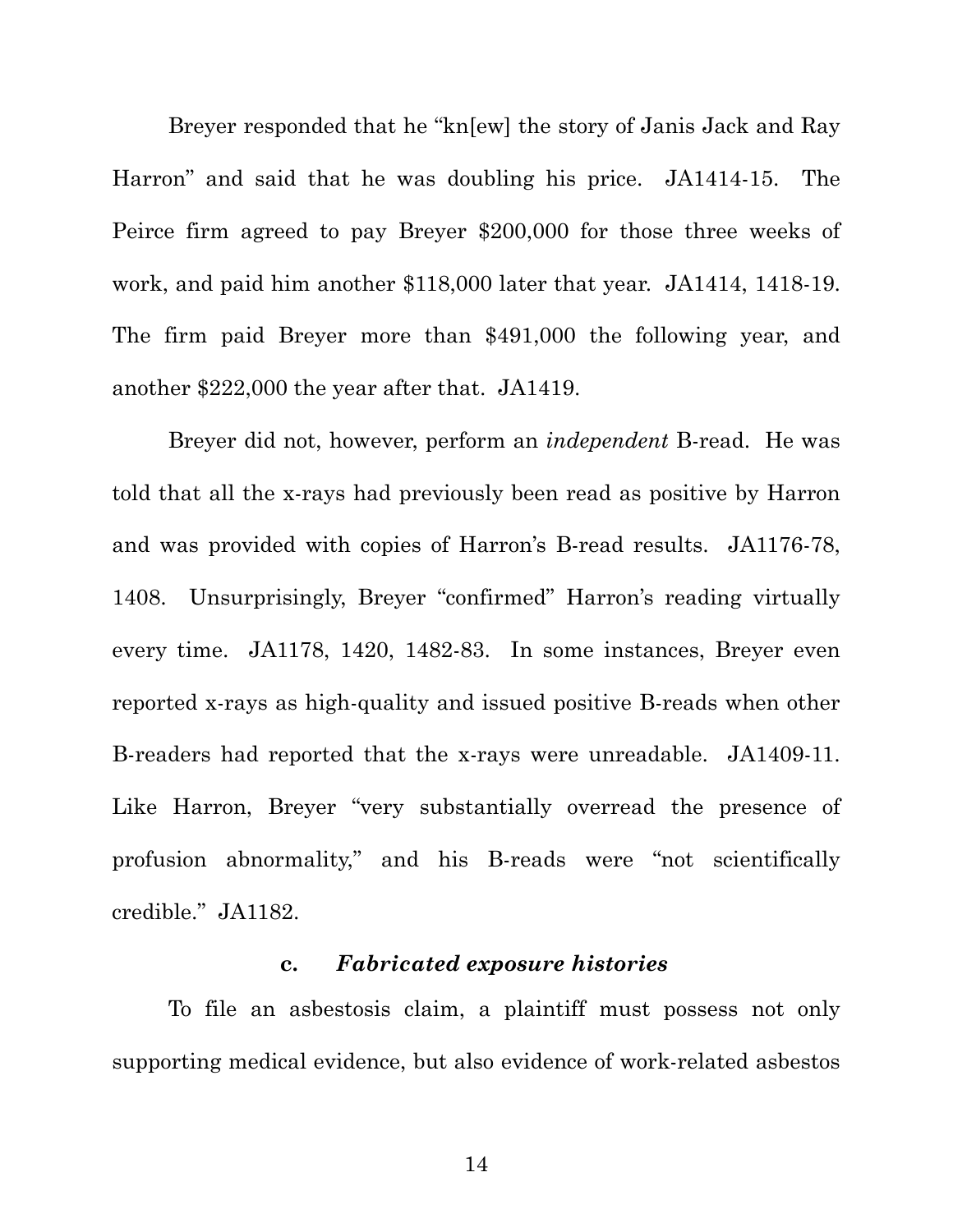exposure. To create this evidence, Peirce firm personnel guided each employee through an "asbestos questionnaire." JA2376-79. To ensure that it received the desired answers, the firm provided a completed "sample questionnaire" with "sample answers" illustrating how to report workplace exposure to asbestos. JA961-62, 2376-79.

In at least one instance, the firm was caught fabricating exposurehistory evidence. On the asbestos questionnaire for Earl Baylor, the "Claimed Exposures" included the handwritten words "Asbestos rope, cement, Asbestos valve packing," but this handwriting differs from that on the rest of the form. *Gilkison*, 406 F. App'x at 733; JA1487, 2415. Baylor testified that the handwriting was not his; that he had never had any contact with those products; and that he had never had any conversation with anyone at the Peirce firm about the questionnaire in general or asbestos exposure in particular. *Id.*; *see* JA1423-25. Another witness identified the handwriting as that of Shannon Zeto, a legal assistant at the firm. JA1298.

The lawyer defendants had reason to doubt the exposure histories of other claimants as well. For example, many of the claimants were trackmen, JA955, and the lawyer defendants were aware that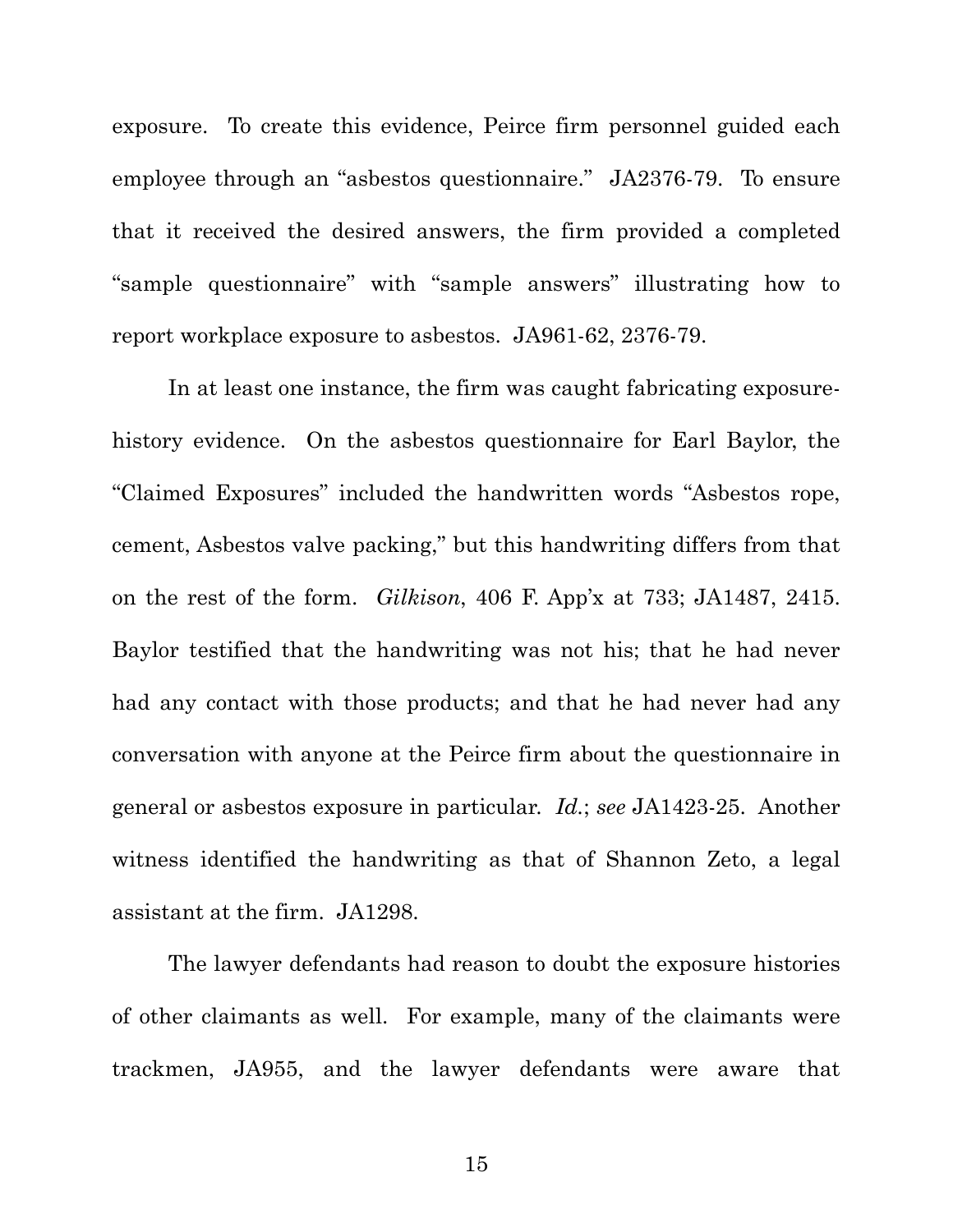trackmen, who work outside, have "very slim" exposure to asbestos, JA955, 959, 2353, 2359. Nevertheless, the lawyer defendants filed numerous claims on behalf of employees who worked predominantly or exclusively as trackmen. *Id.*

### **2. The filing of the manufactured asbestosis claims**

Every several months, a Peirce firm paralegal, Danielle Daley, compiled a list of all potential claimants who (1) had received a positive B-read from Harron, (2) had completed an asbestos questionnaire, and (3) were facing the imminent expiration of a claim under the applicable statute of limitations. JA1259, 1271, 1292. Acting under the supervision of Raimond and Peirce, JA1291-92, Daley inserted these names into a form complaint with boilerplate language. Then a Peirce firm attorney, acting at Peirce's direction, signed the complaint and filed it in court. JA1239-40. Each of the mass complaints contained hundreds or even thousands of individual claims. *E.g.*, JA1264.

No one at the Peirce firm made any effort to review the firm's own file for each plaintiff before filing these complaints, even though its files often contained medical records that might rule out asbestosis. JA1290, 1291, 1293-94, 1462-63. Indeed, a Peirce firm attorney admitted that,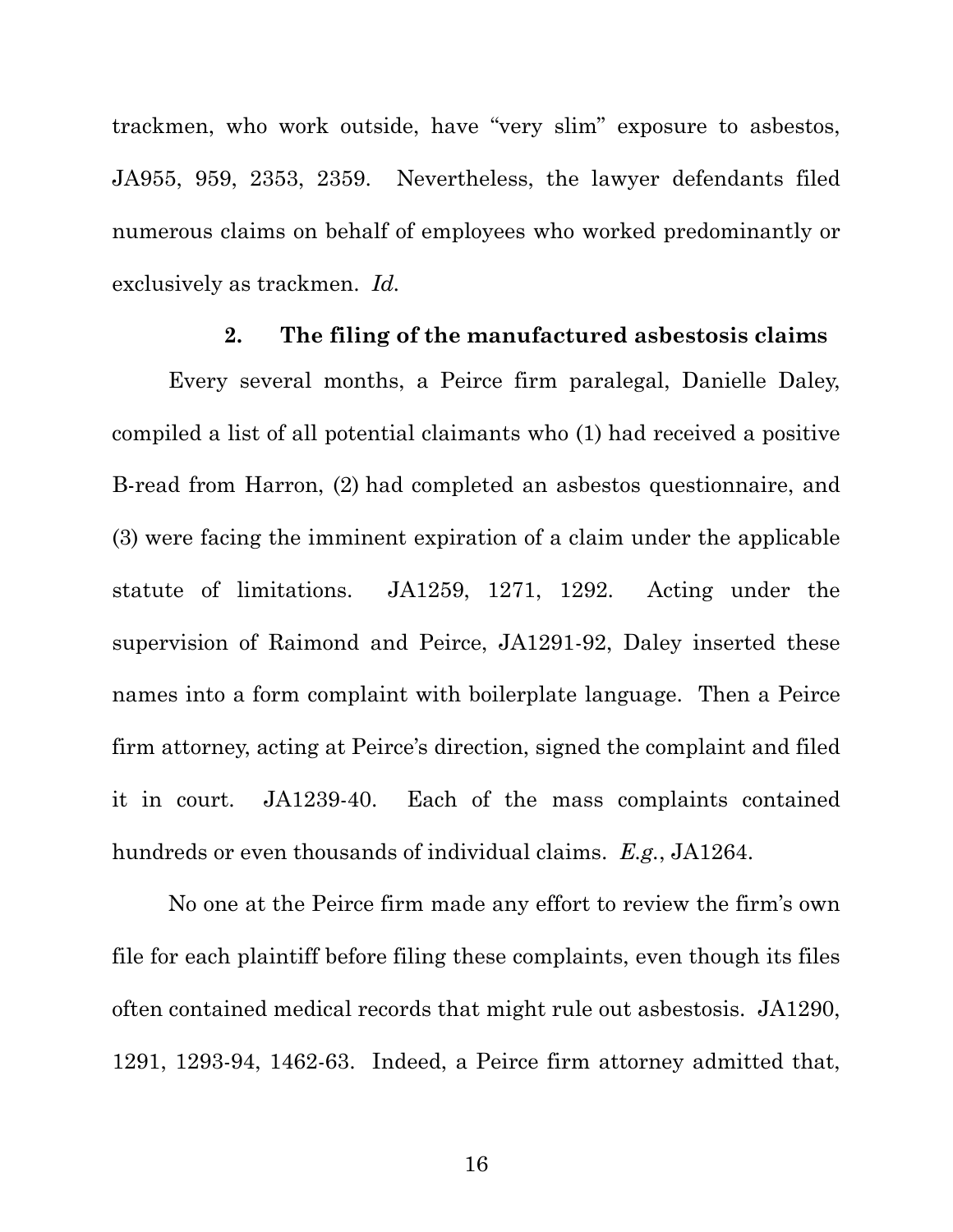even if "there [were] medical records in an individual person's file from multiple doctors indicating that they do not have asbestosis," that "wouldn't matter" and the firm would still file the claim. JA1465; *accord* JA1466. A medical record in Baylor's file ruled out asbestosis. JA1132, 1133-35, 1254, 1284, 1338-40, 1430-35, 2403.

At least 11 of the claimants on whose behalf the lawyer defendants filed asbestosis claims, including Baylor, had one or more xrays read as negative by Harron, and then shortly thereafter had another x-ray read as positive by him, despite there being no objective change in the claimant's medical condition. JA1227; *see, e.g.*, JA973 (xrays taken two months apart); JA1053 (x-rays taken six weeks apart). After Harron was publicly discredited, the Peirce firm sent the x-rays that Harron read as positive to Breyer (or occasionally another doctor) for confirmation, but did not provide that doctor with any negative xrays from the same period. JA1408. In each instance, the firm filed suit based on the single positive B-read from Harron, even though its files contained records of the negative B-reads demonstrating that Harron's positive B-read was unreliable.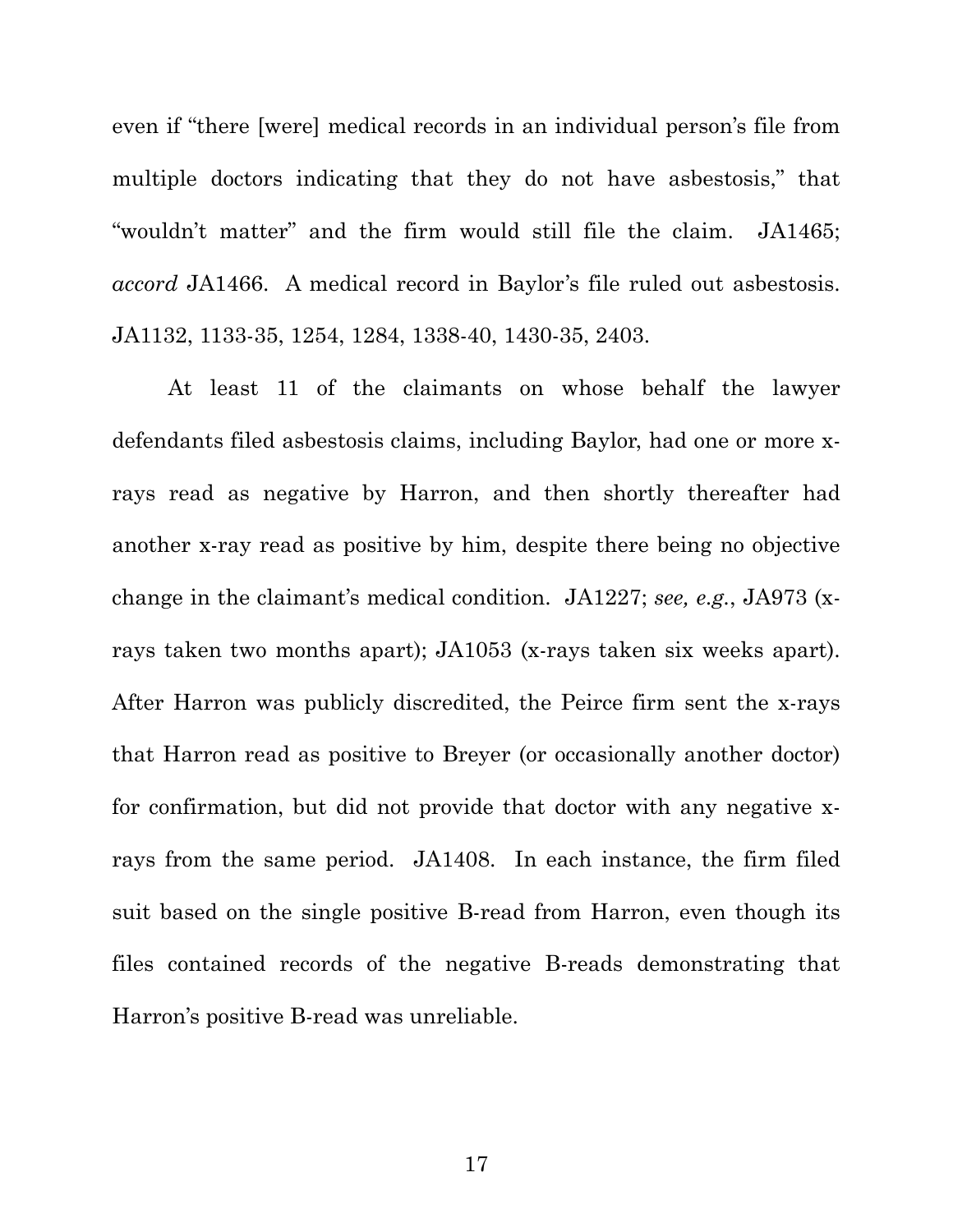### **B. Prior Proceedings**

#### **1. CSXT's lawsuit**

CSXT commenced this action in 2005. The initial complaint alleged a fraudulent scheme in which a CSXT employee who had asbestosis, Danny Jayne, sat for an x-ray under the name of another employee, Ricky May, who did not. Represented by the Peirce firm, May used Jayne's positive x-ray to bring claims against CSXT and other defendants. The x-ray-swapping claims were filed against Robert Gilkison, a Peirce firm employee who had arranged and attended the screening at which Jayne impersonated May, and the firm. *Gilkison*, 406 F. App'x at 734-35.

In the course of discovery, CSXT learned that the lawyer defendants and Harron were engaged in another, far broader scheme to manufacture thousands of fraudulent asbestosis claims. CSXT then filed an amended complaint, which asserted, in addition to the original May-Jayne claims against Gilkison and the Peirce firm, RICO and common-law fraud claims against the lawyer defendants and the third principal of the Peirce firm, Mark Coulter; RICO conspiracy and common-law conspiracy claims against the lawyer defendants, Coulter, and Harron; and a claim for punitive damages against those four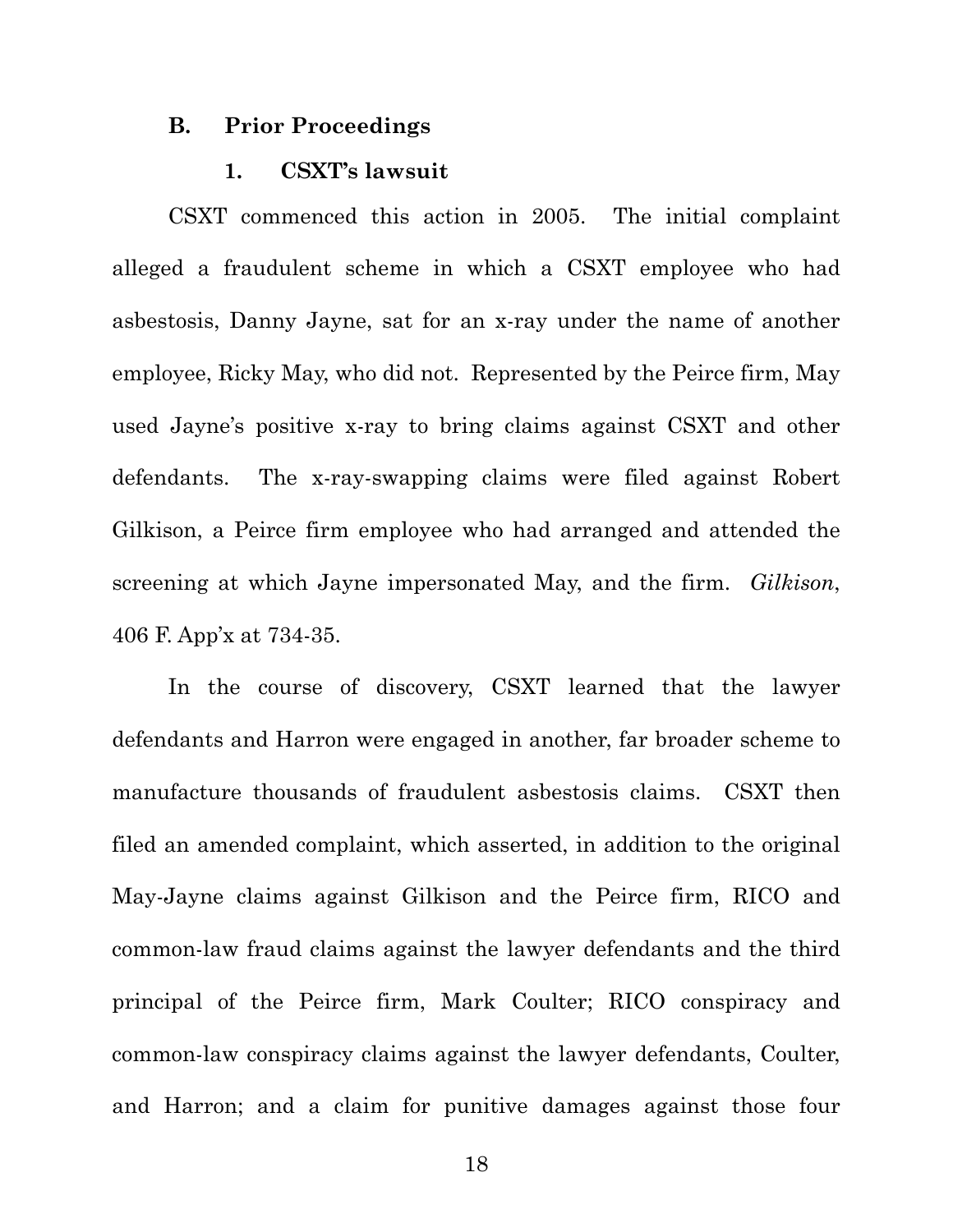defendants. JA148-85. The theory set forth in the amended complaint was that these defendants engaged in "a scheme to inundate CSXT \*\*\* with thousands of asbestosis cases without regard to their merit" by "orchestrat[ing] an asbestosis screening process deliberately intended to result in false positive diagnoses and then knowingly prosecutering claims against CSXT with no basis in fact." JA148-49.

#### **2. The district court's dismissal of CSXT's lawsuit**

The district court dismissed all but one portion of CSXT's common-law claims as untimely. JA195-96, 205-06. It dismissed the RICO claims on the same basis, reasoning that RICO requires proof of at least two predicate acts and that only one predicate act was within the limitations period. JA191-95, 201-05. The court subsequently denied CSXT's motion for leave to file a proposed second amended complaint. JA210-20. The May-Jayne claims went to trial, and the jury returned a verdict for Gilkison and the Peirce firm. JA221-22. The district court then granted summary judgment against CSXT on the portion of the common-law counts that had survived the motion to dismiss, which related to the asbestosis claim filed on behalf of Baylor. JA223-37.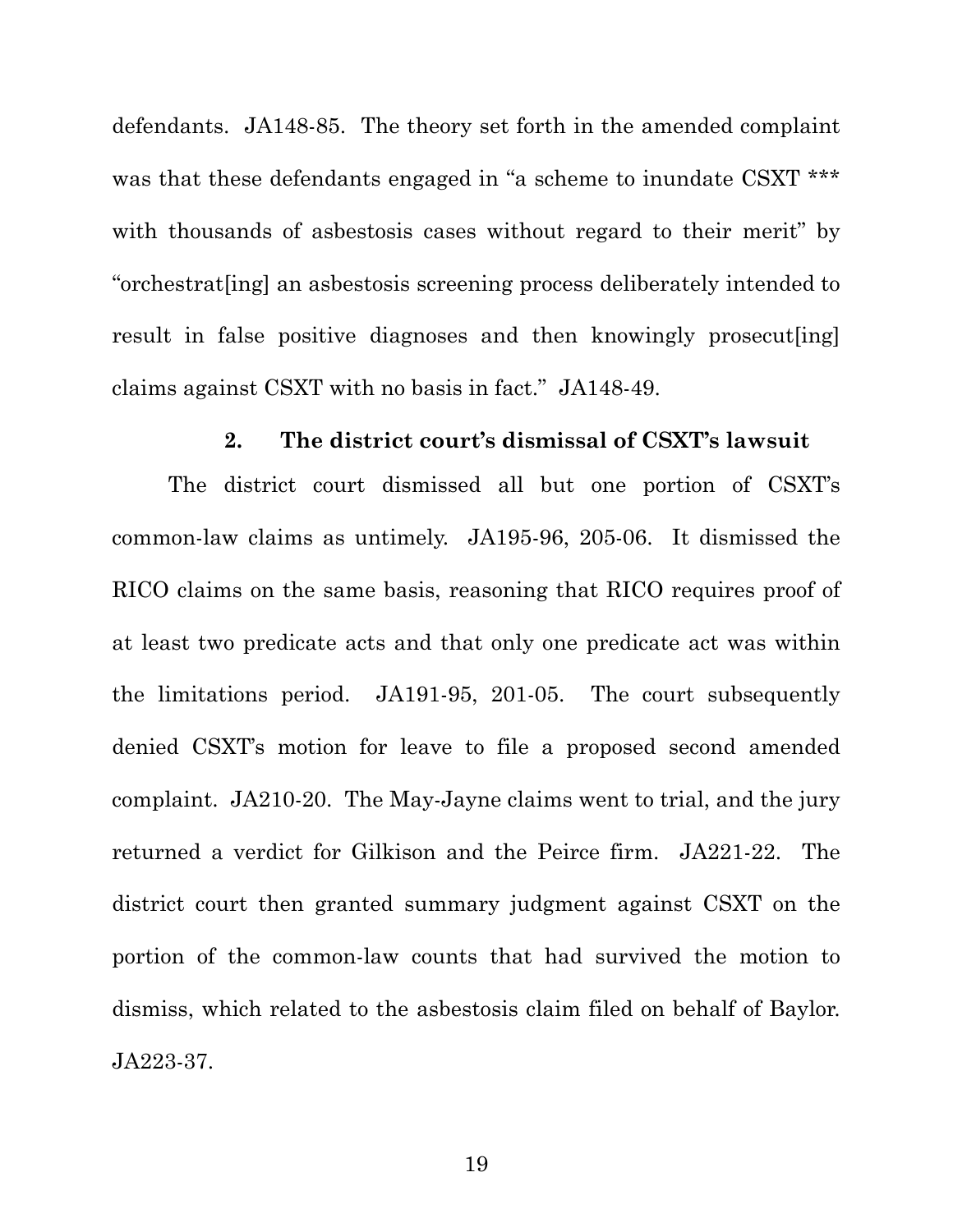#### **3. This Court's reinstatement of CSXT's lawsuit**

On appeal, this Court affirmed the jury's verdict against CSXT on the May-Jayne claims but otherwise vacated the district court's judgment and remanded the case for further proceedings. The Court concluded that the district court should not have dismissed the RICO counts and portions of the common-law counts; should not have denied CSXT's motion for leave to amend; and should not have granted summary judgment on the Baylor claim. *Gilkison*, 406 F. App'x 723. In reversing summary judgment, the Court determined that CSXT's theory of liability was factually and legally viable. *Id.* at 732-34.

By filing suit, the lawyer defendants had represented, "after an inquiry reasonable under the circumstances," that the complaint was not being filed "for any improper purpose" and that "the allegations and other factual contentions" in the complaint "have evidentiary support." W. Va. R. Civ. P. 11(b). As far as the mass complaint containing the Baylor claim was concerned, CSXT argued that there was sufficient evidence for a jury to find that representation fraudulent. This Court agreed, holding that "a reasonable jury could find that the lawyer defendants \*\*\* lacked a good faith basis to file an asbestos injury claim"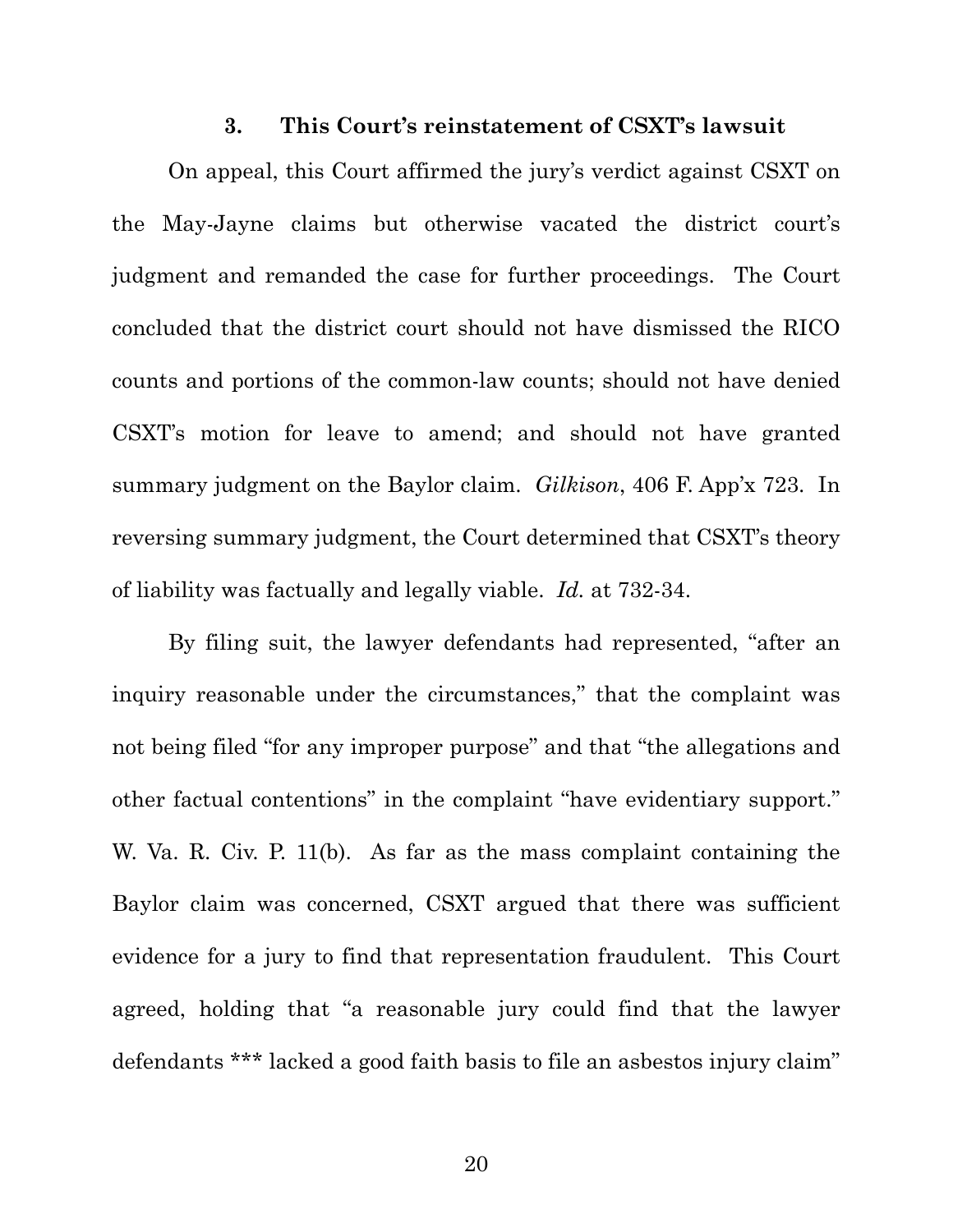and that, "[c]onsequently, a jury could find that the lawyer defendants committed fraud by filing the lawsuit." 406 F. App'x at 734. The Court specifically rejected the argument that CSXT could not have justifiably relied on the representation that there was a good-faith basis for the suit. "Obviously," the Court said, "CSX would have 'relied' on the representation by filing the Baylor claim that all elements of the cause of action were met." *Id.* And, "[c]onsequently, a reasonable jury could find CSX relied to its detriment on the defendants' alleged fraud as the basis of the Baylor claim." *Id.*

The Court also rejected the defendants' argument that their litigation conduct was protected petitioning activity that could not support a claim of fraud. Litigation activity is not protected, the Court explained, if the litigation is a "sham," *id.* at 734 n.7; *see Prof'l Real Estate Investors, Inc. v. Columbia Picture Indus.*, 508 U.S. 49, 60-61 (1993), and "the record has sufficient evidence to support that finding," 406 F. App'x at 734 n.7.

### **C. Proceedings Below**

#### **1. Pre-trial proceedings**

Following remand, the district court granted CSXT leave to file a third amended complaint. *See* JA275-425. The lawyer defendants filed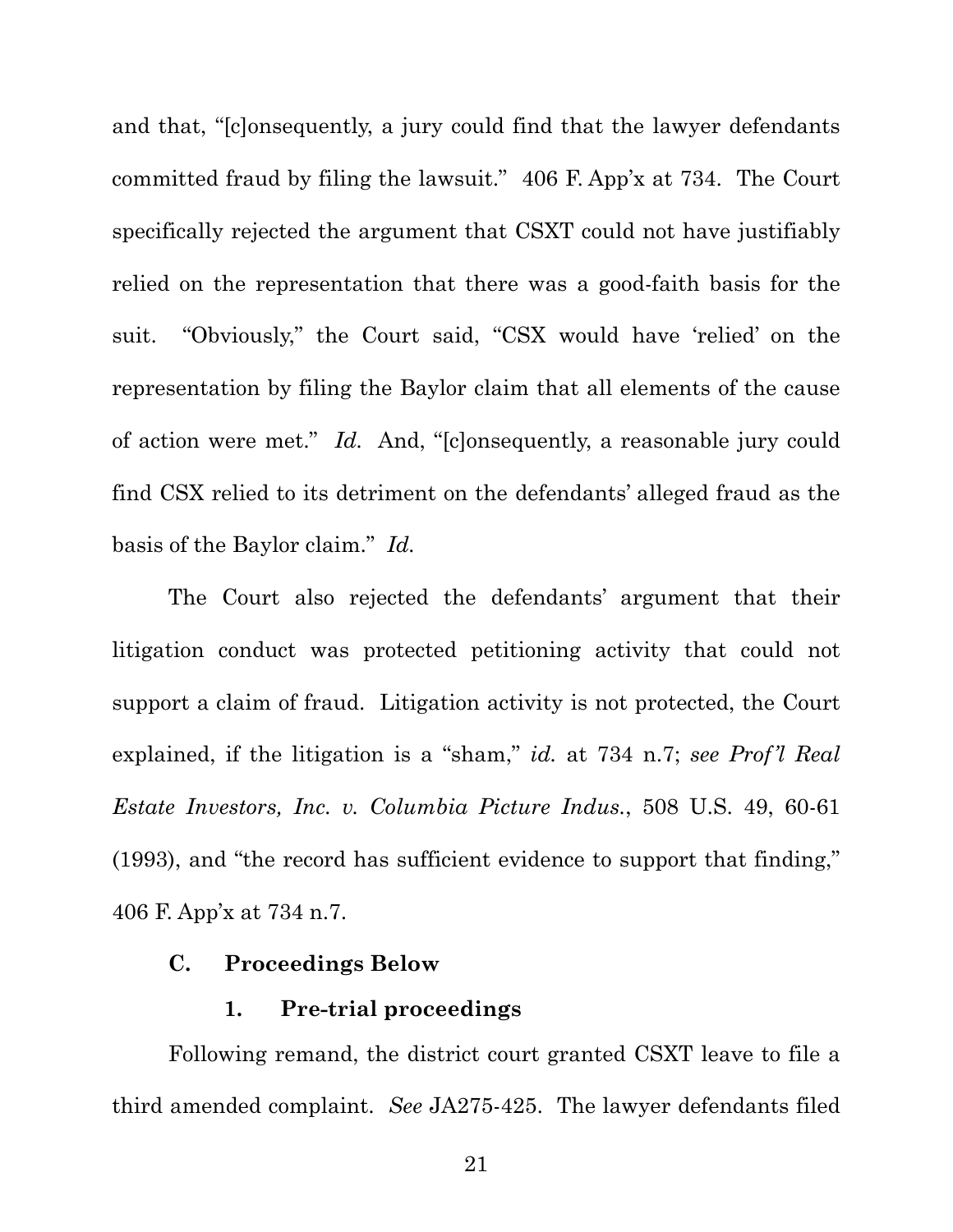counterclaims, alleging fraud by CSXT relating to a release that Baylor had executed in a prior case. JA239-74; *cf. Gilkison*, 406 F. App'x at 734 n.7. CSXT later agreed to dismiss its claims against Coulter and to proceed only against Peirce, Raimond, and Harron. JA617-20.

As the lawyer defendants have previously acknowledged, "the substance" of CSXT's third amended complaint is "the same" as the first amended complaint that was previously before this Court, JA811; it merely revised the factual allegations. While CSXT's common-law counts addressed "the eleven fabricated personal injury claims" filed on behalf of employees whose x-rays Harron read first as negative and then as positive, JA312, the RICO counts challenged the broader claims-manufacturing and -filing scheme and alleged that each mass lawsuit was "a predicate act of racketeering," JA309-10. It is thus not correct, as appellants maintain, that the "thousands of [other] individual FELA claims" resulting from the scheme were "unchallenged." Br.41.

Appellants moved to dismiss the third amended complaint, arguing, among other things, that schemes to defraud involving the mailing of pleadings and related documents cannot constitute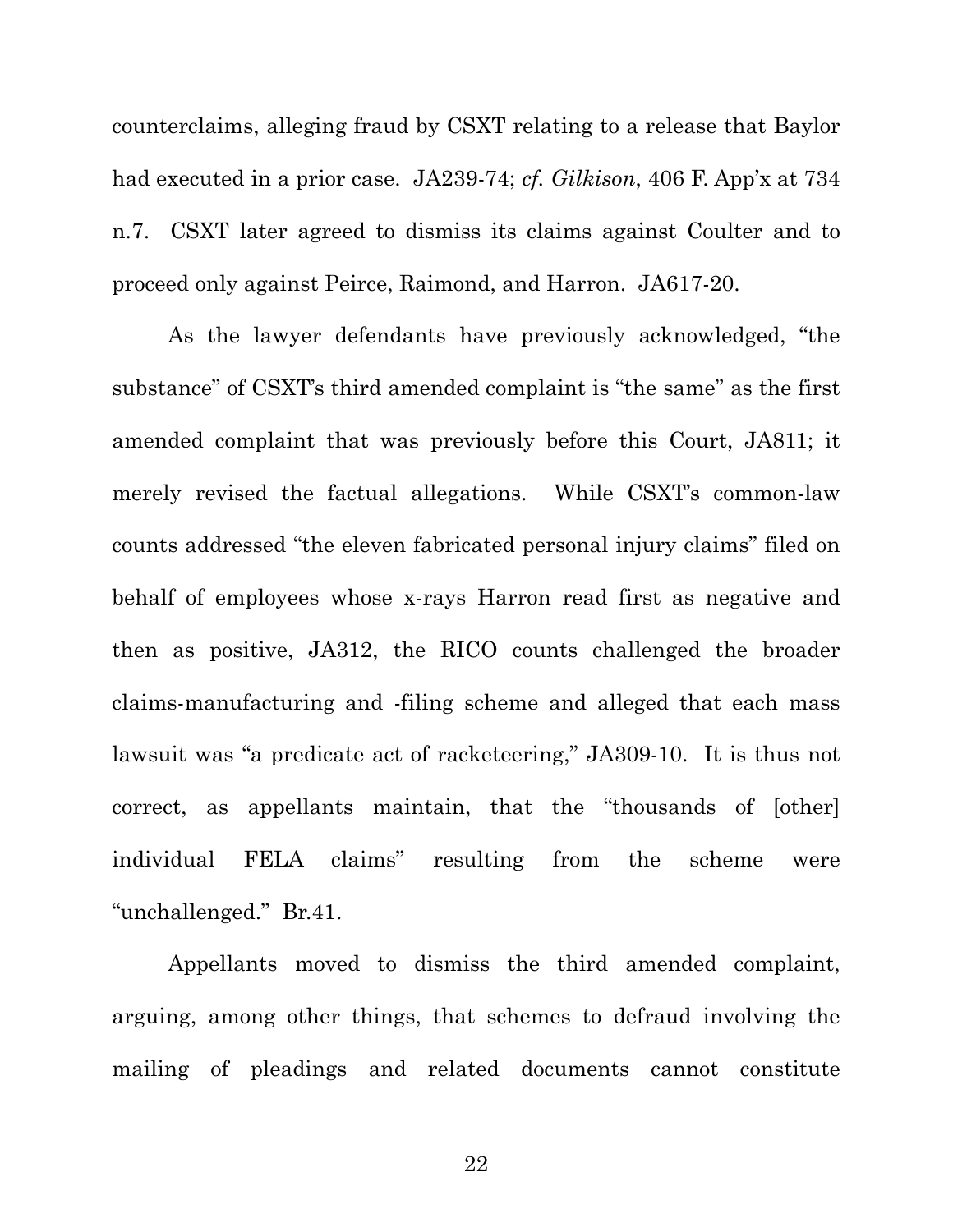"predicate acts" under RICO. JA426-58. This argument was the only challenge to any aspect of CSXT's theory of liability that appellants raised in the district court during the post-remand proceedings. The court denied the motion to dismiss. JA532-71. Appellants later filed motions for summary judgment, which accepted CSXT's theory of liability but challenged the sufficiency of the evidence in the summary judgment record. JA572-616. The district court denied these motions as well. JA793-809, 1725-42.

The district court then issued rulings on dozens of evidentiary issues—some favoring CSXT, but a great many favoring appellants. The court granted, for example, the lawyer defendants' motions to exclude evidence of criminal proceedings against Corbitt; of state disciplinary actions against Harron; of the voluntary dismissal of the asbestosis claims after the state court required certification that the claims were well-founded in fact; and of the state court's finding that Peirce had made inaccurate statements to his clients. JA1688-89, 1691- 95, 1709-11.

As most relevant here, the district court issued a pre-trial ruling on the admissibility of evidence of "other FELA claims." To illustrate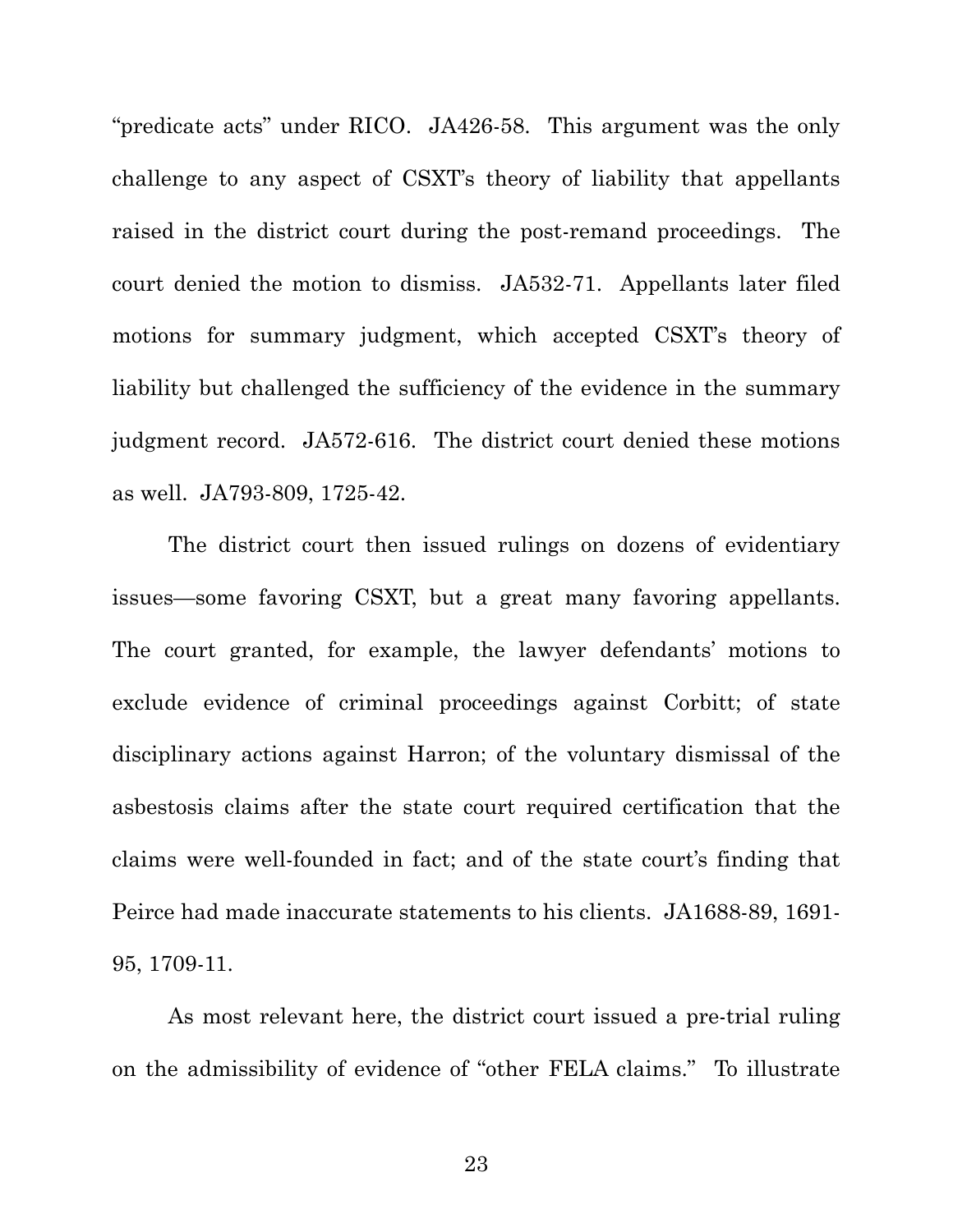the fraudulent claims-manufacturing scheme for its RICO claims, and as the basis for its fraud claims, CSXT intended to present evidence concerning the 11 specific asbestosis claimants whose x-rays were read as negative and then positive. The district court granted the lawyer defendants' request to preclude CSXT from offering evidence or argument that "any claims, other than the[se] eleven[,] \*\*\* were allegedly fraudulent." JA1686.

That ruling relied on what the court believed to be an acknowledgment by CSXT that "these eleven specific claims \*\*\* are the only claims from which [CSXT] can attempt to prove fraud." *Id.* But the ruling made no mention of CSXT's RICO claims. Later, in denying the lawyer defendants' request to limit CSXT's RICO-damages evidence to the damages specifically related to these 11 claims, the court clarified that, although the aforementioned "admission limited [CSXT's] claims for *fraud* \*\*\*, it may have left open the opportunity to assert claims under RICO and damages that might possibly arise from proof of predicate acts." JA1698 (emphasis added); *see also* JA940-41 ("I'm not sure that [earlier] ruling, frankly, dealt with the RICO claim."). At trial, the district court further "expanded that ruling a little bit because \*\*\*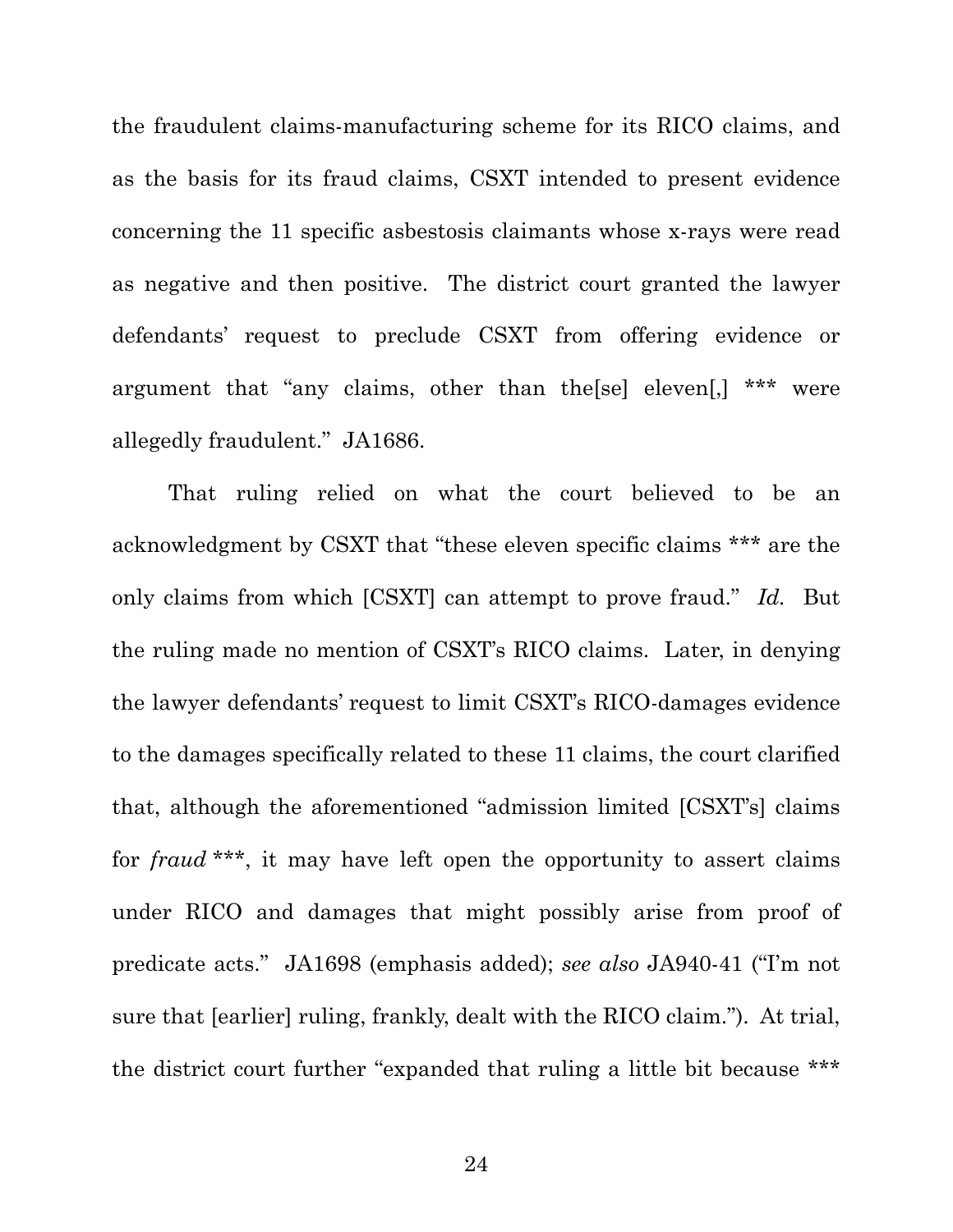there should be some evidence as to pattern and practice, which would \*\*\* also go to motive and intent, which would also work into [the] motion in limine ruling." JA1063; *see also* JA1061 (discussing "the ruling that I've made to expand that somewhat on pattern and practice").

#### **2. The trial**

**a.** The district court held an eight-day jury trial in December 2012. The jury heard live testimony from Corbitt, Harron, Breyer, Peirce, and Raimond, among others, and viewed videotaped deposition testimony from numerous other witnesses.

CSXT's evidence included expert testimony from Dr. John Parker, a former head of the B-reader examination program and an expert in pulmonology, occupational lung disease, asbestosis, and B-reading. JA1087-114. Appellants had moved to preclude Dr. Parker's testimony, but the district denied the motion. JA1701-04.

Dr. Parker conducted a blinded study in which three expert Breaders re-read the x-rays for the 11 illustrative claimants, and the consensus of those experts was then compared with the B-reads by Harron and the confirmatory B-reads by Breyer. JA1145-86. Dr.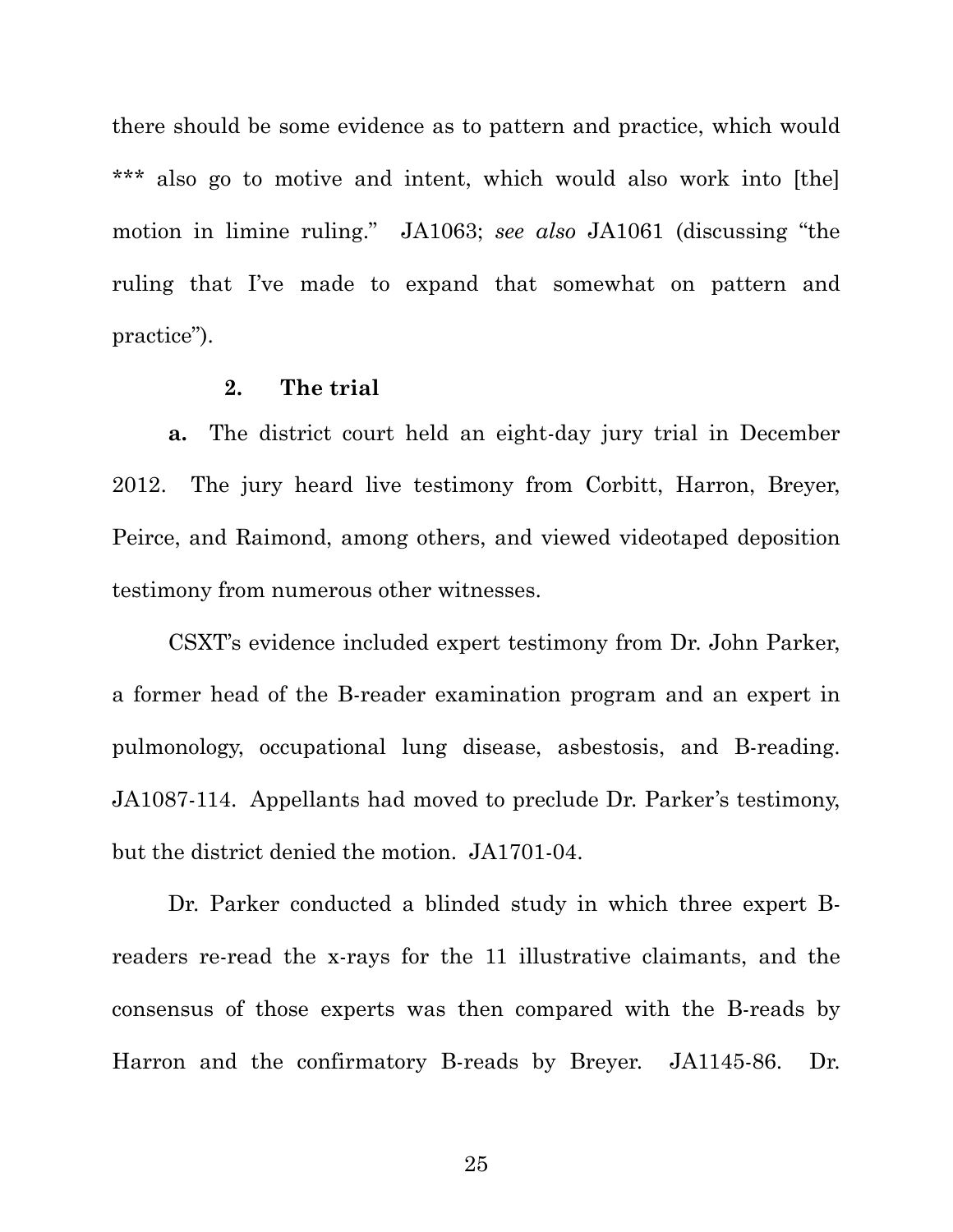Parker's expert panel "tend[ed] to overread a touch," JA1159, but still rejected every one of Harron and Breyer's positive B-reads, as the chart below reflects:

| Claimant                        | <b>X-Ray Date</b> | <b>Harron</b>            | <b>Breyer</b>     | <b>Blinded Study</b><br>(Consensus) |
|---------------------------------|-------------------|--------------------------|-------------------|-------------------------------------|
| <b>Nelson</b><br><b>Andrews</b> | 8/25/2000         | 0/0<br>(negative)        |                   | 0/0<br>(negative)                   |
|                                 | 2/25/2003         | 0/0<br>(negative)        |                   | 0/0<br>(negative)                   |
|                                 | 2/28/2004         | 1/0<br>(positive)        | 1/0<br>(positive) | 0/1<br>(negative)                   |
| Earl<br><b>Baylor</b>           | 8/4/1999          | 0/0<br>(negative)        |                   | 0/0<br>(negative)                   |
|                                 | 5/23/2002         | $(x-ray)$<br>unreadable) |                   | $(x-ray)$<br>unreadable)            |
|                                 | 6/11/2003         | 1/0<br>(positive)        | 1/0<br>(positive) | 0/1<br>(negative)                   |
| <b>Morris</b><br>Collier        | 4/27/2000         | 0/0<br>(negative)        |                   | 0/0<br>(negative)                   |
|                                 | 7/11/2001         | 1/0<br>(positive)        |                   | 0/0<br>(negative)                   |
| Hubert<br><b>Harrison</b>       | 9/24/2000         | 0/0<br>(negative)        |                   | 0/0<br>(negative)                   |
|                                 | 10/13/2003        | 1/0<br>(positive)        | 1/0<br>(positive) | 0/0<br>(negative)                   |
| Miledge<br>Hill                 | 7/31/2001         | 0/0<br>(negative)        |                   | 0/0<br>(negative)                   |
|                                 | 2/25/2003         | 1/0<br>(positive)        | 1/0<br>(positive) | 0/0<br>(negative)                   |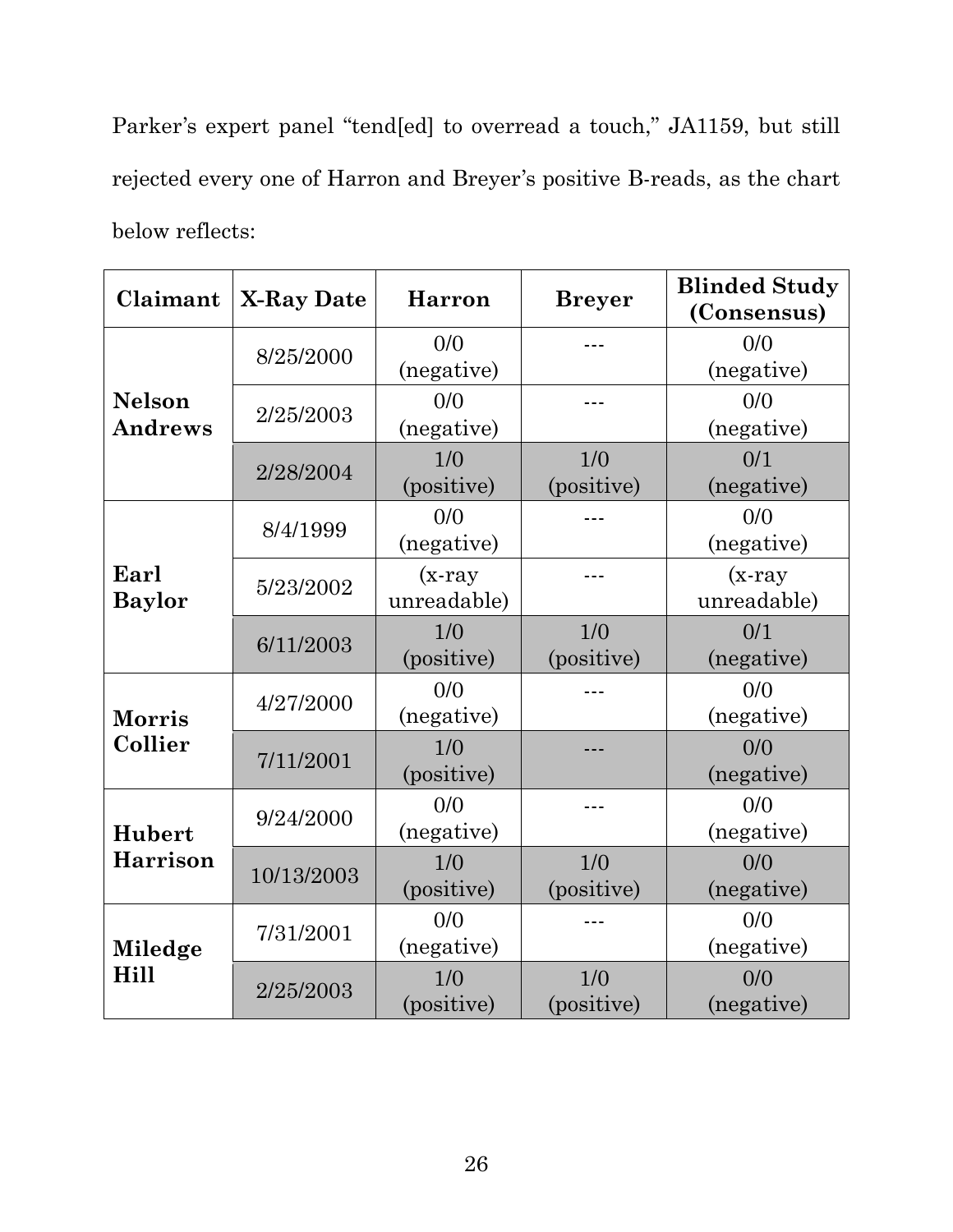| Claimant                 | <b>X-Ray Date</b> | <b>Harron</b>     | <b>Breyer</b>     | <b>Blinded Study</b><br>(Consensus) |
|--------------------------|-------------------|-------------------|-------------------|-------------------------------------|
| Herman<br>Lincoln        | 7/31/1999         | 0/0<br>(negative) |                   | 0/0<br>(negative)                   |
|                          | 5/12/2001         | 0/0<br>(negative) |                   | 0/0<br>(negative)                   |
|                          | 2/21/2004         | 1/0<br>(positive) | 1/0<br>(positive) | 0/0<br>(negative)                   |
| <b>James</b><br>Peterson | 8/25/2000         | 0/0<br>(negative) |                   | 0/0<br>(negative)                   |
|                          | 2/25/2003         | 1/0<br>(positive) | 1/0<br>(positive) | 0/0<br>(negative)                   |
| Louis<br>Schabow         | 7/11/2001         | 0/0<br>(negative) |                   | 0/1<br>(negative)                   |
|                          | 3/26/2002         | 1/0<br>(positive) | 1/0<br>(positive) | 0/1<br>(negative)                   |
| Aubrey<br><b>Shelton</b> | 6/26/2001         | 0/0<br>(negative) |                   | 0/1<br>(negative)                   |
|                          | 10/3/3003         | 1/0<br>(positive) | $---1$            | 0/1<br>(negative)                   |
| Donald<br>Wiley          | 4/12/2000         | 0/0<br>(negative) |                   | 0/0<br>(negative)                   |
|                          | 6/24/2002         | 1/0<br>(positive) | 1/0<br>(positive) | 0/0<br>(negative)                   |
| Archie<br>Wilkins        | 4/12/2000         | 0/0<br>(negative) |                   | 0/1<br>(negative)                   |
|                          | 5/20/2002         | 0/0<br>(negative) |                   | 0/0<br>(negative)                   |
|                          | 6/2/2003          | 1/0<br>(positive) | 1/0<br>(positive) | 0/0<br>(negative)                   |

<sup>1</sup> Shelton's "positive" x-ray was not re-read by Breyer, but it was reread as 1/0 by Robert Mezey, another of the lawyer defendants' confirmatory B-readers. JA2393.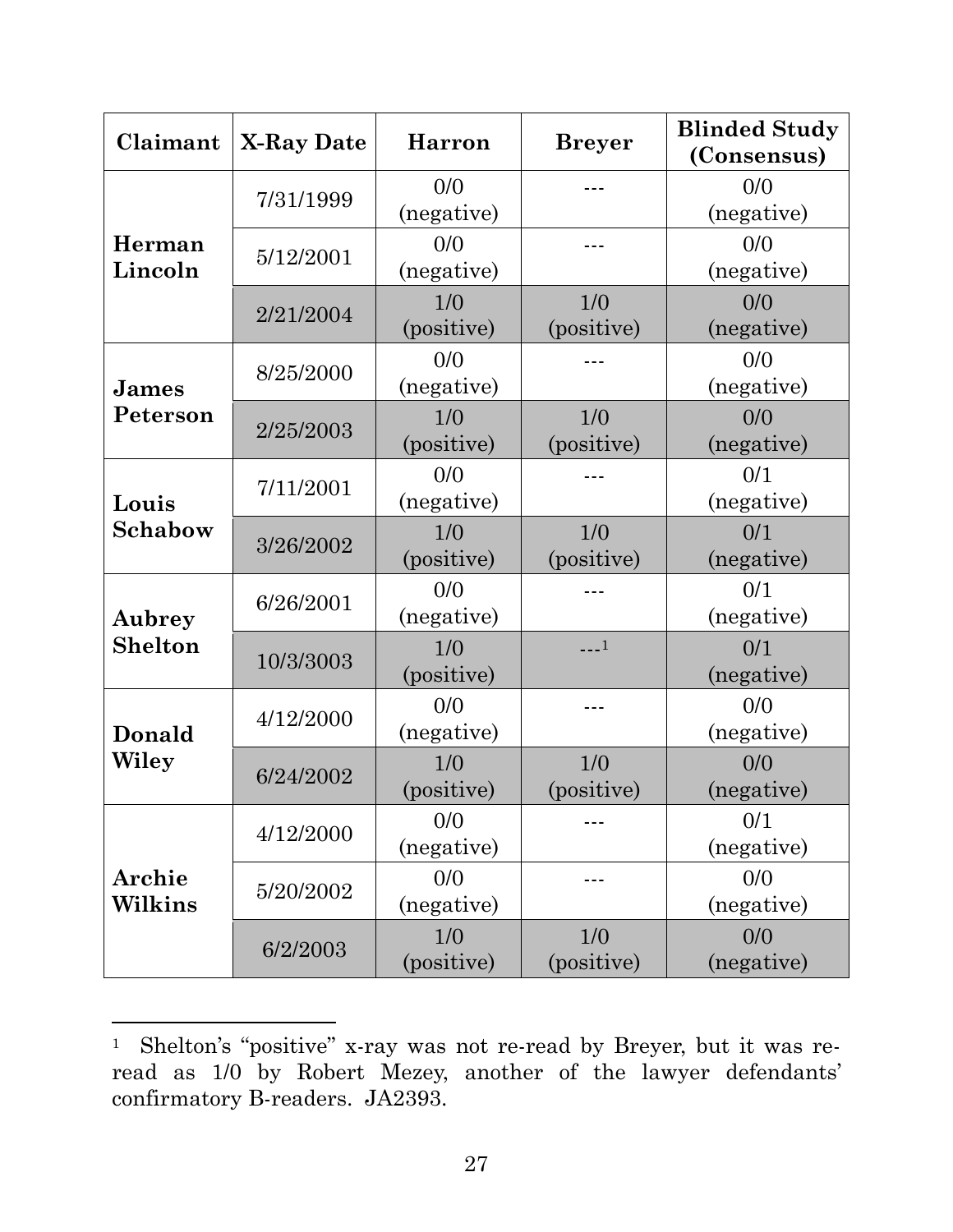JA1939, 2368-69, 2372-74, 2380-82, 2387-401, 2418-2422, 2425-37.

As far as the B-reads were concerned, Dr. Parker testified as follows:

- Harron's B-reads, on their face, are both "inaccurate and unreliable." JA1174. His 65% (or higher) read rate is "[s]cientifically implausible" and has "never [been] documented" in any comparable population. JA1193. If Harron's readings were believed, it would mean that there was "an epidemic of unheard of proportions" that should be "report[ed] \*\*\* to the public health authorities." JA1195-96. As for the days that Harron read every single x-ray positive, "I've never had a day like that and I can't imagine a day like that could exist unless someone purposely enriched the films to be all abnormal. \*\*\* [T]hat is just not possible." JA1196.
- Harron's ILO forms, which reported high levels of asbestosis but not of pleural plaques, are "scientific evidence that [his] readings are invalid and scientifically wrong." JA1197; *see also* JA1138-39. Given Harron's asbestosis read rates, he should be seeing "ten times as much" pleural disease as he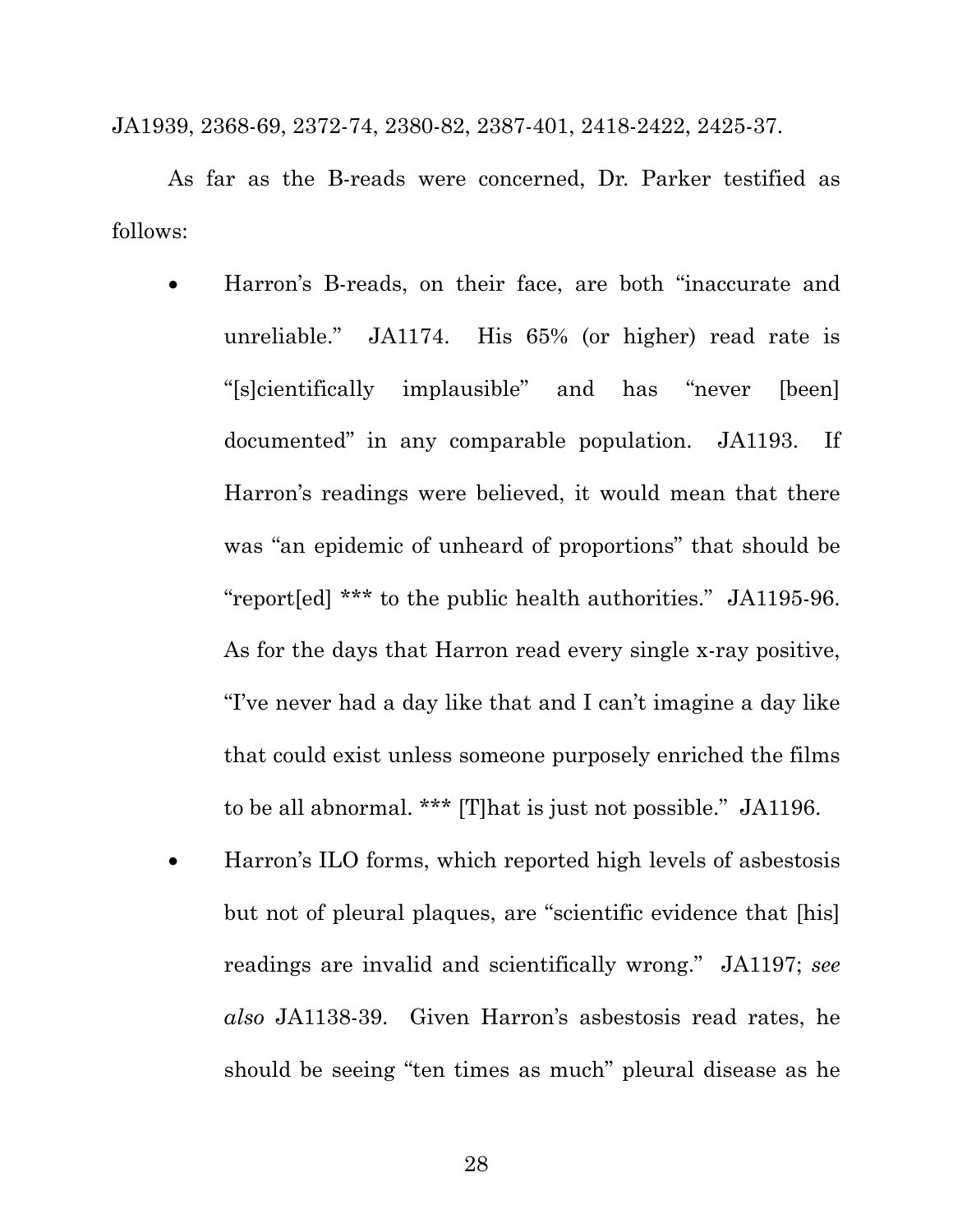was reporting. JA1207; *see* JA1138-39, 1175. And Harron rarely read an x-ray as 0/1, which falls short of supporting a legal claim, whereas he claimed to read an abnormally high number of x-rays as 1/0, which is just above the threshold for bringing a claim. JA1073-74, 1174, 1207; *cf.* JA1130, 1131.

 Breyer's readings were equally "unreliable" and "not scientifically credible." JA1182. Breyer "very substantially overread the presence of profusion abnormality," *id.*, and his work was improperly biased by information provided to him in advance, JA1178.

Dr. Parker ultimately concluded that "[t]he readings performed by Dr. Harron and Dr. Breyer do not reach scientific credibility." JA1185. Dr. Parker emphasized that the impossible results they reported cannot be attributed to mere "mistake," "incompetence," or "lack of skill." JA1197. Instead, "[t]here must be intent or extreme bias. \*\*\* I think this was quite purposeful. It was intended to be overreading." JA1197- 98.

**b.** At the close of CSXT's case, and again at the close of the evidence, appellants moved under Federal Rule of Civil Procedure 50(a)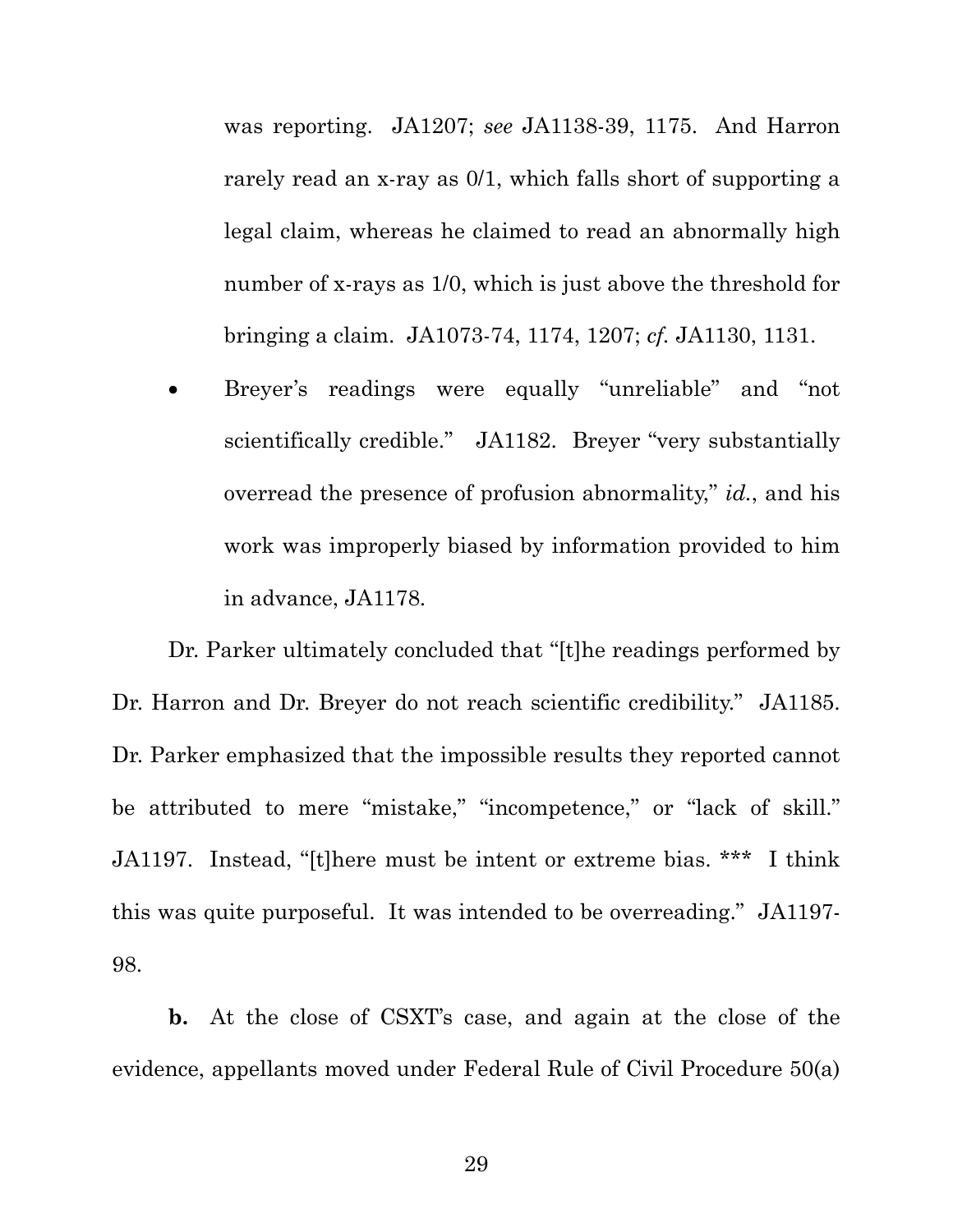for judgment as a matter of law. Appellants challenged only the sufficiency of the evidence, arguing that CSXT had failed to prove falsity, justifiable reliance, the lawyer defendants' personal responsibility, a conspiracy, or "gross fraud," a prerequisite to punitive damages. JA1354-62, 1518. Appellants did not challenge CSXT's theory of liability in their Rule 50(a) motion. The district court granted judgment as a matter of law to appellants on CSXT's punitive-damages claim, ruling that there was insufficient evidence of gross fraud, but denied the motion as to the RICO and common-law claims. JA1368-69, 1519.

In its detailed charge, the district court instructed the jury that, to prove the RICO claims, CSXT "must show that any injury was by reason of the defendants' conduct" but is "not required to show that it relied on any of the defendants' misrepresentations." JA1590, 1644; *see* 18 U.S.C. § 1964(c). Appellants did not object to the instruction on reliance. JA1576-77.

After just over two hours of deliberation, the jury returned a verdict for CSXT on all its RICO and common-law claims. JA1626, 1628-34, 1635-37. The jury also found for CSXT on the lawyer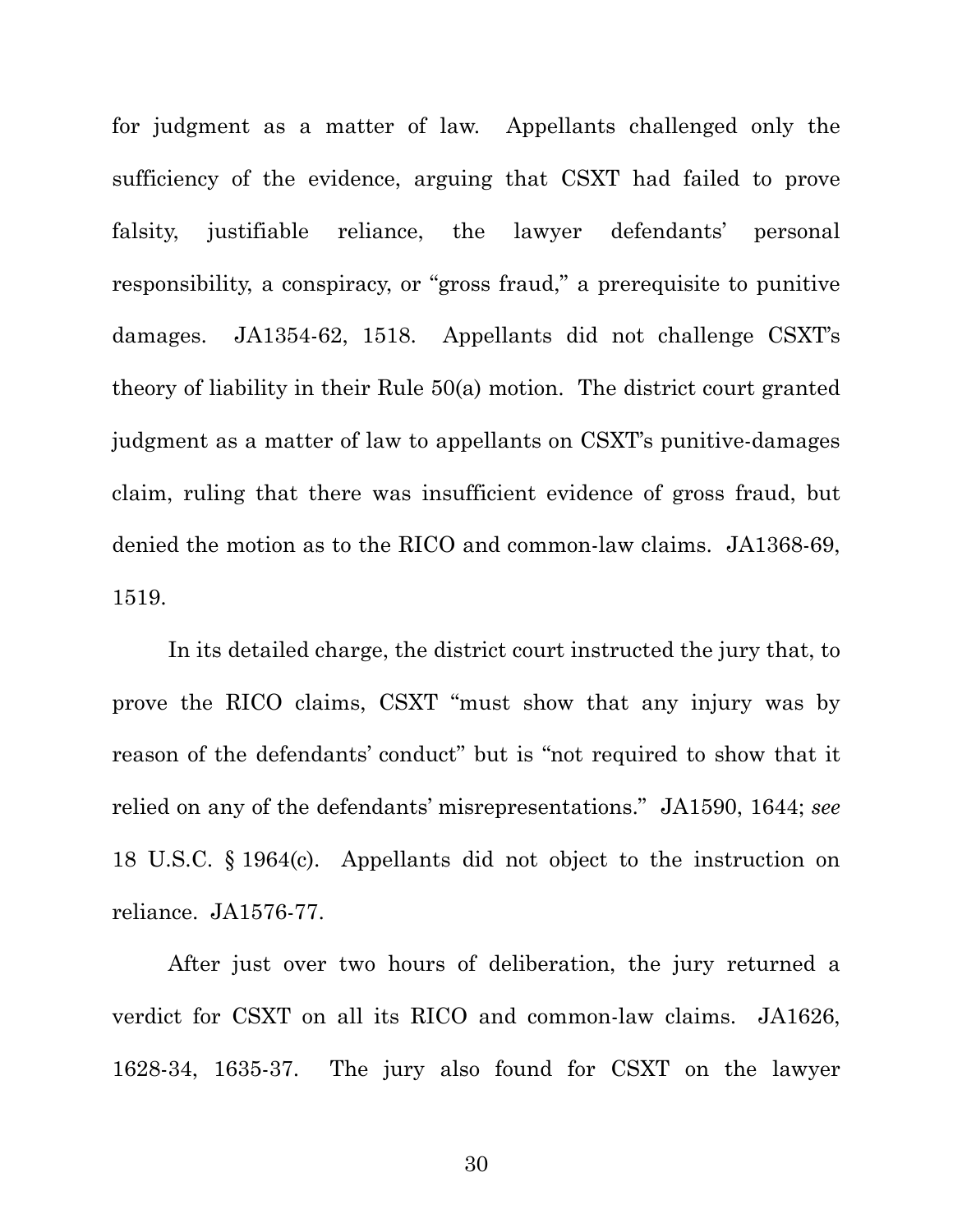defendants' counterclaims. JA1632, 1637. It awarded CSXT \$429,240.47 in damages for the RICO violations, JA1630-31, 1636, the amount the parties had stipulated to as "the reasonable and necessary fees and expenses incurred by CSX in the defense of the [11 illustrative] asbestos claims," JA1237, 1279, but awarded no damages on the common-law claims, JA1631-32, 1637. The district court subsequently trebled the damages, under 18 U.S.C. § 1964(c), to \$1,287,721.41. JA1912-15.<sup>2</sup>

### **3. Post-trial proceedings**

Following the verdict, the lawyer defendants filed a renewed motion for judgment as a matter of law under Rule 50(b) and for a new trial under Rule 59. JA1751-91.

Although the Rule 50(b) motion nominally challenged the sufficiency of the evidence, in fact it argued only that the district court should have excluded certain evidence and that, without that evidence, there was an insufficient evidentiary basis for the verdict. JA1751, 1760, 1766-84. The motion did not argue that the evidence that was

<sup>2</sup> CSXT also sought attorneys' fees under 18 U.S.C. § 1964(c), JA1792- 820, but the district court stayed that motion pending the resolution of this appeal, JA1917-24.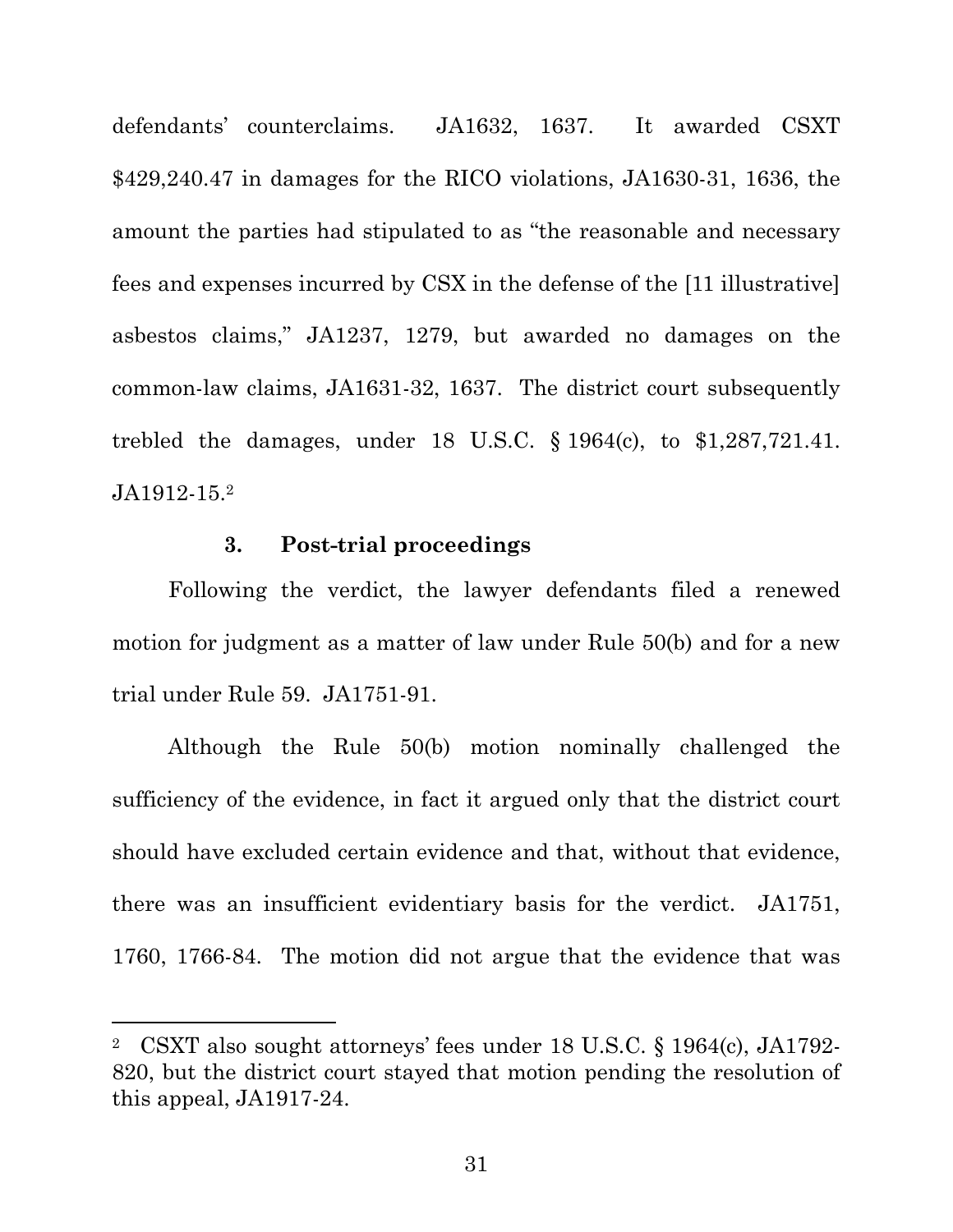*actually* admitted and considered by the jury was insufficient as to any particular element of any claim. The district court denied the motion, observing that "the lawyer defendants do not explain exactly which elements CSX did not support with proper evidence" and that "the jury was presented with a great deal of evidence during the two-week long trial that supported the jury's findings on the RICO, fraud, and conspiracy claims." JA1874.

As relevant here, appellants' Rule 59 motion argued that (1) CSXT violated the district court's order precluding it from offering evidence or argument that asbestosis claims other than the 11 illustrative ones were fraudulent and (2) the court improperly admitted testimony from Dr. Parker about the prevalence of asbestosis in railroad workers. JA1769-71, 1782. The district court denied the request for a new trial, holding that CSXT had not committed any violation of its order that would warrant a new trial and reaffirming its prior ruling that Dr. Parker's testimony was properly admitted. JA1877-79, 1887-89.<sup>3</sup>

<sup>3</sup> The district court also denied Harron's post-trial motions, JA1899- 910, which adopted the lawyer defendants' arguments and raised other claims that have not been renewed on appeal, JA1743-50.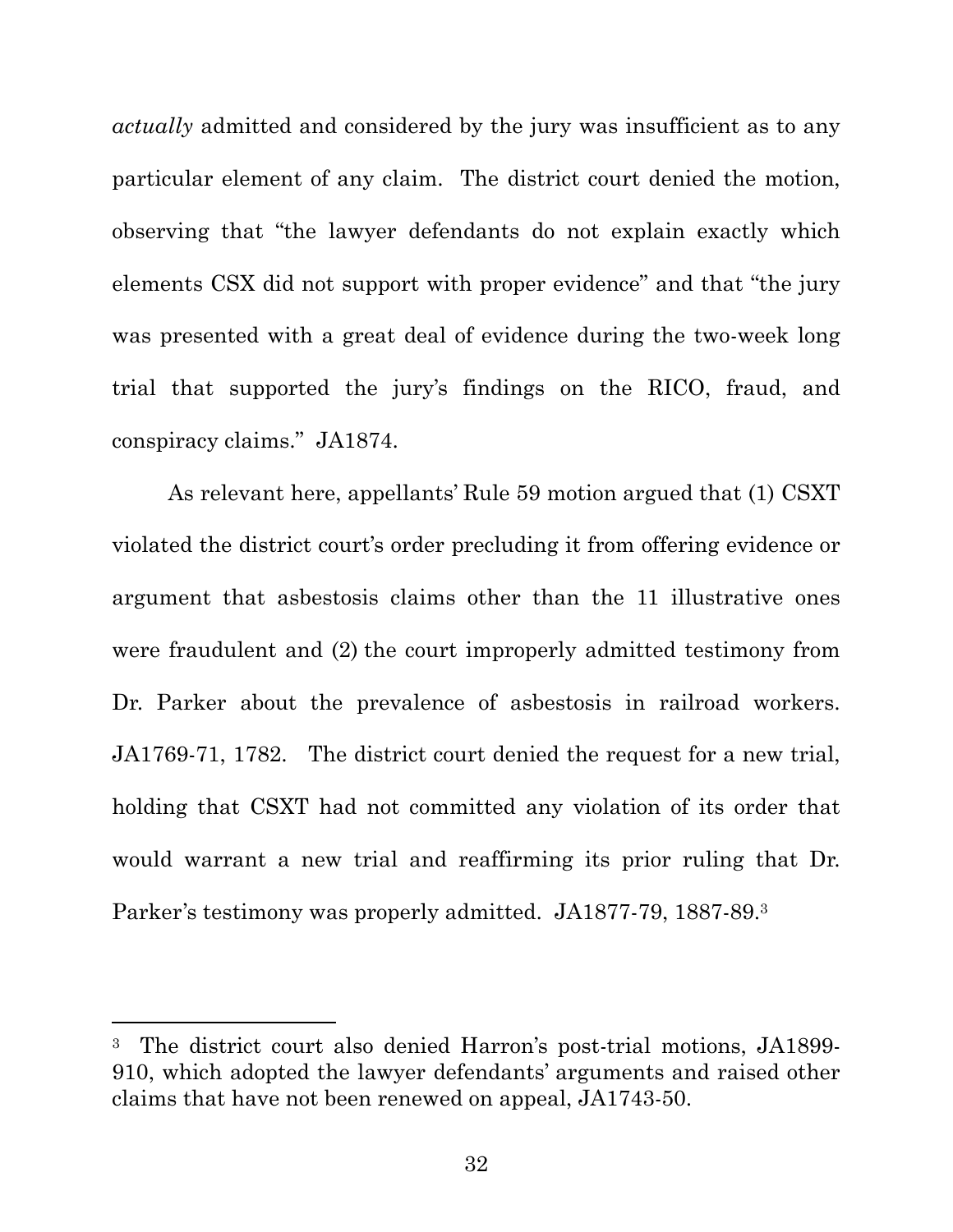#### **SUMMARY OF ARGUMENT**

**I. A.** Appellants' challenge to CSXT's theory of liability—that appellants manufactured asbestosis claims and falsely represented that there was a good-faith basis for them, causing CSXT to incur costs to defend the lawsuits—is foreclosed by this Court's decision in the prior appeal, which accepted that theory of liability, *Gilkison*, 406 F. App'x at 726-27, 734 & n.7, and is now law of the case. The challenge has also been forfeited, because appellants failed to raise it in a Rule 50 motion, as required by this Court's precedent, and generally failed to dispute CSXT's theory of liability at any stage of the district court proceedings. Finally, appellants' challenge lacks merit. Nothing precludes a fraud or RICO claim based on fraudulently filed lawsuits; a party can justifiably rely on an adversary's representation that there is a good-faith basis for a lawsuit; and litigation conduct can be a predicate act under RICO.

**B.** Like their challenges to CSXT's legal theory, appellants' challenges to the sufficiency of the evidence have been forfeited, because appellants failed to raise them below. The challenges also fail on the merits. A reasonable jury could easily find that the lawyer defendants did not have a good-faith basis for their claims, and thus that their representations that they did were false; that CSXT justifiably relied on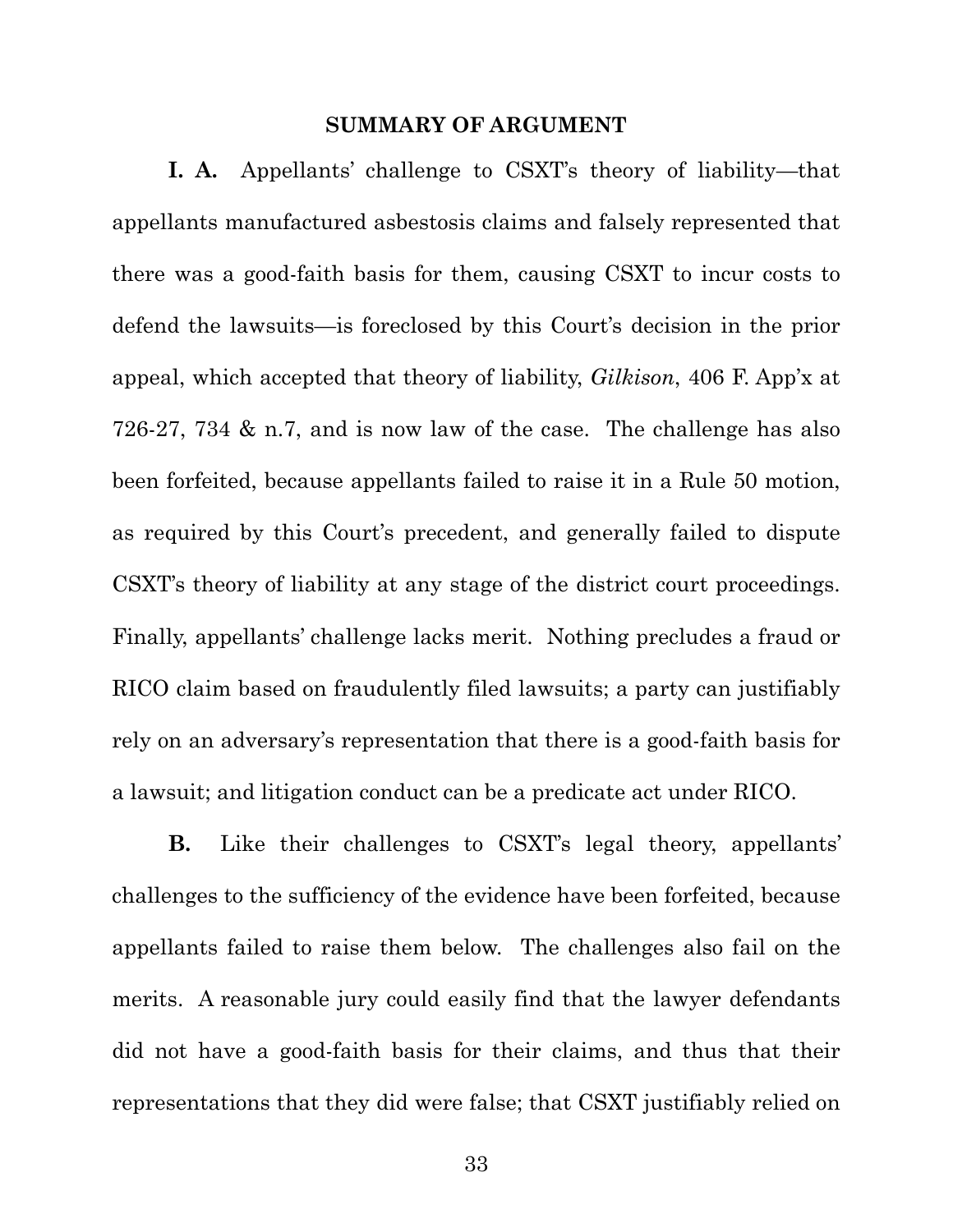these representations in defending the lawsuits; and that appellants' fraud and racketeering caused CSXT to incur the legal fees the jury awarded as damages.

**C.** The evidentiary rulings that appellants challenge do not amount to an abuse of discretion, much less one that entitles them to a new trial. Dr. Parker's testimony about peer-reviewed epidemiological studies that supported his expert opinion was both relevant and authorized by Federal Rule of Evidence 703, and thus the district court did not abuse its discretion in allowing it. As for appellants' claim that CSXT violated the district court's order regarding "other FELA claims," appellants mischaracterize the order, the district court correctly found that there was no substantial violation of its order, and appellants cannot show that they were prejudiced by any violation of it.

**II.** If this Court does order a new trial, it should sustain CSXT's conditional cross-appeal and direct that CSXT's punitive-damages claim be submitted to the jury. Under West Virginia law, a jury may assess punitive damages for "gross fraud," and the evidence of appellants' elaborate and pervasive fraud scheme would easily permit a reasonable jury to find gross fraud.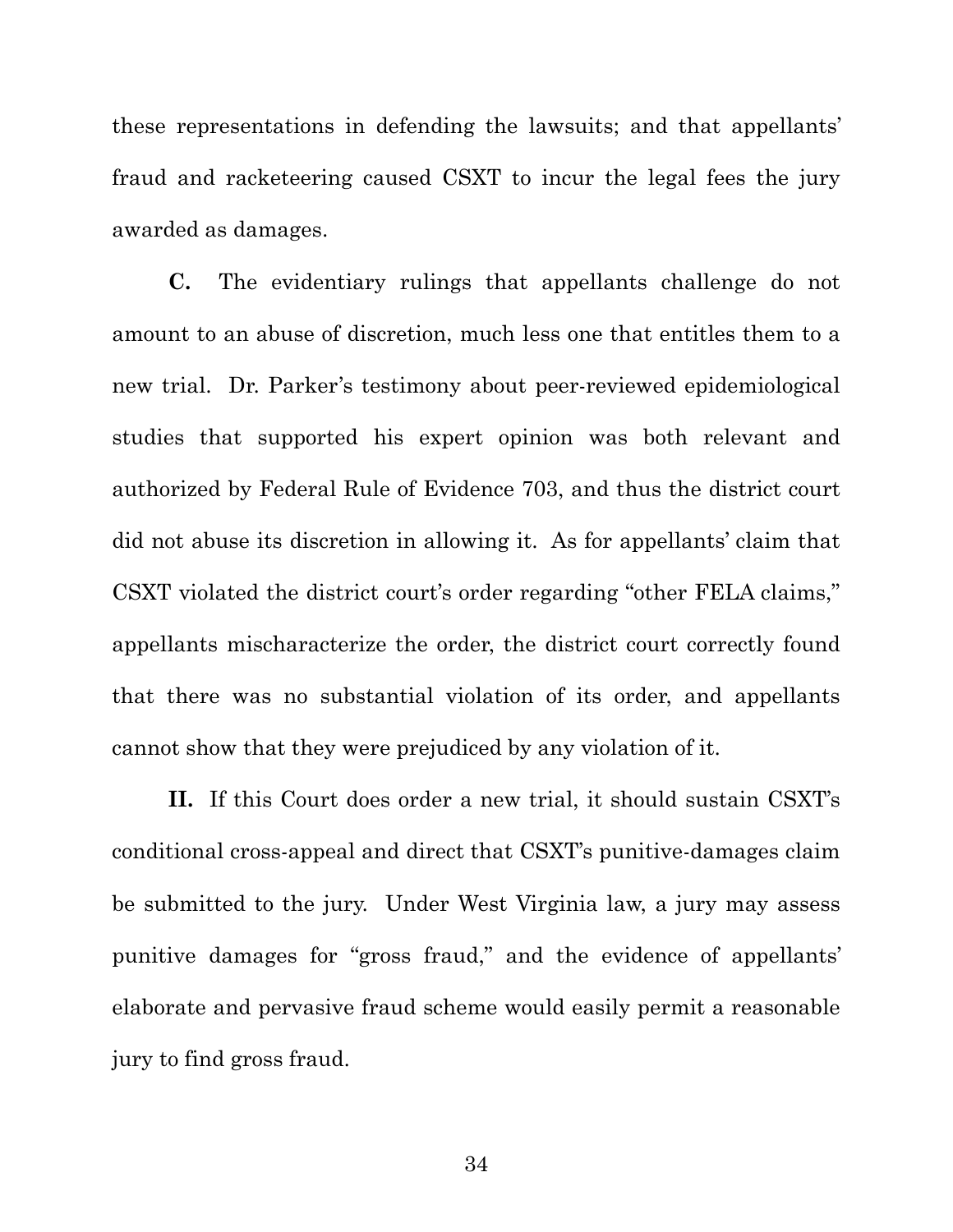#### **STANDARDS OF REVIEW**

A preserved challenge to the viability of a legal theory presents a question of law and is therefore subject to *de novo* review. *E.g., In re Beach First Nat'l Bancshares, Inc.*, 702 F.3d 772, 776 (4th Cir. 2012). An unpreserved challenge is unreviewable. *Varghese v. Honeywell Int'l, Inc.*, 424 F.3d 411, 420-23 (4th Cir. 2005).

A preserved claim addressed to the sufficiency of the evidence is subject to *de novo* review vis-à-vis the district court but deferential review vis-à-vis the jury. That means that the court of appeals applies the same standard as the district court but the standard is whether, viewing the evidence in the light most favorable to the nonmoving party and drawing all reasonable inferences in its favor, a rational jury could find for the nonmoving party. *E.g., Corti v. Storage Tech. Corp.*, 304 F.3d 336, 341 (4th Cir. 2002). An unpreserved challenge to the sufficiency of the evidence is unreviewable. *Belk, Inc. v. Meyer Corp.*, 679 F.3d 146, 154-60 (4th Cir. 2012).

A district court's evidentiary rulings "are reviewed under the narrow abuse of discretion standard," *Creekmore v. Maryview Hosp.*, 662 F.3d 686, 690 (4th Cir. 2011) (internal quotation marks omitted),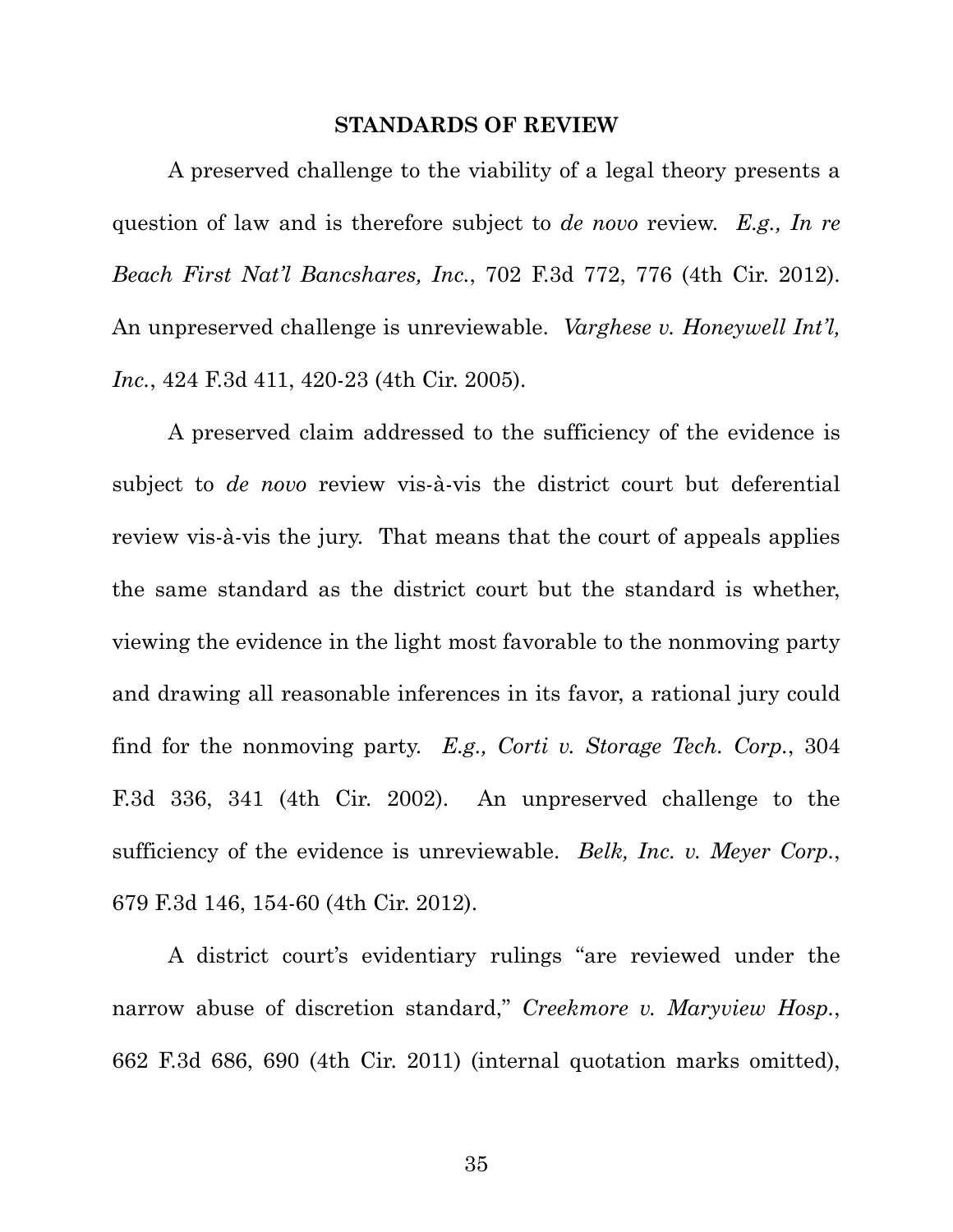which means that this Court "will only overturn an evidentiary ruling" that is arbitrary and irrational," *Noel v. Artson*, 641 F.3d 580, 591 (4th Cir. 2011) (internal quotation marks omitted). Even then, this Court will "not \*\*\* set aside \*\*\* a judgment on the grounds that evidence was erroneously admitted unless justice so requires or a party's substantial rights are affected." *Creekmore*, 662 F.3d at 693.

#### **ARGUMENT**

### **I. ON THEIR APPEAL, APPELLANTS ARE NOT ENTITLED TO JUDGMENT AS A MATTER OF LAW OR A NEW TRIAL**

# **A. Appellants Are Not Entitled To Judgment As A Matter Of Law On The Ground That CSXT's Claims Are "Legally Flawed"**

Appellants begin by challenging CSXT's theory of liability. According to them, (1) a false representation that a lawyer has a goodfaith basis for the allegations in a complaint cannot support a fraud or RICO claim; (2) a defendant cannot justifiably rely on such a representation; and (3) litigation conduct cannot serve as a RICO predicate act. Br.23-40. These challenges fail for three independent reasons. First, the propositions that appellants challenge were approved by this Court in the prior appeal and thus are law of the case. Second, the challenges were not raised below and thus have been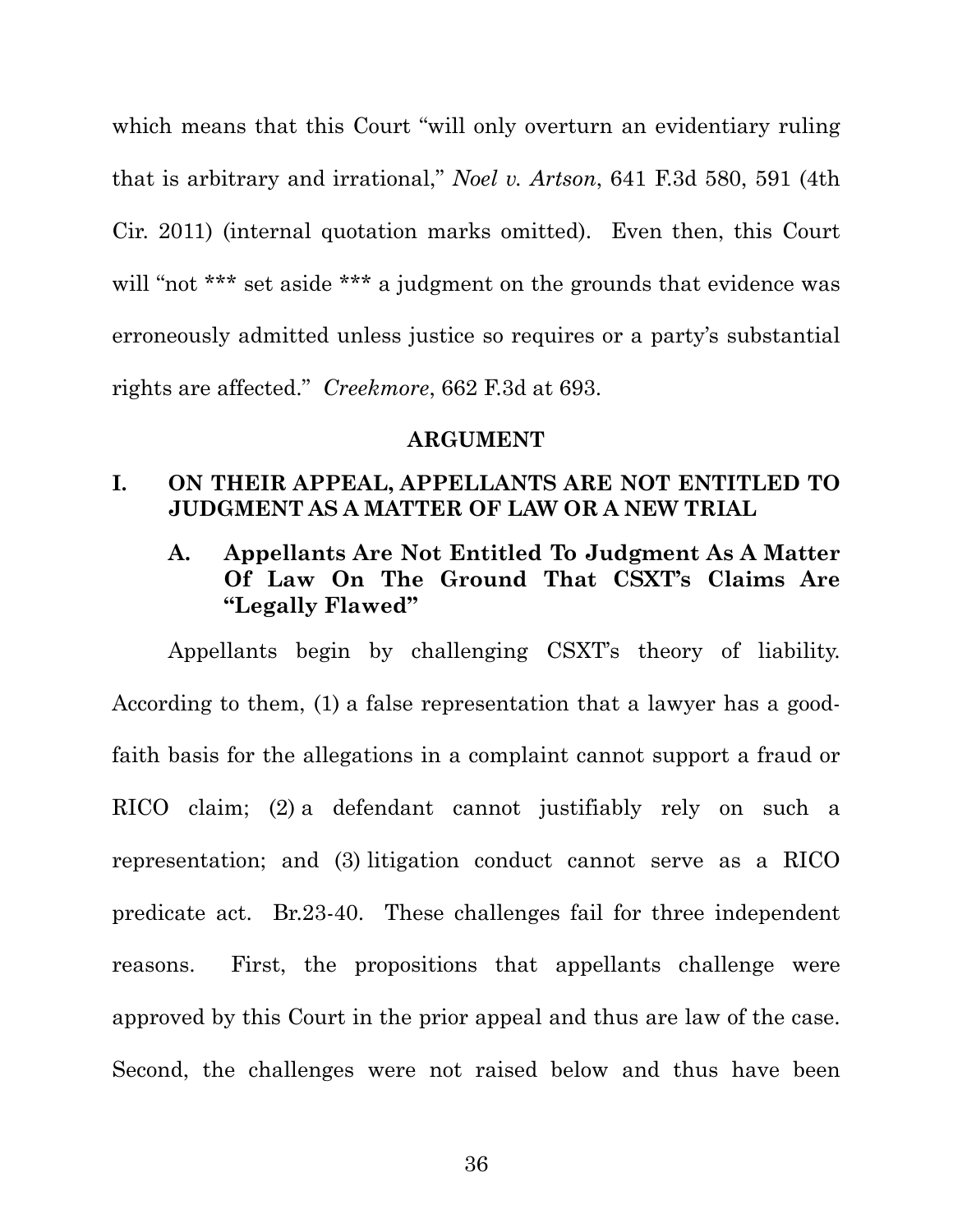forfeited. Third, no principle of law precludes RICO or fraud claims for a fraudulent scheme perpetrated in part through litigation, and thus the challenges lack merit.

# **1. The propositions that appellants challenge are law of the case**

Appellants' challenges to CSXT's theory of liability are foreclosed by this Court's decision in the prior appeal. The law-of-the-case doctrine precludes the challenges for two separate reasons.

*First*, in reversing summary judgment against CSXT on the Baylor fraud claim, this Court held that "a reasonable jury could find" that "the lawyer defendants \*\*\* lacked a good faith basis to file an asbestos injury claim" and that "CSX relied to its detriment on the defendants' alleged fraud." *Gilkison*, 406 F. App'x at 734. Indeed, the Court thought it "[o]bvious[]" that "CSX would have 'relied' on the representation by filing the Baylor claim that all elements of the cause of action were met as CSX would have had no reason to know of the alleged act of fraud." *Id.* 

"[W]hen a court decides upon a rule of law, that decision should continue to govern the same issues in subsequent stages in the same case." *Christianson v. Colt Indus. Operating Corp.*, 486 U.S. 800, 815–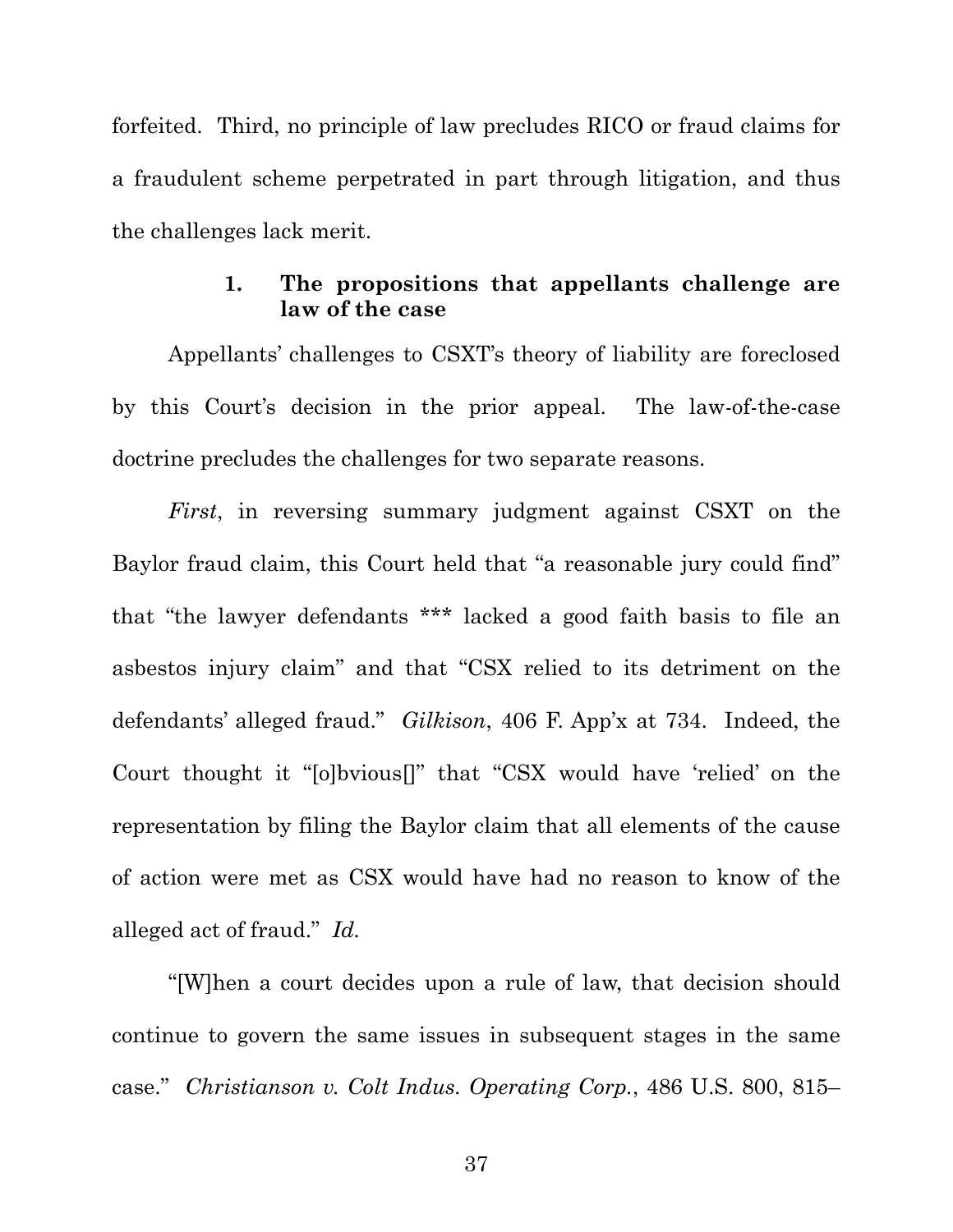16 (1988) (internal quotation marks omitted). This doctrine applies, not only to issues decided explicitly, but also to those that were "necessary predicate[s] of the court's conclusion." *Cowgill v. Raymark Indus.*, 832 F.2d 798, 802 (3d Cir. 1987); *accord Walston v. Sch. Bd. of City of Suffolk*, 566 F.2d 1201, 1205 (4th Cir. 1977) (applying doctrine to decision made "sub silentio" in prior appeal). Here, the validity of the theory of liability that appellants now seek to challenge—that CSXT justifiably relied upon the lawyer defendants' false representations that they had a good-faith basis for their asbestosis claims—was decided upon in the prior appeal. At the very least, it was a necessary predicate of the Court's conclusion. It is thus rather remarkable for appellants to say that "[t]his Court should not be the first to endorse CSX's \*\*\* theory," Br.35, because the Court has already done so.

The law-of-the-case doctrine "promotes the finality and efficiency of the judicial process," *Christianson*, 486 U.S. at 816, and this case well illustrates the need for it. Following this Court's decision in the prior appeal, the parties invested two years and immeasurable resources preparing for and conducting a trial in accordance with this Court's instructions. The district court empanelled a jury for an eight-day trial,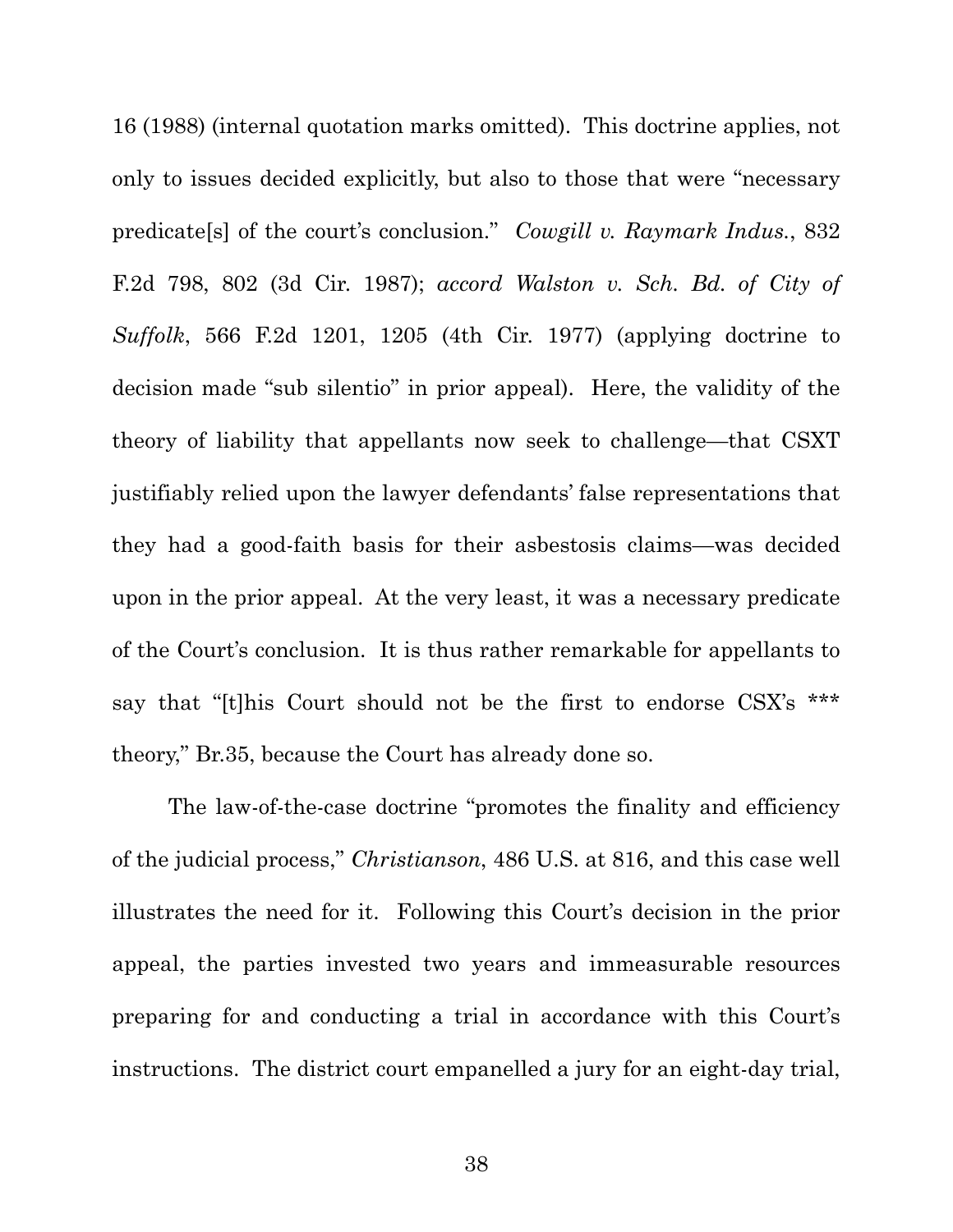and the parties summoned witnesses from across the country, all in reliance on this Court's decision. It would be a travesty if appellants were permitted to challenge the very foundation of CSXT's case now.

*Second*, even if the viability of CSXT's theory of liability had not been settled by this Court in the prior appeal, appellants' challenges would still be foreclosed, since appellants did not raise them in the prior appeal and "any issue that could have been but was not raised on appeal" is "waived and thus not remanded." *Doe v. Chao*, 511 F.3d 461, 465 (4th Cir. 2007) (internal quotation marks omitted). This rule is an aspect of the law-of-the-case doctrine because "[i]t would be absurd that a party who has chosen not to argue a point on a first appeal should stand better as regards the law of the case than one who had argued and lost." *Fogel v. Chestnutt*, 668 F.2d 100, 109 (2d Cir. 1981) (Friendly, J.); *accord Nw. Ind. Tel. Co. v. FCC*, 872 F.2d 465, 470 (D.C. Cir. 1989) (contrary rule would be "bizarre"). The rule applies, not only when the appellant in the second appeal was the appellant in the first appeal, but also when—as here—the appellant in the second appeal was the *appellee* in the first one. *See, e.g., Stewart v. Dutra Constr. Co.*, 418 F.3d 32, 35-36 (1st Cir. 2005); *Heathcoat v. Potts*, 905 F.2d 367, 370-71 (11th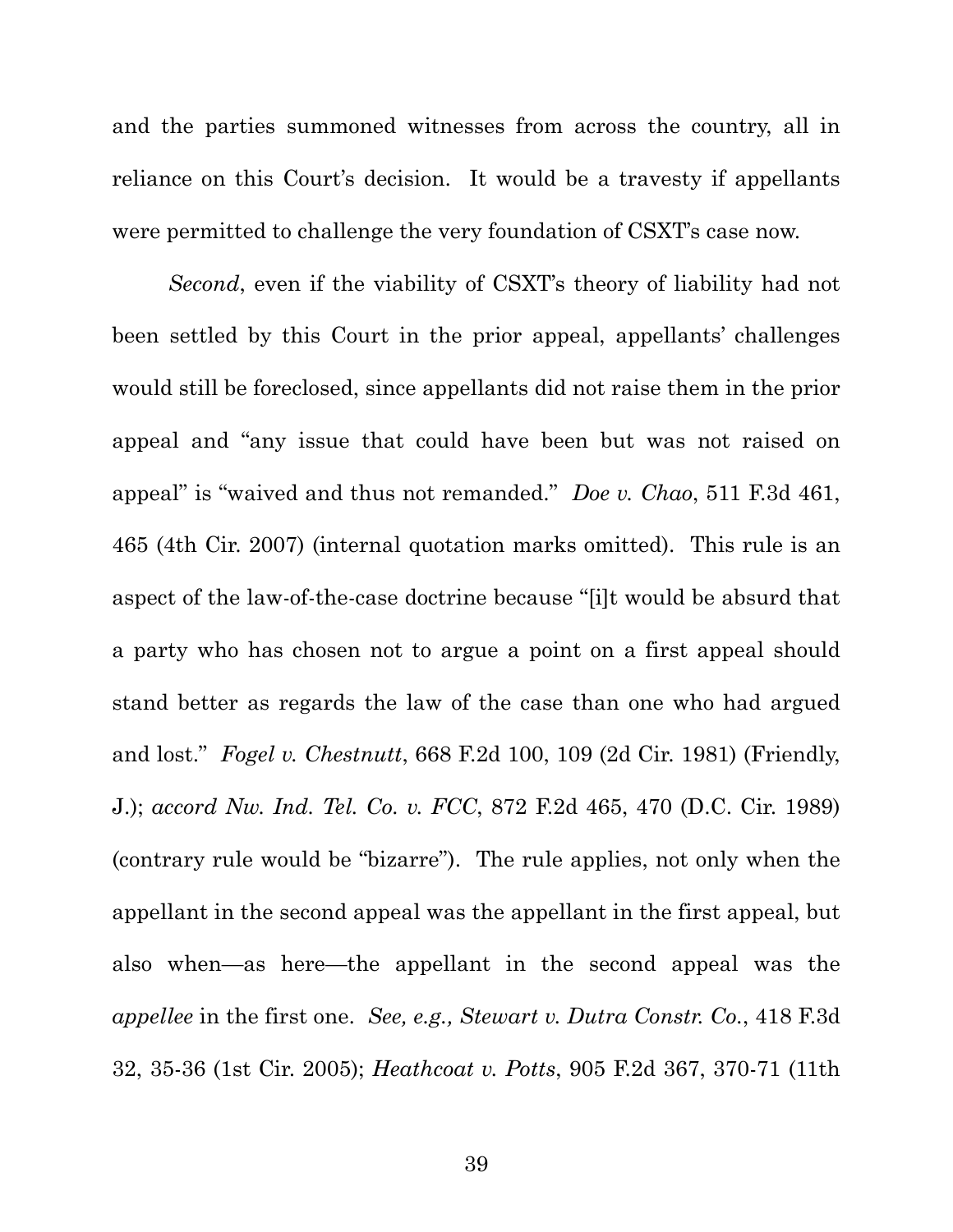Cir. 1990) (per curiam). There is particular reason to apply the rule when—again, as here—the challenge that was not raised in the first appeal goes to the very foundation of the case. *See, e.g., Fogel*, 668 F.2d at 108-09 (because defendant, who was appellee in first appeal, did not challenge existence of private right of action, it could not do so in second appeal, in which defendant was appellant).

#### **2. Appellants' challenges have been forfeited**

Even if appellants' challenges to CSXT's theory of liability were still available after this Court's decision in the prior appeal, they are not available now. In two independent respects, appellants have forfeited their challenges by failing to raise them below.

*First*, appellants failed to raise any of their challenges to CSXT's theory of liability in a motion for judgment as a matter of law under Federal Rule of Civil Procedure 50, either before or after the jury's verdict. JA1354-69, 1518-34, 1743-91. The rule in this Circuit is that legal challenges of this kind, no less than challenges to the sufficiency of the evidence, must be raised in a Rule 50 motion to be preserved for appeal. *Varghese*, 424 F.3d at 423; *accord Van Alstyne v. Elec. Scriptorium, Ltd.*, 560 F.3d 199, 204 n.3 (4th Cir. 2009); *Chesapeake*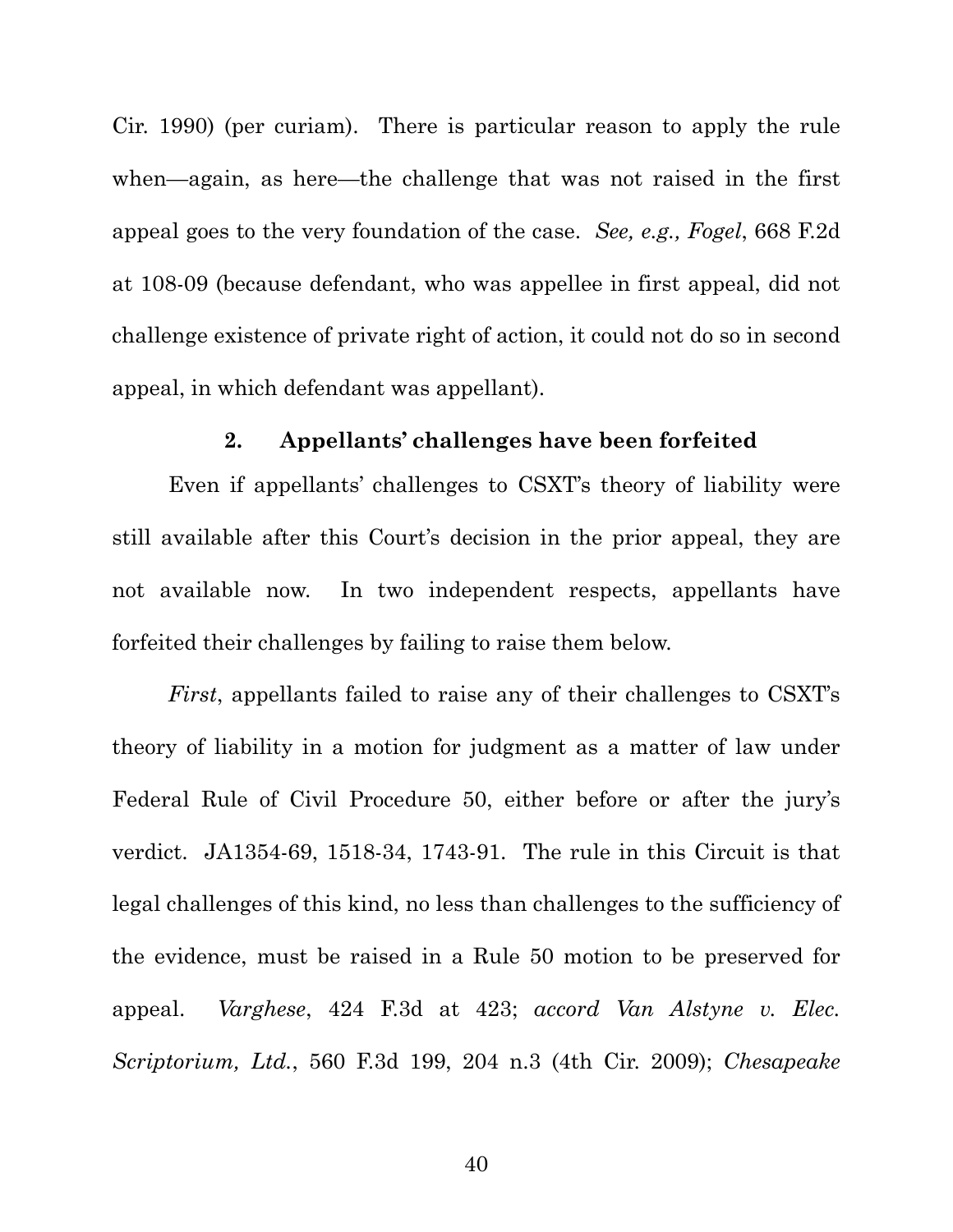*Paper Prods. Co. v. Stone & Webster Eng'g Corp.*, 51 F.3d 1229, 1236-37 (4th Cir. 1995).

*Second*, even if that were *not* the rule in this Circuit, two of the three challenges to CSXT's theory of liability would *still* have been forfeited, because appellants failed to raise them at *any* point in the proceedings below. The only challenge raised in this Court that appellants raised in the district court was their claim, asserted in their post-remand motion to dismiss the third amended complaint, that litigation conduct cannot constitute a RICO predicate. JA438-41. Appellants never argued, as a categorical matter, that a false representation of a good-faith basis for a lawsuit can never support a RICO or fraud claim or that a litigation adversary can never justifiably rely on such a representation. When an appellant "fail[s] to raise [an] argument before the district court, it is waived on appeal." *Helton v. AT&T Inc.*, 709 F.3d 343, 360 (4th Cir. 2013).

#### **3. Appellants' challenges lack merit**

Appellants' attack on CSXT's theory of liability is not only precluded and untimely but also meritless. Appellants' challenge amounts to a plea to exempt lawyers from laws prohibiting fraud, so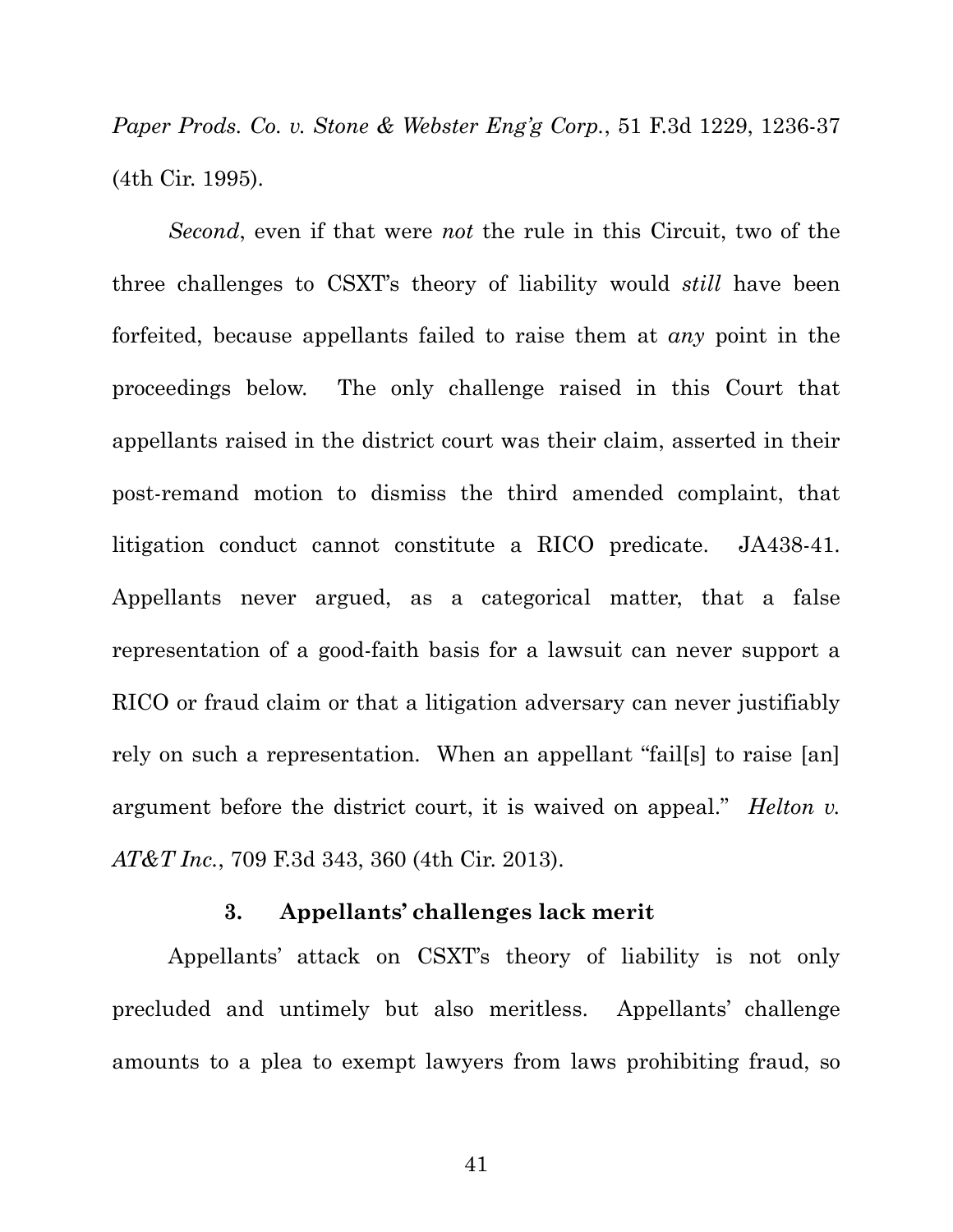long as their ends are verdicts or settlements. But "[a]n attorney's license is not an invitation to engage in racketeering, and a lawyer no less than anyone else is bound by generally applicable legislative enactments." *Handeen v. Lemaire*, 112 F.3d 1339, 1349 (8th Cir. 1997). Courts and juries should "not shrink from finding an attorney liable when he crosses the line between traditional rendition of legal services and active participation in" fraud and racketeering. *Id.* The jury was properly permitted to find that appellants crossed this line and to hold them liable for doing so.

## **a.** *Fraud and RICO claims can be based on fraudulently filed lawsuits*

Appellants first challenge CSXT's theory of liability on the ground that fraud and RICO claims may not be "based on Rule 11." Br.24. Appellants' principal argument in this connection is that Rule 11 does not create a private right of action. Br.24-29. But CSXT has never taken the position that it does. Unlike in the cases cited by appellants, Br.25-26, CSXT did not attempt to bring a claim for a violation of Rule 11 and did not seek remedies under Rule 11. CSXT's theory is and always has been that appellants committed common-law fraud by making fraudulent representations and violated RICO by conducting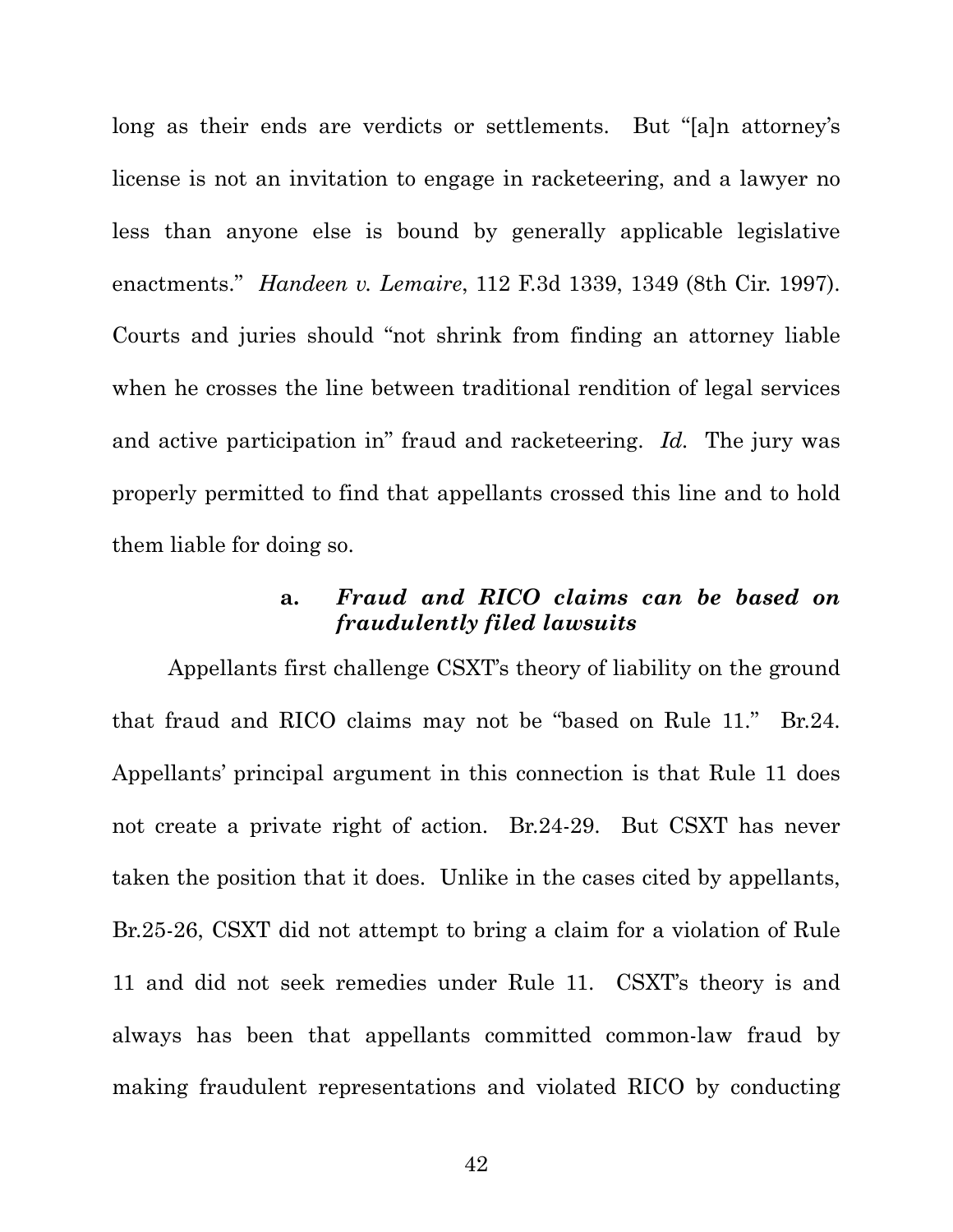the affairs of an enterprise through a pattern of mail and wire fraud. The only role that Rule 11 plays in this case is that it defines the nature of the representation that is made when a suit is filed—namely, that the lawyer "has conducted a reasonable inquiry into the facts and the law[,] \*\*\* is satisfied that the [complaint] is well grounded in both, and is acting without any improper motive." *Hinchman v. Gillette*, 618 S.E.2d 387, 401 (W. Va. 2005) (Davis, J., concurring) (internal quotation marks omitted).

Appellants do not deny that the certifications that there was a good-faith basis for the asbestosis claims constitute *representations*. And they provide no legitimate reason for treating these representations differently than others. There is none.

Representations of this kind can give rise to common-law fraud or a violation of RICO if they are false and the other elements of the cause of action are satisfied, as the jury found here. Neither West Virginia's common law of fraud nor the federal RICO statute excludes this type of misrepresentation from its reach. This Court recognized as much in the prior appeal, when it held that the lawyer defendants' "filing" of an asbestosis claim is a "representation" as to the basis for the claim that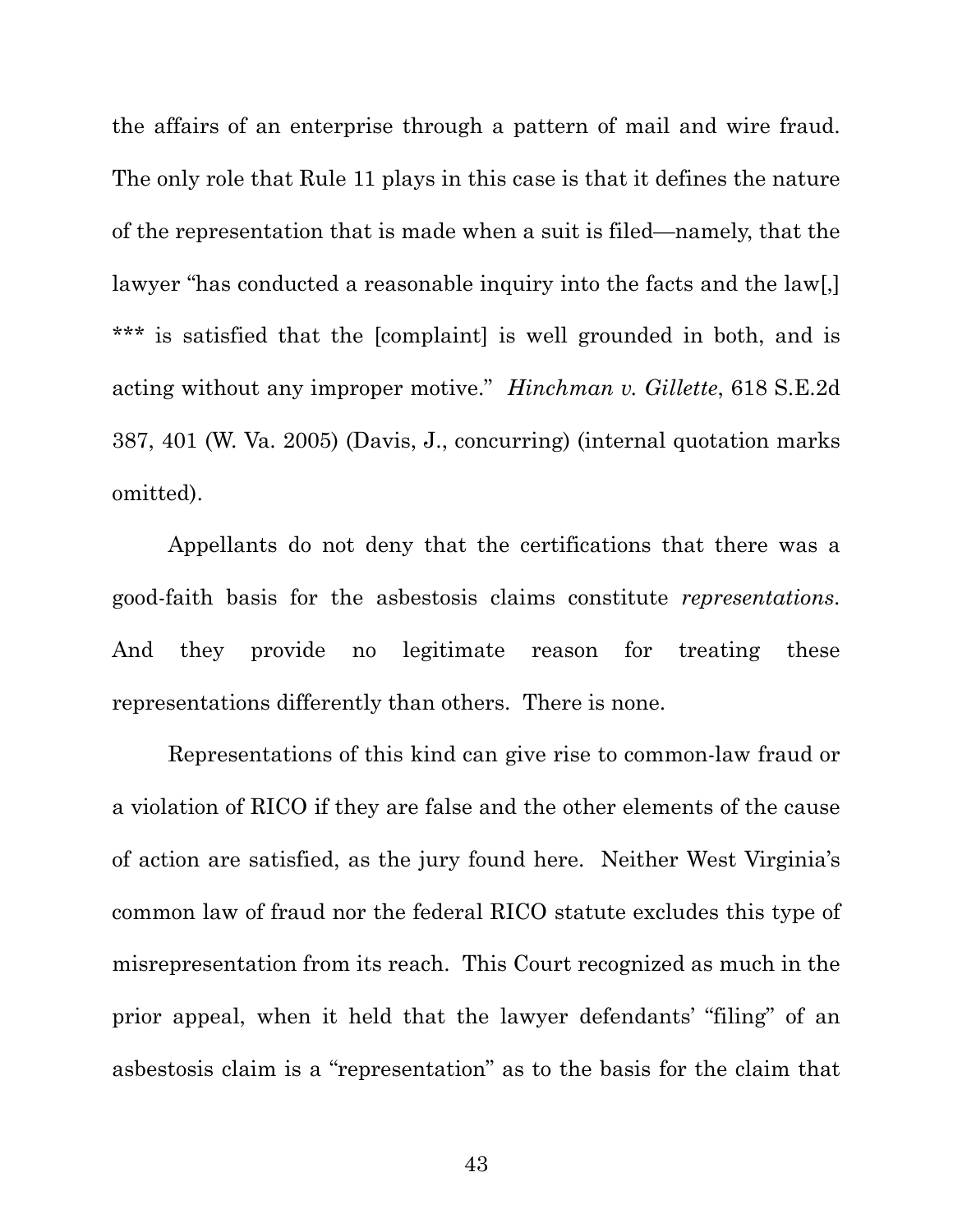can be false, that "[o]bviously" can be relied upon, and that can therefore support a claim of "fraud." *Gilkison*, 406 F. App'x at 734. Other decisions have authorized RICO claims in similar circumstances.<sup>4</sup>

Appellants are thus wrong to argue that CSXT is attempting to use Rule 11 as a sword to recover from appellants. And to the extent that *appellants* are seeking to use Rule 11 as a *shield* from liability, that effort should be rejected as well.

Sanctions under Rule 11 are not a "substitute<sup>[]</sup> for tort damages."

*Bus. Guides, Inc. v. Chromatic Commc'ns Enters.*, 498 U.S. 533, 553 (1991). Thus, although West Virginia's Rule 11 may not create a cause of action, it does not *immunize* lawyers from liability for litigation misconduct, including the filing of fraudulent claims. Indeed, the West

l

<sup>4</sup> *See, e.g.*, *United States v. Eisen*, 974 F.2d 246, 253 (2d Cir. 1992) ("[A] number of the mail fraud predicates \*\*\* alleged \*\*\* misrepresentations in pleadings \*\*\* made in the hope of fraudulently inducing a settlement \*\*\*."); *Feld Entm't Inc. v. Am. Soc'y for Prevention of Cruelty to Animals*, 873 F. Supp. 2d 288, 302 (D.D.C. 2012) (allowing RICO claim to proceed based on allegation that "plaintiffs and their counsel \*\*\* knew that the factual assertions underlying [their] claims \*\*\* were false"); *Armada (Sing.) PTE Ltd. v. AMCOL Int'l Corp.*, 2013 WL 5781845, at \*6 (N.D. Ill. 2013) (allowing RICO claim to proceed based on "alleged efforts to defraud [the plaintiff] through unsupported positions made in prior court filings"); *State Farm Mut. Auto. Ins. Co. v. Makris*, 2003 WL 924615, at \*2 (E.D. Pa. 2003) (allowing RICO claim to proceed based on "fil[ing of] a civil complaint \*\*\* which contained false sworn verifications").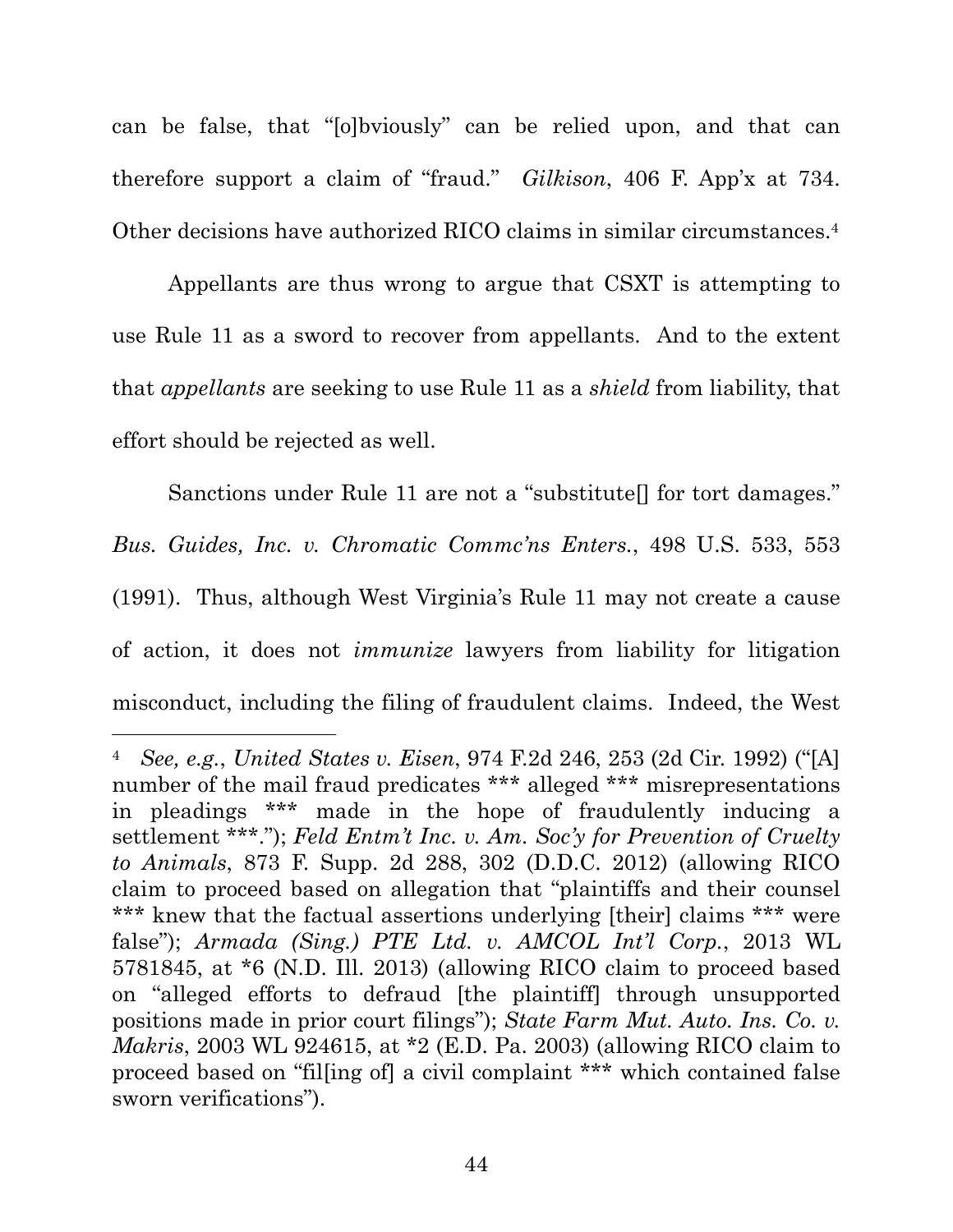Virginia Supreme Court of Appeals has explicitly endorsed "claims of \*\*\* fraud" arising from "an attorney's conduct in the litigation process," even in the face of a general litigation privilege and the availability of sanctions under Rule 11. *Clark v. Druckman*, 624 S.E.2d 864, 871-72 (W. Va. 2005).5 And even if a state rule of civil procedure, or commonlaw litigation privilege, could somehow foreclose a *state-law* fraud claim, it could not preclude a *federal* remedy for repeated fraudulent activity under RICO. *See, e.g.*, *Steffes v. Stepan Co.*, 144 F.3d 1070, 1074 (7th Cir. 1998) ("A state \*\*\* litigation privilege \*\*\* cannot defeat a federal cause of action.").

The idea that the unavailability of a private right of action under Rule 11 makes a RICO remedy unavailable for litigation misconduct was rejected by the Eighth Circuit in *Handeen*. Contrary to appellants' assertion that the court in that case "affirm[ed] dismissal of RICO \*\*\* claims," Br.25-26, *Handeen* in fact affirmed dismissal of a claim against lawyers under Federal Rule of Civil Procedure 11 but *reversed* dismissal

<sup>5</sup> That decision serves to distinguish this case from *Green Leaf Nursery v. E.I. DuPont de Nemours & Co.*, 341 F.3d 1292, 1305 (11th Cir. 2003), on which appellants rely, Br.26-27. The dismissal there was predicated on Florida's litigation privilege, which, unlike West Virginia's, contains no exception for fraud.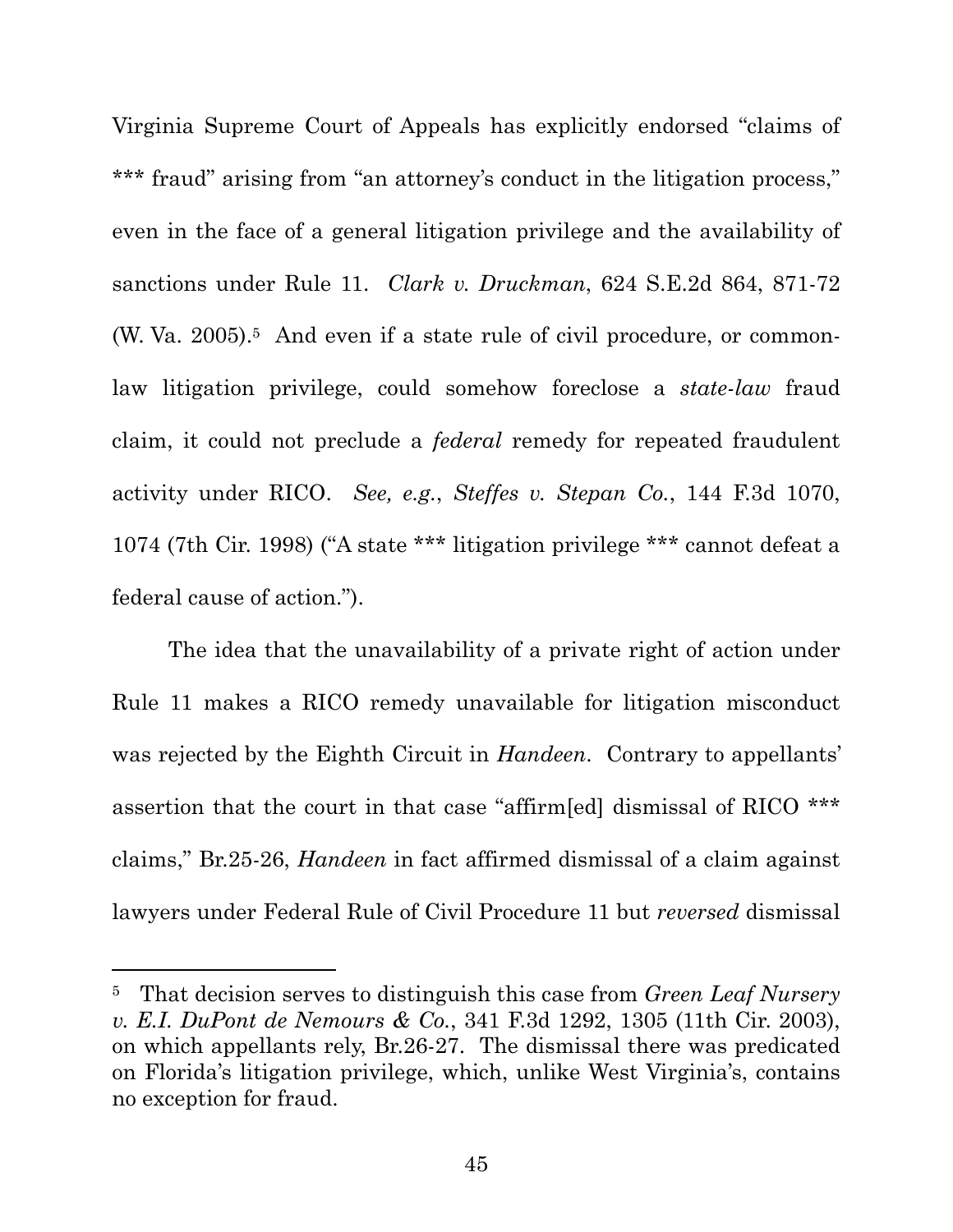of a *RICO* claim based on their litigation conduct. 112 F.3d at 1343-45 & n.8.

Appellants' reliance on *Baltimore Scrap Corp. v. David J. Joseph Co.*, 237 F.3d 394 (4th Cir. 2001), Br.27-29, is equally misplaced. This Court was not asked in that case to consider whether "private recovery [may be] based on litigation conduct," as appellants maintain. Br.27. Instead it considered, in the context of an antitrust claim, whether to recognize a fraud exception to the *Noerr*-*Pennington* doctrine for "alleged misstatements [that] were \*\*\* not material" to the prior litigation. *Baltimore Scrap*, 237 F.3d at 403. Appellants do not press a *Noerr*-*Pennington* defense on appeal here. Unlike the immaterial misrepresentations in *Baltimore Scrap*, moreover, the lawyer defendants' fraud and racketeering activity "deprive[d] the[ir] litigation" against CSXT "of legitimacy." *Id.* And although "[f]ederal *antitrust* law" may "not [be] the proper vehicle to punish an attorney's misconduct in state court," *id.* (emphasis added), RICO and state-law fraud claims demonstrably are. As this Court recognized in *Baltimore Scrap* itself, those for whom the misrepresentations may have been material "can of course sue the defendants for fraud." *Id.* at 402.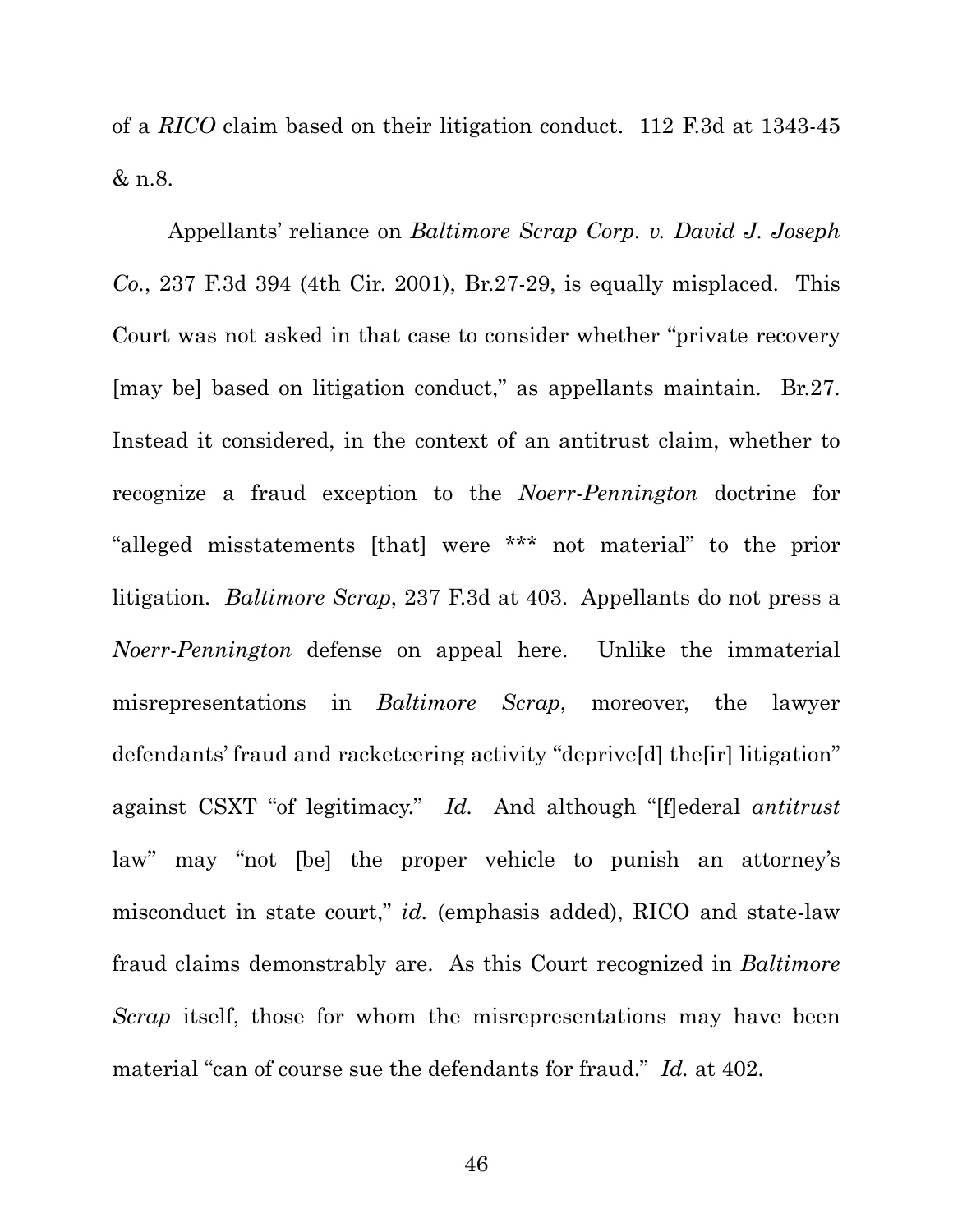# **b.** *A defendant can justifiably rely on a representation that there is a good-faith basis for a lawsuit*

Appellants next challenge CSXT's theory of liability on the ground that a defendant can never justifiably rely on an attorney's representation that there is a good-faith basis for the allegations in the complaint. That challenge is meritless because (i) reliance is not an element of RICO and (ii) a defendant in civil litigation *can* rely on such a representation and thus can establish common-law fraud if the representation is false and the other elements of fraud are satisfied.

**i.** As far as the RICO counts are concerned, appellants' contention—that a defendant in CSXT's position can never establish reliance—fails because it rests on a mistaken premise: that reliance is an element of a civil RICO claim. It is not.

Appellants' argument to the contrary, Br.30-33, has been forfeited, because the district court instructed the jury that CSXT need not prove reliance to recover under RICO and appellants did not object to the instruction. JA1575-77, 1590, 1644. "By agreeing to an instruction which specifically authorized the verdict" without proof of reliance, appellants "waived [their] right to argue on appeal that the jury was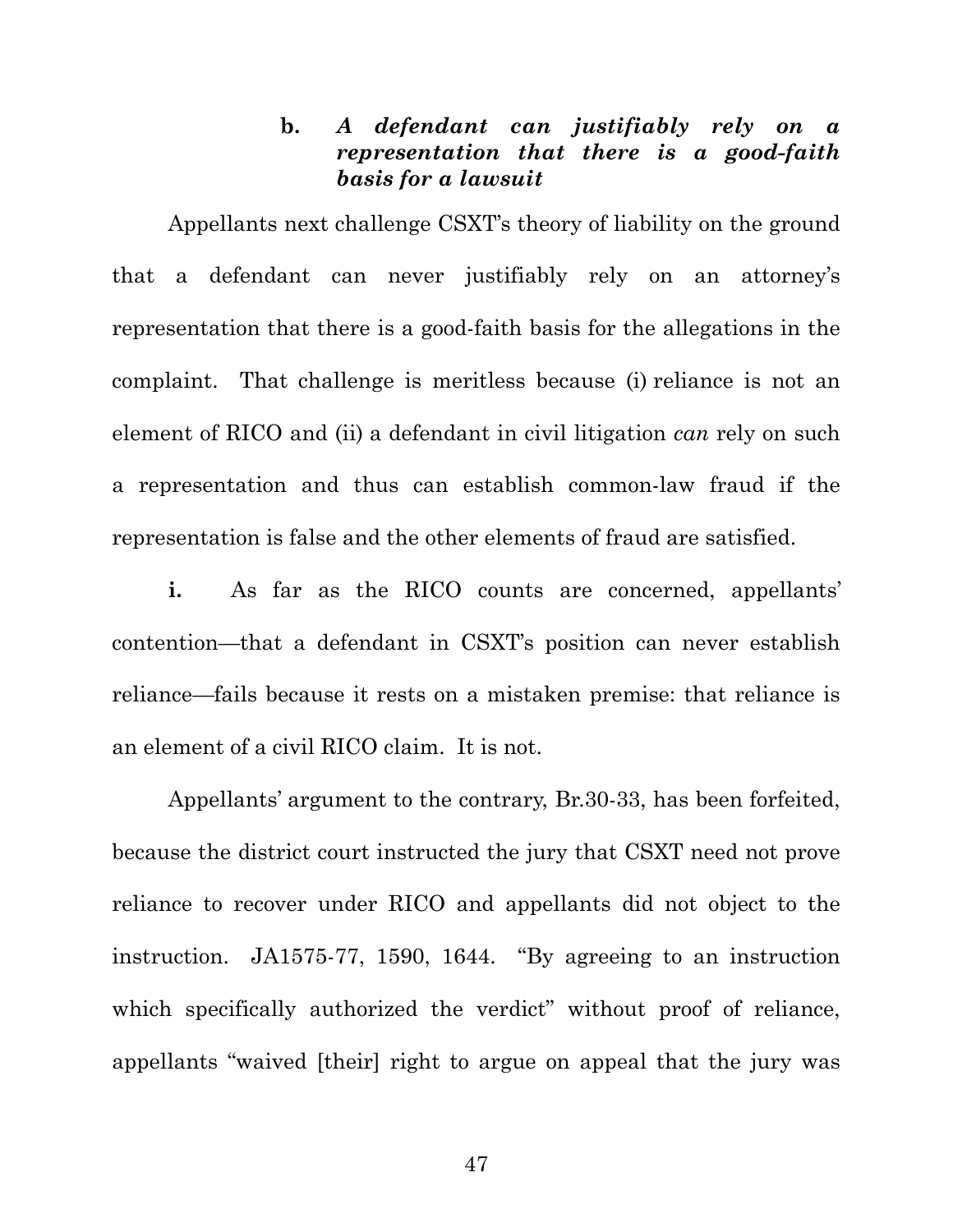required" to find reliance. *First Union Commercial Corp. v. GATX Capital Corp.*, 411 F.3d 551, 557 (4th Cir. 2005).

In any event, the argument that the RICO claims required proof of reliance is baseless. *Bridge v. Phoenix Bond & Indemnity Co.*, 553 U.S. 639, 661 (2008), squarely holds that "a plaintiff asserting a RICO claim predicated on mail fraud need not show, either as an element of its claim or as a prerequisite to establishing proximate causation, that it relied on the defendant's alleged misrepresentations." According to appellants, *Bridge* does not eliminate the element of reliance in all cases, but holds instead that "first-party" reliance is unnecessary only when "third-party" reliance is present. Br.31-33. That reading is foreclosed by this Court's sole post-*Bridge* decision on the subject, which expressly rejected the view that "*Bridge*'s holding was limited to cases of third-party reliance." *Biggs v. Eaglewood Mortg., LLC*, 353 F. App'x 864, 867 (4th Cir. 2009) (per curiam).

**ii.** As far as the common-law counts are concerned (and even assuming that reliance is an element of RICO), appellants are mistaken in contending that a defendant cannot justifiably rely on a representation that a lawsuit has a good-faith basis. As this Court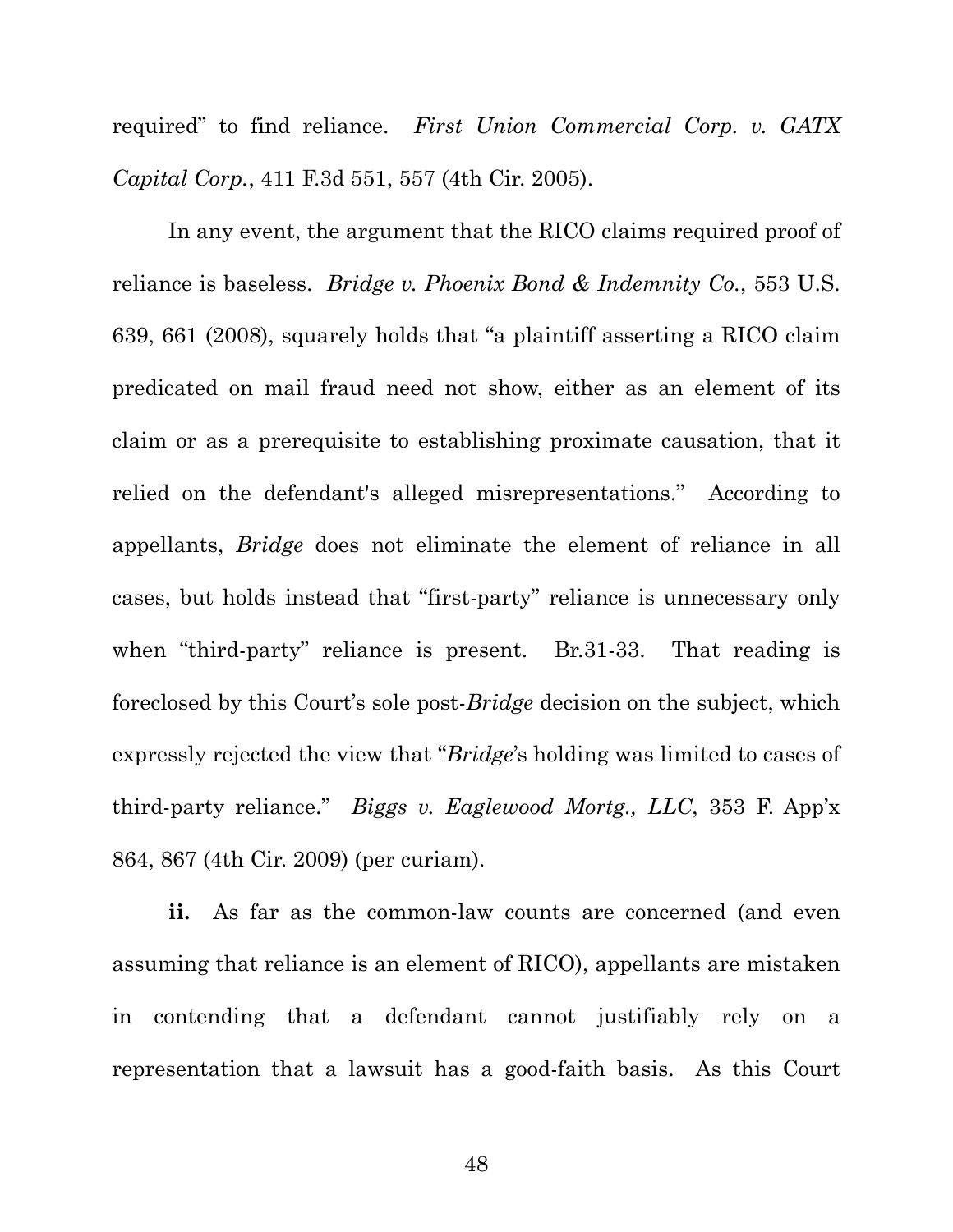explained in the prior appeal, "[o]bviously, CSX would have 'relied' on the representation by filing [an asbestosis] claim that all elements of the cause of action were met" and that the claim had a good-faith basis. *Gilkison*, 406 F. App'x at 734. "Consequently, a reasonable jury could find CSX relied to its detriment on the defendants' alleged fraud" when it was forced to defend the claims. *Id.* Peirce himself conceded as much at trial, testifying that CSXT was "entitled to believe" that there was a good-faith basis for the claims. JA1240.

In taking the contrary position now, appellants advance an argument that depends upon an erroneous view of CSXT's theory. Just as they mischaracterize our *claims* (as being brought under Rule 11), they mischaracterize our theory of reliance. Our theory is not that CSXT relied on the "allegations in [the lawyer defendants'] complaint," Br.34, but that we relied on their representation that there was a goodfaith basis for those claims, *e.g.*, JA308-12. The authorities on which appellants rely, Br.34-35, therefore, are not inconsistent with our theory.

Appellants are also wrong to assert that "Rule 11 certifications stand on exactly the same footing" as the allegations in a complaint. Br.35. It may be that a defendant in civil litigation cannot justifiably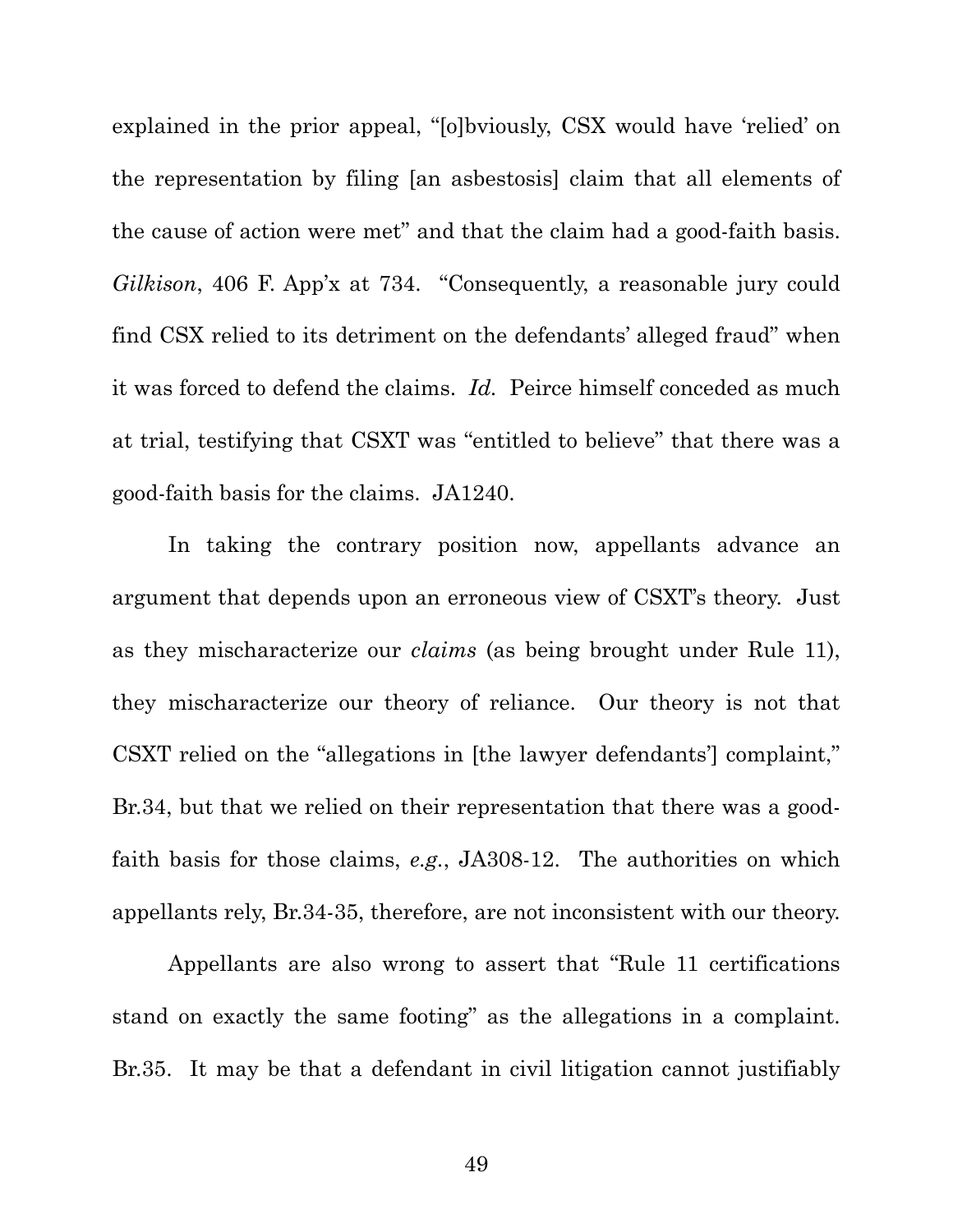rely on the truth of the plaintiff's allegations of wrongdoing. It may also be that a representation that such allegations have a good-faith basis is not a representation that they constitute "incontrovertible fact." Br.35. But a defendant is still entitled to assume, without further inquiry, that the plaintiff's lawyers have complied with their obligations under Rule 11, that there is at the very least a good-faith basis for the lawsuit (even if it turns out to be unfounded), and that counsel's representation that there is such a basis is true. As other courts have recognized, it is on that assumption that a defendant proceeds to defend the suit.<sup>6</sup>

Appellants' only other argument—that the representations required by Rule 11 are made to the court, "*not* to opposing litigants," Br.35—cannot withstand scrutiny. Such representations are made not

<sup>6</sup> *See, e.g.*, *Lowery v. Ala. Power Co.*, 483 F.3d 1184, 1216 (11th Cir. 2007) ("we assume that this representation [pursuant to Rule 11] is made in good faith"); *Mallard v. Prudential Ins. Co.*, 1996 WL 170126, at \*2 (M.D. Ala. 1996) ("If Rule 11 serves any purpose at all, it at the very least allows defense attorneys to assume that there is *some* veracity to the facts alleged in the complaint."); *Raymark Indus. v. Stemple*, 1990 WL 72588, at \*2 (D. Kan. 1990) ("[Plaintiff] and this court reasonably assumed, given the defendant attorneys' professional responsibilities and Rule 11 compliance, that they would only submit claims of at least some merit, but surely would not recklessly acquiesce in the filing of a constant, steady flow of faulty [asbestosis] claims.").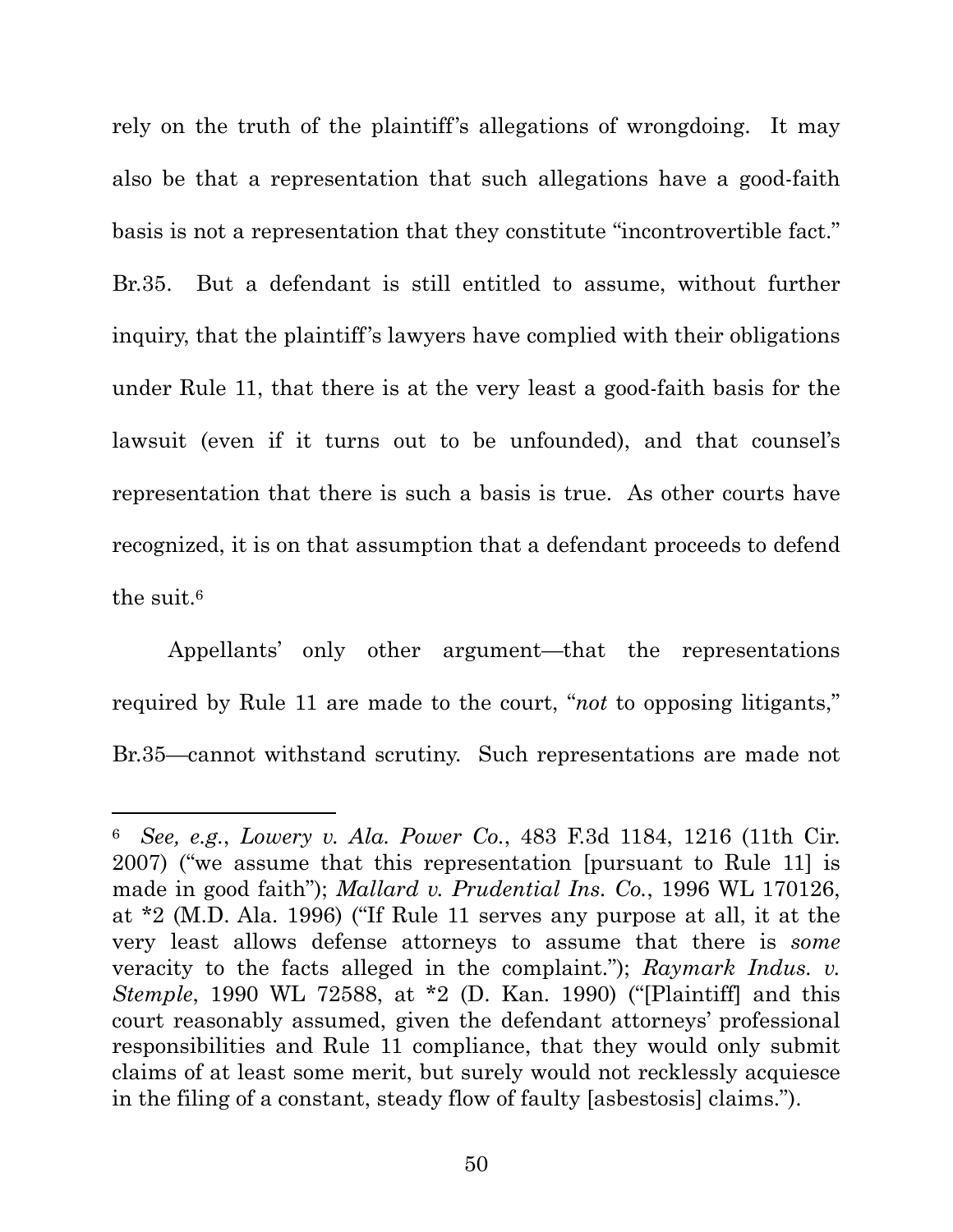only to the court—with which the complaint is filed, and which will adjudicate the lawsuit—but also to the defendant—on which the complaint is served, and which will defend the suit. Even if the representations are technically directed to the court, however, a defendant obviously is *aware* of the representation, plaintiff's counsel knows that the defendant is aware of it, and the defendant takes action—defending the lawsuit—in justifiable reliance on its truth. That is sufficient to dispose of appellants' argument. *See* Restatement (Second) of Torts § 533 (1977) ("The maker of a fraudulent misrepresentation is subject to liability for pecuniary loss to another who acts in justifiable reliance upon it if the misrepresentation, although not made directly to the other, is made to a third person and the maker intends or has reason to expect that its terms will be repeated or its substance communicated to the other, and that it will influence his conduct in the transaction or type of transaction involved.").

Appellants' reliance on *Green Leaf Nursery v. E.I. DuPont de Nemours & Co.*, 341 F.3d 1292 (11th Cir. 2003), Br.36, is misplaced, because that case is the exception that proves the rule that appellants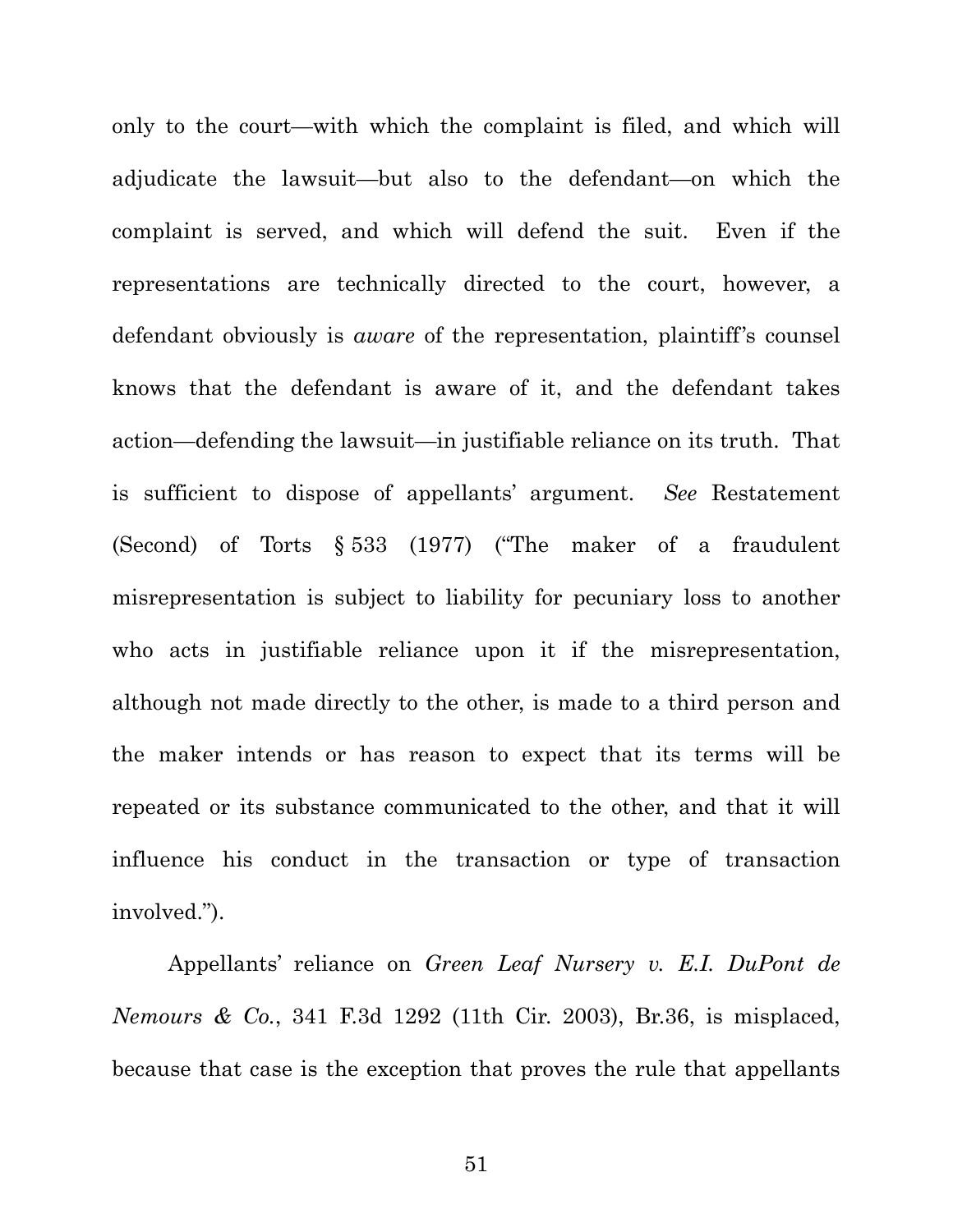challenge. In affirming the district court's dismissal of fraud and RICO claims arising from alleged misrepresentations during discussions to settle a fraud claim, *Green Leaf* relied on a "bright-line" Florida rule that "[w]hen negotiating or attempting to compromise an existing controversy *over fraud and dishonesty* it is unreasonable to rely on representations made by the allegedly dishonest parties." 341 F.3d at 1304 (emphasis added; internal quotation marks omitted); *see also id.* at 1306-07. That exception would be unnecessary if a litigant could *never* justifiably rely on representations by an adversary.

## **c.** *Litigation conduct can be a predicate act under RICO*

Appellants' final challenge to CSXT's theory of liability is that "litigation activities" cannot be "a predicate act of mail or wire fraud for purposes of a civil RICO action." Br.36-39. That contention is foreclosed by this Court's precedent, which makes clear that litigation conduct *can* form the basis for a mail- or wire-fraud conviction, and so necessarily can be a predicate act under RICO.

In *United States v. Murr*, 681 F.2d 246 (4th Cir. 1982), the Court affirmed a mail-fraud conviction based on the filing of a fraudulent lawsuit. Like appellants, Murr had devised a scheme to defraud a civil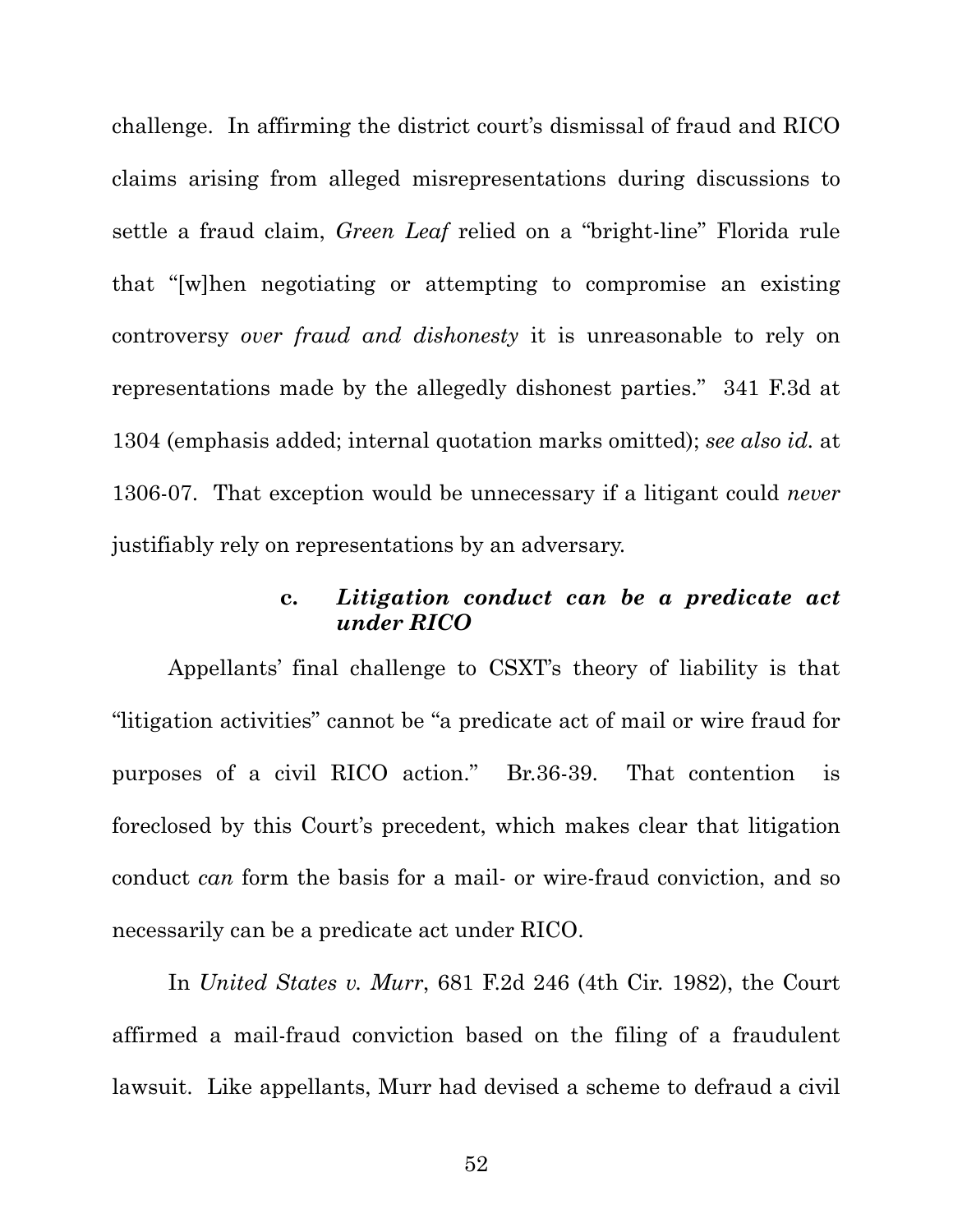defendant by filing a complaint containing false representations based in part on manufactured evidence. The Court had no trouble approving the "utilization of the mail fraud statute to prosecute the filing of a false" civil claim. *Id.* at 248. So long as "the accused \*\*\* use[d] the mail as an instrument of his" scheme to defraud, the Court said, the mailfraud statute was properly invoked. *Id.*; *see also United States v. Pritt*, 238 F.3d 417 (table), 2000 WL 1699833, at \*6-8 (4th Cir. 2000) (per curiam) (upholding mail-fraud conviction of defendant who filed suit claiming injuries he did not sustain).

Appellants seek to distinguish *Murr* on the grounds that (1) this case involves "civil RICO," not "criminal mail fraud," and (2) that case involved not only a "litigation filing[]" (the complaint) but also submission of "false \*\*\* evidence" (accompanying affidavits). Br.40n.26. Neither ground provides a basis for distinguishing *Murr*. As to the first, courts "must interpret [a] statute consistently, whether [they] encounter its application in a criminal or noncriminal context." *Leocal v. Ashcroft*, 543 U.S. 1, 11 n.8 (2004). So if particular conduct supports a mail-fraud conviction, it necessarily supports a civil RICO claim (assuming the other elements of RICO are satisfied). As to the second, there is no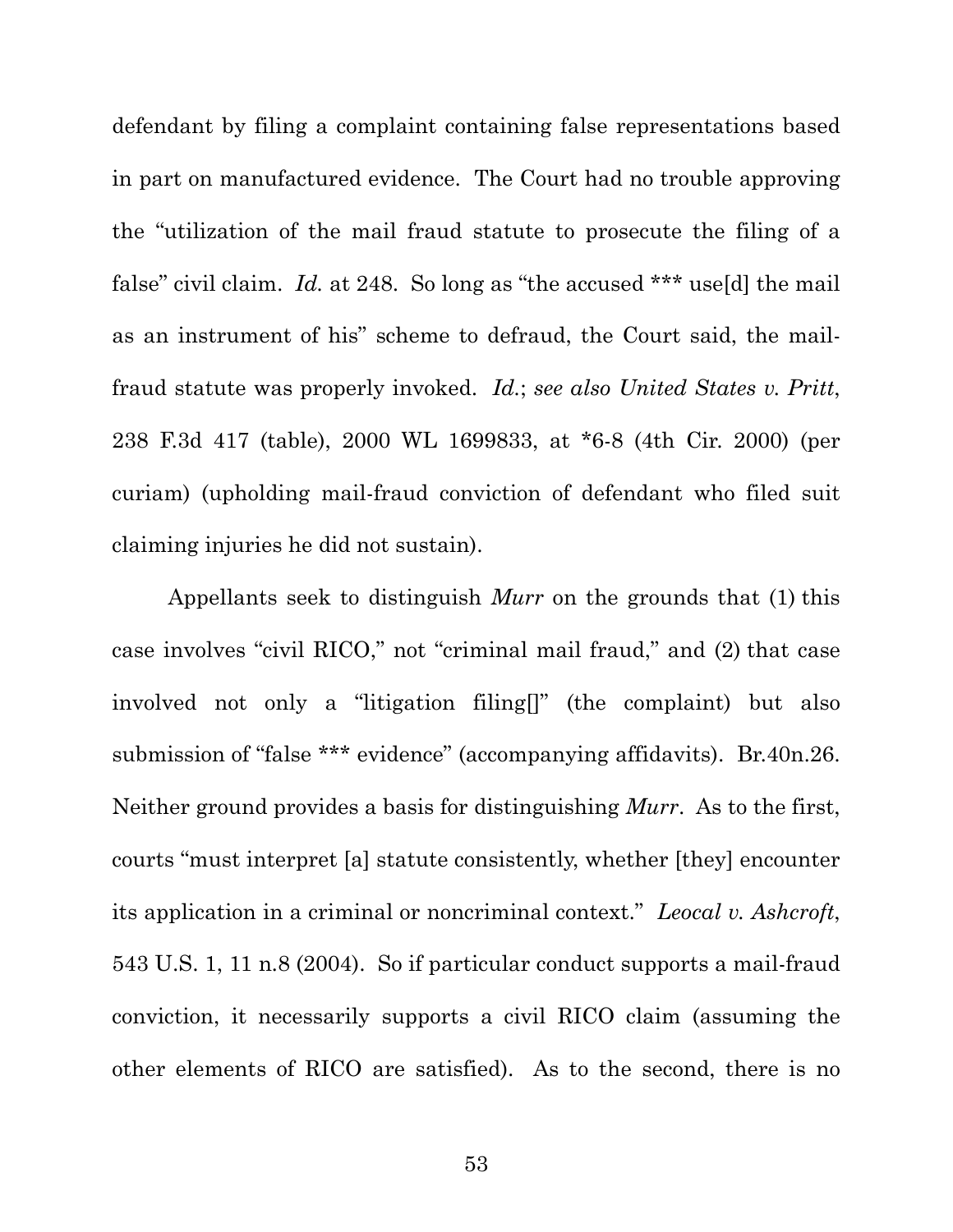indication whatever in *Murr* that the result depended upon the fact that the false complaint was accompanied by false affidavits; on the contrary, the decision makes clear that "intentionally filing a false [complaint] is \*\*\* within the [mail-fraud] statute." *Murr*, 681 F.2d at 248-49. In any event, this case, too, involves false evidence—among other things, the fraudulent B-reads and exposure histories.

*Murr* aside, there is no support for appellants' assertion that "litigation conduct" should be treated differently than other activity under RICO. "Congress drafted RICO broadly enough to encompass a wide range of criminal activity, taking many different forms and likely to attract a broad array of perpetrators operating in many different ways," *H.J. Inc. v. Nw. Bell Tel. Co.*, 492 U.S. 229, 248-49 (1989), including those who seek to hide their misconduct behind the operation of "respected businesses" like law firms, *Sedima, S.P.R.L. v. Imrex Co.*, 473 U.S. 479, 499 (1985)). "In fact, the RICO statute, itself, provides that conduct relating to prior litigation may constitute racketeering activity" by identifying witness-tampering (in violation of 18 U.S.C. § 1512) as an act of racketeering. *Living Designs, Inc. v. E.I. Dupont de Nemours & Co.*, 431 F.3d 353, 365 (9th Cir. 2005); *see* 18 U.S.C.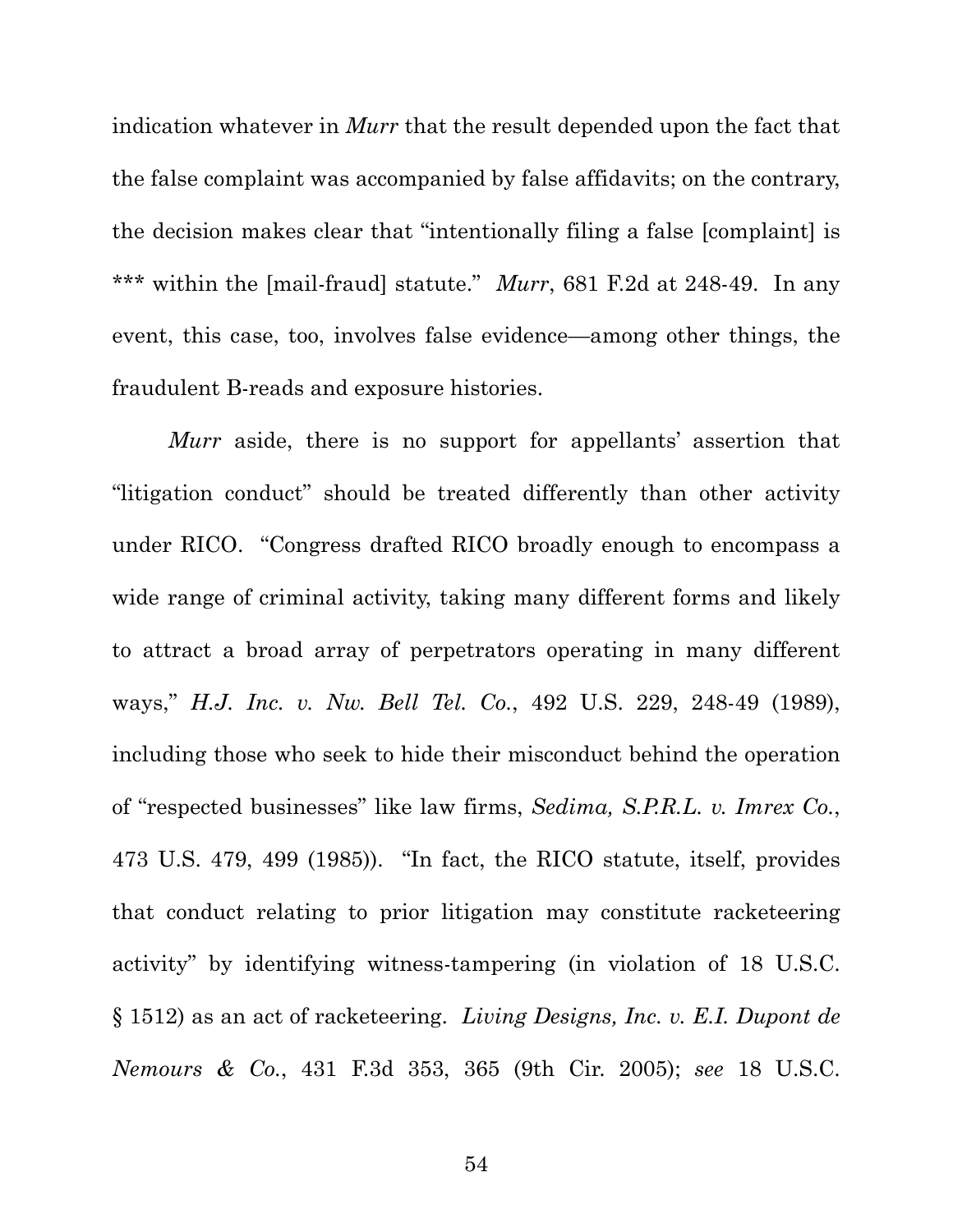§ 1961(1)(B). The statutory elements of RICO were satisfied here, and that is the extent of the inquiry. Courts "are not at liberty to rewrite RICO" to exempt wrongdoers from liability, even in the name of what is claimed to be "good policy." *Bridge*, 553 U.S. at 660.

In light of this, it is hardly surprising that those who use litigation to further racketeering activity are routinely subjected to RICO liability.<sup>7</sup> Even the cases appellants cite, Br.38 & n.25, do not support their contention that there is a special, categorical exemption for "litigation activit[y]." On the contrary, many of those cases specifically

<sup>7</sup> *See, e.g.*, *Living Designs*, 431 F.3d at 364 (rejecting district court's holding that "litigation conduct in a prior case \*\*\* cannot form the basis of a subsequent federal civil RICO claim"); *Fireman's Fund Ins. Co. v. Stites*, 258 F.3d 1016, 1019 (9th Cir. 2001) (affirming RICO judgment against lawyer "for his role in an organization that defrauded the plaintiffs \*\*\* by controlling both sides of several major lawsuits in order to inflate legal fees"); *Handeen*, 112 F.3d at 1343-44 (reversing dismissal of RICO claim alleging that lawyers operated bankruptcy estate "to fraudulently obtain a discharge of [plaintiff]'s judgment by manipulating the bankruptcy system"); *Napoli v. United States*, 32 F.3d 31, 33 (2d Cir. 1994) (affirming RICO conviction of lawyers who "conducted the affairs of [a] law firm through a pattern of mail fraud and witness bribery by pursuing counterfeit claims") (internal quotation marks omitted); *Eisen*, 974 F.2d at 253 (affirming RICO conviction of lawyer whose "misrepresentations in pleadings and pretrial submissions were made in the hope of fraudulently inducing a settlement"); *Chevron Corp. v. Donziger*, 974 F. Supp. 2d 362 (S.D.N.Y. 2014) (finding attorney liable under RICO based on his control of litigation).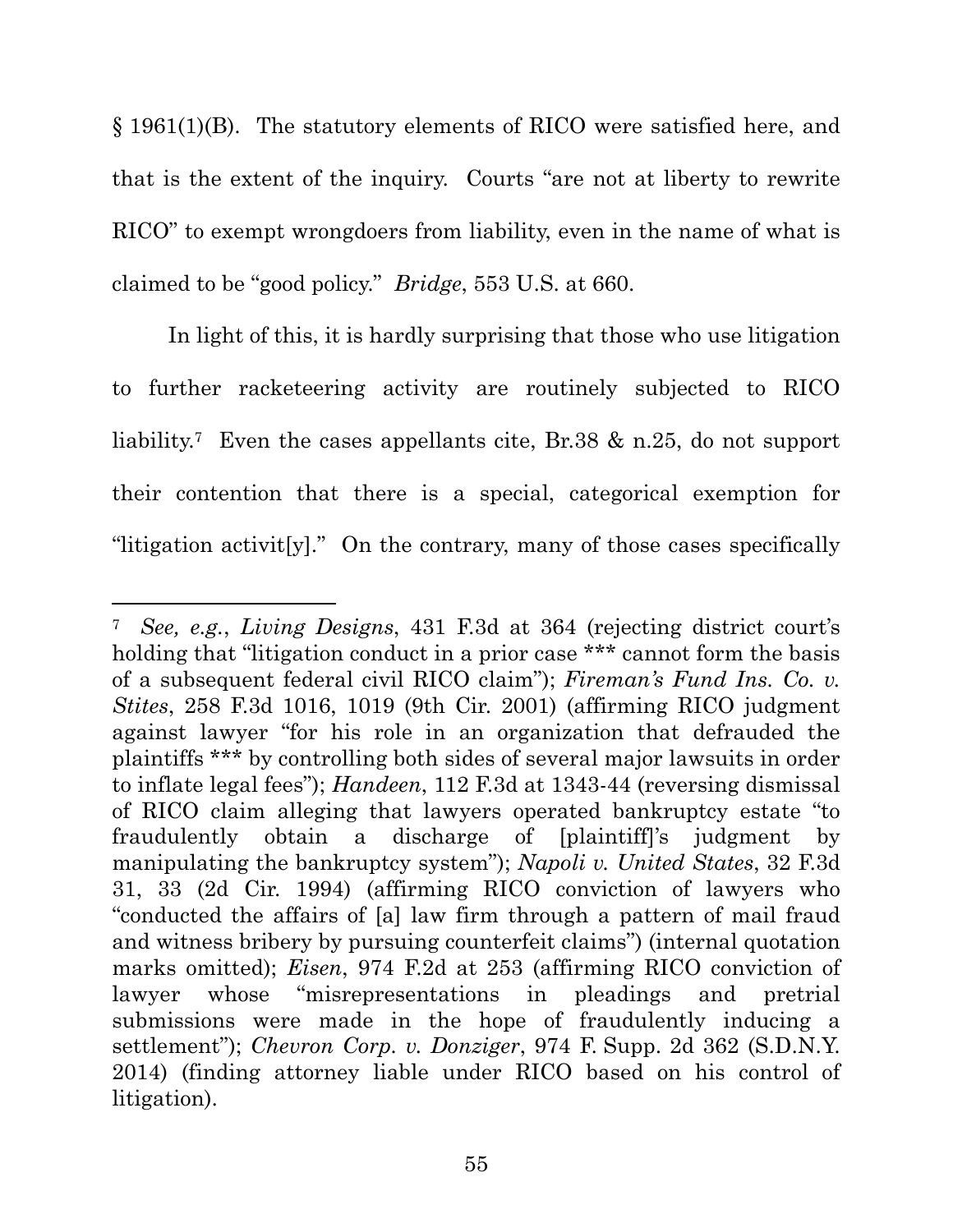leave open the possibility of RICO liability in a case, like this, in which the litigation is merely one aspect of the fraudulent scheme.<sup>8</sup>

Contrary to appellants' assertion, Br.37, holding attorneys liable for knowingly false representations raises no First Amendment concerns. "Misrepresentations[] \*\*\* in the adjudicatory process" cannot "seek[] refuge under the umbrella of 'political expression,'" *Cal. Motor Transp. Co. v. Trucking Unlimited*, 404 U.S. 508, 513 (1972), and are not a "legitimate exercise[] of the right to petition," *Fed. Prescription Serv., Inc. v. Am. Pharm. Ass'n*, 663 F.2d 253, 263 (D.C. Cir. 1981). The Supreme Court has established the bounds of First Amendment protection for litigation activity through the *Noerr*-*Pennington* doctrine, which specifically withholds protection for "sham" litigation. Appellants pressed a *Noerr*-*Pennington* defense in their prior appeal, yet this Court found that "the record has sufficient evidence to support [a 'sham']

<sup>8</sup> *See, e.g., Curtis & Assocs., P.C. v. Law Offices of David M. Bushman, Esq.*, 758 F. Supp. 2d 153, 176 (E.D.N.Y. 2010) (distinguishing case from one that "amounted to far more than mere 'litigation activities,' and instead involved an extensive and broader scheme to defraud"); *Daddona v. Gaudio*, 156 F. Supp. 2d 153, 164 (D. Conn. 2000) (distinguishing case from one in which "litigation  $***$  is part of a. larger scheme to deprive [a plaintiff] of his property"); *Von Bulow v. Von Bulow*, 657 F. Supp. 1134, 1145 (S.D.N.Y. 1987) (declining to "address the situation where allegedly unjustified suits form a part of some more extensive scheme of racketeering activity").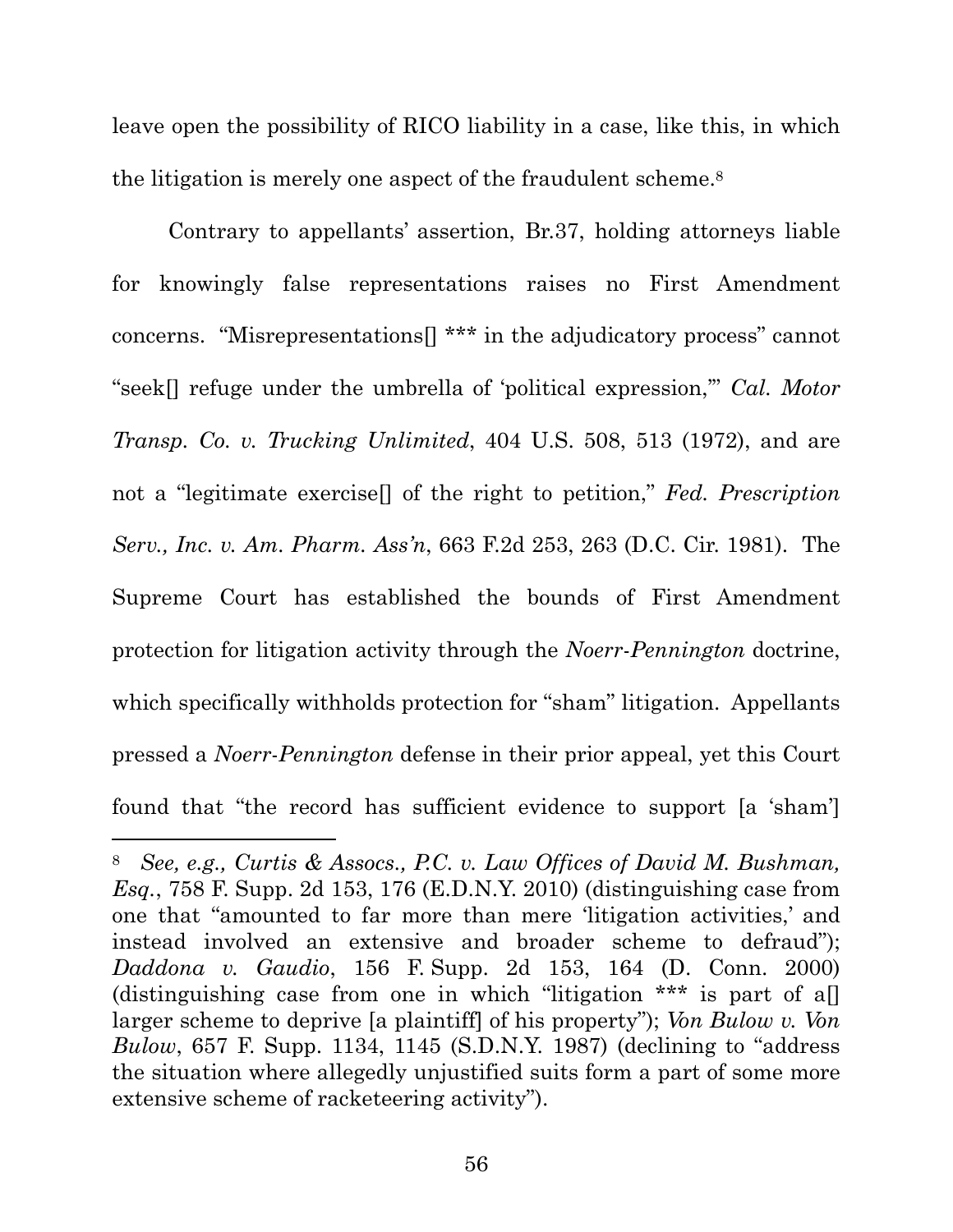finding." *Gilkison*, 406 F. App'x at 734 n.7. The jury was instructed on the elements of that defense, JA1612, 1663-64, yet found it unavailing, JA1894-95. And appellants do not invoke *Noerr*-*Pennington* in this appeal. The First Amendment provides them no further shelter. 9

### **d.** *Affirmance will not chill legitimate litigation activities*

Appellants' *amicus* contends that the district court and jury improperly extended RICO to "legitimate" activities of lawyers, and it expresses concern that affirming the judgment will "chill" lawyers' ability to zealously represent their clients. AAJBr.6. Appellants echo these sentiments. Br.1-2, 46-47. This contention is mistaken and the concern unfounded.

Although appellants portray the verdict here as "unprecedented," Br.20, the only thing extraordinary in this case is the conduct for which appellants were held liable. As we have explained, subjecting to RICO liability those who use litigation to further their racketeering activity is quite unexceptional. The numerous cases we cite, *see* notes 4 & 7,

l

<sup>9</sup> Appellants' *amicus* does invoke *Noerr-Pennington*, AAJBr.22-24, but because it was not raised by appellants, the defense could provide no basis for reversal even apart from its lack of merit, *Snyder v. Phelps*, 580 F.3d 206, 216-17 (4th Cir. 2009), *aff'd*, 131 S. Ct. 1207 (2011).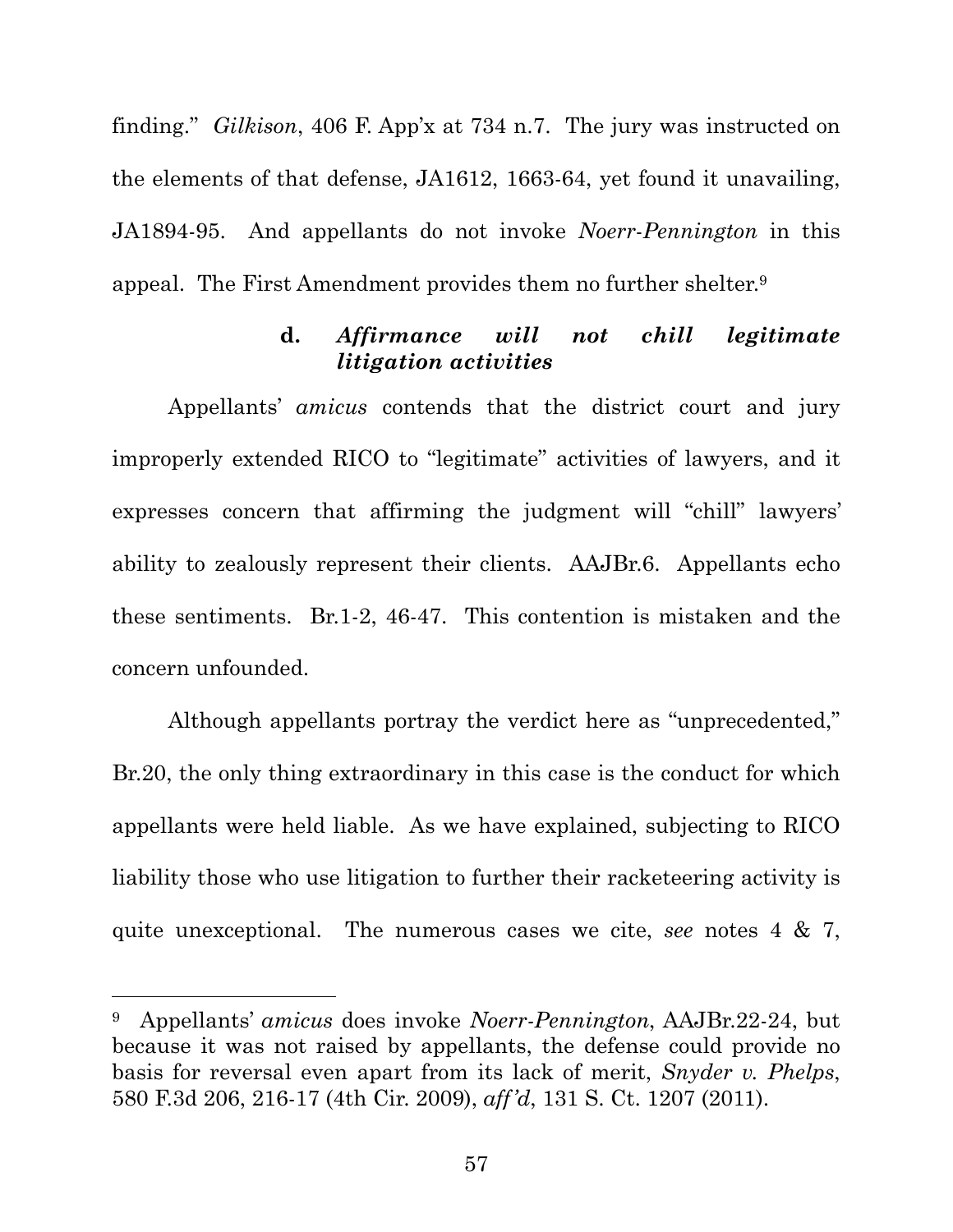*supra,* which are by no means an exhaustive catalogue, belie any claim that affirming the verdict here would have a "chilling" effect on lawyers. The cases stretch back over two decades, and as this case illustrates, there is no evidence that lawyers have been deterred even from bringing *fraudulent* claims, much less from pursuing "legitimate" ones.

Nor do ordinary lawyers engaged in "legitimate" litigation have anything to fear from affirmance of the judgment below. The verdict in this case turns on the fact that the lawyer defendants were operating as much more than attorneys engaged in routine activities. Instead, they orchestrated the entire claims-manufacturing and -filing process from start to finish. This was not the honest work of ordinary lawyers, but a fraudulent scheme by racketeers. Indeed, *amicus*'s entire submission ultimately rests on the false premise that the litigation pursued by the lawyer defendants was "legitimate," and thus it has no relevance to the facts of this case. Likewise, and contrary to appellants' suggestion, lawyers engaged in "legitimate" activities will not face any "dilemma" as a result of "an impending statute of limitations." Br.47.

Sufficient protections are already in place to prevent honest lawyers from unwittingly subjecting themselves to a fraud or RICO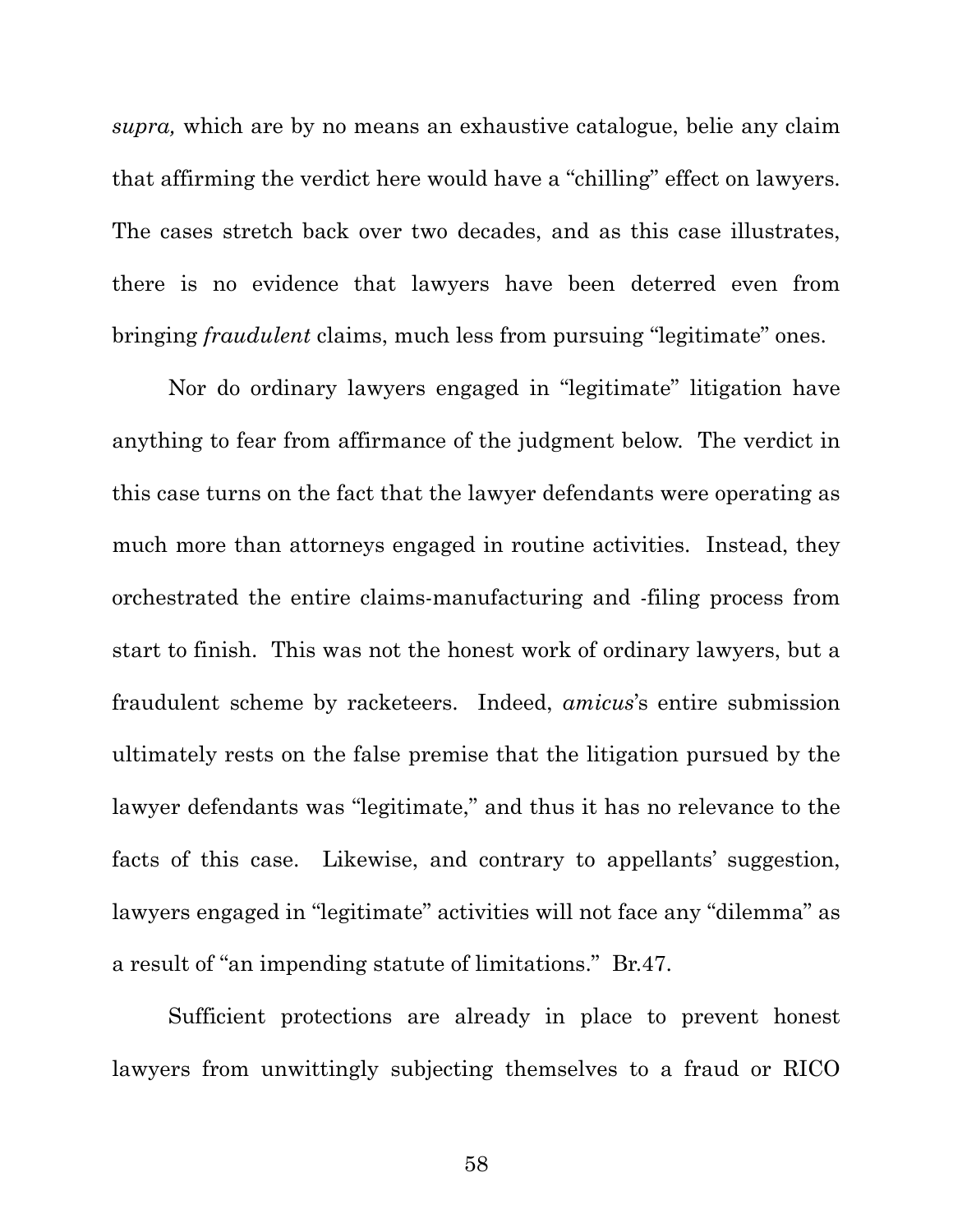claim. The *Noerr*-*Pennington* doctrine, for example, protects plaintiffs and their counsel from liability for the filing of a suit so long as it is not a "sham." *Prof'l Real Estate Investors*, 508 U.S. at 60-61. It bears emphasis in this connection that that doctrine arose in the context of antitrust litigation, which exposes defendants to the same "draconian penalties," Br.29n.21—treble damages and attorneys' fees—that they face under RICO. *See* 15 U.S.C. § 15(a). If *Noerr-Pennington*'s protections are sufficient there, then they are sufficient here.

Lawyers are also protected from RICO liability by the "professional services" doctrine. Since *Reves v. Ernst & Young*, 507 U.S. 170 (1993), "most courts have held that an outside professional, such as an attorney, does not conduct an enterprise's affairs through run-of-themill provision of professional services." *Taylor v. Bettis*, 976 F. Supp. 2d 721, 735 (E.D.N.C. 2013) (internal quotation marks omitted). It is only lawyers who *operate and manage* a racketeering enterprise that can be subjected to RICO liability. *Reves*, 507 U.S. at 179.

Finally, the *scienter* requirements of common-law fraud and mail and wire fraud ensure that only lawyers who act recklessly or intentionally will face liability. These protections are robust on their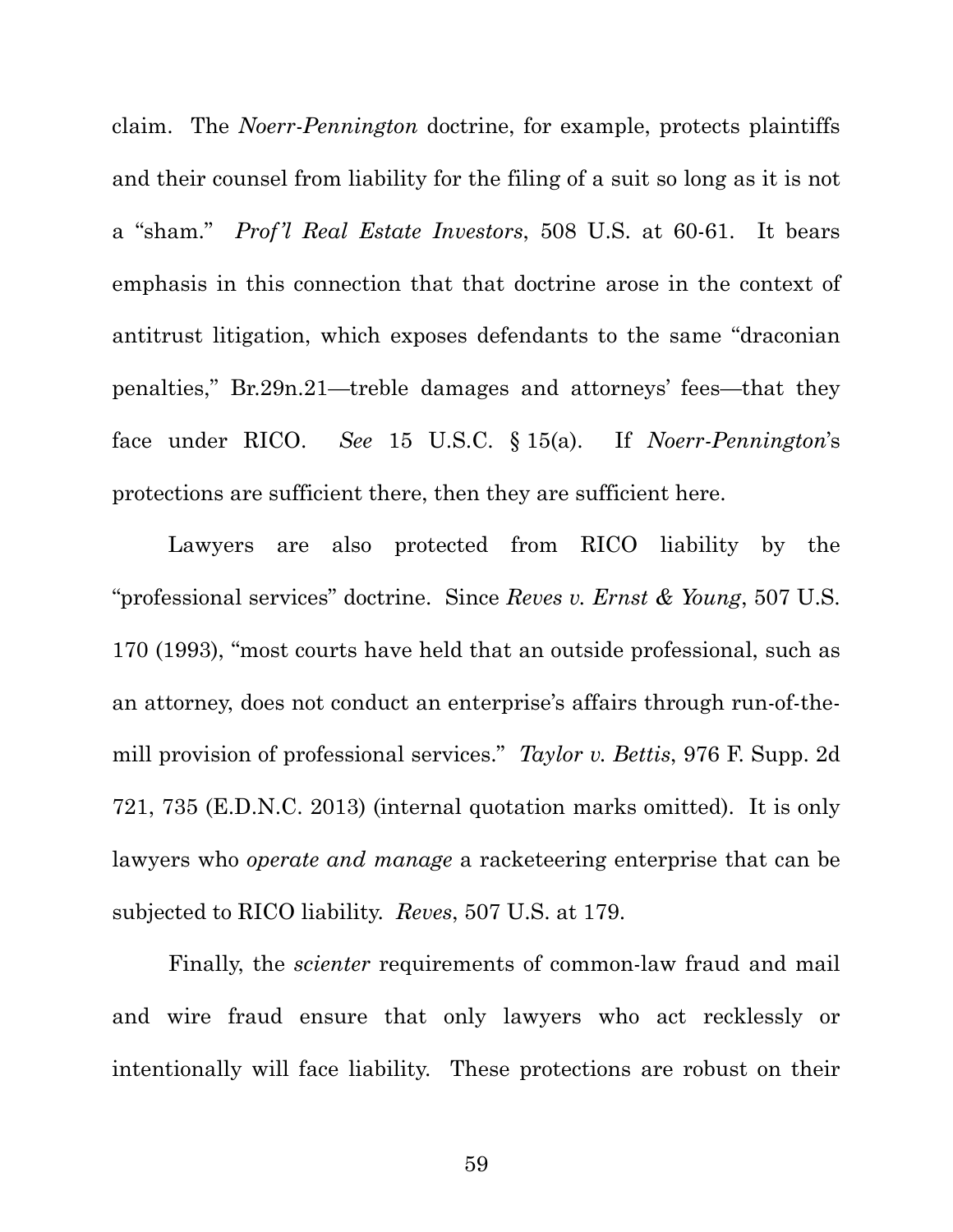own and, combined with the others, alleviate any concern that affirming the verdict will chill legitimate litigation activity.

# **B. Appellants Are Not Entitled To Judgment As A Matter Of Law On The Ground That There Was Insufficient Evidence**

Appellants next contend that, even if the RICO and fraud claims are legally viable, CSXT failed to prove them, because there was insufficient evidence of (1) falsity, (2) reliance, and (3) causation. Br.40- 48. Appellants' challenges to the sufficiency of the evidence should be rejected for two independent reasons. First, appellants did not raise the challenges below and thus they have been forfeited. Second, there was more than sufficient evidence as to each of the elements and thus the challenges lack merit.

#### **1. Appellants' challenges have been forfeited**

In *Unitherm Food Systems, Inc. v. Swift-Eckrich, Inc.*, 546 U.S. 394 (2006), the Supreme Court held that a failure to challenge the sufficiency of the evidence in a post-verdict motion under Federal Rule of Civil Procedure 50(b) precludes a party from challenging the sufficiency of the evidence on appeal. In two independent ways, appellants have forfeited their sufficiency-of-the-evidence challenges by failing to raise them in their post-verdict motion.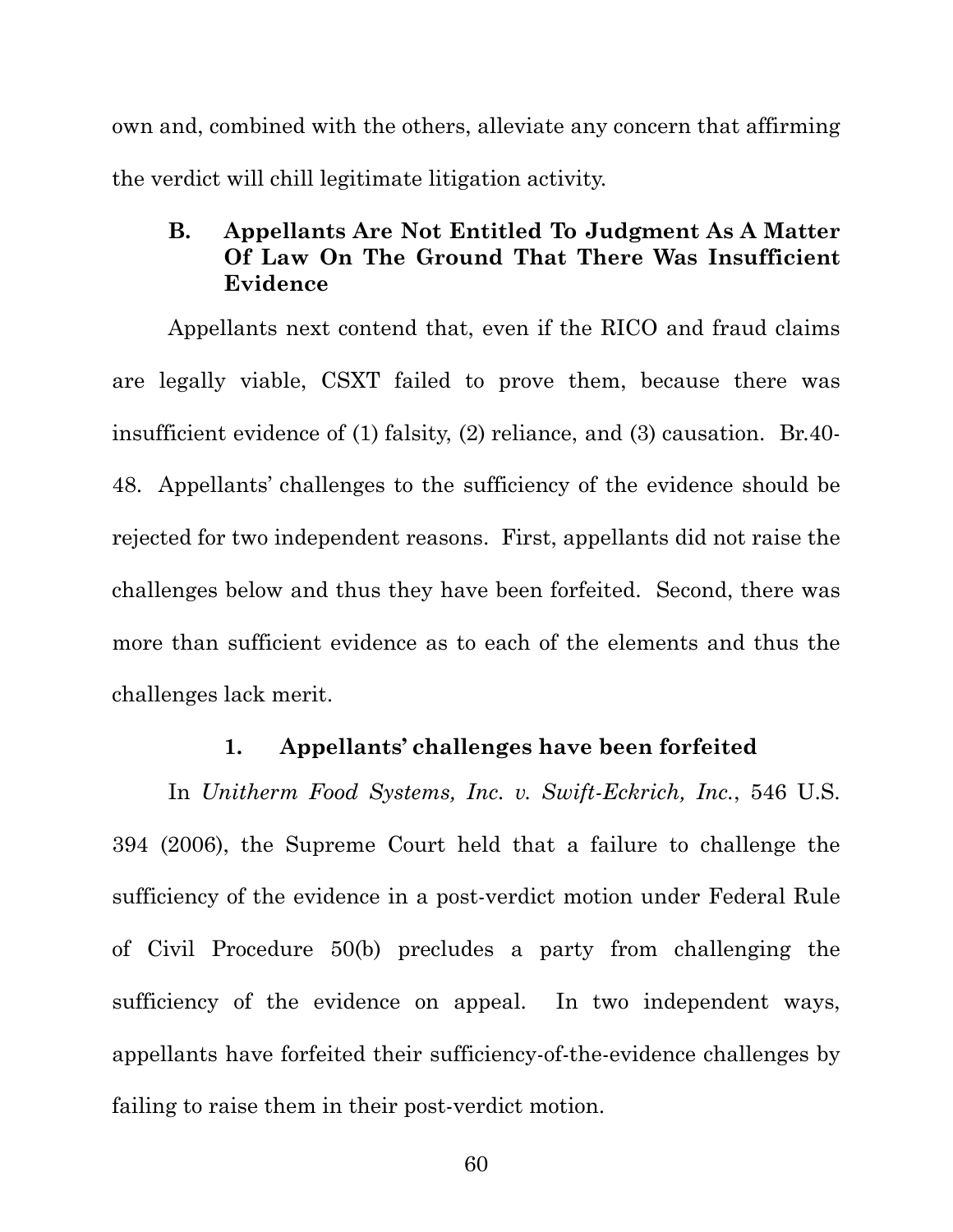*First*, unlike their claims on appeal, appellants' Rule 50(b) motion did not contest the sufficiency of the evidence that was actually before the jury. Instead, appellants argued that certain evidence *should not have been admitted* and that the *remaining* evidence was insufficient to support the verdict. *See Weisgram v. Marley Co.*, 528 U.S. 440, 444 (2000) (contrasting claim that "the evidence is rendered insufficient by the removal of erroneously admitted testimony" with claim that "the evidence, without any deletion, is insufficient"). To quote appellants' post-trial motion:

- "When the improperly admitted evidence and improper arguments of CSX are excluded," the evidence "is woefully insufficient to support the jury's verdict." JA1760.
- CSXT "obtained a verdict" through "the admission of irrelevant and prejudicial information and evidence" and "failed to actually produce evidence of fraud or conspiracy." JA1767.
- "CSX obtained a verdict in its favor not by placing sufficient evidence of actual fraud before the jury but by prejudicing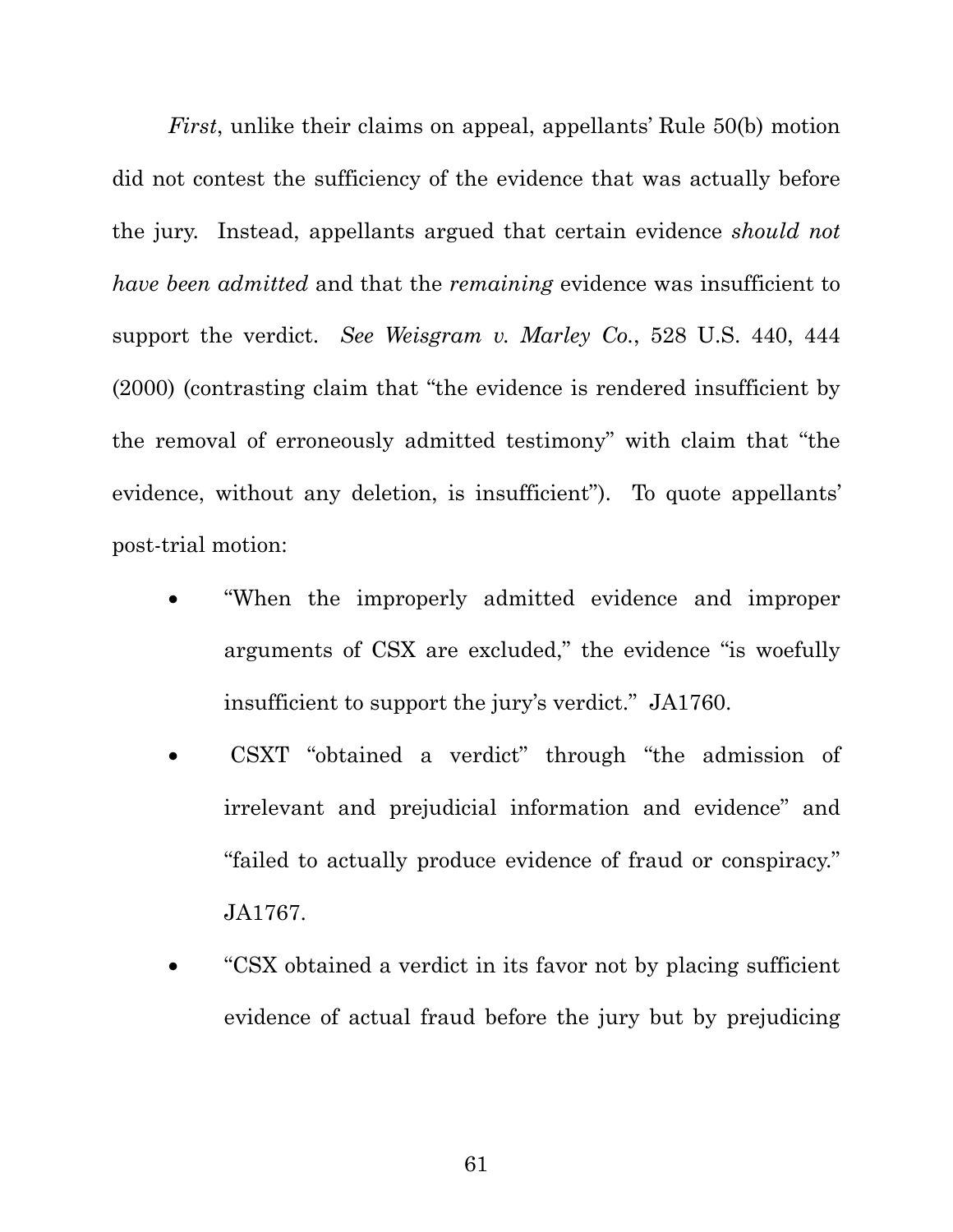the jury's decision-making through the admission of a slew of irrelevant and prejudicial information \*\*\*." JA1789.

Appellants' post-verdict motion thus was not a true challenge to the *sufficiency* of the evidence at all. It was a collection of challenges to the *admission* of evidence (the vast majority of which have not been renewed on appeal), together with a request for the remedy of judgment as a matter of law (or, in the alternative, a new trial). *See, e.g.,* JA1769, 1771-72, 1776-77, 1779, 1781-84. "The moving party may appeal only from the grounds stated in the [Rule 50(b)] motion." *Velazquez v. Figueroa-Gomez*, 996 F.2d 425, 427 (1st Cir. 1993). Appellants have appealed on different grounds.

*Second*, even if the Rule 50(b) motion could somehow be construed as a challenge to the sufficiency of all the evidence that was actually before the jury, appellants' sufficiency challenges on appeal still would not have been preserved. A motion for judgment as a matter of law "must *specify* \*\*\* the law and facts that entitled the movant to the judgment." Fed. R. Civ. P. 50(a)(2) (emphasis added). As the district court correctly recognized, appellants' post-verdict motion "d[id] not explain exactly which elements CSX did not support with proper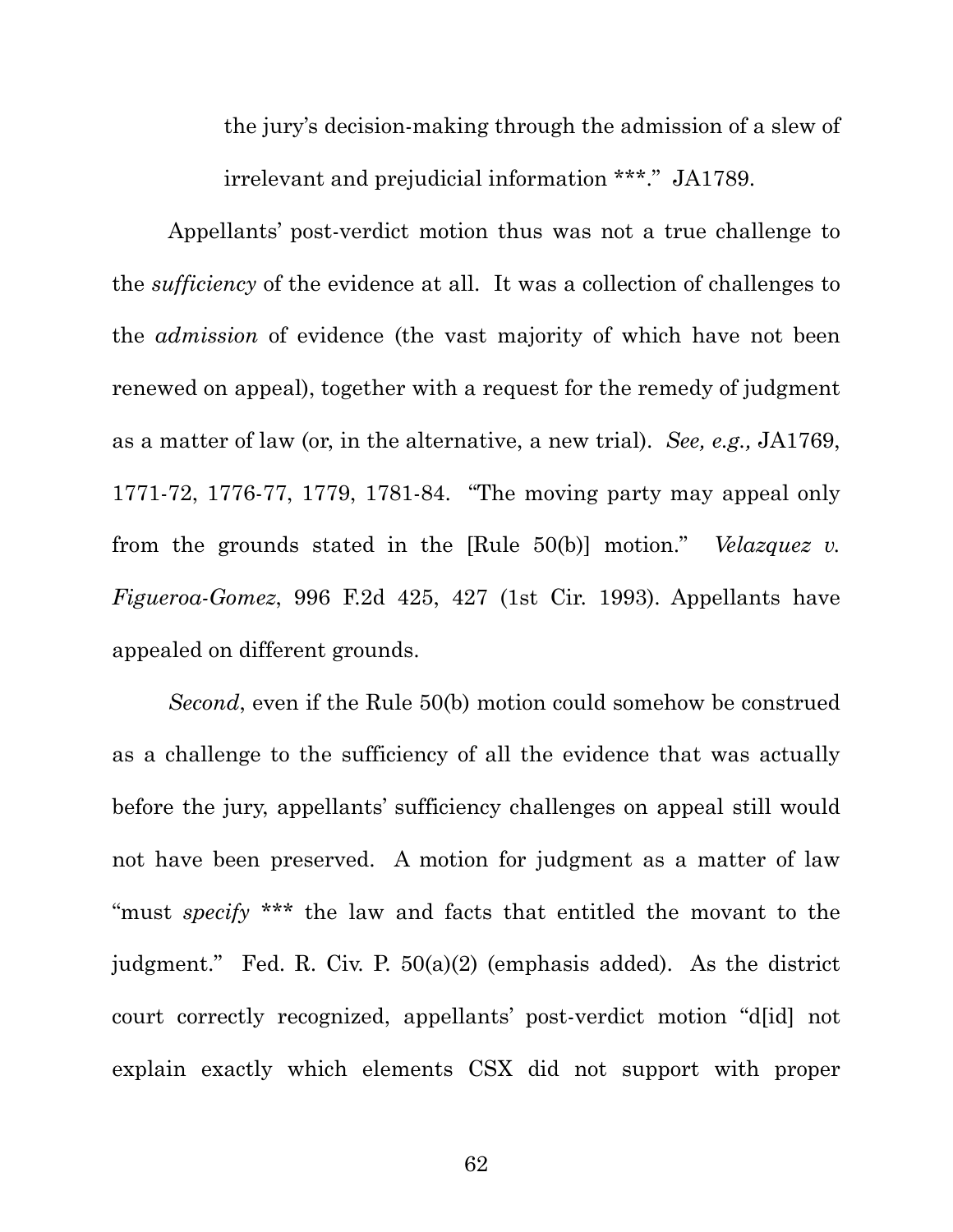evidence." JA1874. And as this Court has held, "summarily conclud[ing]" in a Rule 50(b) motion "that the evidence was insufficient" is inadequate to preserve such a challenge for appeal. *Belk*, 679 F.3d at 159.

Whether a Rule 50 motion should be granted "calls for the judgment in the first instance of the judge who saw and heard the witnesses and has the feel of the case which no appellate printed transcript can impart." *Unitherm*, 546 U.S. at 401 (internal quotation marks omitted). But a district judge "cannot [be] require[d] \*\*\* to read counsel's mind" in considering post-verdict challenges to the sufficiency of the evidence. *Belk*, 679 F.3d at 157. "The onus is on counsel to adequately convey his or her arguments and requests to the court, making an adequate record for meaningful appellate review." *Id.* at 157-58. Even assuming that they raised a true sufficiency-of-theevidence challenge in their Rule 50(b) motion, appellants failed to discharge that burden and thereby forfeited the claims they are seeking to raise on appeal.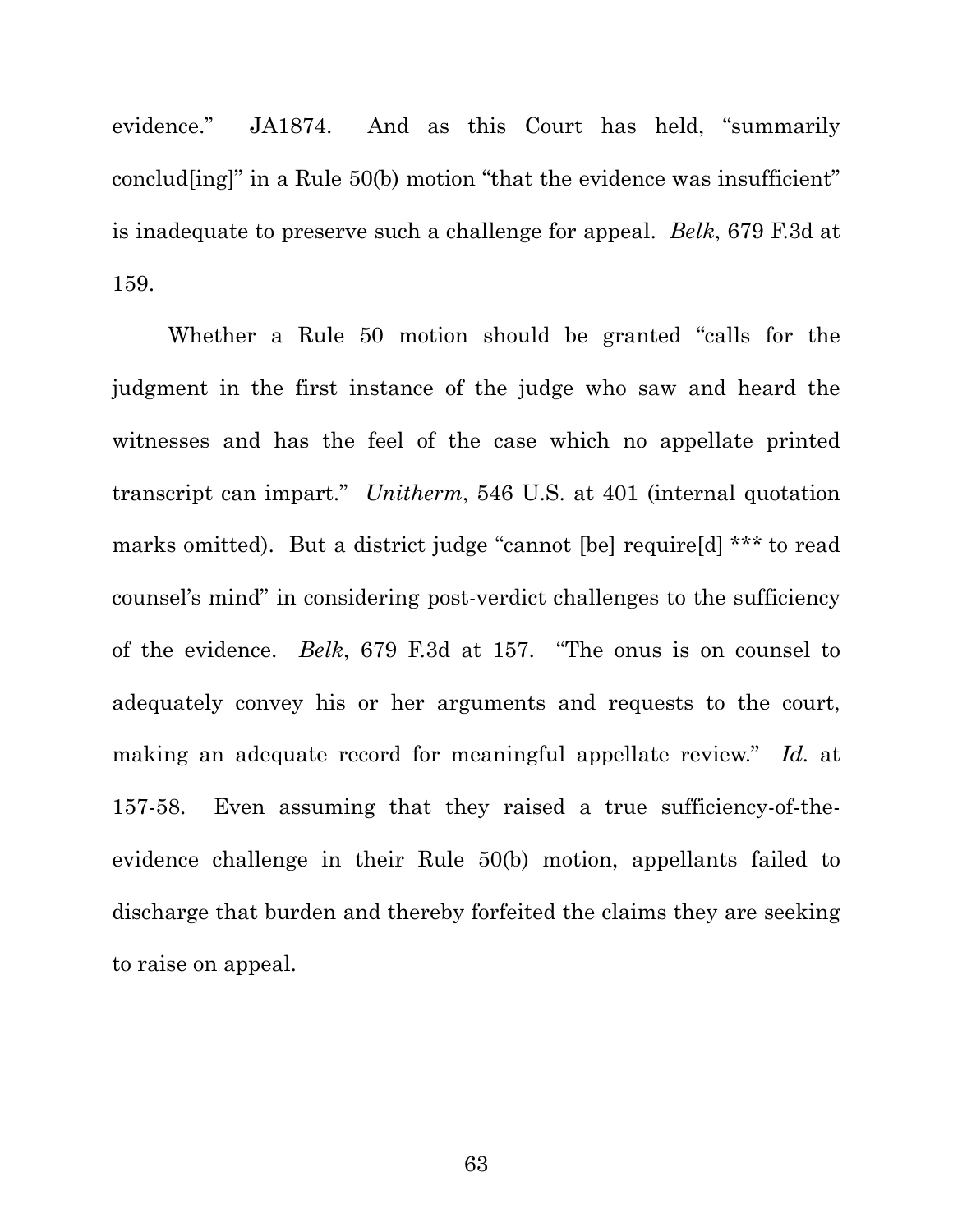#### **2. Appellants' challenges lack merit**

If the Court does not find that appellants' sufficiency-of-theevidence challenges have been forfeited, they should be rejected on the merits. Appellants "face[] an extremely heavy burden in challenging the jury's verdict," *Brinkley-Obu v. Hughes Training, Inc.*, 36 F.3d 336, 351 (4th Cir. 1994), and they have not come close to meeting it.

### **a.** *There was sufficient evidence of falsity*

As the district court instructed the jury, "by filing a complaint, an attorney represents that he or she has conducted a reasonable inquiry into the facts, is satisfied that the suit is well-grounded in both the facts and the law, and that it has not been filed with any improper motive." JA1608-09, 1660. The lawyer defendants made this representation when they filed their complaints. The evidence that the representations were false—not just in one respect but in many—is not only legally sufficient but overwhelming. It includes the following:

 The lawyer defendants hired Harron because of his willingness to classify x-rays as "consistent with asbestosis" at an astronomically high rate and regardless of whether the x-rays actually exhibited signs of asbestos exposure. The lawyer defendants regularly tracked Harron's positive-read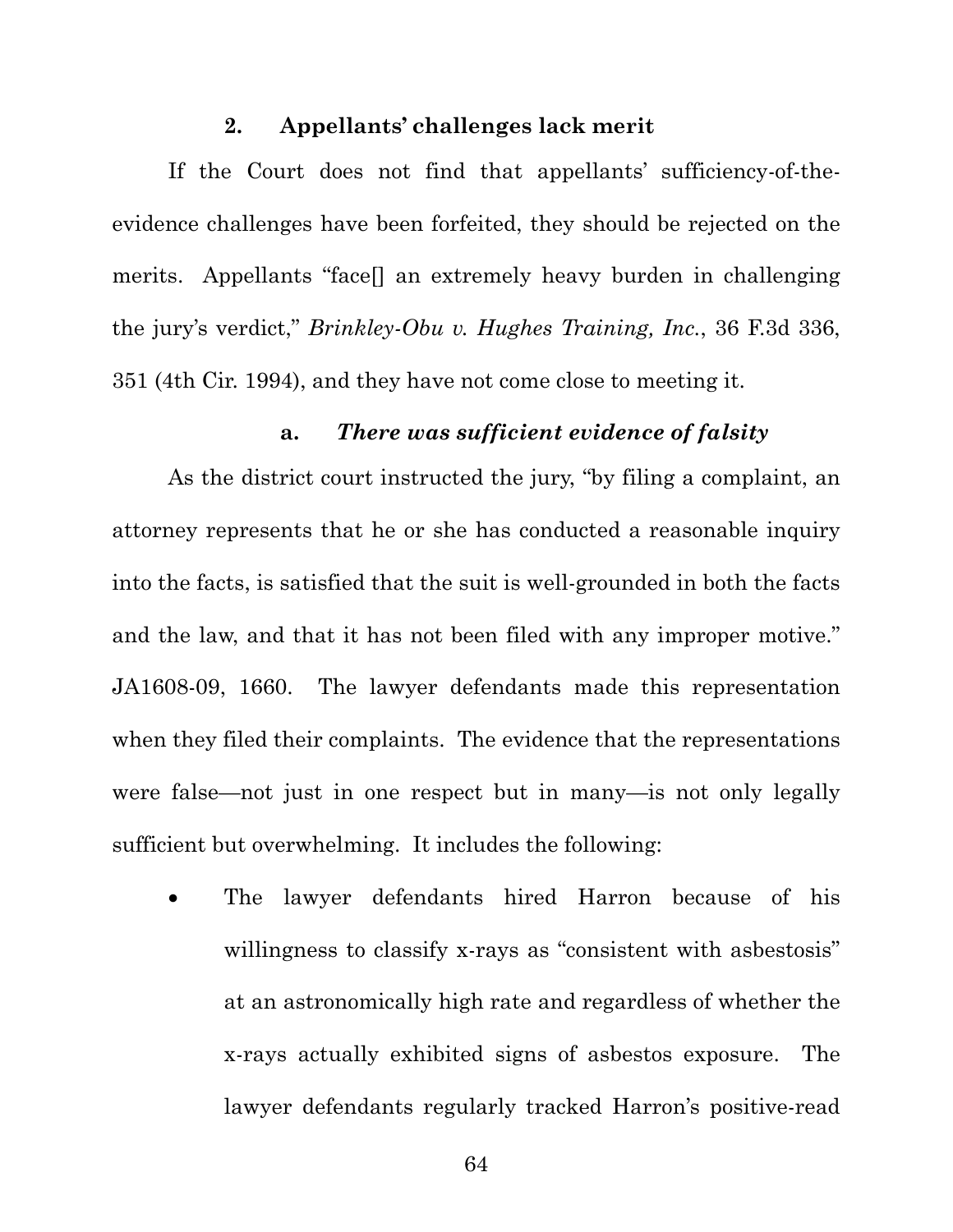rate, which was at least three to four times higher than that of any doctor they had previously used. JA925-28, 930-31, 943, 948-49, 951, 953, 966, 987, 1195-98, 1220-21, 1296-97, 1320-21, 2364, 2365, 2367.

- The lawyer defendants specifically instructed Harron—and Harron agreed—to identify signs of asbestosis (as opposed to other types of pneumoconiosis), modified the standard ILO form to facilitate this process, and told him to assume that everyone whose x-ray he reviewed had been exposed to asbestos, all in violation of ILO Guidelines and B-reading protocols. JA910-13, 1026, 1029-33, 1069-70, 1172-73, 1178.
- While the prevalence of asbestosis among railroad workers is 2%, JA1189-95, 1217, 1222, 2475-85, 2536-52, Harron's positive B-read rate was at least 65%, JA1059-60, 1061-62.
- Harron's and Breyer's B-reads of the 11 illustrative claimants were "scientifically not credible," "disingenuous and scientifically dishonest," "scientifically invalid and wrong," not explainable as an "honest mistake" or by "lack of competence and skill," and the product of a "purposeful \*\*\*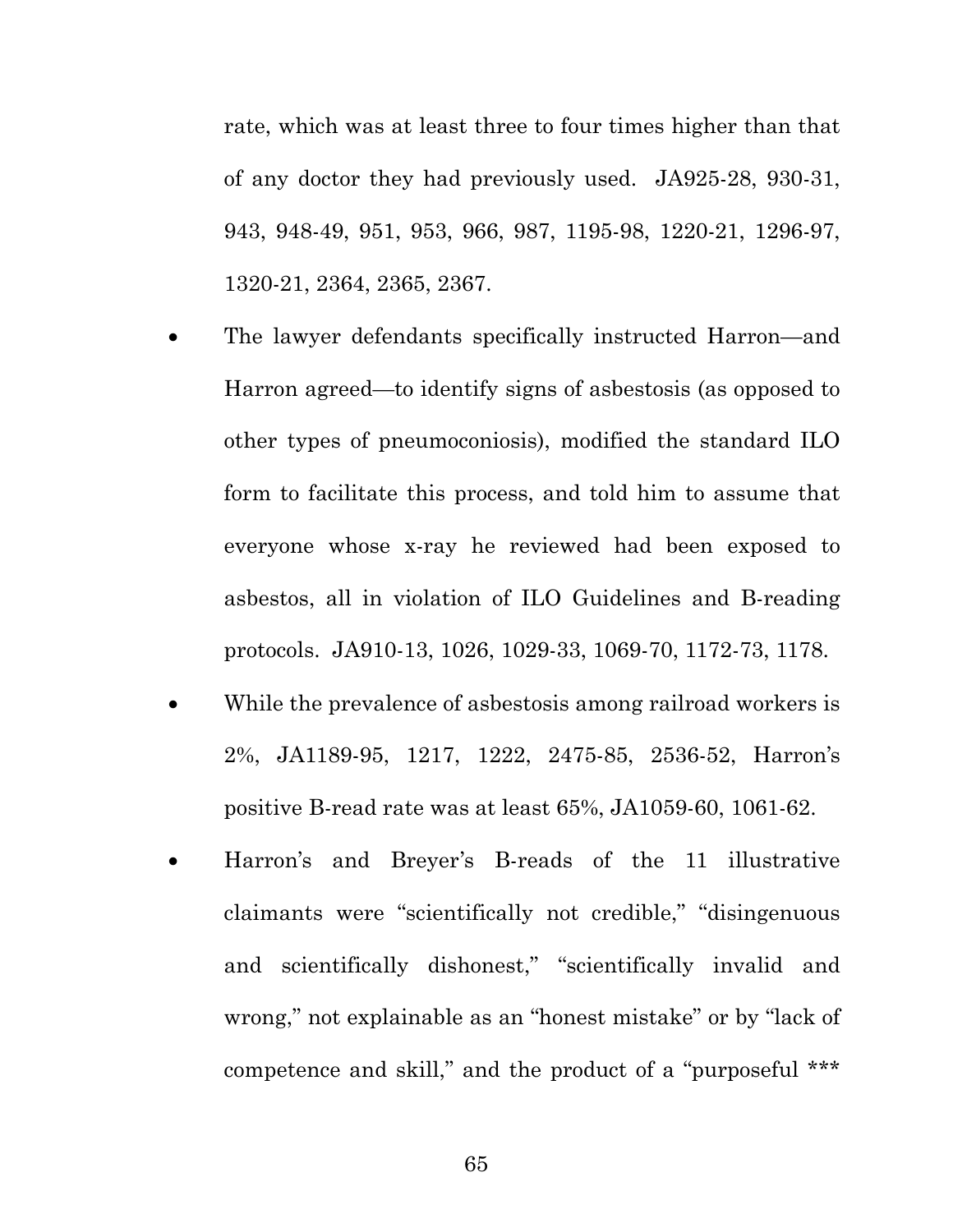systematic pattern of over-reading that does not match the scientific literature." JA1195-98.

- No treating physician had diagnosed any of the illustrative claimants as having an asbestos-related disease before the lawyer defendants filed their claims, nor was there any evidence that any of them in fact had an asbestos-related disease at that time (or any other). JA1195.
- The lawyer defendants knew that some if not all of the illustrative claimants lacked meaningful occupational exposure to asbestos. They also encouraged overstatement of, and in at least one instance falsified, exposure histories. JA956-60, 1298, 1423-24, 1428, 1465, 1484-86, 2354, 2359, 2376-79, 2415.
- The lawyer defendants conducted no *bona fide* investigation before filing claims and, in at least one instance, ignored a medical record in their own files that ruled out the possibility of asbestosis. JA1132, 1133-35, 1254, 1284, 1290, 1291, 1293-94, 1338-40, 1430-34, 1435, 1462-63, 2403.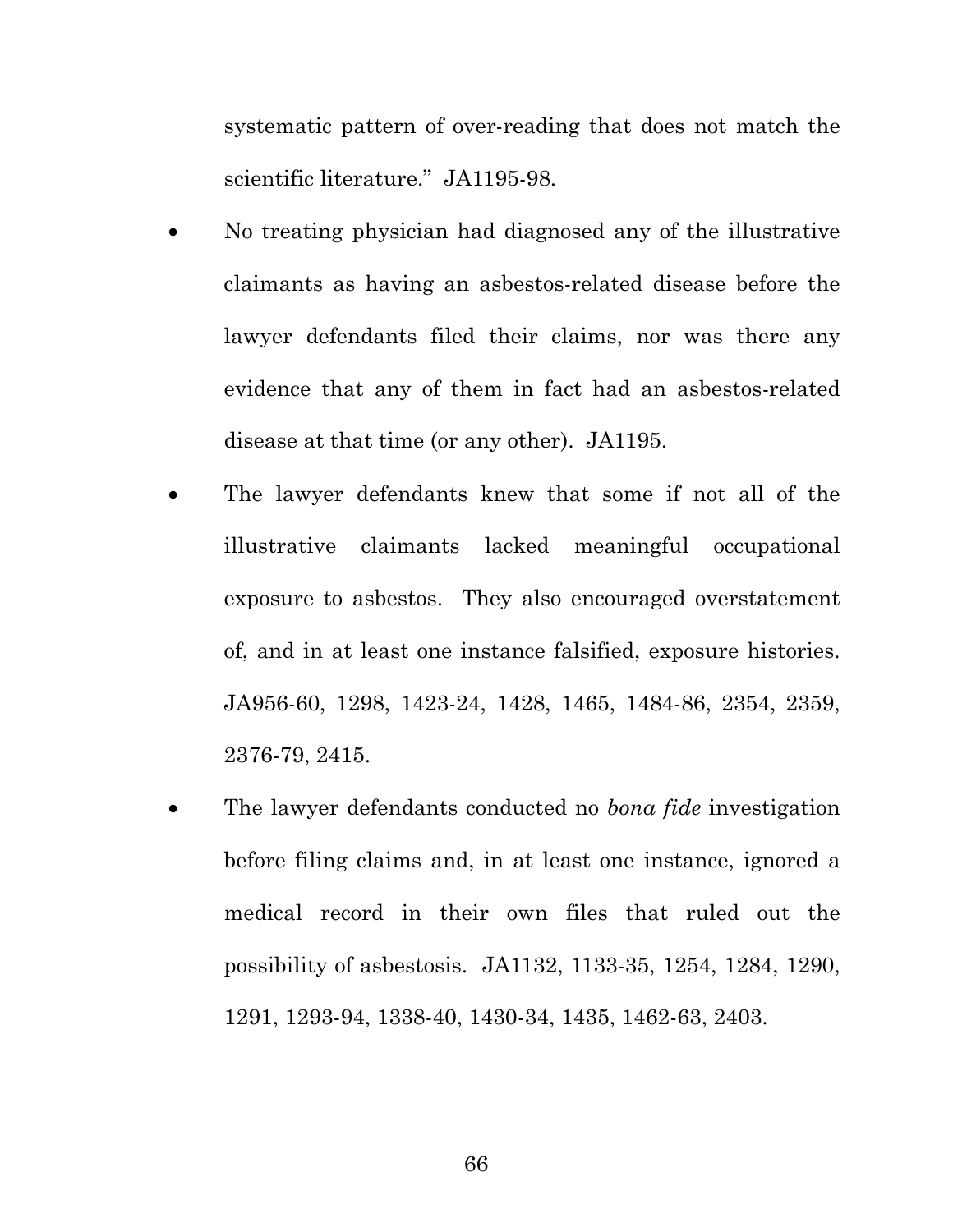Appellants' arguments do not come close to undermining this evidence—and much more, *see* pp.4-17, 25-29, *supra*—of manufactured and fraudulently filed asbestosis claims. Still less do they show that no reasonable jury could find for CSXT on the basis of the evidence, particularly when it is "view[ed] \*\*\* in the light most favorable" to CSXT, with "all reasonable inferences" drawn in its favor. *Buckley v. Mukasey*, 538 F.3d 306, 321 (4th Cir. 2008).

Appellants first argue that "Harron read each claimant's x-rays positive." Br.45. But the evidence permitted the jury to find that Harron was a fraud and that the lawyer defendants knew it. Appellants next argue that the lawyer defendants subsequently "obtained a positive B-reading \*\*\* from \*\*\* Breyer." *Id.* But as this Court found in the prior appeal, "a reasonable jury could conclude Harron falsely certified [the] x-ray[s] and that Breyer was also involved in a similar scheme[,] particularly if the jury found Breyer's B-read came after receiving Harron's previous diagnosis." *Gilkison*, 406 F. App'x at 734 n.6.

Appellants also argue that Dr. Parker's blinded study, which rejected every one of Harron's B-reads, somehow compels a finding that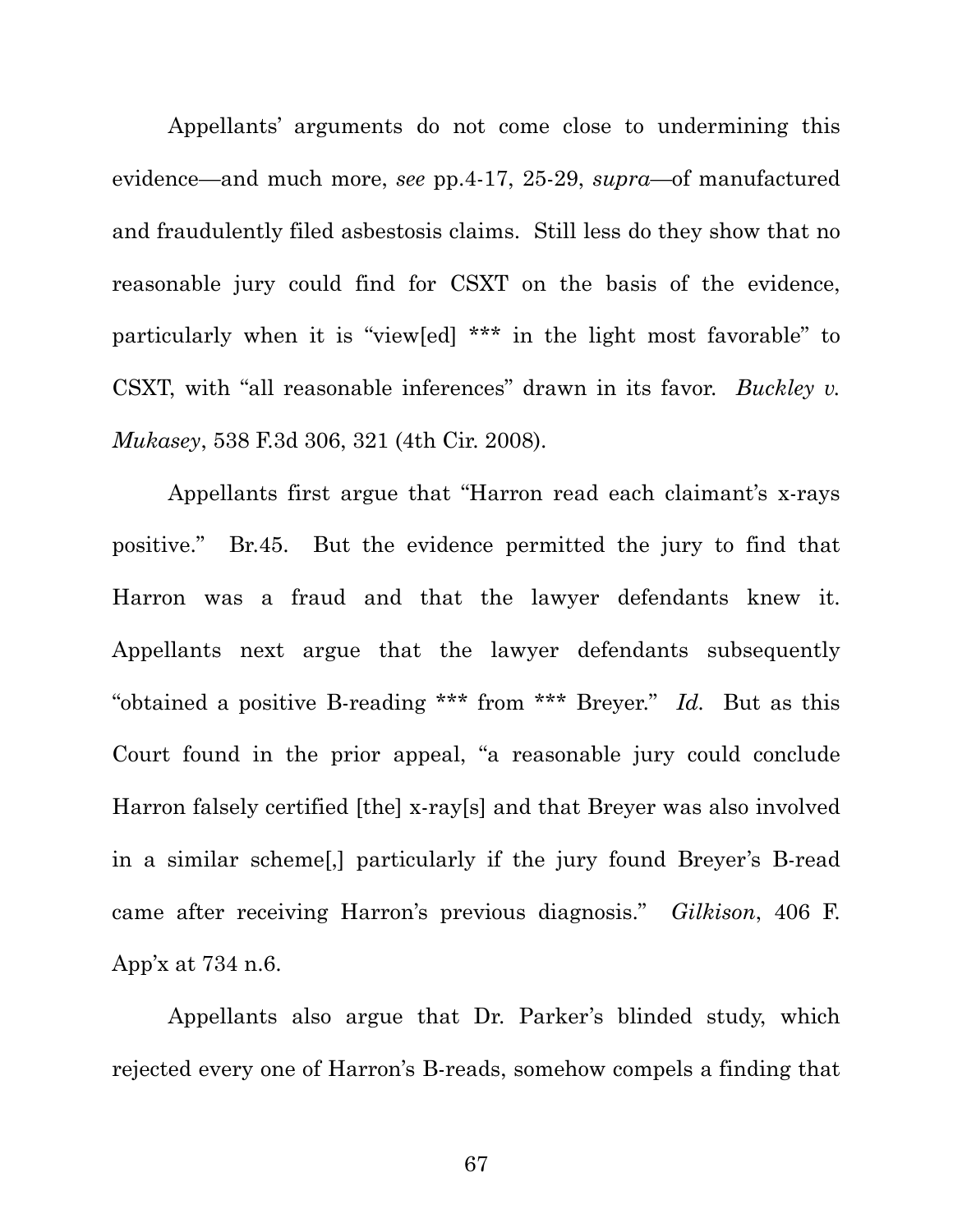Harron's B-reads were *not* fraudulent. Br.45-46. These arguments failed to persuade the jury, and they provide no basis for overriding its verdict.

Observing that Dr. Parker's panel read some x-rays as 0/1, appellants suggest that this was close enough to a positive B-read because it signifies that the reader "seriously considered" reporting the x-ray as positive. Br.45. That suggestion is wrong. It is undisputed that, to be regarded as positive, an x-ray must be 1/0 or higher. JA1033, 1050, 1210.

Appellants also note that, in a few instances, one member of Dr. Parker's panel reported an x-ray as 1/0. Br.45. But the panel *consensus* rejected every one of Harron's positive reads. And even if an individual x-ray could be read as positive, the jury could find from Harron's "systemic pattern of overreading"—issuing positive B-reads time and time again for x-rays that showed little or no evidence of asbestosis that, in Dr. Parker's words, Harron's B-reads were intentionally "inaccurate and unreliable." JA1174, 1198. In any case, no member of the panel reported an x-ray as 1/0 for the vast majority of claimants,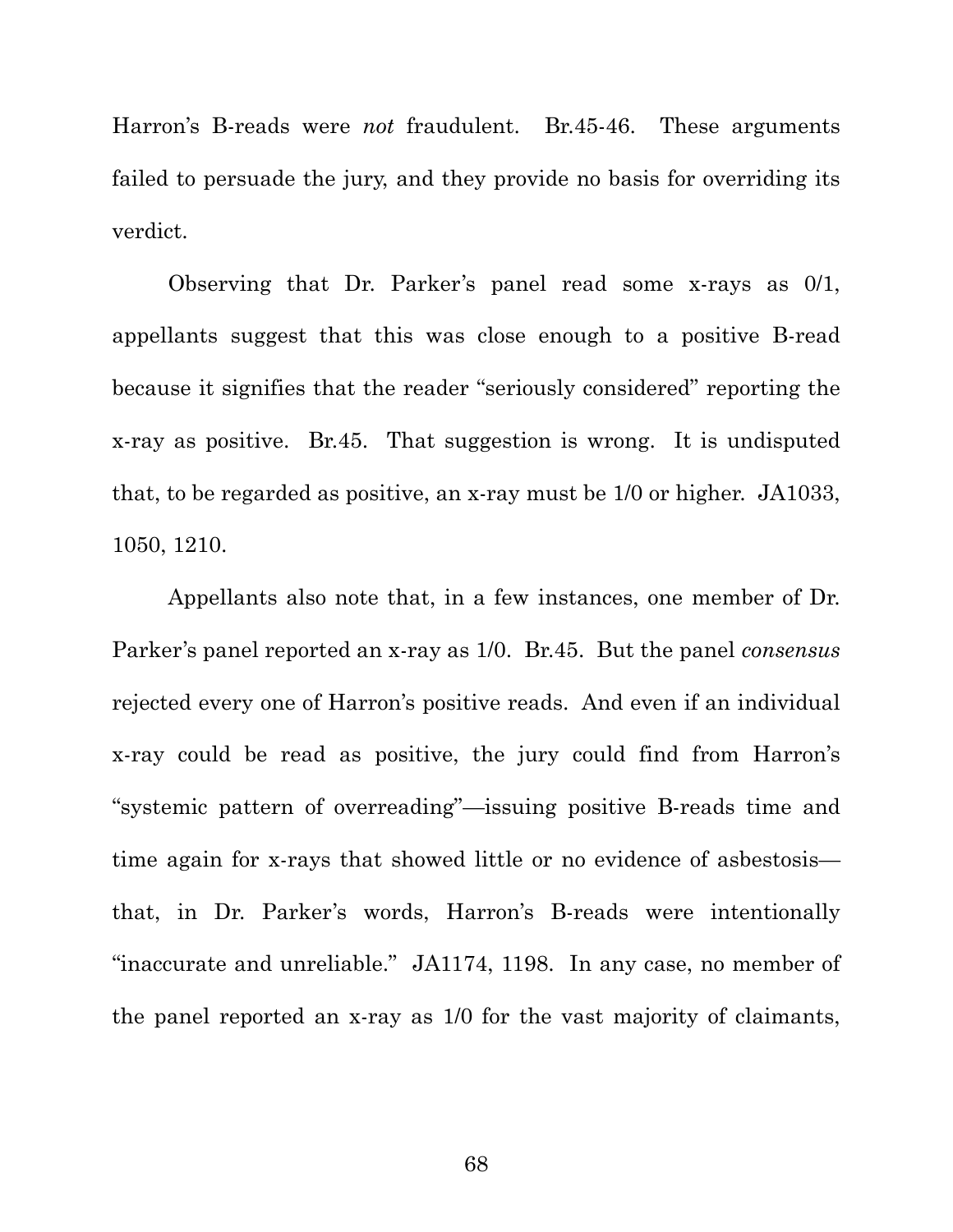and CSXT did not have to prove a lack of a good-faith basis as to *all* of them.

Finally, appellants argue that the evidence that the "prevalence rate of asbestosis among railroad workers is 2%" does not prove that the claimants "could not have had asbestosis" or that "there was no goodfaith basis to believe that they did when their claims were filed." Br.47. As the district correctly recognized, however, evidence of the prevalence rate showed that "Harron's B-reads were [not] accurate and truthful." JA1888. And there was at the very least circumstantial evidence that the lawyer defendants were aware of the prevalence rate, including evidence of Raimond's long experience with asbestos-related occupational claims, JA911, 979-86, and evidence that the studies finding a 2% prevalence rate were well-known and highly regarded, JA1189-94, 1216. That evidence is further proof that the lawyer defendants knew or at least suspected that Harron's B-reads were not accurate and truthful, and thus that the asbestosis claims lacked a good-faith basis.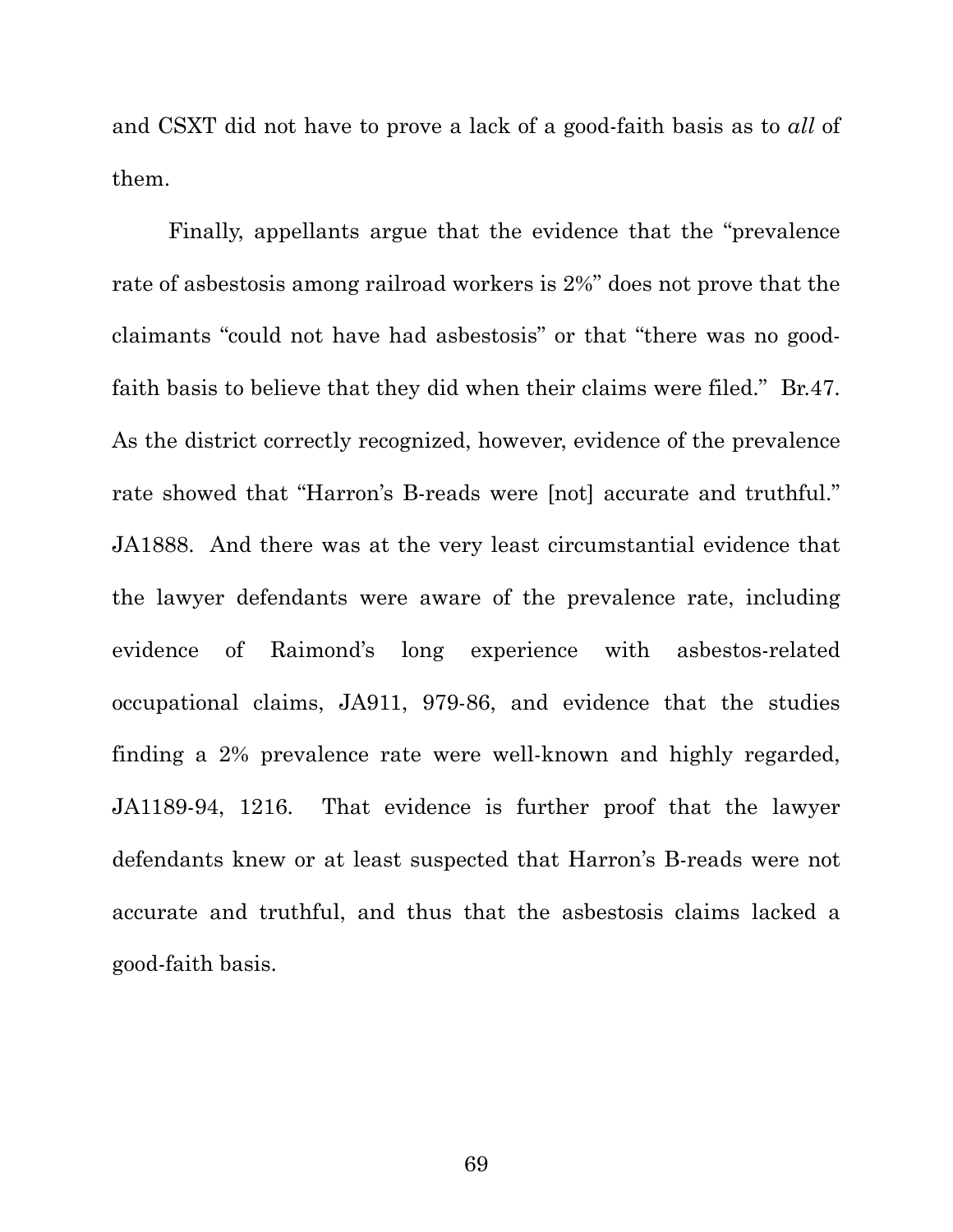## **b.** *Insofar as it was required, there was sufficient evidence of reliance*

As we have already explained, *see* pp.47-48, *supra*, reliance is not an element of RICO and appellants have forfeited any argument that it is. To the extent that appellants are challenging the RICO counts on the ground that CSXT did not prove reliance, their claim should therefore be rejected for this reason. Insofar as appellants are challenging the common-law counts on that ground (and even assuming that reliance is an element of RICO), their claim should be rejected because the evidence plainly established reliance.

This Court has already found it "[o]bvious[]" that "CSX would have 'relied' on the representation" made by the lawyer defendants "by filing" each mass lawsuit that they had a good-faith belief "that all elements of the cause of action were met." *Gilkison*, 406 F. App'x at 734. "Consequently," the Court held, "a reasonable jury could find CSX relied to its detriment on the [lawyer] defendants' alleged fraud" when it defended those suits. *Id.* The jury has now so found.

The jury also reasonably could find, and did find, that this reliance was justified. As Peirce himself admitted at trial, it is "a fair statement" that "CSX, as a defendant, was entitled to believe \*\*\* that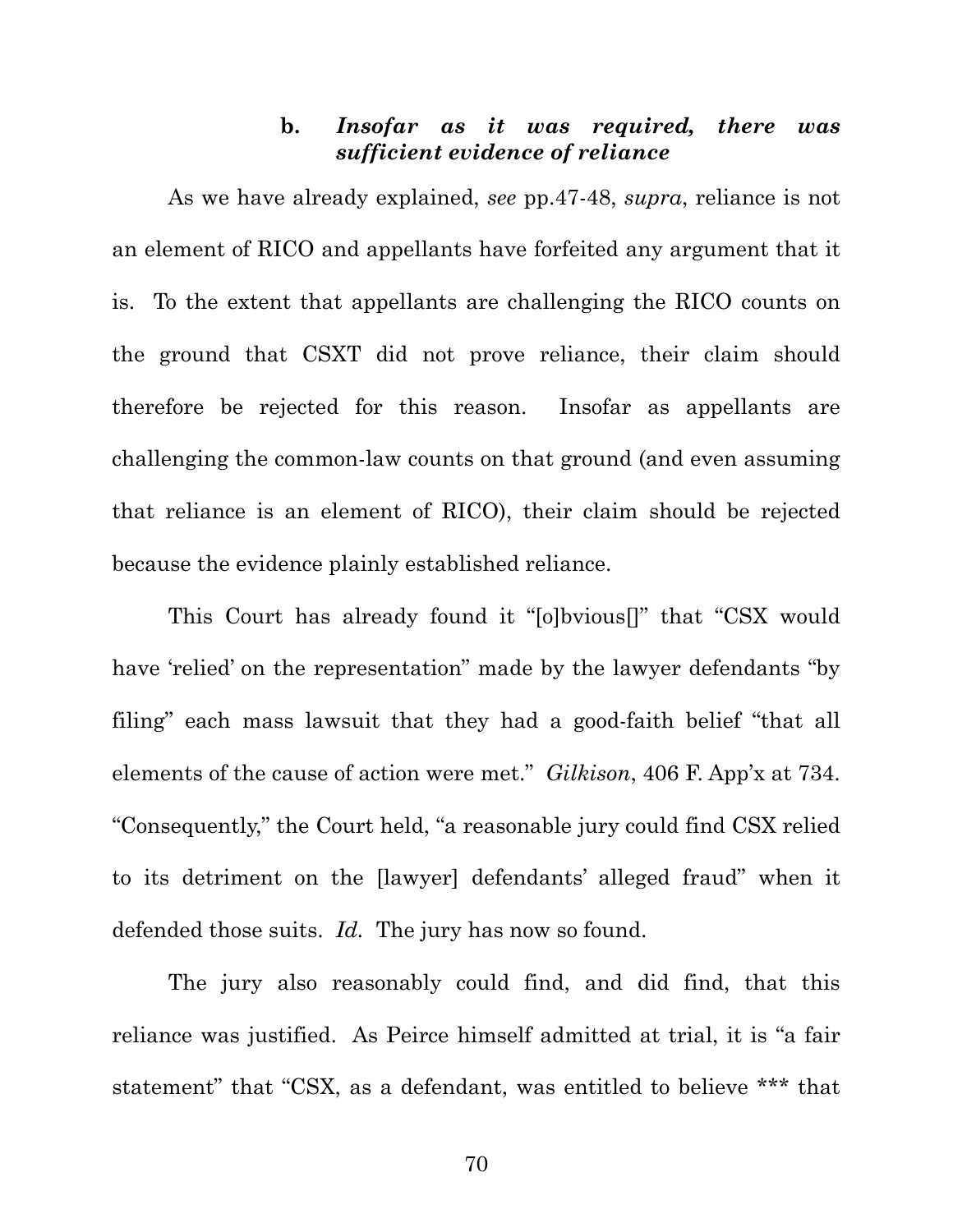[he] was making legitimate allegations." JA1240. He further admitted that it is "correct" that CSXT "was entitled to believe" that the lawyer defendants had a "good faith belief in the legitimacy of these allegations" and was "justified in relying on [the] allegations so [it] could start [its] defense." *Id.*

Despite these admissions, which by themselves defeat their claim on appeal, appellants argue that, as a matter of law, CSXT "could not have been fooled" by the false representations that the asbestosis claims had a good-faith basis. Br.42-43. But the jury could find that CSXT was not aware that the representations were false when they were made, because it had no knowledge of appellants' scheme at that time. Indeed, there is no evidence that CSXT even knew, at the time of filing, that the claims were based on Harron's B-reads.

Appellants claim that CSXT knew that Harron was one of the lawyer defendants' B-readers and should have suspected that he was a fraud. Br.42. But the jury could reasonably have found otherwise. After all, Raimond admitted at trial that he "never told [CSXT] the \*\*\* rate" at which Harron was making positive B-reads and that CSXT had no way of knowing that Harron so rarely issued negative ones. JA971,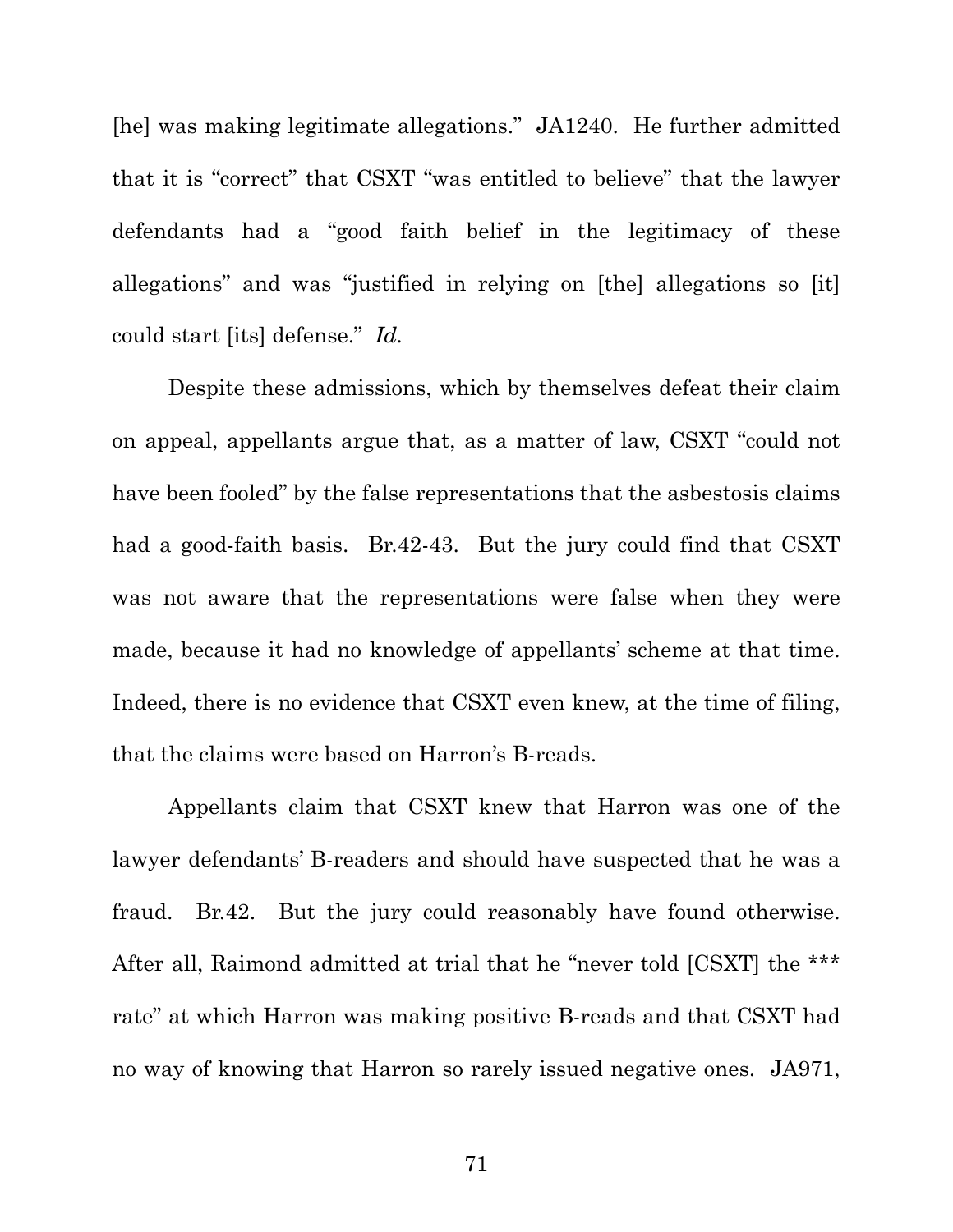988-89. Even if Harron was suspected of being a "liberal reader," Br.7- 8, that did not tell CSXT that he was a *fraud*—that, in Dr. Parker's words, he was "intent[ionally]" and "quite purposeful[ly]" reporting evidence of asbestosis where none existed. JA1198.

#### **c.** *There was sufficient evidence of causation*

The causation in this case is straightforward—indeed, selfevident: "[w]ithout the fraud, there would have been no case, and the appellee[] would not have been forced to expend [its] time and resources defending the lawsuit." *Pritt v. Suzuki Motor Co.*, 513 S.E.2d 161, 167 (W. Va. 1998). The lawyer defendants manufactured asbestosis claims and then filed them in mass lawsuits, falsely representing that they had a good-faith basis for the suits. Without the manufacture of the claims, the filing of the mass suits, and the representations that they had a good-faith basis, the cases could not have gone forward. *See*  W. Va. R. Civ. P. 11(a). Because they did go forward, CSXT was forced to expend money defending them. CSXT thus suffered injury as a proximate result of the fraud and RICO violations.

Appellants nevertheless argue that there was insufficient evidence of causation because CSXT did not prove that "the *specific 11 FELA*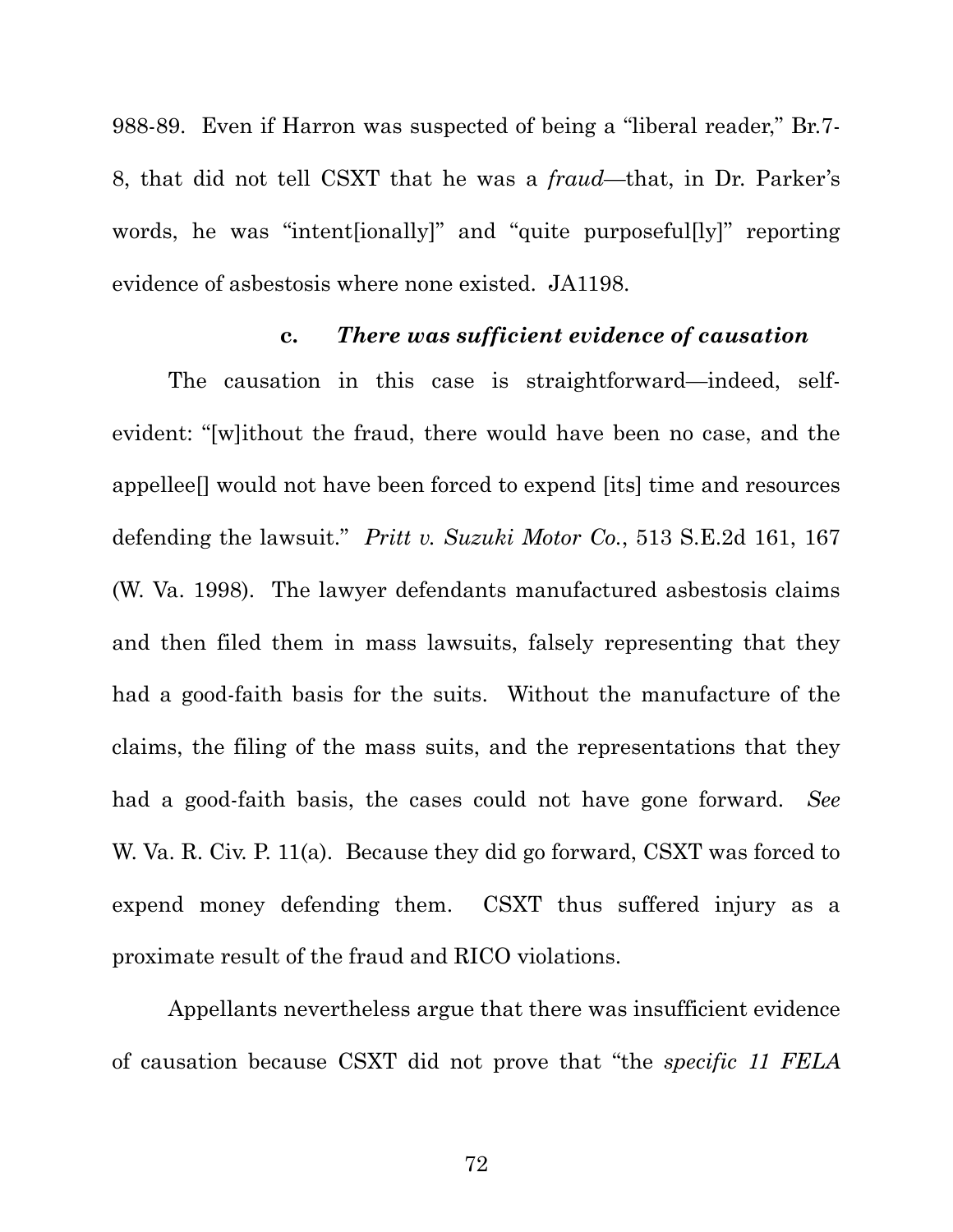*claims* at issue here, and the Rule 11 certifications of *those specific 11* claims, caused CSX's damages." Br.41-42. Appellants' focus on the 11 illustrative claims is flawed on multiple levels.

To begin with, as appellants acknowledge, the "predicate acts" of racketeering that CSXT pleaded and then presented to the jury included the "FELA complaints," Br.36, not just the 11 illustrative claims. The filing of those complaints obviously caused CSXT to expend money defending them. Indeed, Peirce admitted as much at trial, JA1265-66, and appellants appear to concede the point now, Br.43. For this reason, the jury could find that CSXT was injured "by reason of" the RICO violations. 18 U.S.C. § 1964(c).

In any event, the lawyer defendants did not—and could not make separate Rule 11 certifications as to each individual claim; they made a single certification for each mass complaint. By signing and filing a complaint, a lawyer represents that there is a good-faith basis for the "pleading," for the "claims" in the pleading, and for "the allegations and other factual contentions" therein. W. Va. R. Civ. P. 11(b). The jury here was so instructed. JA1608-09, 1660. A complaint thus cannot properly be filed *at all* unless there is a good-faith basis for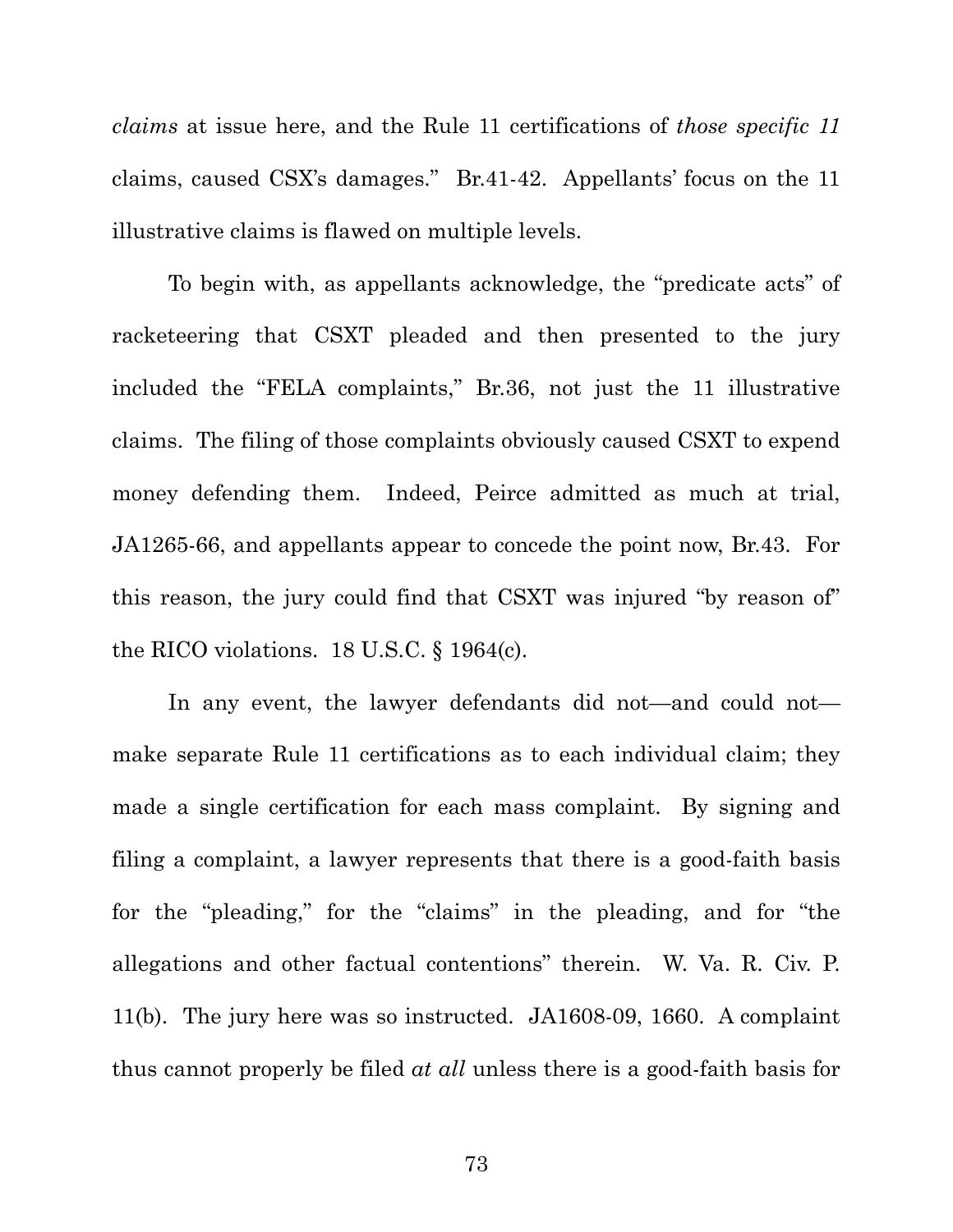*every* claim. It would be absurd to think that a lawyer could satisfy Rule 11 by filing a complaint that is only *partially* fraudulent. For this reason, the false representations here were made as to the mass suits, not merely the 11 individual claims, and it was the former as well as the latter that caused CSXT injury.

Finally, in their stipulation on damages, appellants *agreed* that "the amount of reasonable and necessary fees and expenses incurred by CSX in defense of the asbestos claims asserted by [the 11 claimants] \*\*\* represents the amounts spent by CSX for the defense of the complaints in which these eleven claims were asserted." JA1237, 1279. Appellants cannot now take the position that CSXT's damages are attributable to the mass suits but not to the 11 illustrative claims.

# **C. Appellants Are Not Entitled To A New Trial On The Ground That The District Court Abused Its Discretion In Two Of Its Evidentiary Rulings**

Litigants are "entitled to a fair trial but not a perfect one." *McDonough Power Equip., Inc. v. Greenwood*, 464 U.S. 548, 553 (1984) (internal quotation marks omitted). "In reviewing a grant or denial of a new trial," therefore, "the crucial inquiry is whether an error occurred in the conduct of the trial that was so grievous as to have rendered the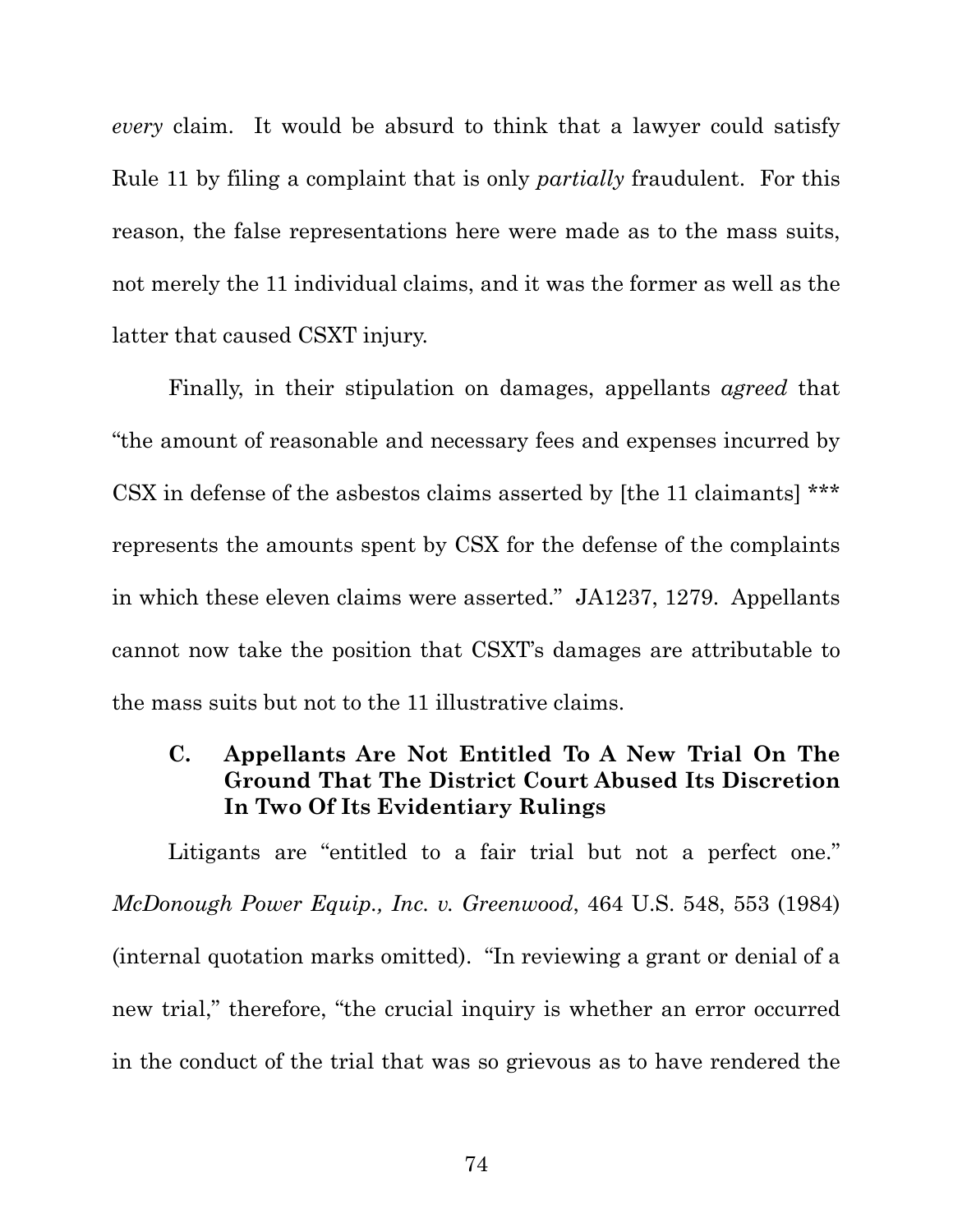trial unfair." *Bristol Steel & Iron Works v. Bethlehem Steel Corp.*, 41 F.3d 182, 186 (4th Cir. 1994) (internal quotation marks omitted). The district court ruled on dozens of evidentiary issues before and during trial. Some of the rulings favored CSXT, but a great many favored appellants. *See* pp.23-25, *supra*. As the court at one point observed, "what I have tried to do here is to structure this case so that it could be fair to both sides." JA1063.

Appellants have now abandoned their challenges to all but two of the district court's evidentiary rulings: its admission of Dr. Parker's testimony and its ruling on "other FELA claims." Br.48-56. These are the only claims on appeal that have actually been preserved. But neither of the evidentiary rulings was error, much less error that was so grievous as to have rendered the trial unfair.

### **1. The district court did not abuse its discretion in admitting Dr. Parker's testimony**

This Court accords trial judges "broad discretion in determining whether to admit expert testimony" and will not reverse such a determination absent "a clear abuse of discretion." *Martin v. Cavalier Hotel Corp.*, 48 F.3d 1343, 1358 (4th Cir. 1995) (internal quotation marks omitted). The district court's decision to admit the testimony of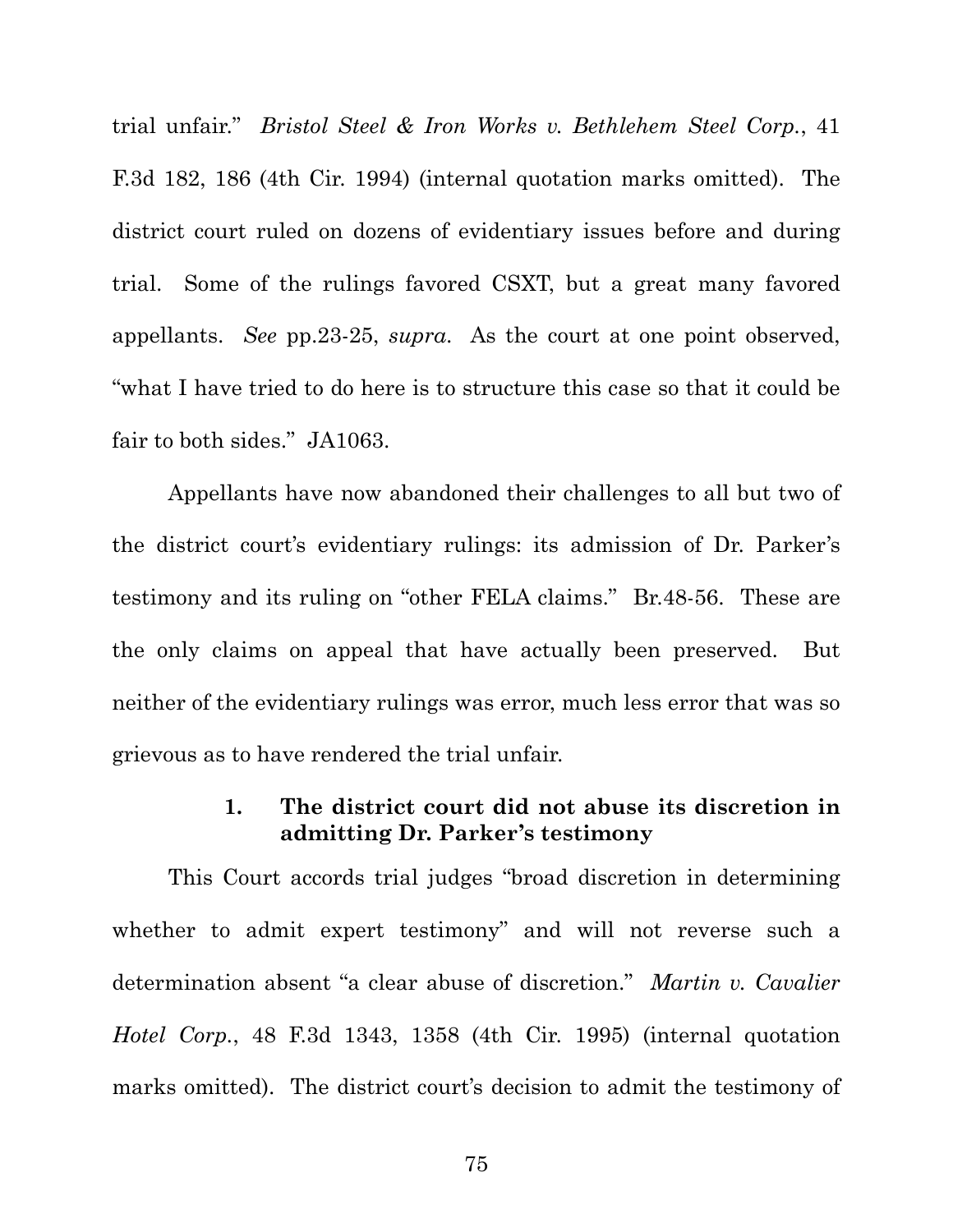Dr. Parker, a former head of the B-reader examination program, does not come close to being a clear abuse of discretion.

Appellants complain that, in forming his opinions, Dr. Parker relied in part on peer-reviewed studies that he did not conduct himself. But epidemiological studies like those discussed by Dr. Parker are regularly relied upon by medical experts in forming opinions about chemical exposure. *See* Fed. Judicial Ctr., *Reference Manual on Scientific Evidence* 551 n.2 (3d ed. 2011) ("[e]pidemiologic studies have been well received by courts deciding cases involving toxic substances," even though "[o]ften it is not the investigator who conducted the study who is serving as an expert witness") (collecting cases). Dr. Parker testified that he was familiar with these studies, that he regularly relies on such literature in his clinical practice and academic research, and that he justifiably relied on the studies in forming his opinion in this case. JA1189-94.

Appellants nonetheless insist that Dr. Parker's discussion of the studies was "inadmissible hearsay," that he "should not have been permitted to merely regurgitate the studies," and that he is not qualified to discuss them because he is "not an epidemiologist or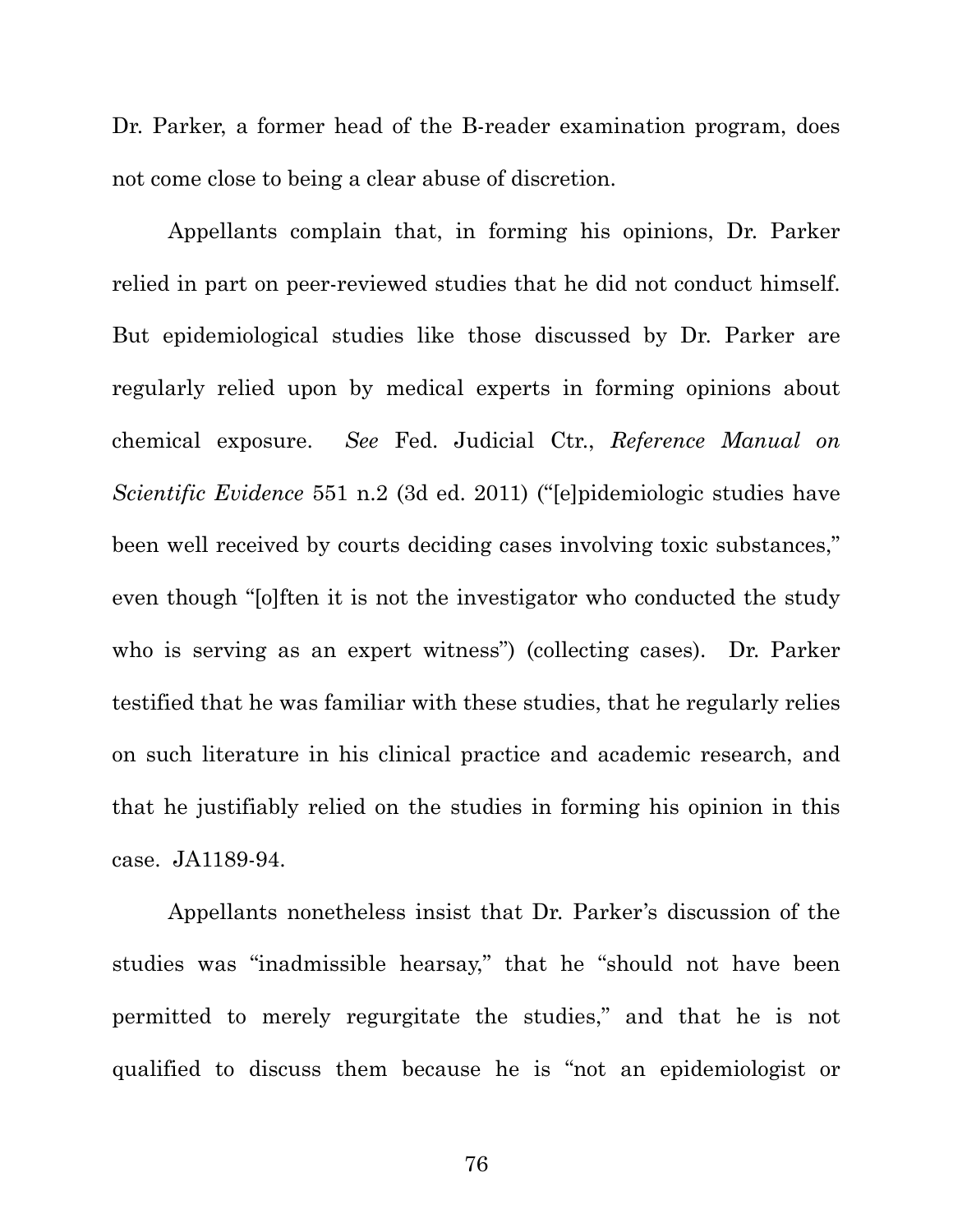statistician." Br.48-50. These arguments ignore Federal Rule of Evidence 703, which authorizes an expert to testify to facts and data underlying his conclusions if they are of a type that is reasonably relied upon by experts in the field (and to do so even if the underlying facts are not themselves admissible). *See, e.g.*, *Clinchfield R.R. v. Lynch*, 784 F.2d 545, 553-54 (4th Cir. 1986).

Appellants therefore err in relying, Br.50, on *United States v. Mejia*, 545 F.3d 179 (2d Cir. 2008), and *Redman v. John D. Brush & Co.*, 111 F.3d 1174 (4th Cir. 1997). Unlike in *Mejia*, Dr. Parker did not "merely repeat[] information he had read or heard," 545 F.3d at 197, or "merely regurgitate" epidemiological studies, Br.50. Dr. Parker's opinion that Harron's B-reads were unreliable and intentionally false "resulted from his synthesis of various source materials," *Mejia*, 545 F.3d at 197—including not only epidemiological evidence, but also his blinded study and his knowledge and experience in the field—as specifically permitted by Rule 703. And unlike in *Redman*, which held that an expert witness could not rely on hearsay when there was "no proof and no reason to believe" that this was "information of a kind reasonably relied on by experts in the field," 111 F.3d at 1179, Dr.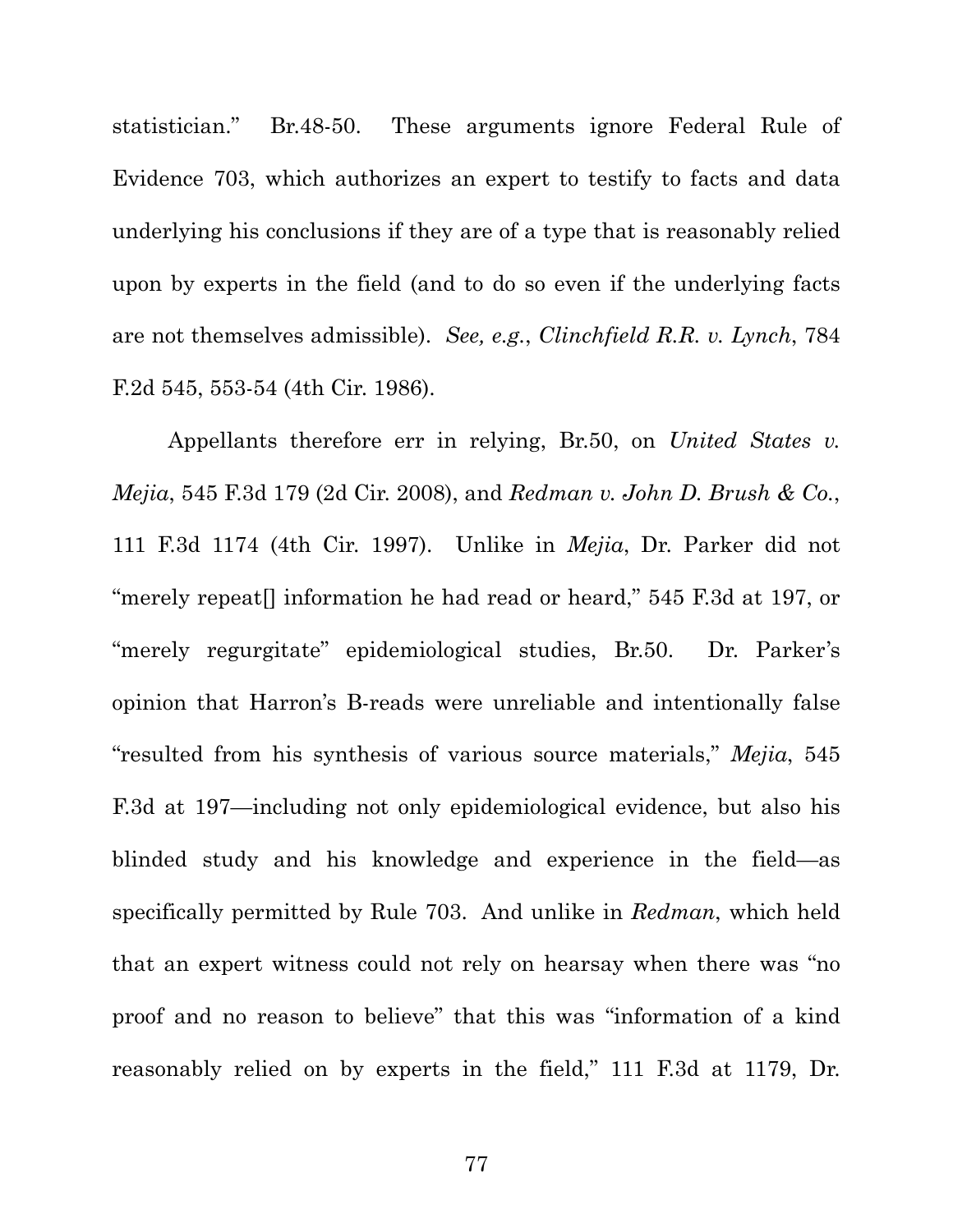Parker testified that he and other pulmonologists routinely rely on epidemiological studies in their clinical and academic work, JA1189-90.

Nor did the district court abuse its discretion by allowing the studies to be discussed simply because they involved workers at other railroads in Pennsylvania and Japan, not specifically at CSXT. The fact that the best-available studies are not perfect does not render them irrelevant or inadmissible. Dr. Parker himself told the jury that the studies are not perfect, but are still "the most scientifically credible published studies on the matter" and "well-regarded" in the field. JA1193, 1222. In any event, Dr. Parker explained that, even if the prevalence of asbestosis were somewhat higher, the difference between the reported incidence and Harron's B-reads was so extreme that Harron's numbers still would not be plausible. JA1192-93, 1220-21.

Finally, appellants argue that Dr. Parker's testimony about prevalence rates was irrelevant, because (according to them) they had no knowledge of the studies. As the district correctly ruled in denying appellants' motion for a new trial, "[t]he prevalence rate was relevant to whether \*\*\* Harron's B-reads were accurate and truthful, regardless of whether [there was] any evidence showing that the lawyer defendants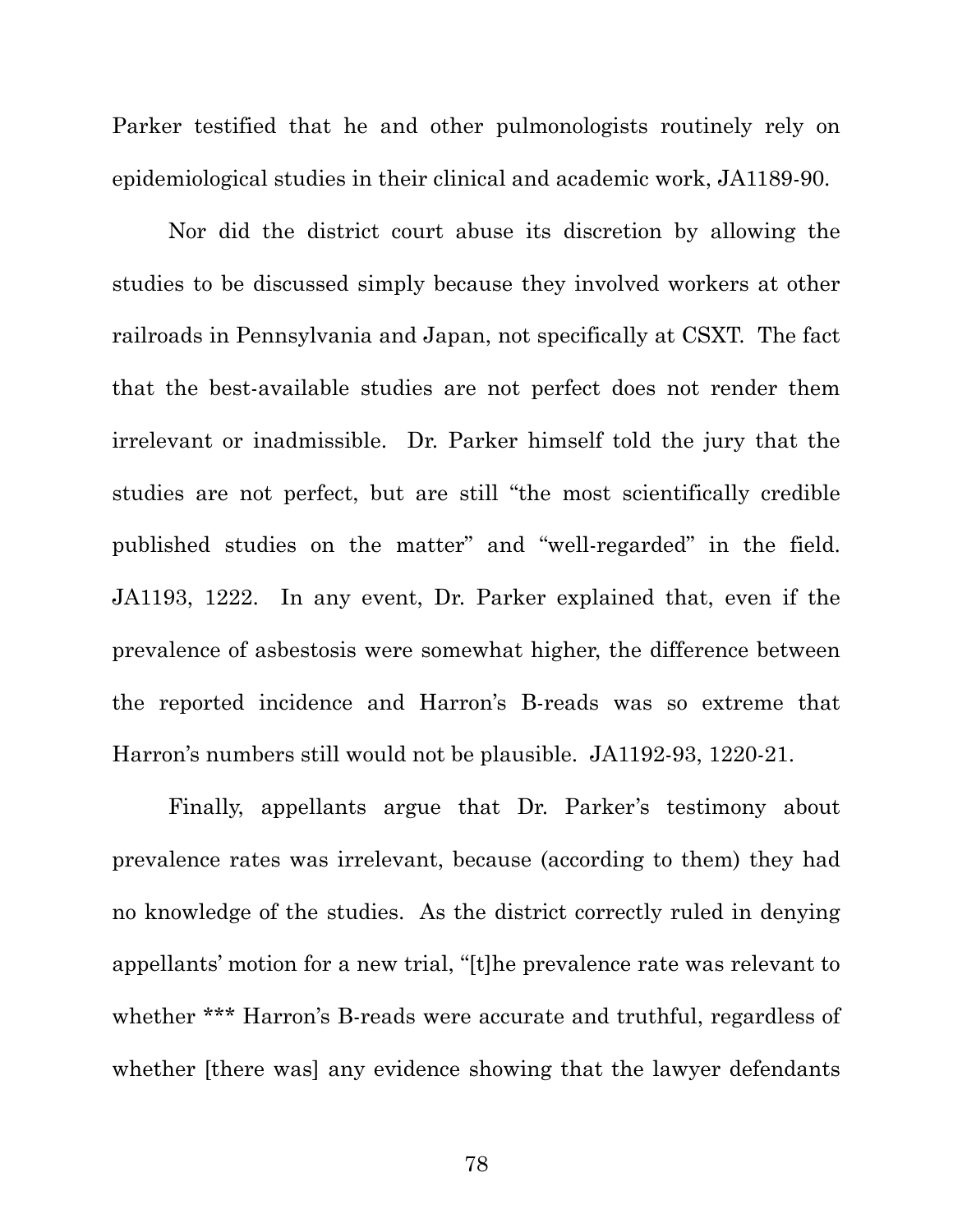were aware of the prevalence rate." JA1888; *see* JA1195-98, 1220-21. And there was at the very least circumstantial evidence that the lawyer defendants *were* aware of the prevalence rate. JA911, 979-86, 1189-94, 1216. In light of that evidence, the prevalence rate was also relevant to the existence of the conspiracy and to whether the asbestosis claims had a good-faith basis.

Appellants engaged in "[v]igorous cross-examination" of Dr. Parker and presented substantial "contrary evidence." *Daubert v. Merrell Dow Pharm., Inc.*, 509 U.S. 579, 596 (1993); *see* Br.49-50. The district court did not abuse its discretion in admitting Dr. Parker's testimony and leaving appellants to those "traditional and appropriate means of attacking" it. *Daubert*, 509 U.S. at 596*.* 

## **2. The district court did not abuse its discretion in its ruling on "other FELA claims"**

Appellants next challenge the district court's finding that limited references during trial to fraudulently generated claims other than the 11 illustrative claims "do not constitute grounds for a new trial." JA1877. That ruling was clearly correct and certainly not an abuse of discretion.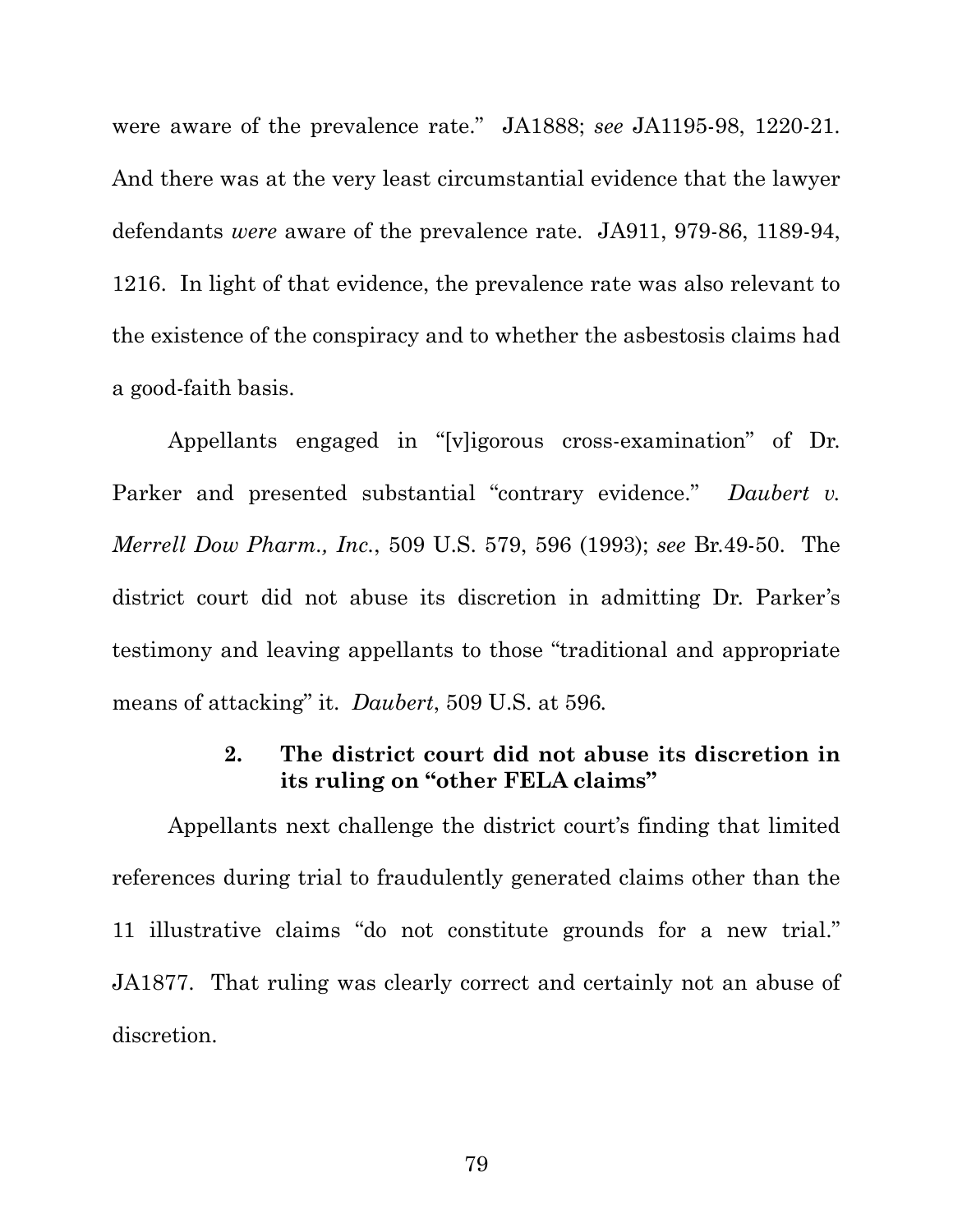Appellants claim that CSXT violated an order of the district court that supposedly excluded all evidence, in any context, relating to FELA claims other than the 11 illustrative ones. But no such order exists. The court granted appellants' pre-trial motion excluding evidence of other asbestosis claims to prove *fraud*, but left open the possibility that such evidence would be admitted in support of CSXT's *RICO* claims. *See* pp.23-25, *supra*. At trial, the court stated that "I'm not sure that ruling, frankly, dealt with the RICO claim," JA940-41, and later "expanded that ruling a little bit because \*\*\* there should be some evidence as to pattern and practice, which would \*\*\* also go to motive and intent," JA1063.

As for the order that actually *was* in place, the district court correctly recognized in its post-trial ruling that, for a violation of a court order to warrant a new trial, "the violation must be clear." JA1877 (citing *Pullman v. Land O'Lakes, Inc.*, 262 F.3d 759, 762 (8th Cir. 2001)). In denying appellants' motion for a new trial, the district court, interpreting its own order, found that the only clear violations were a "few" comments by Dr. Parker during his lengthy testimony, and it rejected appellants' arguments that there were other clear violations.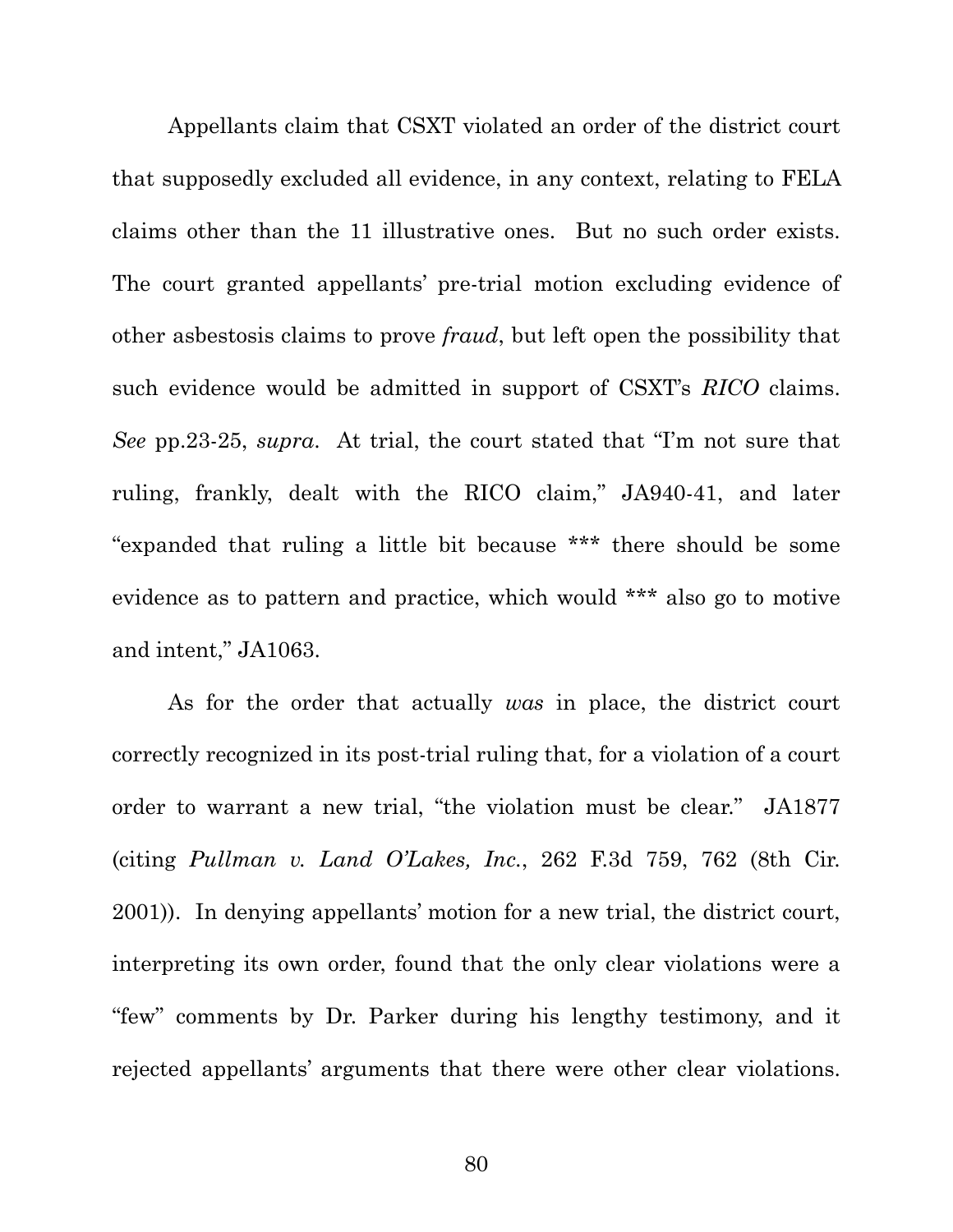JA1878. In taking the position, contrary to the court's conclusion, that other argument or evidence violated its order, Br.54, appellants are "rowing against a strong current," because, "when a district court's decision is based on an interpretation of its own order," appellate review is "highly deferential." *ABT Bldg. Prods. Corp. v. Nat'l Union Fire Ins. Co.*, 472 F.3d 99, 114-15 (4th Cir. 2006) (internal quotation marks and alterations omitted). Appellants offer no reason to conclude that the district court misinterpreted its own order, much less that it acted so unreasonably as to have abused its discretion in doing so.

Nor did the court abuse its discretion in finding that any possible prejudice from Dr. Parker's isolated violations of its own order was cured by the court's contemporaneous rulings sustaining appellants' objections and instructing the jury to disregard the comments. *See, e.g., Koger v. Norfolk S. Ry.*, 411 F. App'x 634, 636 (4th Cir. 2011) (per curiam). "Juries are presumed to follow instructions provided them, and the mere fact the jury found for Appellee[] is not evidence that it ignored this curative instruction." *Hinkle v. City of Clarksburg*, 81 F.3d 416, 427 (4th Cir. 1996) (citations omitted). That appellants can cite just two decisions reversing a judgment despite a curative instruction—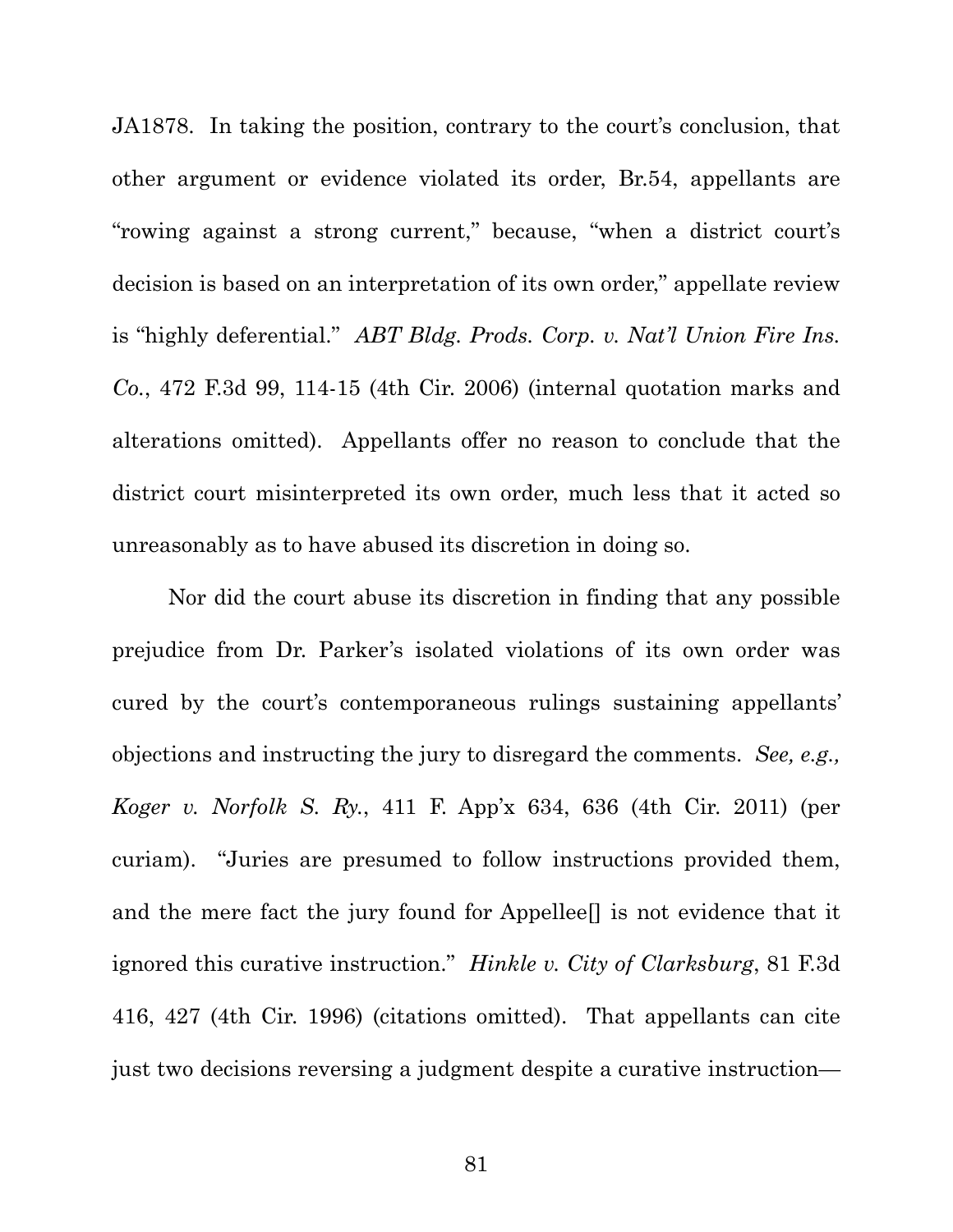and that both are from outside this Circuit and decades old—serves only to confirm that an instruction to the jury is almost always sufficient to cure any prejudice. *See* Br.55n.29. As for the other two decisions cited by appellants, Br.55, neither held that a district court's ruling on a new-trial motion was an abuse of discretion. *See Taylor v. Va. Union Univ.*, 193 F.3d 219, 234-35 (4th Cir. 1999) (denial of motion not abuse of discretion); *McWhorter v. City of Birmingham*, 906 F.2d 674, 676-78 (11th Cir. 1990) (per curiam) (grant of motion not abuse of discretion).

Finally, the district court did not abuse its discretion in concluding that, even if everything appellants have complained of did violate its order, "the complained of comments over the course of a two-week trial" did not deny them "a fair trial." JA1878-79. The court's finding that there was insufficient prejudice is entitled to heavy deference, "because the district judge [was] in a position to see and hear the witnesses and [was] able to view the case from a perspective that an appellate court can never match." *Bristol*, 41 F.3d at 186 (internal quotation marks omitted). Appellants fail to offer anything beyond speculation as a basis for overturning that determination. *See Power v. Arlington Hosp. Ass'n*,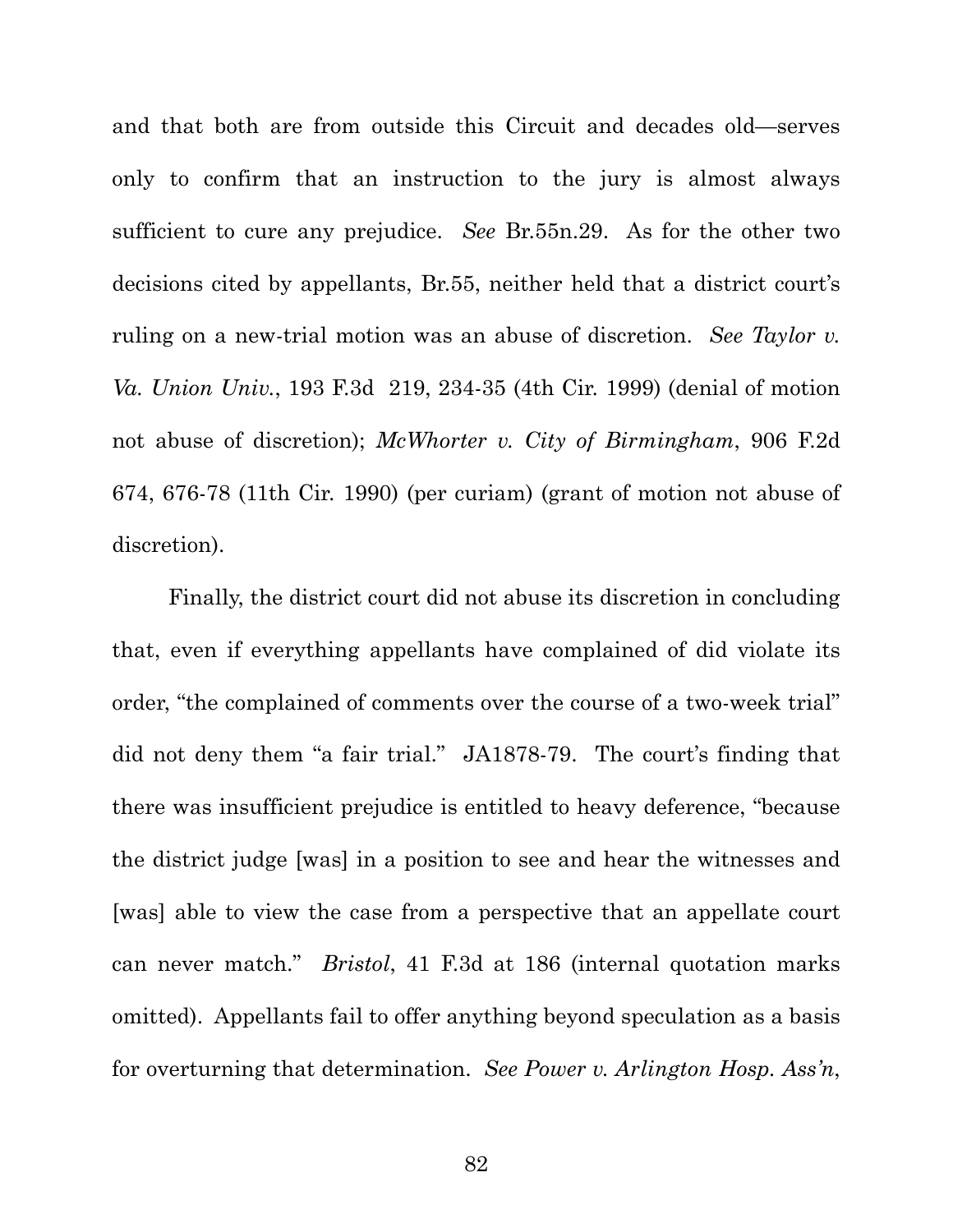42 F.3d 851, 868 (4th Cir. 1994). In any event, there was overwhelming evidence that appellants committed fraud and racketeering *at least* with respect to the 11 illustrative claims, so the other evidence of which appellants complain could not have had any appreciable effect on the verdict.

## **II. ON ITS CONDITIONAL CROSS-APPEAL, CSXT IS ENTITLED TO HAVE ITS PUNITIVE-DAMAGES CLAIM SUBMITTED TO THE JURY IF A NEW TRIAL IS ORDERED**

Before CSXT's case went to the jury, the district court denied appellants' motion for judgment as a matter of law as to all of CSXT's claims except its request for punitive damages on the common-law counts. JA1368-69, 1519. The court reasoned that punitive damages in a fraud case can be awarded only for "gross fraud" and that there was insufficient evidence of gross fraud here. JA1369. The district court's ruling was inexplicable.

While West Virginia law permits a jury to award punitive damages in cases of "gross fraud," *e.g., JWCF, LP v. Farruggia*, 752 S.E.2d 571, 581 (W. Va. 2013) (per curiam), no West Virginia decision of which we are aware has defined that term. Other courts applying a similar rule, however, have indicated that it is sufficient (though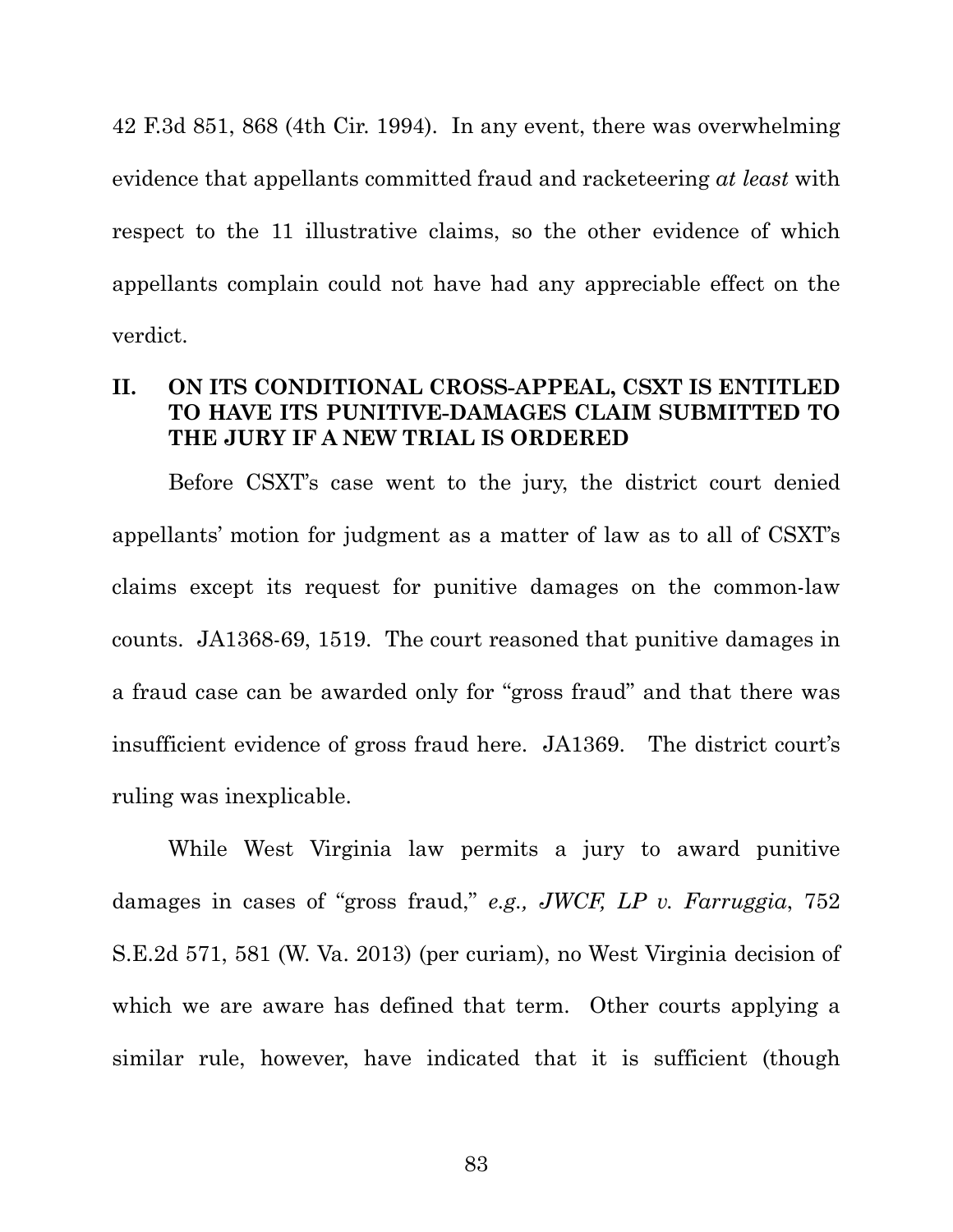perhaps not necessary) for a finding of gross fraud that the defendant made multiple, intentional, affirmative misrepresentations. *See, e.g.*, *Jannotta v. Subway Sandwich Shops, Inc.*, 125 F.3d 503, 512 (7th Cir. 1997); *Logsdon v. Graham Ford Co.*, 376 N.E.2d 1333, 1336 n.2 (Ohio 1978) (per curiam). CSXT presented more than sufficient evidence to permit a reasonable jury to find gross fraud under this standard—or, for that matter, any other.

The evidence of gross fraud was overwhelming. The proof at trial showed that appellants engaged in an elaborate and widespread scheme to defraud over the course of several years and that they perpetrated the fraud through a variety of means. The evidence thus easily permitted the jury to find that the fraud was intentional, affirmative, and repeated. Indeed, that the jury could and did find that appellants conducted (or conspired to conduct) the affairs of an enterprise through a pattern of mail and wire fraud conclusively establishes that the jury could find that appellants' actions rose above the level of garden-variety fraud. Whatever else "gross fraud" means, it must at least mean that.

In the event that this Court orders a new trial on the common-law counts, therefore, it should reverse the judgment as a matter of law on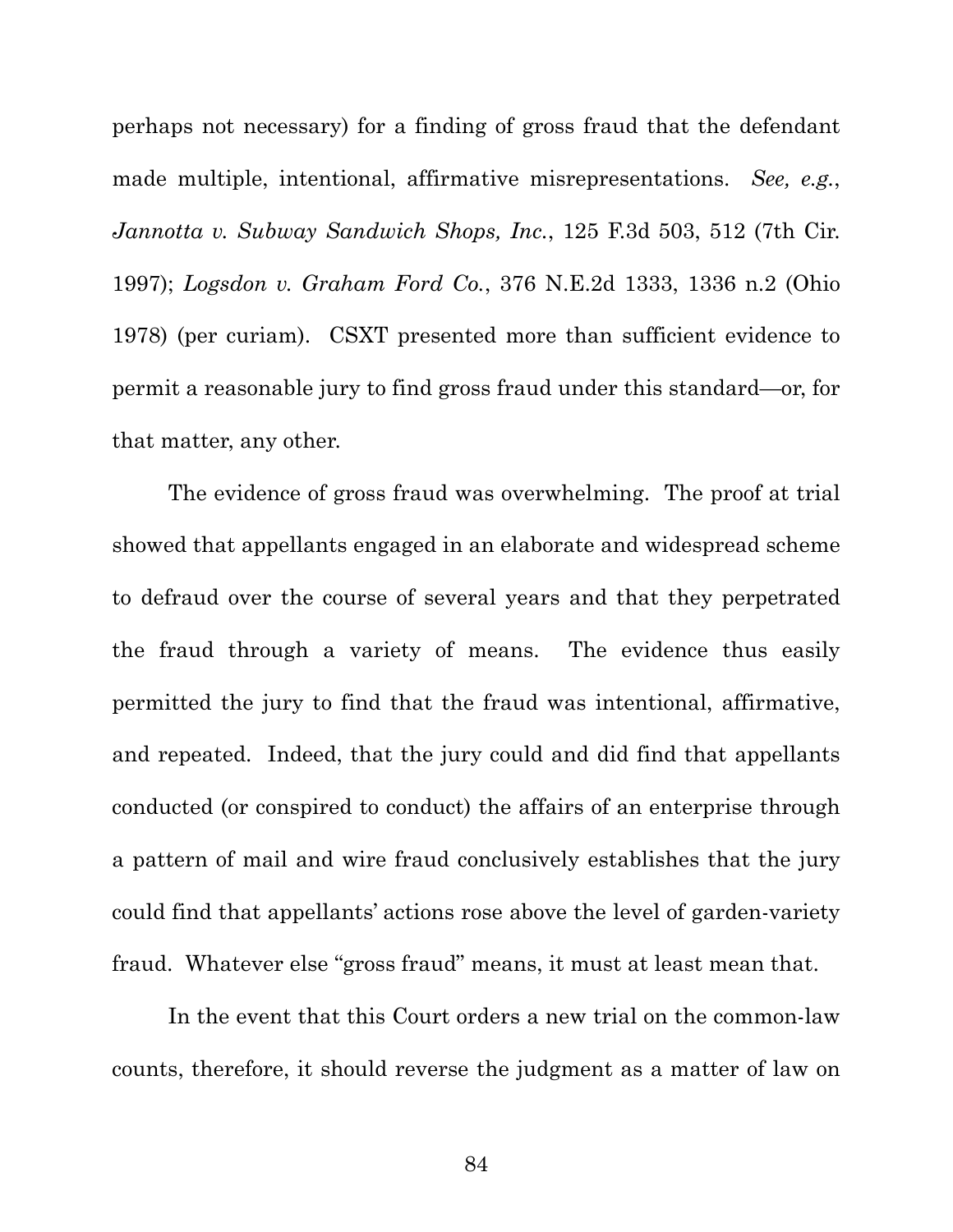the punitive-damages claim and direct that that claim be submitted to the jury that retries the case. This cross-appeal is conditional, meaning that CSXT is not seeking relief on its punitive-damages claim unless a retrial is ordered.

#### **STATEMENT REGARDING ORAL ARGUMENT**

CSXT believes that the Court's decisional process would be aided by oral argument. *See* Fed. R. App. P. 34(a)(2)(C).

#### **CONCLUSION**

The judgment of the district court should be affirmed. If this Court orders a new trial on CSXT's common-law claims, however, it should direct that CSXT's punitive-damages claim be submitted to the jury.

Dated: June 30, 2014 Respectfully submitted,

/s/ *Dan Himmelfarb*

Marc E. Williams Robert L. Massie NELSON MULLINS RILEY MCGUIREWOODS LLP & SCARBOROUGH LLP One James Center 949 Third Avenue Suite 300 Huntington, WV 25701 (304) 526-3501

Samuel L. Tarry, Jr. Mitchell K. Morris 901 E. Cary Street Richmond, VA 23219 (804) 775-1000

Dan Himmelfarb Scott M. Noveck Jason R. LaFond MAYER BROWN LLP 1999 K Street, N.W. Washington, DC 20006 (202) 263-3000

*Attorneys for Plaintiff-Appellee/Cross-Appellant CSX Transportation, Incorporated*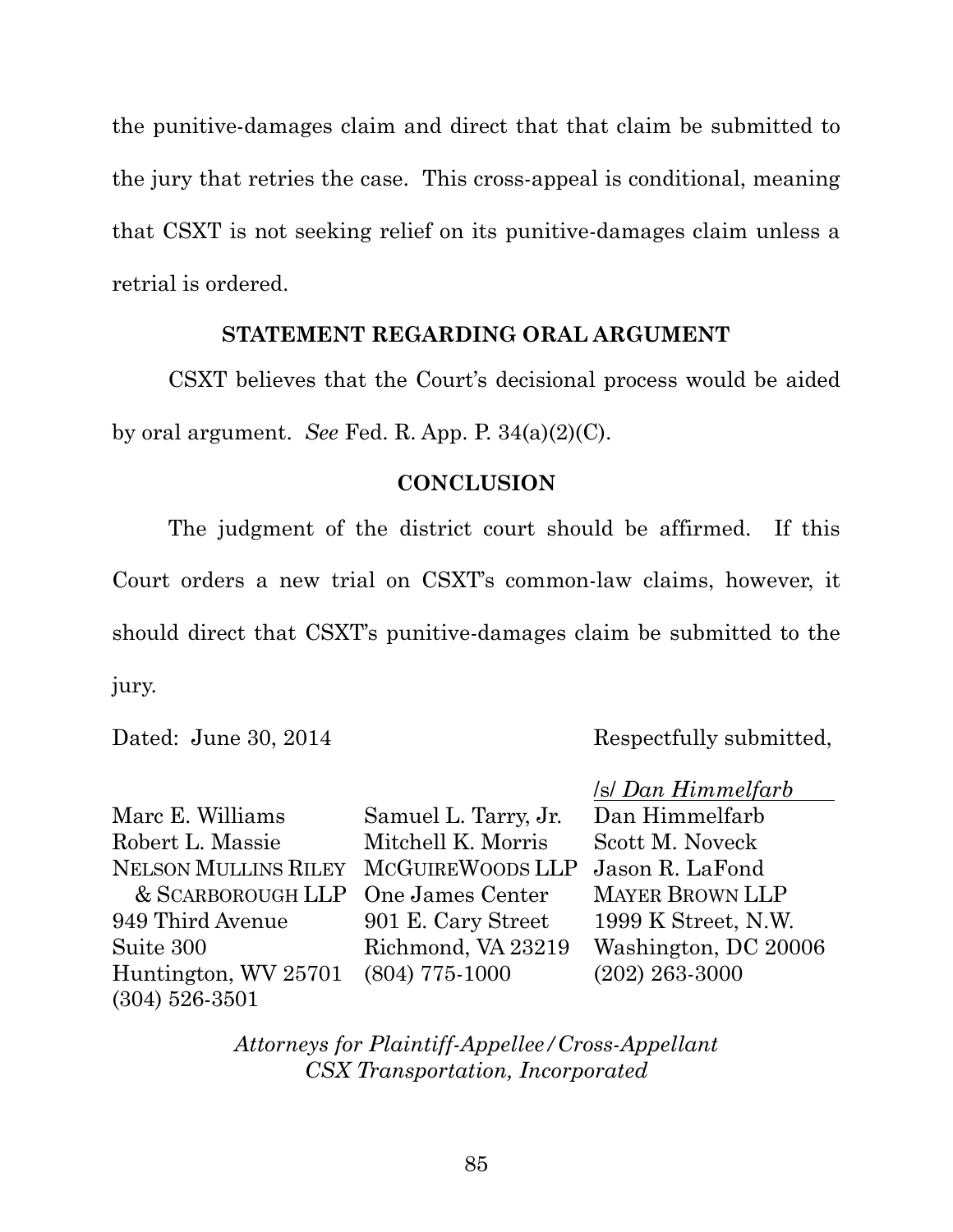### **ADDENDUM**

### 18 U.S.C. § 1341 provides in pertinent part:

### **§1341. Frauds and swindles**

Whoever, having devised or intending to devise any scheme or artifice to defraud, or for obtaining money or property by means of false or fraudulent pretenses, representations, or promises, or to sell, dispose of, loan, exchange, alter, give away, distribute, supply, or furnish or procure for unlawful use any counterfeit or spurious coin, obligation, security, or other article, or anything represented to be or intimated or held out to be such counterfeit or spurious article, for the purpose of executing such scheme or artifice or attempting so to do, places in any post office or authorized depository for mail matter, any matter or thing whatever to be sent or delivered by the Postal Service, or deposits or causes to be deposited any matter or thing whatever to be sent or delivered by any private or commercial interstate carrier, or takes or receives therefrom, any such matter or thing, or knowingly causes to be delivered by mail or such carrier according to the direction thereon, or at the place at which it is directed to be delivered by the person to whom it is addressed, any such matter or thing, shall be fined under this title or imprisoned not more than 20 years, or both. \* \* \*

### 18 U.S.C. § 1343 provides in pertinent part:

# **§1343. Fraud by wire, radio, or television**

Whoever, having devised or intending to devise any scheme or artifice to defraud, or for obtaining money or property by means of false or fraudulent pretenses, representations, or promises, transmits or causes to be transmitted by means of wire, radio, or television communication in interstate or foreign commerce, any writings, signs, signals, pictures, or sounds for the purpose of executing such scheme or artifice, shall be fined under this title or imprisoned not more than 20 years, or both. \* \* \*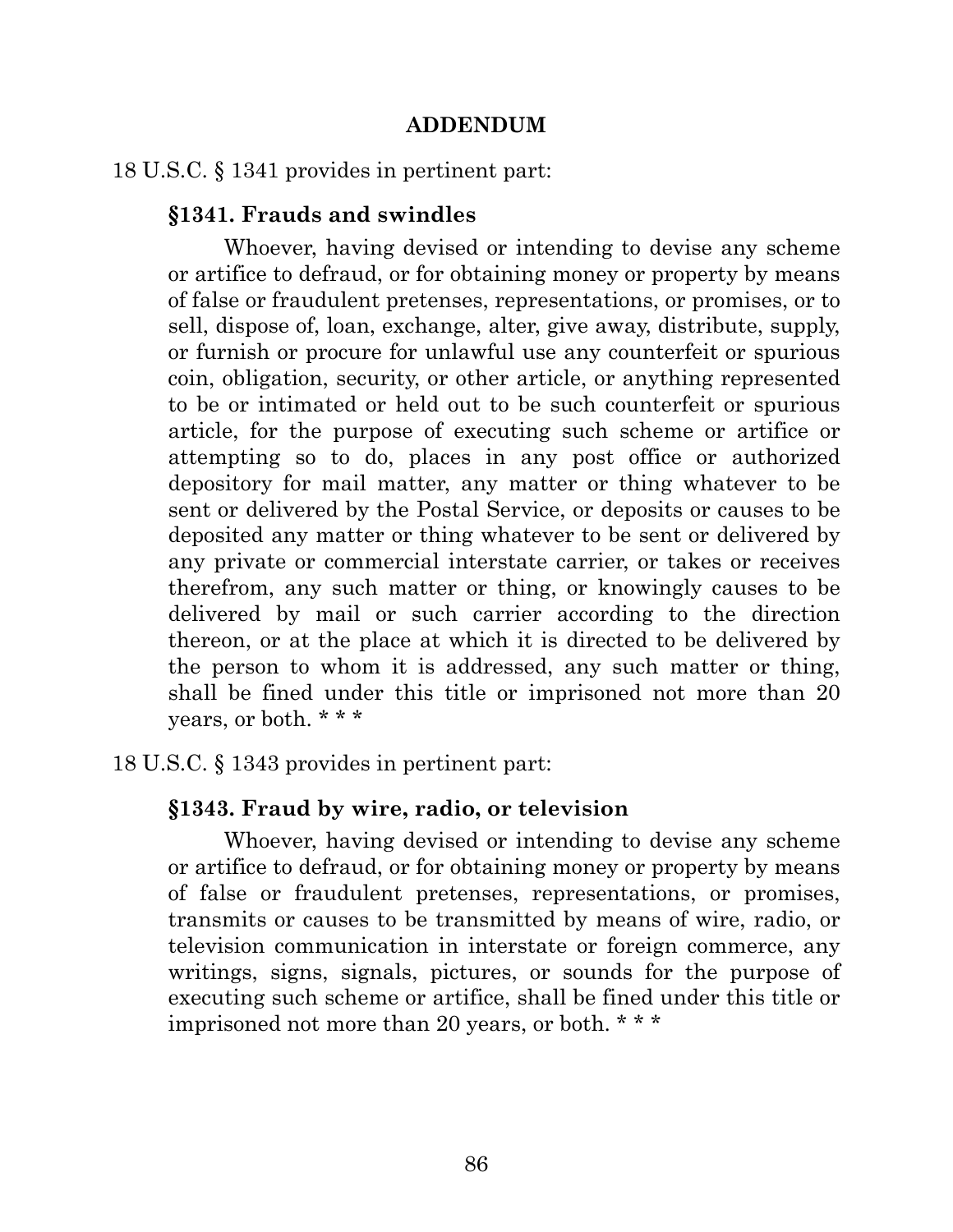18 U.S.C. § 1961 provides in pertinent part:

# **§1961. Definitions**

As used in this chapter—

(1) "racketeering activity" means \* \* \* (B) any act which is indictable under any of the following provisions of title 18, United States Code: \*\*\* section 1341 (relating to mail fraud), section 1343 (relating to wire fraud) \* \* \* ;

\* \* \*

(4) "enterprise" includes any individual, partnership, corporation, association, or other legal entity, and any union or group of individuals associated in fact although not a legal entity;

(5) "pattern of racketeering activity" requires at least two acts of racketeering activity, one of which occurred after the effective date of this chapter and the last of which occurred within ten years (excluding any period of imprisonment) after the commission of a prior act of racketeering activity;

\* \* \*

18 U.S.C. § 1962 provides in pertinent part:

# **§1962. Prohibited activities**

\* \* \*

(c) It shall be unlawful for any person employed by or associated with any enterprise engaged in, or the activities of which affect, interstate or foreign commerce, to conduct or participate, directly or indirectly, in the conduct of such enterprise's affairs through a pattern of racketeering activity or collection of unlawful debt.

(d) It shall be unlawful for any person to conspire to violate any of the provisions of subsection (a), (b), or (c) of this section.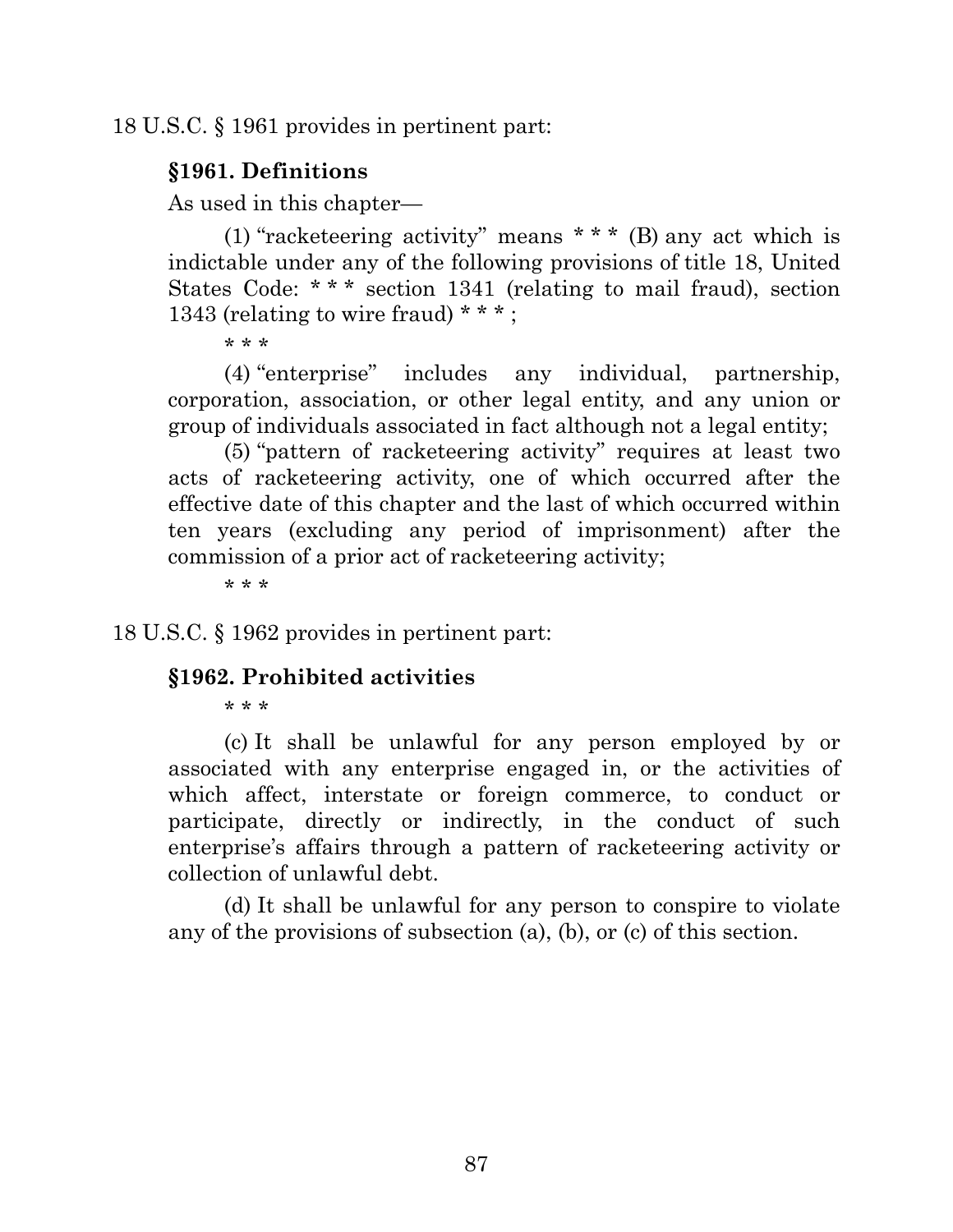18 U.S.C. § 1964 provides in pertinent part:

# **§1964. Civil remedies**

\* \* \*

(c) Any person injured in his business or property by reason of a violation of section 1962 of this chapter may sue therefor in any appropriate United States district court and shall recover threefold the damages he sustains and the cost of the suit, including a reasonable attorney's fee \* \* \*.

West Virginia Rule of Civil Procedure 11 provides:

# **Rule 11. Signing of pleadings, motions and other papers; representations to court; sanctions.**

(a) **Signature.** — Every pleading, motion and other paper shall be signed by at least one attorney of record in the attorney's individual name, or if the party is not represented by an attorney shall be signed by the party. Each paper shall state the signer's address and phone number, if any, and The West Virginia State Bar identification number, if any. Except when otherwise specifically provided by rule or statute, pleadings need not be verified or accompanied by affidavit. An unsigned paper shall be stricken unless omission of the signature is corrected promptly after being called to the attention of the attorney or party.

(b) **Representations to court.** — By presenting to the court (whether by signing, filing, submitting, or later advocating) a pleading, written motion, or other paper, and attorney or unrepresented party is certifying that to the best of the person's knowledge, information, and belief formed after an inquiry reasonable under the circumstances,

(1) it is not being presented for any improper purpose, such as to harass or to cause unnecessary delay or needless increase in the cost of litigation;

(2) the claims, defenses, and other legal contentions therein are warranted by existing law or by a nonfrivolous argument for the extension, modification, or reversal of existing law or the establishment of new law;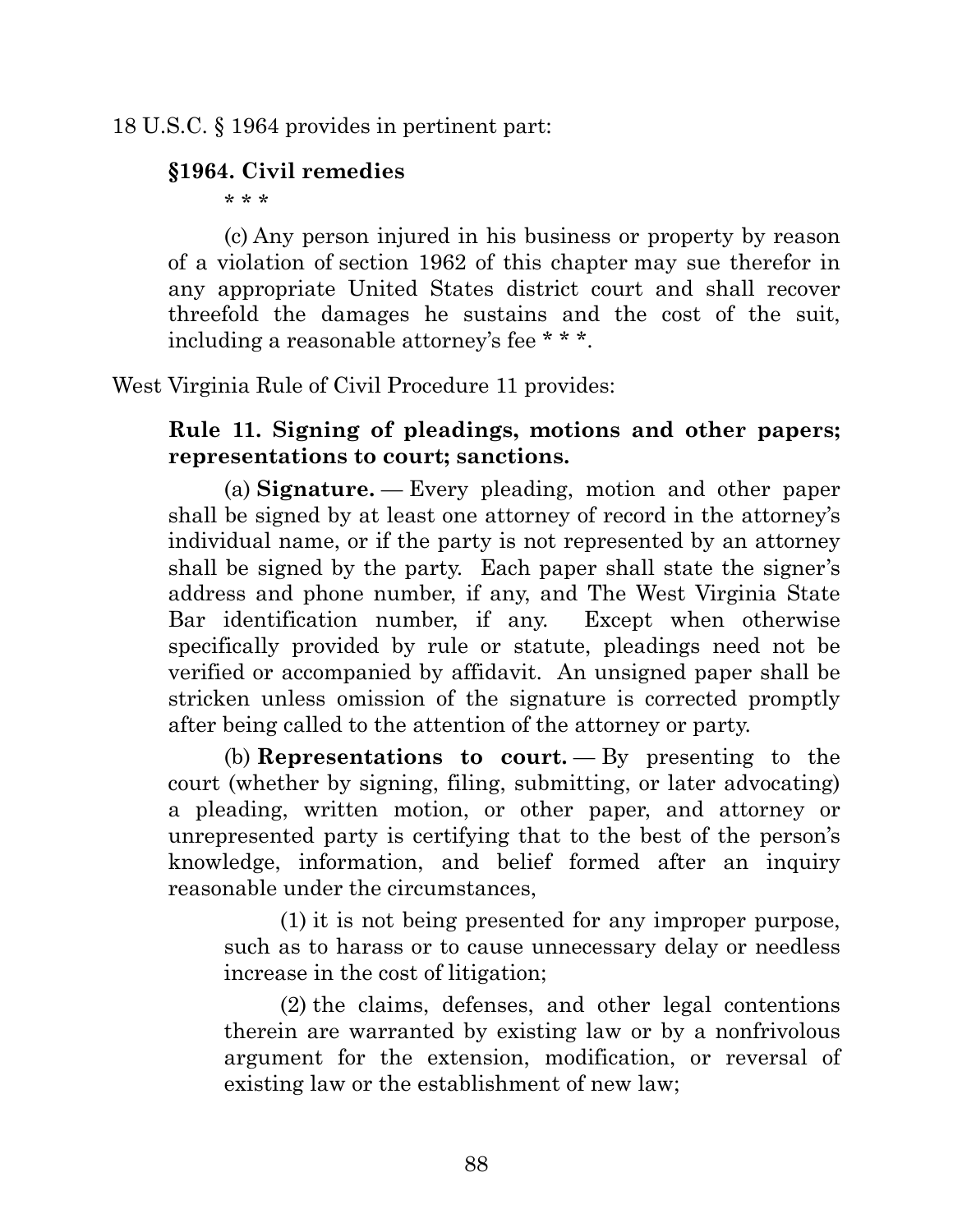(3) the allegations and other factual contentions have evidentiary support or, of specifically so identified, are likely to have evidentiary support after a reasonable opportunity for further investigation or discovery; and

(4) the denials of factual contentions are warranted on the evidence or, if specifically so identified, are reasonably based on a lack of information or belief.

(c) **Sanctions.** — If, after notice and a reasonable opportunity to respond, the court determines that subdivision (b) has been violated, the court may, subject to the conditions stated below, impose an appropriate sanction upon the attorneys, law firms, or parties that have violated subdivision (b) or are responsible for the violation.

## (1) **How Initiated.** —

(A) **By motion.** — A motion for sanctions under this rule shall be made separately from other motions or requests and shall describe the specific conduct alleged to violate subdivision (b). It shall be served as provided in Rule 5, but shall not be filed with or presented to the court unless, within 21 days after service of the motion (or such other period as the court may prescribe), the challenged paper, claim, defense, contention, allegation, or denial is not withdrawn or appropriately corrected. If warranted, the court may award to the party prevailing on the motion the reasonable expenses and attorney's fees incurred in presenting or opposing the motion. Absent exceptional circumstances, a law firm shall be held jointly responsible for violations committed by its partners, associates, and employees.

(B) **On court's initiative.** — On its own initiative, the court may enter an order describing the specific conduct that appears to violate subdivision (b) and directing an attorney, law firm, or party to show cause why it has not violated subdivision (b) with respect thereto.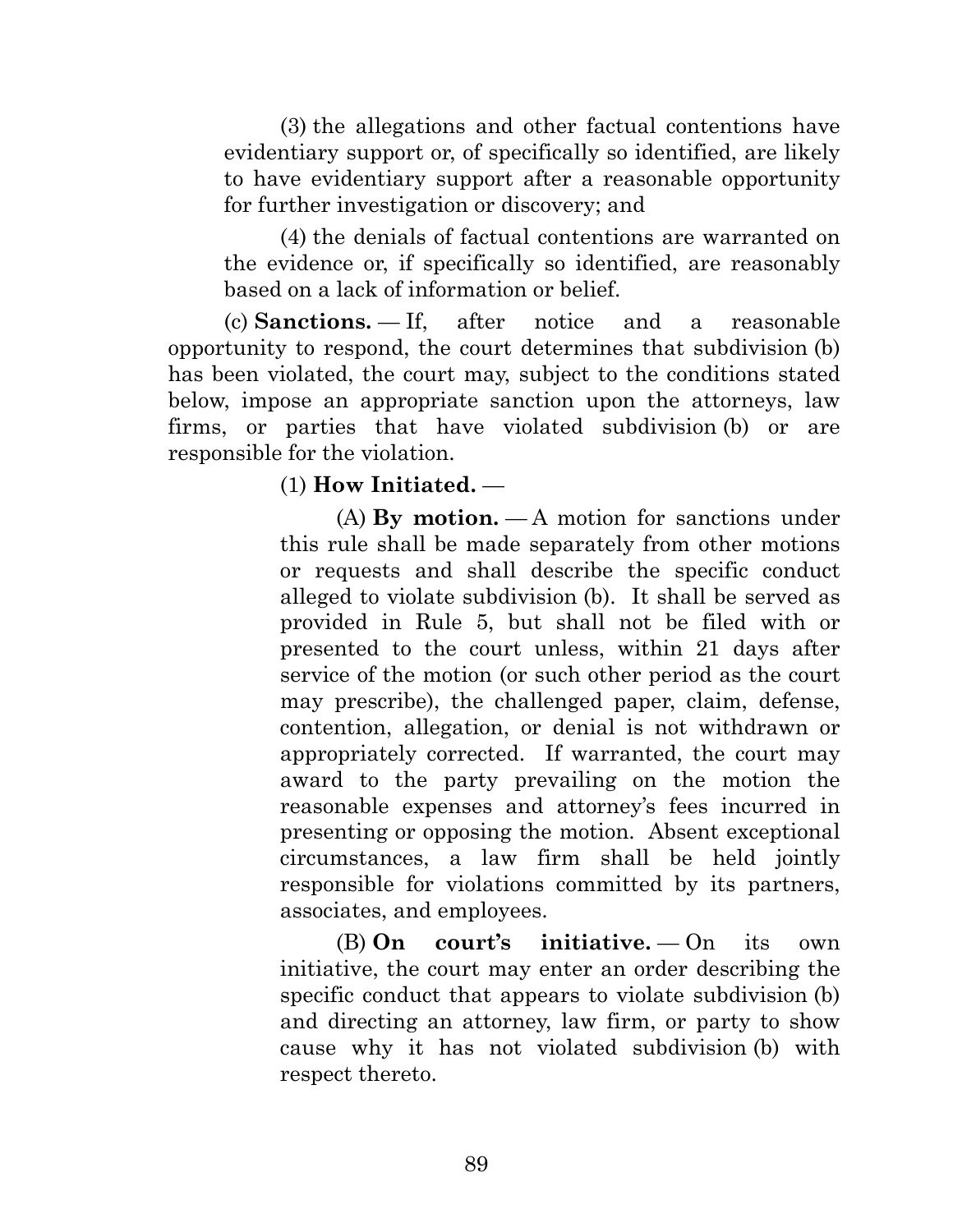(2) **Nature of sanction; limitations.** — A sanction imposed for violation of this rule shall be limited to what is sufficient to deter repetition of such conduct or comparable conduct by others similarly situated. Subject to the limitations in subparagraphs (A) and (B), the sanction may consist of, or include, directives of a nonmonetary nature, and order to pay a penalty into court, or, if imposed on motion and warranted for effective deterrence, and order directing payment to the movant of some or all of the reasonable attorneys' fees and other expenses incurred as a direct result of the violation.

(A) Monetary sanctions may not be awarded against a represented party for a violation of subdivision (b)(2).

(B) Monetary sanction may not be awarded on the court's initiative unless the court issues its order to show cause before a voluntary dismissal or settlement of the claims made by or against the party which is, or whose attorneys are, to be sanctioned.

(3) **Order.** — When imposing sanction, the court shall describe the conduct determined to constitute a violation of this rule and explain the basis for the sanction imposed.

(d) **Inapplicability to discovery.** — Subdivisions (a) through (c) of this rule do not apply to discovery requests, responses, objections, and motions that are subject to the provisions of Rules 26 through 37.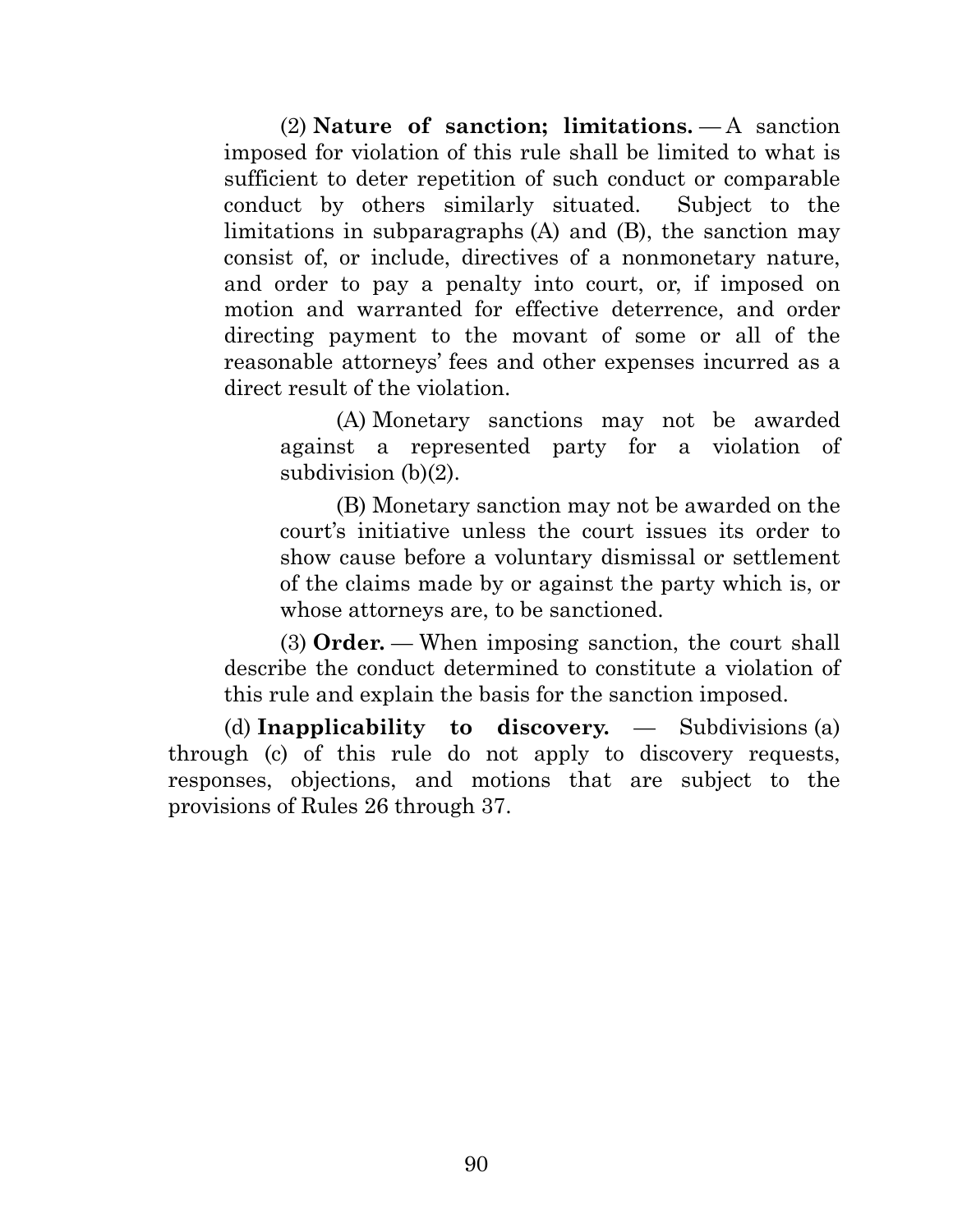### **UNITED STATES COURT OF APPEALS FOR THE FOURTH CIRCUIT**

No. 13-2235(L), 13-2252, 13-2325 Caption: CSX Transportation, Inc. v. Peirce *et al.*

**CERTIFICATE OF COMPLIANCE WITH RULE 28.1(e) or 32(a)** Type-Volume Limitation, Typeface Requirements, and Type Style Requirements

1. **Type-Volume Limitation:** Appellant's Opening Brief, Appellee's Response Brief, and Appellant's Response/Reply Brief may not exceed 14,000 words or 1,300 lines. Appellee's Opening/Response Brief may not exceed 16,500 words or 1,500 lines. Any Reply or Amicus Brief may not exceed 7,000 words or 650 lines. Counsel may rely on the word or line count of the word processing program used to prepare the document. The word-processing program must be set to include footnotes in the count. Line count is used only with monospaced type.

This brief complies with the type-volume limitation of Fed. R. App. P. 29(d) and  $32(a)(7)(B)$  because:

- ☒ this brief contains 16,477 [*state number of*] words, excluding the parts of the brief exempted by Fed. R. App. P. 32(a)(7)(B)(iii), *or*
- ☐ this brief uses a monospaced typeface and contains [*state number of*] lines of text, excluding the parts of the brief exempted by Fed. R. App. P.  $32(a)(7)(B)(iii)$ .
- 2. **Typeface and Type Style Requirements:** A proportionally spaced typeface (such as Times New Roman) must include serifs and must be 14 point or larger. A monospaced typeface (such as Courier New) must be 12 point or larger (at least 10½ characters per inch).

This brief complies with the typeface requirements of Fed. R. App. P. 32(a)(5) and the type style requirements of Fed. R. App. P. 32(a)(6) because:

- $\boxtimes$  this brief has been prepared in a proportionally spaced typeface using Microsoft Word 2007 [*identify word processing program*] in 14-point Century Schoolbook [*identify font size and type style*]; **or**
- $\Box$  this brief has been prepared in a monospaced spaced typeface using [*identify word processing program*] in [*identify font size and type style*].

(s) Dan Himmelfarb

Attorney for CSX Transportation, Inc.

Dated: June 30, 2014